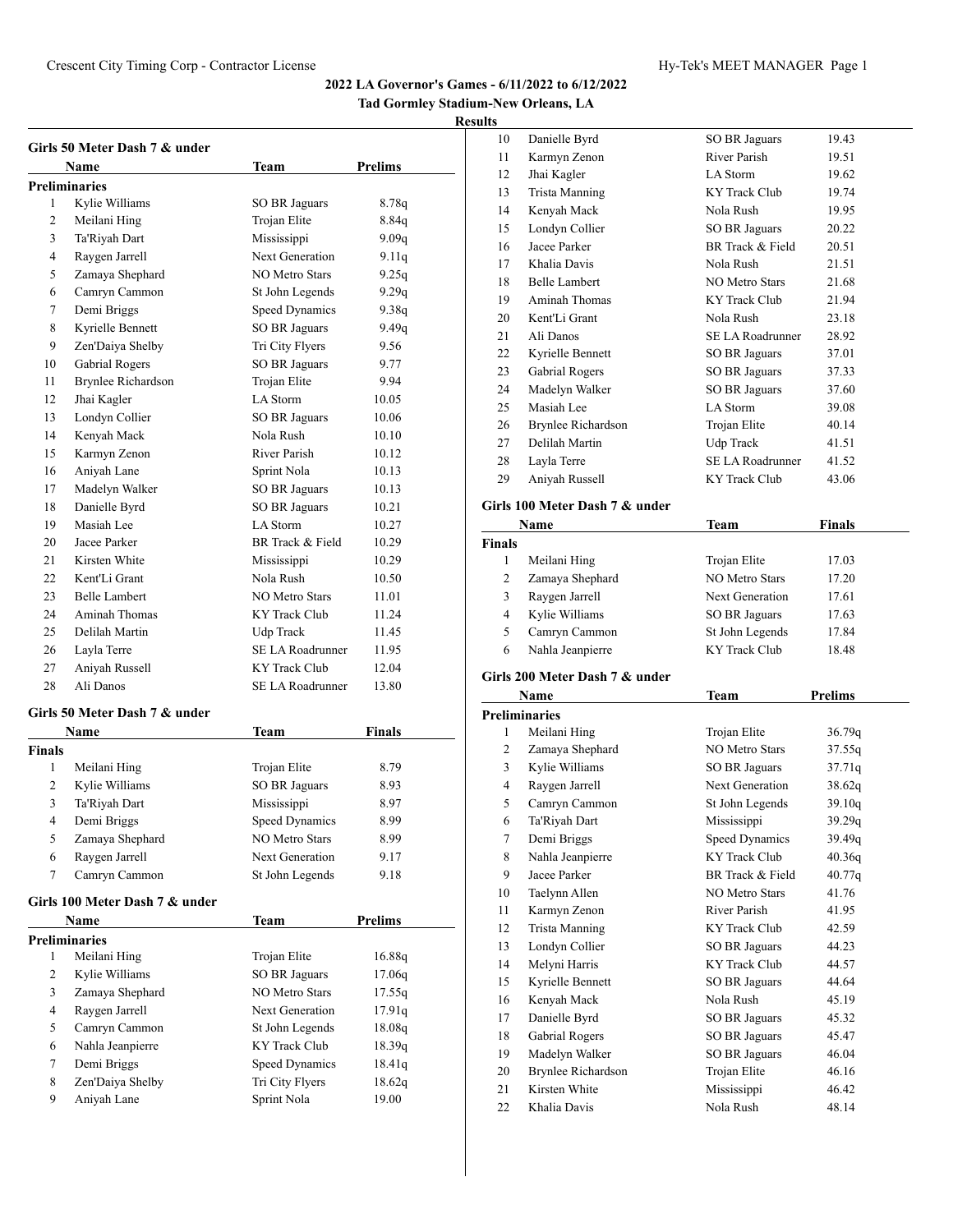| Preliminaries  (Girls 200 Meter Dash 7 & under) |                                       |                        |                |  |
|-------------------------------------------------|---------------------------------------|------------------------|----------------|--|
|                                                 | Name                                  | Team                   | <b>Prelims</b> |  |
| 23                                              | Kent'Li Grant                         | Nola Rush              | 48.66          |  |
| 24                                              | Delilah Martin                        | Udp Track              | 51.74          |  |
| 25                                              | Aniyah Russell                        | <b>KY Track Club</b>   | 52.14          |  |
| 26                                              | Aminah Thomas                         | <b>KY Track Club</b>   | 52.37          |  |
|                                                 |                                       |                        |                |  |
|                                                 | Girls 200 Meter Dash 7 & under        |                        |                |  |
|                                                 | Name                                  | Team                   | <b>Finals</b>  |  |
| <b>Finals</b>                                   |                                       |                        |                |  |
| $\mathbf{1}$                                    | Meilani Hing                          | Trojan Elite           | 36.43          |  |
| 2                                               | Zamaya Shephard                       | NO Metro Stars         | 36.80          |  |
| 3                                               | Ta'Riyah Dart                         | Mississippi            | 37.04          |  |
| 4                                               | Demi Briggs                           | <b>Speed Dynamics</b>  | 37.50          |  |
| 5                                               | Kylie Williams                        | <b>SO BR Jaguars</b>   | 37.77          |  |
| 6                                               | Raygen Jarrell                        | <b>Next Generation</b> | 38.26          |  |
| 7                                               | Camryn Cammon                         | St John Legends        | 38.87          |  |
| 8                                               | Nahla Jeanpierre                      | <b>KY Track Club</b>   | 40.08          |  |
|                                                 | Girls 100 Meter Dash 8 year old       |                        |                |  |
|                                                 | Name                                  | Team                   | <b>Prelims</b> |  |
|                                                 | <b>Preliminaries</b>                  |                        |                |  |
| 1                                               | Natari Mc Gee                         | SO BR Jaguars          | 15.79q         |  |
| 2                                               | Kaiden Rainey                         | Speed Dynamics         | 16.53q         |  |
| 3                                               | Jimerson Smith                        | Sprint Nola            | 16.75q         |  |
| 4                                               | Cali Clemons                          | West Georgia           | 16.95q         |  |
| 5                                               | Sydney Hall                           | <b>Speed Dynamics</b>  | 17.25q         |  |
| 6                                               | <b>Brooklynn Jones</b>                | <b>Focus Athletics</b> | 17.37q         |  |
| 7                                               | Rachel Scruggs                        | BR Track & Field       | 17.38q         |  |
| 8                                               | Marleigh Bell                         | LA Storm               | 17.39q         |  |
| 9                                               | Jurnee Murdock                        | <b>NO Metro Stars</b>  | 17.48          |  |
| 10                                              | Emyni Dollis                          | Metropolitan           | 17.65          |  |
| 11                                              | Jaiden Frilouv                        | LA Storm               | 17.73          |  |
| 12                                              | Ma'Kaiya Harris                       | <b>SACS</b>            | 17.86          |  |
| 13                                              | Ai'Ana Henry                          | <b>Focus Athletics</b> | 18.13          |  |
| 14                                              | Aliyah Graves                         | Unattached             | 18.53          |  |
| 15                                              | Khloe Banks                           | Niprd Bear 2022        | 18.78          |  |
|                                                 |                                       | Northshore TC          |                |  |
| 16                                              | Nevaya Wright                         |                        | 18.81          |  |
| 17                                              | Cori Cammon                           | St John Legends        | 19.09          |  |
| 18                                              | Jolene Thomas                         | Metropolitan           | 19.73          |  |
|                                                 | Girls 100 Meter Dash 8 year old       |                        |                |  |
|                                                 | Name                                  | Team                   | <b>Finals</b>  |  |
| <b>Finals</b>                                   |                                       |                        |                |  |
| 1                                               | Natari Mc Gee                         | SO BR Jaguars          | 15.23          |  |
| 2                                               | Kaiden Rainey                         | Speed Dynamics         | 16.21          |  |
| 3                                               | Cali Clemons                          | West Georgia           | 16.57          |  |
| 4                                               | Jimerson Smith                        | Sprint Nola            | 16.65          |  |
| 5                                               | Brooklynn Jones                       | Focus Athletics        | 16.96          |  |
| 6                                               | Marleigh Bell                         | LA Storm               | 17.27          |  |
| 7                                               | Sydney Hall                           | <b>Speed Dynamics</b>  | 17.35          |  |
|                                                 |                                       |                        |                |  |
|                                                 | Girls 200 Meter Dash 8 year old       |                        |                |  |
|                                                 | Name                                  | Team                   | <b>Prelims</b> |  |
| 1                                               | <b>Preliminaries</b><br>Natari Mc Gee | SO BR Jaguars          | 33.04q         |  |

| 2                       |                                    |                        |               |
|-------------------------|------------------------------------|------------------------|---------------|
|                         | Kaiden Rainey                      | <b>Speed Dynamics</b>  | 35.84q        |
| 3                       | Jurnee Murdock                     | <b>NO Metro Stars</b>  | 36.11q        |
| 4                       | Sydney Hall                        | <b>Speed Dynamics</b>  | 36.84q        |
| 5                       | Rachel Scruggs                     | BR Track & Field       | 36.88q        |
| 6                       | Jimerson Smith                     | Sprint Nola            | 37.13q        |
| 7                       | <b>Brooklynn Jones</b>             | <b>Focus Athletics</b> | 37.68q        |
| 8                       | Jaiden Frilouv                     | LA Storm               | 37.71q        |
| 9                       | Emyni Dollis                       | Metropolitan           | 37.77         |
| 10                      | Savannah Anthony                   | <b>KY</b> Track Club   | 37.84         |
| 11                      | Kaylie Trotter                     | KY Track Club          | 37.87         |
| 12                      | Ma'Kaiya Harris                    | <b>SACS</b>            | 40.37         |
| 13                      | Nevaya Wright                      | Northshore TC          | 41.59         |
| 14                      | Cori Cammon                        | St John Legends        | 42.99         |
| 15                      | Khloe Banks                        | Niprd Bear 2022        | 44.19         |
| 16                      | Alexa Rivers                       | Holmes Speed           | 44.53         |
| 17                      | Jolene Thomas                      | Metropolitan           | 45.35         |
|                         |                                    |                        |               |
|                         | Girls 200 Meter Dash 8 year old    |                        |               |
|                         | Name                               | Team                   | <b>Finals</b> |
| <b>Finals</b>           |                                    |                        |               |
| 1                       | Natari Mc Gee                      | SO BR Jaguars          | 31.66         |
| 2                       | Kaiden Rainey                      | <b>Speed Dynamics</b>  | 35.09         |
| 3                       | Jimerson Smith                     | Sprint Nola            | 35.12         |
| 4                       | Sydney Hall                        | <b>Speed Dynamics</b>  | 35.38         |
| 5                       | Jurnee Murdock                     | <b>NO Metro Stars</b>  | 35.75         |
| 6                       | <b>Brooklynn Jones</b>             | Focus Athletics        | 37.36         |
| 7                       | Jaiden Frilouv                     | LA Storm               | 37.68         |
|                         | Girls 400 Meter Dash 8 year old    |                        |               |
|                         | Name                               | <b>Team</b>            | <b>Finals</b> |
| <b>Finals</b>           |                                    |                        |               |
|                         |                                    |                        |               |
| 1                       | <b>Brooklynn Jones</b>             | <b>Focus Athletics</b> | 1:21.68       |
| 2                       | Emyni Dollis                       | Metropolitan           | 1:24.11       |
| 3                       | Ai'Ana Henry                       | <b>Focus Athletics</b> | 1:28.50       |
|                         |                                    |                        |               |
|                         | Girls 800 Meter Run 8 year old     |                        |               |
|                         | Name                               | <b>Team</b>            | <b>Finals</b> |
| <b>Finals</b>           |                                    |                        |               |
| 1                       | Ai'Ana Henry                       | <b>Focus Athletics</b> | 3:21.08       |
| $\overline{\mathbf{c}}$ | Cali Clemons                       | West Georgia           | 3:25.95       |
| 3                       | <b>Emmeline Goudeau</b>            | KY Track Club          | 3:39.87       |
|                         | Girls 4x100 Meter Relay 8 year old |                        |               |
|                         | Team                               | Relay                  | <b>Finals</b> |
| Finals                  |                                    |                        |               |
| 1                       | KY Track Club                      | A                      | 1:16.39       |
|                         | 1) Melyni Harris                   | 2) Nahla Jeanpierre    |               |
|                         | 3) Savannah Anthony                | 4) Trista Manning      |               |
| $\overline{2}$          | LA Storm                           | А                      | 1:18.78       |
|                         | 1) Jaiden Frilouv                  | 2) Jhai Kagler         |               |
|                         | 3) Marleigh Bell                   | 4) Masiah Lee          |               |
|                         | Girls Long Jump 8 year old         |                        |               |
|                         | Name                               | Team                   | Finals        |
| Finals                  |                                    |                        |               |
| 1                       | Cali Clemons                       | West Georgia           | 10-02.50      |
| $\overline{c}$          | Jimerson Smith                     | Sprint Nola            | 9-02.50       |
|                         |                                    |                        |               |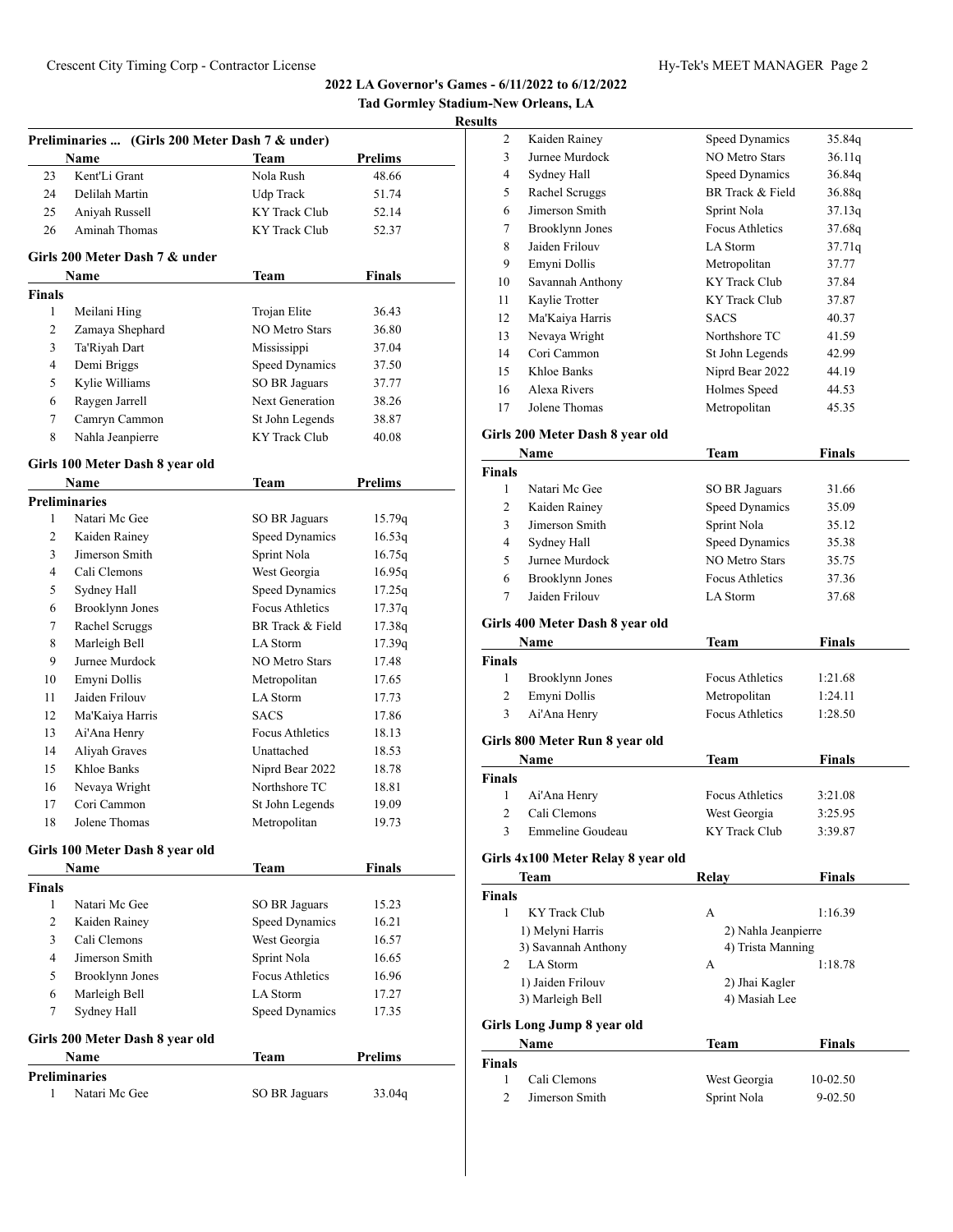| Tad Gormley Stadium-New Orleans, LA |  |
|-------------------------------------|--|
|                                     |  |

#### **Results**

|                | Finals  (Girls Long Jump 8 year old) |                       |                |
|----------------|--------------------------------------|-----------------------|----------------|
|                | Name                                 | <b>Team</b>           | <b>Finals</b>  |
| 3              | Cori Cammon                          | St John Legends       | 8-10.00        |
| $\overline{4}$ | Marleigh Bell                        | LA Storm              | 7-03.00        |
| 5              | Sydney Hall                          | <b>Speed Dynamics</b> | 6-11.50        |
| 6              | Alexa Rivers                         | Holmes Speed          | 4-08.00        |
| ---            | Kaiden Rainey                        | Speed Dynamics        | FOUL           |
|                | Girls Shot Put 8 year old            |                       |                |
|                | Name                                 | Team                  | Finals         |
| Finals         |                                      |                       |                |
| 1              | Kaylie Trotter                       | KY Track Club         | 17-03.25       |
| $\overline{c}$ | Savannah Anthony                     | KY Track Club         | 13-05.50       |
|                |                                      |                       |                |
|                | Girls 100 Meter Dash 9 year old      |                       |                |
|                | Name                                 | Team                  | <b>Prelims</b> |
|                | <b>Preliminaries</b>                 |                       |                |
| 1              | <b>Tyler Parker</b>                  | SO BR Jaguars         | 14.36q         |
| 2              | Marley Joseph                        | <b>NO Metro Stars</b> | 14.74q         |
| 3              | Cali Smith                           | <b>NO Metro Stars</b> | 14.82q         |
| 4              | Paige Robinson                       | <b>Speed Dynamics</b> | 14.94q         |
| 5              | Pyper Anderson                       | Nola Rush             | 15.06q         |
| 6              | Jade Kaywood                         | Nola Rush             | 15.15q         |
| 7              | Maur'Ziyah Bass                      | R.A.D.L. Track        | 15.22q         |
| 8              | Adaiah Johnson                       | SO BR Jaguars         | 15.82q         |
| 9              | Destineeâ€ <sup>™</sup> Robertson    | Unattached            | 15.90          |
| 10             | Taylor Lee                           | West Georgia          | 15.95          |
| 11             | <b>Rylee Powell</b>                  | LA Storm              | 16.36          |
| 12             | Madisyn McGee                        | NO Metro Stars        | 16.57          |
| 13             | Daniyah Townes                       | KY Track Club         | 16.82          |
| 14             | Zirelle Raynesha                     | Trojan Elite          | 16.98          |
| 15             | Jordynn Ellerson                     | BR Track & Field      | 17.39          |
| 16             | Stella Norman                        | <b>Udp Track</b>      | 19.09          |
| 17             | Niana Bigham                         | St John Legends       | 21.78          |
|                | Girls 100 Meter Dash 9 year old      |                       |                |
|                | Name                                 | Team                  | Finals         |
| Finals         |                                      |                       |                |
| 1              | <b>Tyler Parker</b>                  | SO BR Jaguars         | 14.42          |
| 2              | Paige Robinson                       | Speed Dynamics        | 14.82          |
| 3              | Cali Smith                           | NO Metro Stars        | 14.83          |
| 4              | Marley Joseph                        | <b>NO Metro Stars</b> | 14.90          |
| 5              | Maur'Ziyah Bass                      | R.A.D.L. Track        | 15.39          |
| 6              | Jade Kaywood                         | Nola Rush             | 15.45          |
| 7              | Pyper Anderson                       | Nola Rush             | 15.57          |
|                | Girls 200 Meter Dash 9 year old      |                       |                |
|                | Name                                 | <b>Team</b>           | <b>Prelims</b> |
|                | <b>Preliminaries</b>                 |                       |                |
| 1              | Tyler Parker                         | <b>SO BR Jaguars</b>  | 30.70q         |
| $\mathbf{2}$   | Taylor Lee                           | West Georgia          | 32.82q         |
| 3              | Kennedi Diamond                      | KY Track Club         | 33.02q         |
| 4              | Jade Kaywood                         | Nola Rush             | 34.06q         |
| 5              | <b>Rylee Powell</b>                  | LA Storm              | 34.76q         |
| 6              | Maur'Ziyah Bass                      | R.A.D.L. Track        | 34.81q         |
| 7              | Destinee' Robertson                  | Unattached            | 34.85q         |
|                |                                      |                       |                |

| 8  | Golden Brooks    | Metropolitan          | 34.95g |  |
|----|------------------|-----------------------|--------|--|
| 9  | Zakiyah Ellis    | Next Generation       | 35.13  |  |
| 10 | Niana Bigham     | St John Legends       | 35.91  |  |
| 11 | Joliyah Darville | KY Track Club         | 36.28  |  |
| 12 | Daniyah Townes   | KY Track Club         | 36.40  |  |
| 13 | Oriyah Simmons   | No Limit Speed        | 36.88  |  |
| 14 | Zirelle Raynesha | Trojan Elite          | 37.42  |  |
| 15 | Makayla Johnson  | SO BR Jaguars         | 37.54  |  |
| 16 | Zoe Johnson      | SE LA Roadrunner      | 37.99  |  |
| 17 | Adaiah Johnson   | SO BR Jaguars         | 38.19  |  |
| 18 | Jordynn Ellerson | BR Track & Field      | 40.64  |  |
| 19 | Leyann Sibley    | <b>NO Metro Stars</b> | 41.01  |  |
| 20 | Cassidy Dunbar   | Next Generation       | 41.81  |  |
| 21 | Carlie Williams  | LA Storm              | 43.29  |  |
| 22 | Ally Robertson   | <b>LA</b> Storm       | 48.92  |  |
|    |                  |                       |        |  |

# **Girls 200 Meter Dash 9 year old**

| Name           |                                    | Team                 | <b>Finals</b> |  |
|----------------|------------------------------------|----------------------|---------------|--|
| <b>Finals</b>  |                                    |                      |               |  |
|                | Tyler Parker                       | <b>SO BR Jaguars</b> | 29.61         |  |
| $\mathfrak{D}$ | Kennedi Diamond                    | KY Track Club        | 31.65         |  |
| 3              | Taylor Lee                         | West Georgia         | 32.46         |  |
| 4              | Jade Kaywood                       | Nola Rush            | 33.37         |  |
| 5              | Rylee Powell                       | LA Storm             | 33.61         |  |
| 6              | Golden Brooks                      | Metropolitan         | 33.78         |  |
|                | Destineeâ€ <sup>TM</sup> Robertson | Unattached           | 35.89         |  |
|                |                                    |                      |               |  |

# **Girls 400 Meter Dash 9 year old**

| Name          |                                    | <b>Team</b>           | <b>Finals</b> |
|---------------|------------------------------------|-----------------------|---------------|
| <b>Finals</b> |                                    |                       |               |
| 1             | <b>Tyler Parker</b>                | SO BR Jaguars         | 1:12.39       |
| 2             | Paige Robinson                     | <b>Speed Dynamics</b> | 1:14.22       |
| 3             | Kennedi Diamond                    | KY Track Club         | 1:14.89       |
| 4             | Zakiyah Ellis                      | Next Generation       | 1:15.07       |
| 5             | Pyper Anderson                     | Nola Rush             | 1:17.59       |
| 6             | Taylor Lee                         | West Georgia          | 1:19.45       |
| 7             | Destineeâ€ <sup>TM</sup> Robertson | Unattached            | 1:20.02       |
| 8             | Madisyn McGee                      | NO Metro Stars        | 1:23.16       |
| 9             | Joliyah Darville                   | KY Track Club         | 1:23.96       |
| 10            | Makayla Johnson                    | <b>SO BR Jaguars</b>  | 1:25.59       |
| 11            | Madalynn Malveaux                  | NO Metro Stars        | 1:28.52       |
| 12            | Daniyah Townes                     | KY Track Club         | 1:28.53       |
| 13            | Leyann Sibley                      | NO Metro Stars        | 1:41.30       |

# **Girls 800 Meter Run 9 year old**

| Name          |                   | Team                 | <b>Finals</b> |
|---------------|-------------------|----------------------|---------------|
| <b>Finals</b> |                   |                      |               |
|               | Zakiyah Ellis     | Next Generation      | 3:14.16       |
| 2             | Madalynn Malveaux | NO Metro Stars       | 3:14.72       |
| 3             | Joliyah Darville  | KY Track Club        | 3:21.66       |
| 4             | Makayla Johnson   | <b>SO BR Jaguars</b> | 3:28.31       |
| 5             | Lakyn Berthelot   | SE LA Roadrunner     | 3:31.59       |
| 6             | Golden Brooks     | Metropolitan         | 3:53.67       |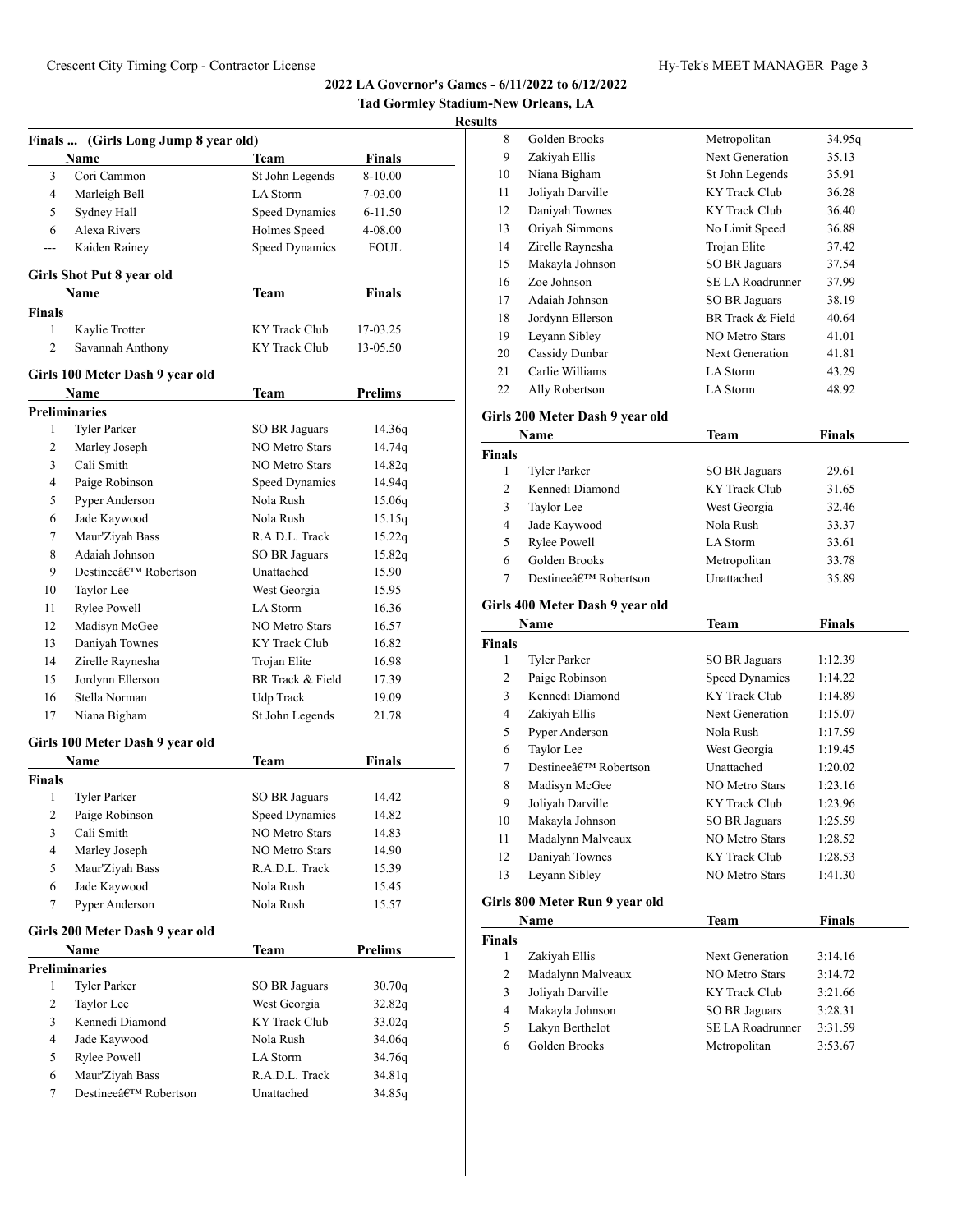**Tad Gormley Stadium-New Orleans, LA**

#### **Resul**

|               | Girls High Jump 9 year old            |                                  |                |
|---------------|---------------------------------------|----------------------------------|----------------|
|               | Name                                  | Team                             | Finals         |
| Finals        |                                       |                                  |                |
| $\mathbf{1}$  | Zoe Johnson                           | SE LA Roadrunner                 | $3-04.00$      |
| 2             | Mckenzie Murphy                       | SE LA Roadrunner                 | 3-02.00        |
|               |                                       |                                  |                |
|               | Girls Long Jump 9 year old            |                                  |                |
|               | Name                                  | Team                             | Finals         |
| Finals<br>1   | Cali Smith                            | <b>NO Metro Stars</b>            | 13-11.25       |
| 2             |                                       | <b>NO Metro Stars</b>            | 11-11.00       |
| 3             | Marley Joseph<br>Jade Kaywood         | Nola Rush                        | 11-02.75       |
| 4             | Zoe Johnson                           | <b>SE LA Roadrunner</b>          | 10-07.25       |
| 5             | Adaiah Johnson                        | SO BR Jaguars                    | 10-02.00       |
| 6             |                                       |                                  |                |
|               | Paige Robinson                        | Speed Dynamics<br>R.A.D.L. Track | 9-10.50        |
| 7             | Maur'Ziyah Bass                       |                                  | 9-08.00        |
| 8             | Madisyn McGee                         | <b>NO Metro Stars</b>            | 8-07.00        |
| 9             | Jordynn Ellerson                      | BR Track & Field                 | 7-06.00        |
| 10            | Stella Norman                         | Udp Track                        | 5-11.00        |
|               | <b>Girls Shot Put 9 year old</b>      |                                  |                |
|               | Name                                  | Team                             | <b>Finals</b>  |
| <b>Finals</b> |                                       |                                  |                |
| 1             | Sarai Hardy                           | Run Fast TC                      | 15-06.00       |
| 2             | Mckenzie Bell                         | LA Storm                         | 11-10.75       |
| 3             | Mckenzie Murphy                       | SE LA Roadrunner                 | 9-11.50        |
|               | Girls 1500 Meter Race Walk 9 year old |                                  |                |
|               | Name                                  | Team                             | Finals         |
| <b>Finals</b> |                                       |                                  |                |
| 1             | Carlie Williams                       | LA Storm                         | 12:15.01       |
|               |                                       |                                  |                |
|               | Girls 100 Meter Dash 10 year old      |                                  |                |
|               | Name                                  | Team                             | <b>Prelims</b> |
|               | <b>Preliminaries</b>                  |                                  |                |
| 1             | Ka'Brion Thomas                       | KY Track Club                    | 14.88q         |
| 2             | Kyndahl Baggies                       | Hattiesburg                      | 15.44q         |
| 3             | Ni'Ree Thomas                         | KY Track Club                    | 15.51q         |
| 4             | Keyara Gallien                        | <b>Focus Athletics</b>           | 15.75q         |
| 5             | Jayda Seymour                         | <b>LA Storm</b>                  | 15.87q         |
| 6             | Amia Williams                         | Metropolitan                     | 15.97q         |
| 7             | J'Leriah Johnson                      | R.A.D.L. Track                   | 16.37q         |
| 8             | Anylah Bernard                        | Mississippi                      | 16.70q         |
| 9             | Elise Weber                           | <b>NO Metro Stars</b>            | 17.15          |
| 10            | Illisciana Sideboard                  | Nola Rush                        | 17.18          |
| 11            | Lailia Richardson                     | Trojan Elite                     | 17.28          |
| 12            | Karly Kennedy                         | Hattiesburg                      | 17.32          |
| 13            | Kennedi Smith                         | <b>KY</b> Track Club             | 17.48          |
| 14            | Tamera Diggs                          | Udp Track                        | 17.76          |
| 15            | Josaline Dobbins                      | Mississippi                      | 17.84          |
|               | Girls 100 Meter Dash 10 year old      |                                  |                |
|               | Name                                  | Team                             | Finals         |
| <b>Finals</b> |                                       |                                  |                |
| 1             | Ka'Brion Thomas                       | KY Track Club                    | 14.62          |
| 2             | Kyndahl Baggies                       | Hattiesburg                      | 14.67          |
|               |                                       |                                  |                |

| ults           |                                  |                        |                |
|----------------|----------------------------------|------------------------|----------------|
| 3              | Ni'Ree Thomas                    | KY Track Club          | 15.07          |
| 4              | Amia Williams                    | Metropolitan           | 15.31          |
| 5              | Keyara Gallien                   | Focus Athletics        | 15.36          |
|                | Girls 200 Meter Dash 10 year old |                        |                |
|                | Name                             | <b>Team</b>            | <b>Prelims</b> |
|                | <b>Preliminaries</b>             |                        |                |
| 1              | Keyara Gallien                   | Focus Athletics        | 32.07q         |
| 2              | <b>Rylie Charles</b>             | Marrero Trojans        | 32.95q         |
| 3              | Amia Williams                    | Metropolitan           | 33.25q         |
| 4              | Azaliya Wilson                   | BR Track & Field       | 33.61q         |
| 5              | Kymani Kornbacher                | KY Track Club          | 33.69q         |
| 6              | Dominique Melton                 | Mississippi            | 33.88q         |
| 7              | Diamond Walker                   | <b>SO BR Jaguars</b>   | 34.07q         |
| 8              | Zion Breaux                      | <b>SO BR Jaguars</b>   | 34.16q         |
| 9              | Jayda Seymour                    | LA Storm               | 34.83          |
| 10             | J'Leriah Johnson                 | R.A.D.L. Track         | 36.93          |
| 11             | Illisciana Sideboard             | Nola Rush              | 38.08          |
| 12             | Tamera Diggs                     | <b>Udp Track</b>       | 38.22          |
| 13             | Karly Kennedy                    | Hattiesburg            | 38.28          |
| 14             | Kennedi Smith                    | <b>KY</b> Track Club   | 38.37          |
| 15             | Anylah Bernard                   | Mississippi            | 38.84          |
| 16             | Josaline Dobbins                 | Mississippi            | 39.19          |
| 17             | Elise Weber                      | <b>NO Metro Stars</b>  | 39.59          |
| 18             | Lailia Richardson                | Trojan Elite           | 39.95          |
| 19             | Amyrie Garnett                   | <b>NO Metro Stars</b>  | 46.19          |
|                |                                  |                        |                |
|                | Girls 200 Meter Dash 10 year old |                        |                |
|                | Name                             | <b>Team</b>            | Finals         |
| <b>Finals</b>  |                                  |                        |                |
| 1              | Keyara Gallien                   | Focus Athletics        | 31.16          |
| 2              | Zion Breaux                      | <b>SO BR Jaguars</b>   | 31.81          |
| 3              | Amia Williams                    | Metropolitan           | 31.83          |
| 4              | Diamond Walker                   | <b>SO BR Jaguars</b>   | 32.17          |
| 5              | <b>Rylie Charles</b>             | Marrero Trojans        | 32.26          |
| 6              | Azaliya Wilson                   | BR Track & Field       | 32.95          |
| 7              | Dominique Melton                 | Mississippi            | 32.97          |
|                | Girls 400 Meter Dash 10 year old |                        |                |
|                | <b>Name</b>                      | <b>Team</b>            | <b>Finals</b>  |
| <b>Finals</b>  |                                  |                        |                |
| 1              | Ka'Brion Thomas                  | KY Track Club          | 1:09.26        |
| $\overline{2}$ | Diamond Walker                   | <b>SO BR Jaguars</b>   | 1:12.72        |
| 3              | Amia Williams                    | Metropolitan           | 1:14.26        |
| 4              | Azaliya Wilson                   | BR Track & Field       | 1:15.77        |
| 5              | Dominique Melton                 | Mississippi            | 1:15.89        |
| 6              | Keyara Gallien                   | <b>Focus Athletics</b> | 1:16.62        |
| 7              | Kymani Kornbacher                | KY Track Club          | 1:18.61        |
| 8              | Illisciana Sideboard             | Nola Rush              | 1:20.50        |
| 9              | Laila-Khoi Hutchinson            | <b>SO BR Jaguars</b>   | 1:23.11        |
| 10             | Zion Breaux                      | <b>SO BR Jaguars</b>   | 1:27.87        |
| 11             | Lailia Richardson                | Trojan Elite           | 1:36.38        |
| 12             | Lyric Clark                      | KY Track Club          | 1:42.70        |
|                |                                  |                        |                |

 Kennedi Smith KY Track Club 1:46.90 Amyrie Garnett NO Metro Stars 1:50.54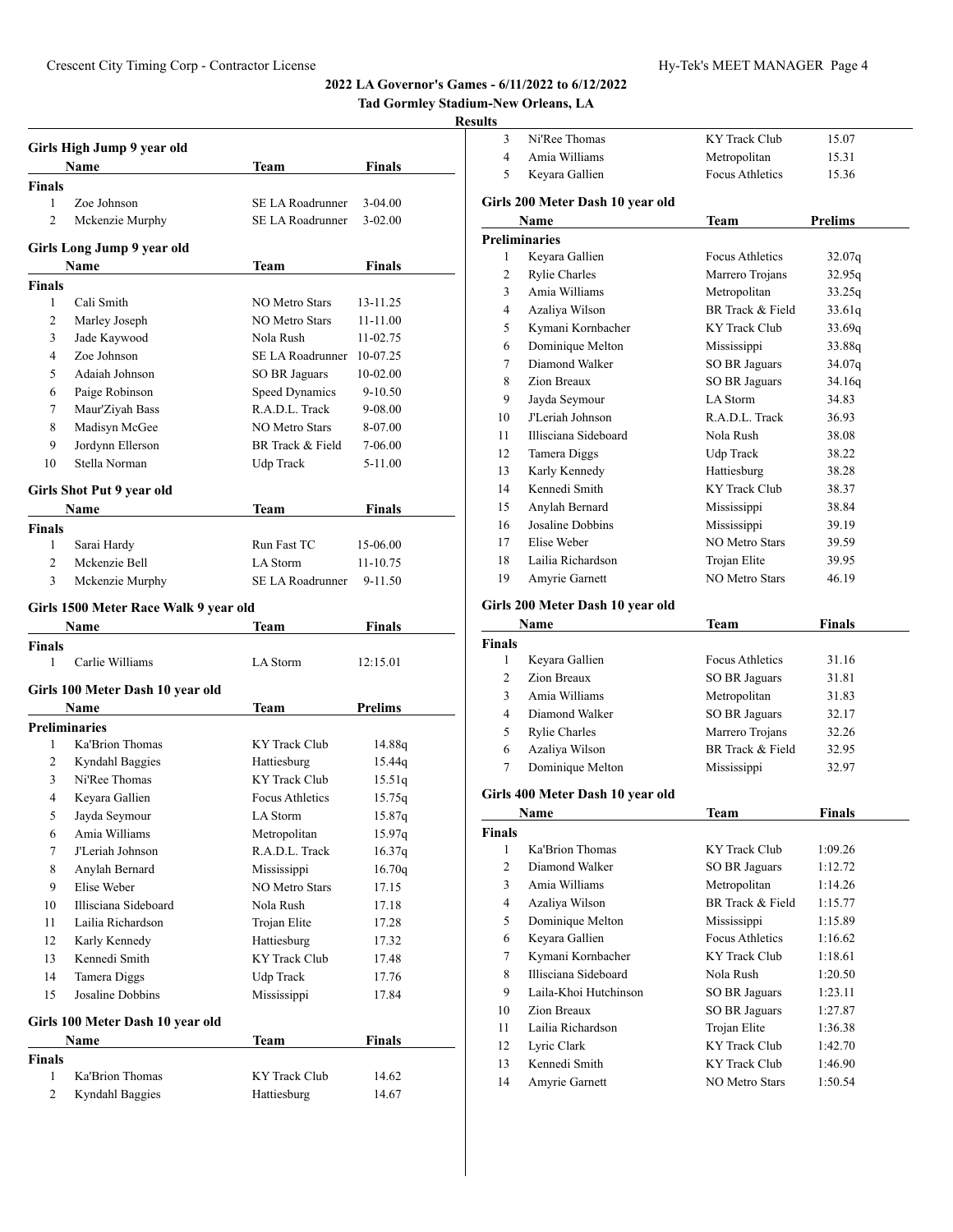# **Tad Gormley Stadium-New Orleans, LA**

# **Results**

|                | Girls 800 Meter Run 10 year old        |                                       |               |  |
|----------------|----------------------------------------|---------------------------------------|---------------|--|
|                | Name                                   | Team                                  | Finals        |  |
| Finals         |                                        |                                       |               |  |
| 1              | Azaliya Wilson                         | BR Track & Field                      | 2:56.68       |  |
| 2              | Diamond Walker                         | SO BR Jaguars                         | 2:59.76       |  |
| 3              | Laila-Khoi Hutchinson                  | SO BR Jaguars                         | 3:11.25       |  |
| 4              | Bella Head                             | Nola Rush                             | 3:21.47       |  |
| 5              | Lyric Clark                            | KY Track Club                         | 4:15.94       |  |
|                | Girls 1500 Meter Run 10 year old       |                                       |               |  |
|                | Name                                   | Team                                  | Finals        |  |
| Finals         |                                        |                                       |               |  |
| 1              | Laila-Khoi Hutchinson                  | SO BR Jaguars                         | 6:32.66       |  |
| $\overline{2}$ | Bella Head                             | Nola Rush                             | 6:42.69       |  |
|                | Girls 4x100 Meter Relay 10 year old    |                                       |               |  |
|                | Team                                   | <b>Relay</b>                          | <b>Finals</b> |  |
| <b>Finals</b>  |                                        |                                       |               |  |
| 1              | KY Track Club                          | A                                     | 59.44         |  |
|                | 1) Ka'Brion Thomas                     | 2) Kennedi Diamond                    |               |  |
|                | 3) Kymani Kornbacher                   | 4) Ni'Ree Thomas                      |               |  |
| 2              | LA Storm                               | А                                     | 1:08.00       |  |
|                | 1) Ally Robertson<br>3) Jayda Seymour  | 2) Carlie Williams<br>4) Rylee Powell |               |  |
|                |                                        |                                       |               |  |
|                | Girls High Jump 10 year old            |                                       |               |  |
|                | Name                                   | Team                                  | <b>Finals</b> |  |
| Finals         |                                        |                                       |               |  |
| 1              | Kyndahl Baggies                        | Hattiesburg                           | 3-06.00       |  |
| 2              | Bella Head                             | Nola Rush                             | $3-04.00$     |  |
|                | Girls Long Jump 10 year old            |                                       |               |  |
|                | Name                                   | Team                                  | Finals        |  |
| Finals         |                                        |                                       |               |  |
| 1              | Dominique Melton                       | Mississippi                           | 11-01.00      |  |
| 2              | Zion Breaux                            | SO BR Jaguars                         | 10-11.50      |  |
| 3              | Ni'Ree Thomas                          | <b>KY</b> Track Club                  | 10-04.50      |  |
| $\overline{4}$ | Elise Weber                            | <b>NO Metro Stars</b>                 | 10-01.00      |  |
| 5              | Tamera Diggs                           | Udp Track                             | 9-07.00       |  |
| 6              | Karly Kennedy                          | Hattiesburg                           | 9-02.00       |  |
| 7              | J'Leriah Johnson                       | R.A.D.L. Track                        | 8-11.00       |  |
| 8              | Jaylah Morris                          | River Parish                          | 7-06.50       |  |
| 9              | Anylah Bernard                         | Mississippi                           | 7-03.00       |  |
| 10             | Josaline Dobbins                       | Mississippi                           | 6-00.50       |  |
| $ -$           | Kyndahl Baggies                        | Hattiesburg                           | FOUL          |  |
|                | Girls Shot Put 10 year old             |                                       |               |  |
|                | Name                                   | Team                                  | <b>Finals</b> |  |
| Finals         |                                        |                                       |               |  |
| 1              | Ka'Mya Penn                            | Nola Rush                             | 15-11.50      |  |
|                | Girls 1500 Meter Race Walk 10 year old |                                       |               |  |
|                | Name                                   | Team                                  | <b>Finals</b> |  |
| <b>Finals</b>  |                                        |                                       |               |  |
| $\mathbf{1}$   | Ka'Mya Penn                            | Nola Rush                             | 12:18.56      |  |
| 2              | Lyric Clark                            | KY Track Club                         | 12:40.96      |  |
|                |                                        |                                       |               |  |

| Girls 100 Meter Dash 11 year old |                                  |                       |                |
|----------------------------------|----------------------------------|-----------------------|----------------|
|                                  | Name                             | Team                  | Prelims        |
|                                  | <b>Preliminaries</b>             |                       |                |
| 1                                | Autumn Brown                     | SO BR Jaguars         | 13.64q         |
| 2                                | Ya'Myri Brown                    | <b>Speed Dynamics</b> | 13.78q         |
| 3                                | Ja'Niyah Lewis                   | <b>SO BR Jaguars</b>  | 13.97q         |
| 4                                | Rayna Parker                     | <b>River Parish</b>   | 14.20q         |
| 5                                | Jailah Alexander                 | Marrero Trojans       | 14.29q         |
| 6                                | Shirelle Raynesha                | Trojan Elite          | 14.83q         |
| 7                                | Lauren Hadrick                   | <b>Speed Dynamics</b> | 14.88q         |
| 8                                | Akierney Williams                | R.A.D.L. Track        | 15.03q         |
| 9                                | Skyy Hadrick                     | <b>Speed Dynamics</b> | 15.18          |
| 10                               | Kenadii Cryer                    | Trojan Elite          | 15.44          |
| 11                               | Kaelyn Anthony                   | <b>KY</b> Track Club  | 15.55          |
| 12                               | Elena Rivera                     | Nola Rush             | 16.21          |
| 13                               | <b>Taylor Rogers</b>             | Trojan Elite          | 16.21          |
| 14                               | Kiyari Ivey                      | <b>NO Metro Stars</b> | 16.46          |
| 15                               | Brooklyn Shelvy                  | Mississippi           | 16.63          |
| 16                               | Jaelyn Jackson                   | <b>NO Metro Stars</b> | 16.67          |
| 17                               | Samaya Etienne                   | Tri City Flyers       | 17.80          |
| 18                               | Bella Washington                 | NO Metro Stars        | 19.06          |
| 19                               | Angelica Anderson                | <b>NO Metro Stars</b> | 23.84          |
| 20                               | Skyla Singleton                  | KY Track Club         | 24.53          |
|                                  |                                  |                       |                |
|                                  | Girls 100 Meter Dash 11 year old |                       |                |
|                                  | Name                             | Team                  | Finals         |
| <b>Finals</b>                    |                                  |                       |                |
| 1                                | Ya'Myri Brown                    | Speed Dynamics        | 13.37          |
| 2                                | Autumn Brown                     | SO BR Jaguars         | 13.41          |
| 3                                | Ja'Niyah Lewis                   | <b>SO BR Jaguars</b>  | 13.59          |
| 4                                | Rayna Parker                     | <b>River Parish</b>   | 14.11          |
| 5                                | Jailah Alexander                 | Marrero Trojans       | 14.32          |
| 6                                | Lauren Hadrick                   | Speed Dynamics        | 14.50          |
| 7                                | Shirelle Raynesha                | Trojan Elite          | 14.76          |
| 8                                | Akierney Williams                | R.A.D.L. Track        | 15.05          |
|                                  | Girls 200 Meter Dash 11 year old |                       |                |
|                                  | Name                             | Team                  | <b>Prelims</b> |
|                                  | <b>Preliminaries</b>             |                       |                |
|                                  | 1 Autumn Brown                   | <b>SO BR Jaguars</b>  | 27.75q         |
| 2                                | Ja'Niyah Lewis                   | SO BR Jaguars         | 28.21q         |
| 3                                | Laila Williams                   | <b>SO BR Jaguars</b>  | 29.27q         |
| 4                                | <b>Emoiree Rogers</b>            | <b>SO BR Jaguars</b>  | 29.41q         |
| 5                                | Jailah Alexander                 | Marrero Trojans       | 29.99q         |
| 6                                | Kylii Joseph                     | Speed Dynamics        | 30.16q         |
| $\tau$                           | Shirelle Raynesha                | Trojan Elite          | 30.94q         |
| 8                                | Lauren Hadrick                   | Speed Dynamics        | 31.07q         |
| 9                                | Kenadii Cryer                    | Trojan Elite          | 32.10          |
| 10                               | Akierney Williams                | R.A.D.L. Track        | 32.12          |
| 11                               | Elena Rivera                     | Nola Rush             | 32.55          |
| 12                               | Nyla Tate                        | NO Metro Stars        | 32.83          |
| 13                               | Samaya Etienne                   | Tri City Flyers       | 33.96          |
| 14                               | Ana Rossi                        | <b>NO Metro Stars</b> | 34.99          |

 Jaelyn Jackson NO Metro Stars 35.39 Brooklyn Shelvy Mississippi 36.50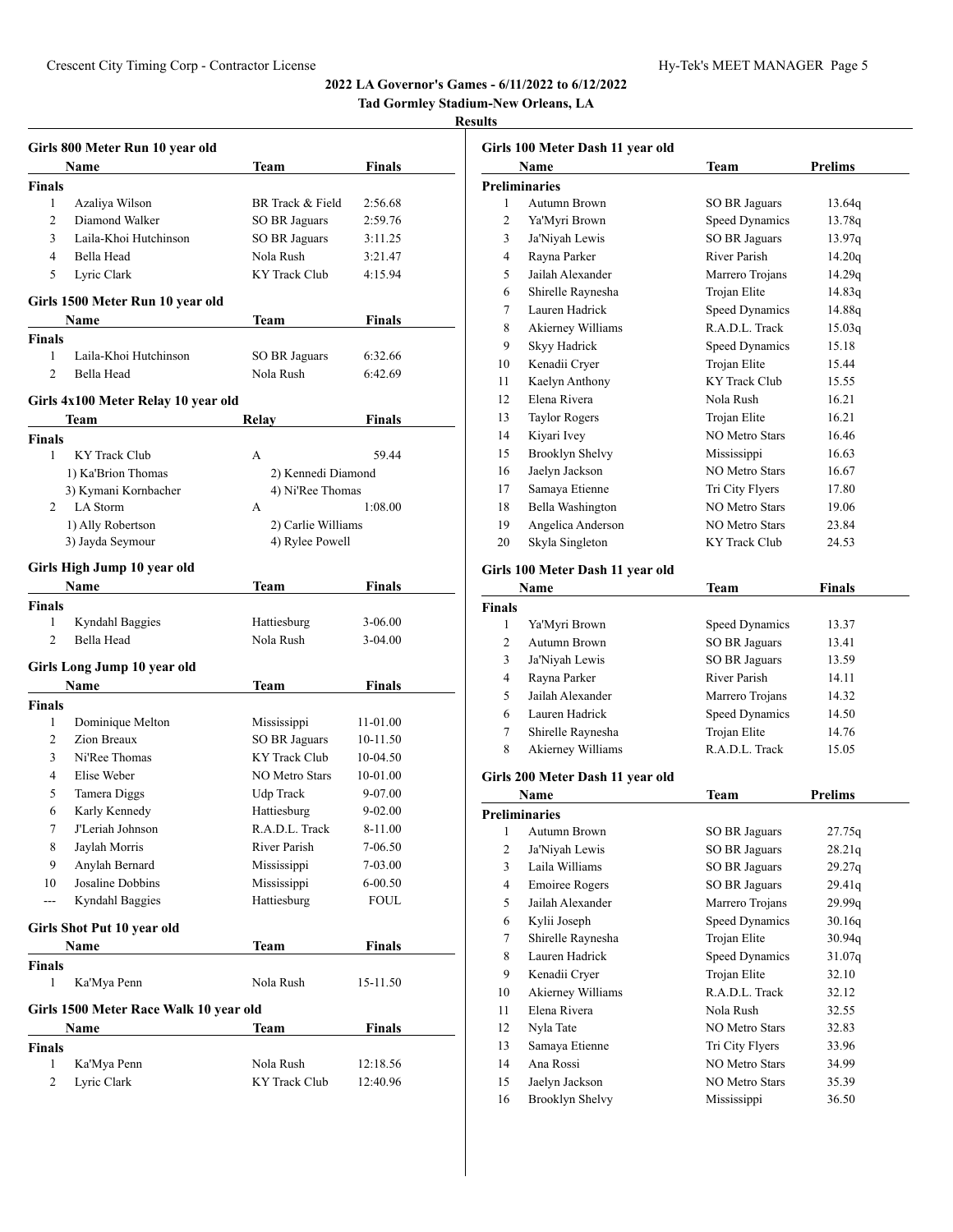**Tad Gormley Stadium-New Orleans, LA**

| Preliminaries  (Girls 200 Meter Dash 11 year old) |                                          |                         |               |  |
|---------------------------------------------------|------------------------------------------|-------------------------|---------------|--|
|                                                   | Name                                     | Team                    | Prelims       |  |
| 17                                                | <b>Taylor Rogers</b>                     | Trojan Elite            | 38.07         |  |
| 18                                                | Kaelyn Anthony                           | <b>KY Track Club</b>    | 41.66         |  |
| 19                                                | Skyla Singleton                          | KY Track Club           | 46.55         |  |
| 20                                                | Angelica Anderson                        | <b>NO Metro Stars</b>   | 53.34         |  |
|                                                   |                                          |                         |               |  |
|                                                   | Girls 200 Meter Dash 11 year old<br>Name | Team                    | Finals        |  |
| <b>Finals</b>                                     |                                          |                         |               |  |
| 1                                                 | Autumn Brown                             | SO BR Jaguars           | 27.32         |  |
| 2                                                 | Ja'Niyah Lewis                           | SO BR Jaguars           | 28.01         |  |
| 3                                                 | <b>Emoiree Rogers</b>                    | <b>SO BR Jaguars</b>    | 28.51         |  |
| 4                                                 | Laila Williams                           | SO BR Jaguars           | 29.28         |  |
| 5                                                 | Kylii Joseph                             | Speed Dynamics          | 29.72         |  |
| 6                                                 | Jailah Alexander                         | Marrero Trojans         | 29.84         |  |
| 7                                                 | Lauren Hadrick                           | Speed Dynamics          | 31.53         |  |
|                                                   |                                          |                         |               |  |
|                                                   | Girls 400 Meter Dash 11 year old         |                         |               |  |
|                                                   | Name                                     | <b>Team</b>             | <b>Finals</b> |  |
| <b>Finals</b>                                     |                                          |                         |               |  |
| 1                                                 | Chloe Carter                             | Trojan Elite            | 1:03.70       |  |
| $\overline{c}$                                    | Paris Robinson                           | Speed Dynamics          | 1:04.26       |  |
| 3                                                 | Colette Alvarado                         | <b>NO Metro Stars</b>   | 1:05.71       |  |
| 4                                                 | Laila Williams                           | <b>SO BR Jaguars</b>    | 1:06.61       |  |
| 5                                                 | Shirelle Raynesha                        | Trojan Elite            | 1:10.19       |  |
| 6                                                 | Nyla Tate                                | <b>NO Metro Stars</b>   | 1:14.73       |  |
| 7                                                 | Kenadii Cryer                            | Trojan Elite            | 1:15.48       |  |
| 8                                                 | Jakiya Windham                           | <b>KY</b> Track Club    | 1:19.10       |  |
| 9                                                 | <b>Emoiree Rogers</b>                    | SO BR Jaguars           | 1:19.39       |  |
| 10                                                | Skyla Singleton                          | <b>KY Track Club</b>    | 1:48.19       |  |
| 11                                                | Angelica Anderson                        | <b>NO Metro Stars</b>   | 2:06.11       |  |
|                                                   | Girls 800 Meter Run 11 year old          |                         |               |  |
|                                                   | <b>Name</b>                              | <b>Team</b>             | <b>Finals</b> |  |
| <b>Finals</b>                                     |                                          |                         |               |  |
| 1                                                 | Varenka Zhuk                             | <b>NO Metro Stars</b>   | 2:35.90       |  |
| 2                                                 | Colette Alvarado                         | <b>NO Metro Stars</b>   | 2:37.00       |  |
| 3                                                 | Chloe Carter                             | Trojan Elite            | 2:46.58       |  |
| 4                                                 | Laila Williams                           | <b>SO BR Jaguars</b>    | 2:51.68       |  |
| 5                                                 | Jakiya Windham                           | KY Track Club           | 3:05.52       |  |
| 6                                                 | Morgan Johnson                           | SE LA Roadrunner        | 3:09.62       |  |
| 7                                                 | Zoe Coco                                 | <b>NO Metro Stars</b>   | 3:10.04       |  |
|                                                   |                                          |                         |               |  |
|                                                   | Girls 1500 Meter Run 11 year old         |                         |               |  |
|                                                   | Name                                     | Team                    | <b>Finals</b> |  |
| <b>Finals</b>                                     |                                          |                         |               |  |
| 1                                                 | Varenka Zhuk                             | <b>NO Metro Stars</b>   | 5:28.21       |  |
| 2                                                 | Celia Adams                              | <b>SE LA Roadrunner</b> | 6:08.67       |  |
| 3                                                 | Morgan Johnson                           | SE LA Roadrunner        | 6:20.28       |  |
| 4                                                 | Zoe Coco                                 | <b>NO Metro Stars</b>   | 6:25.76       |  |
|                                                   | Girls 80 Meter Hurdles 11 year old       |                         |               |  |
|                                                   | Name                                     | Team                    | Finals        |  |
| <b>Finals</b>                                     |                                          |                         |               |  |
| 1                                                 | Rayna Parker                             | River Parish            | 17.01         |  |
| 2                                                 | Ana Rossi                                | <b>NO Metro Stars</b>   | 19.88         |  |

| 3             | Zoe Coco                         | <b>NO Metro Stars</b>       | 20.41          |  |  |  |  |
|---------------|----------------------------------|-----------------------------|----------------|--|--|--|--|
|               | Girls High Jump 11 year old      |                             |                |  |  |  |  |
|               | Name                             | Team                        | Finals         |  |  |  |  |
| <b>Finals</b> |                                  |                             |                |  |  |  |  |
| 1             | Kylii Joseph                     | Speed Dynamics              | 3-06.00        |  |  |  |  |
|               | Girls Long Jump 11 year old      |                             |                |  |  |  |  |
|               | Name                             | Team                        | Finals         |  |  |  |  |
| <b>Finals</b> |                                  |                             |                |  |  |  |  |
| 1             | Paris Robinson                   | Speed Dynamics              | 14-08.00       |  |  |  |  |
| 2             | Ya'Myri Brown                    | Speed Dynamics              | 14-06.75       |  |  |  |  |
| 3             | Colette Alvarado                 | <b>NO Metro Stars</b>       | 14-06.00       |  |  |  |  |
| 4             | <b>Emoiree Rogers</b>            | <b>SO BR Jaguars</b>        | 14-00.00       |  |  |  |  |
| 5             | Rayna Parker                     | River Parish                | 12-08.00       |  |  |  |  |
| 6             | Akierney Williams                | R.A.D.L. Track              | 11-03.00       |  |  |  |  |
| 7             | <b>Taylor Rogers</b>             | Trojan Elite                | 10-10.50       |  |  |  |  |
| 8             | Elena Rivera                     | Nola Rush                   | 10-10.00       |  |  |  |  |
| 9             | Brooklyn Shelvy                  | Mississippi                 | 10-01.00       |  |  |  |  |
| ---           | Jakiya Windham                   | KY Track Club               | FOUL           |  |  |  |  |
|               | Girls Shot Put 11 year old       |                             |                |  |  |  |  |
|               | Name                             | Team                        | Finals         |  |  |  |  |
| <b>Finals</b> |                                  |                             |                |  |  |  |  |
| 1             | Kiyari Ivey                      | <b>NO Metro Stars</b>       | 19-10.50       |  |  |  |  |
| 2             | Kaelyn Anthony                   | KY Track Club               | 19-03.75       |  |  |  |  |
| 3             | Bella Washington                 | <b>NO Metro Stars</b>       | 14-11.00       |  |  |  |  |
|               | Girls Discus Throw 11 year old   |                             |                |  |  |  |  |
|               | Name                             | Team                        | Finals         |  |  |  |  |
|               |                                  |                             |                |  |  |  |  |
| <b>Finals</b> |                                  |                             |                |  |  |  |  |
| 1             | Kiyari Ivey                      | <b>NO Metro Stars</b>       | 44-08          |  |  |  |  |
| 2             | Bella Washington                 | <b>NO Metro Stars</b>       | $32-10$        |  |  |  |  |
|               | Girls 100 Meter Dash 12 year old |                             |                |  |  |  |  |
|               | Name                             | Team                        | <b>Prelims</b> |  |  |  |  |
|               | <b>Preliminaries</b>             |                             |                |  |  |  |  |
| 1             | Floydasha Dillion                | Trojan Elite                | 13.68q         |  |  |  |  |
| 2             | Kenli Addison                    | <b>SO BR Jaguars</b>        | 13.76q         |  |  |  |  |
| 3             | Khloe Smith                      | Mississippi                 | 13.79q         |  |  |  |  |
| 4             | Kendyl Black                     | Mississippi                 | 13.94q         |  |  |  |  |
| 5             | Monae Tillman                    | Nola Rush                   | 14.09q         |  |  |  |  |
| 6             | Alaiyah Griffin                  | Trojan Elite                | 14.20q         |  |  |  |  |
| 7             | Nia Zanders                      | <b>Speed Dynamics</b>       | 14.27q         |  |  |  |  |
| 8             | Queen Lewis                      | LA Storm                    | 14.32q         |  |  |  |  |
| 9             | Keia'Ly Thompson                 | Trojan Elite                | 14.70          |  |  |  |  |
| 10            | Rachel Oladele                   | Northshore TC               | 14.75          |  |  |  |  |
| 11            | Laila Brandon                    | NO Metro Stars              | 14.81          |  |  |  |  |
| 12            | Kaylee Augillard                 | KY Track Club               | 15.26          |  |  |  |  |
| 13            | Ja'Nyla Drennan                  | Trojan Elite                | 15.73          |  |  |  |  |
| 14            | Jase Armstrong                   | BR Track & Field            | 16.26          |  |  |  |  |
| 15            | Arianna Bynum                    | KY Track Club               | 16.26          |  |  |  |  |
| 16            | Lynnae Draughn                   | Holmes Speed                | 16.90          |  |  |  |  |
| 17            | Madison Scott                    | <b>SO BR Jaguars</b>        | 16.98          |  |  |  |  |
| 18<br>19      | Hannah Graves<br>Arielle Bynum   | Unattached<br>KY Track Club | 17.21<br>17.84 |  |  |  |  |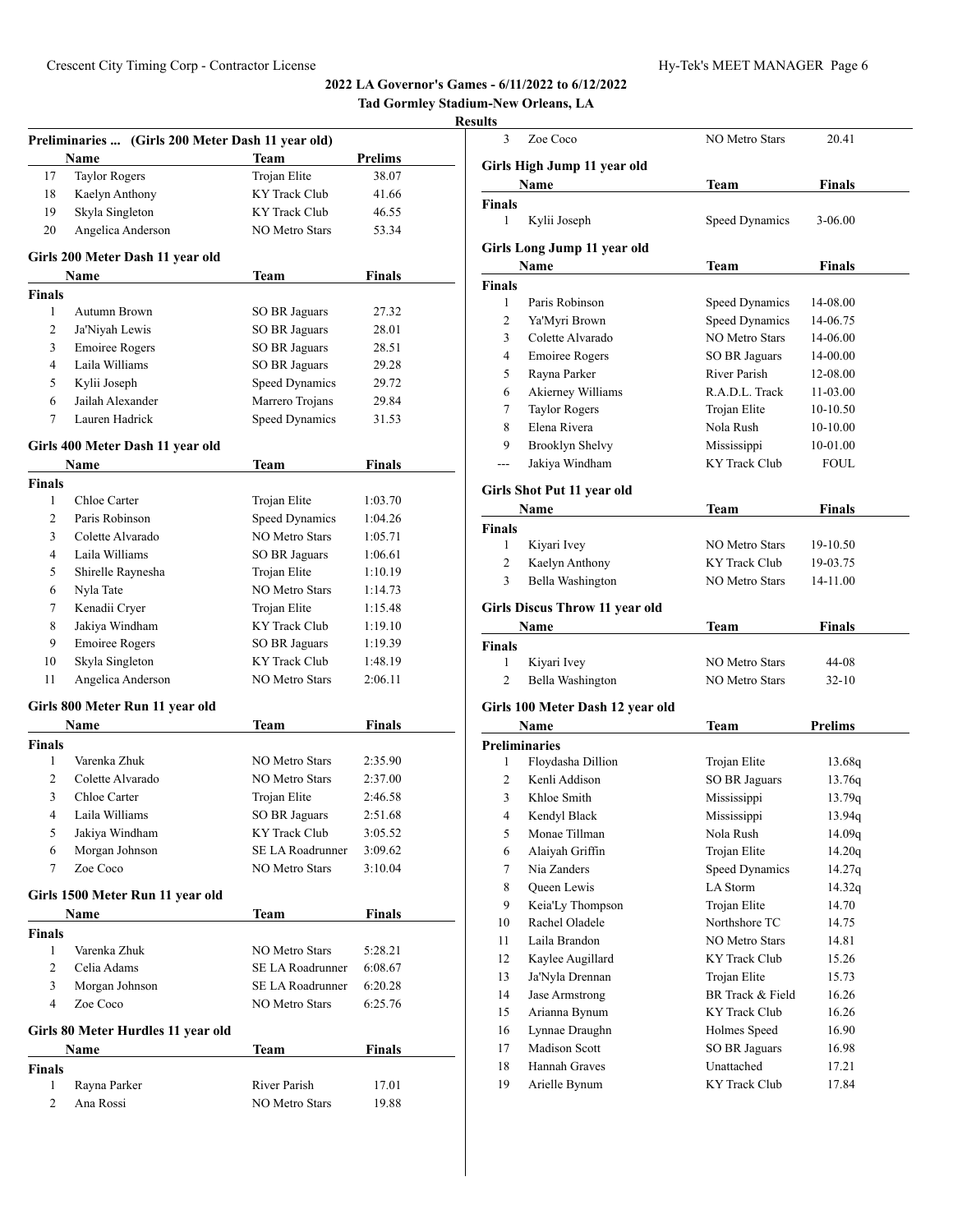**Tad Gormley Stadium-New Orleans, LA**

# **Results**

|                | Girls 100 Meter Dash 12 year old |                        |               |
|----------------|----------------------------------|------------------------|---------------|
|                | Name                             | Team                   | Finals        |
| <b>Finals</b>  |                                  |                        |               |
| 1              | Floydasha Dillion                | Trojan Elite           | 13.26         |
| 2              | Kenli Addison                    | <b>SO BR Jaguars</b>   | 13.49         |
| 3              | Kendyl Black                     | Mississippi            | 13.57         |
| 4              | Khloe Smith                      | Mississippi            | 13.73         |
| 5              | Monae Tillman                    | Nola Rush              | 13.83         |
| 6              | Queen Lewis                      | LA Storm               | 13.84         |
| 7              | Alaiyah Griffin                  | Trojan Elite           | 14.00         |
| 8              | Nia Zanders                      | Speed Dynamics         | 14.13         |
|                | Girls 200 Meter Dash 12 year old |                        |               |
|                | Name                             | Team                   | Prelims       |
|                | <b>Preliminaries</b>             |                        |               |
| 1              | Aaliyah Lane                     | Sprint Nola            | 26.67q        |
| 2              | Floydasha Dillion                | Trojan Elite           | 27.75q        |
| 3              | Laylah Orange                    | Hattiesburg            | 27.77q        |
| 4              | Kenli Addison                    | <b>SO BR Jaguars</b>   | 27.92q        |
| 5              | Nia Zanders                      | Speed Dynamics         | 28.86q        |
| 6              | Kendyl Black                     | Mississippi            | 28.99q        |
| 7              | <b>Oueen</b> Lewis               | LA Storm               | 29.34q        |
| 8              | Khloe Smith                      | Mississippi            | 29.42q        |
| 9              | Summer Brown                     | SO BR Jaguars          | 29.48         |
| 10             | Khloe Booker                     | <b>Next Generation</b> | 29.89         |
| 11             | Monae Tillman                    | Nola Rush              | 29.97         |
| 12             | Briana Valdez                    | Nola Rush              | 30.64         |
| 13             | Rachel Oladele                   | Northshore TC          | 30.69         |
| 14             | Kylie Sanford                    | NO Metro Stars         | 31.14         |
| 15             | Kaylee Augillard                 | <b>KY</b> Track Club   | 32.74         |
| 16             | Ashlyn Handy                     | <b>KY Track Club</b>   | 33.10         |
| 17             | Atorie Dennis                    | <b>Focus Athletics</b> | 33.39         |
| 18             | Mya Donaldson                    | Next Generation        | 33.41         |
| 19             | Jase Armstrong                   | BR Track & Field       | 35.56         |
|                |                                  |                        |               |
|                | Girls 200 Meter Dash 12 year old |                        |               |
|                | Name                             | Team                   | Finals        |
| <b>Finals</b>  |                                  |                        |               |
| 1              | Aaliyah Lane                     | Sprint Nola            | 26.12         |
| 2              | Kenli Addison                    | SO BR Jaguars          | 27.05         |
| 3              | Floydasha Dillion                | Trojan Elite           | 27.23         |
| 4              | Laylah Orange                    | Hattiesburg            | 27.31         |
| 5              | Kendyl Black                     | Mississippi            | 28.53         |
| 6              | Nia Zanders                      | Speed Dynamics         | 28.65         |
| 7              | Queen Lewis                      | LA Storm               | 28.75         |
| 8              | Khloe Smith                      | Mississippi            | 29.48         |
|                |                                  |                        |               |
|                | Girls 400 Meter Dash 12 year old |                        |               |
|                | Name                             | <b>Team</b>            | <b>Finals</b> |
| <b>Finals</b>  |                                  |                        |               |
| 1              | Aaliyah Lane                     | Sprint Nola            | 57.11         |
| 2              | Laylah Orange                    | Hattiesburg            | 1:01.61       |
| 3              | Destiny Harrison                 | <b>SO BR Jaguars</b>   | 1:03.69       |
| $\overline{4}$ | Asia Bell                        | KY Track Club          | 1:04.76       |
| 5              | Kylie Sanford                    | <b>NO Metro Stars</b>  | 1:07.74       |

| 6              | Rhielle Smith                       | <b>NO Metro Stars</b>   | 1:08.52       |
|----------------|-------------------------------------|-------------------------|---------------|
| 7              | Sydni Beard                         | <b>KY Track Club</b>    | 1:08.57       |
| 8              | Briana Valdez                       | Nola Rush               | 1:08.79       |
| 9              | Summer Brown                        | SO BR Jaguars           | 1:08.89       |
| 10             | <b>Taylor Duplessis</b>             | Trojan Elite            | 1:09.02       |
| 11             | Khloe Booker                        | <b>Next Generation</b>  | 1:10.30       |
| 12             | Mya Donaldson                       | <b>Next Generation</b>  | 1:14.06       |
| 13             | Laila Brandon                       | <b>NO Metro Stars</b>   | 1:14.28       |
| 14             | Rachel Oladele                      | Northshore TC           | 1:15.73       |
| 15             | Atorie Dennis                       | <b>Focus Athletics</b>  | 1:17.85       |
| 16             | Kaylee Augillard                    | KY Track Club           | 1:18.29       |
| 17             | Ashlyn Handy                        | KY Track Club           | 1:21.94       |
| 18             | Jase Armstrong                      | BR Track & Field        | 1:34.63       |
|                |                                     |                         |               |
|                | Girls 800 Meter Run 12 year old     |                         |               |
|                | Name                                | Team                    | <b>Finals</b> |
| <b>Finals</b>  |                                     |                         |               |
| 1              | Aaliyah Lane                        | Sprint Nola             | 2:16.74       |
| 2              | Destiny Harrison                    | SO BR Jaguars           | 2:38.11       |
| 3              | Asia Bell                           | <b>KY</b> Track Club    | 2:42.32       |
| 4              | Lexi Martin                         | SE LA Roadrunner        | 2:43.87       |
| 5              | Judawn Porter                       | Hattiesburg             | 2:44.06       |
| 6              | Amara Delong                        | <b>NO Metro Stars</b>   | 2:53.41       |
| 7              | Mya Donaldson                       | <b>Next Generation</b>  | 2:53.72       |
| 8              | Summer Brown                        | SO BR Jaguars           | 2:55.81       |
| 9              | Gracen Brown                        | <b>SE LA Roadrunner</b> | 2:55.94       |
| 10             | Khloe Booker                        | <b>Next Generation</b>  | 2:57.10       |
| 11             | Chelsea Clasen                      | SE LA Roadrunner        | 3:02.25       |
| 12             | Atorie Dennis                       | Focus Athletics         | 3:15.51       |
| 13             | Ashlyn Handy                        | KY Track Club           | 3:25.36       |
|                |                                     |                         |               |
|                | Girls 1500 Meter Run 12 year old    |                         |               |
|                | Name                                | <b>Team</b>             | <b>Finals</b> |
| <b>Finals</b>  |                                     |                         |               |
| 1              | Amara Delong                        | <b>NO Metro Stars</b>   | 5:53.83       |
| $\overline{2}$ | Lexi Martin                         | SE LA Roadrunner        | 6:24.97       |
|                | Girls 80 Meter Hurdles 12 year old  |                         |               |
|                | Name                                | Team                    | Finals        |
| <b>Finals</b>  |                                     |                         |               |
| 1              | Nyla Flowers                        | Hattiesburg             | 13.32         |
| 2              | Judawn Porter                       | Hattiesburg             | 14.05         |
| 3              | Keia'Ly Thompson                    | Trojan Elite            | 14.19         |
| 4              | <b>Oueen</b> Lewis                  | LA Storm                | 20.59         |
| 5              | Rhielle Smith                       | NO Metro Stars          | 21.48         |
|                |                                     |                         |               |
|                | Girls 4x400 Meter Relay 12 year old |                         |               |
|                | Team                                | Relay                   | <b>Finals</b> |
| Finals         |                                     |                         |               |
| $\mathbf{1}$   | SO BR Jaguars                       | А                       | 4:24.53       |
|                | 1) Autumn Brown                     | 2) Destiny Harrison     |               |
|                | 3) Ja'Niyah Lewis                   | 4) Kenli Addison        |               |
| 2              | Trojan Elite Track                  | А                       | 4:49.08       |
|                | 1) Alaiyah Griffin                  | 2) Chloe Carter         |               |

3) Floydasha Dillion 4) Taylor Duplessis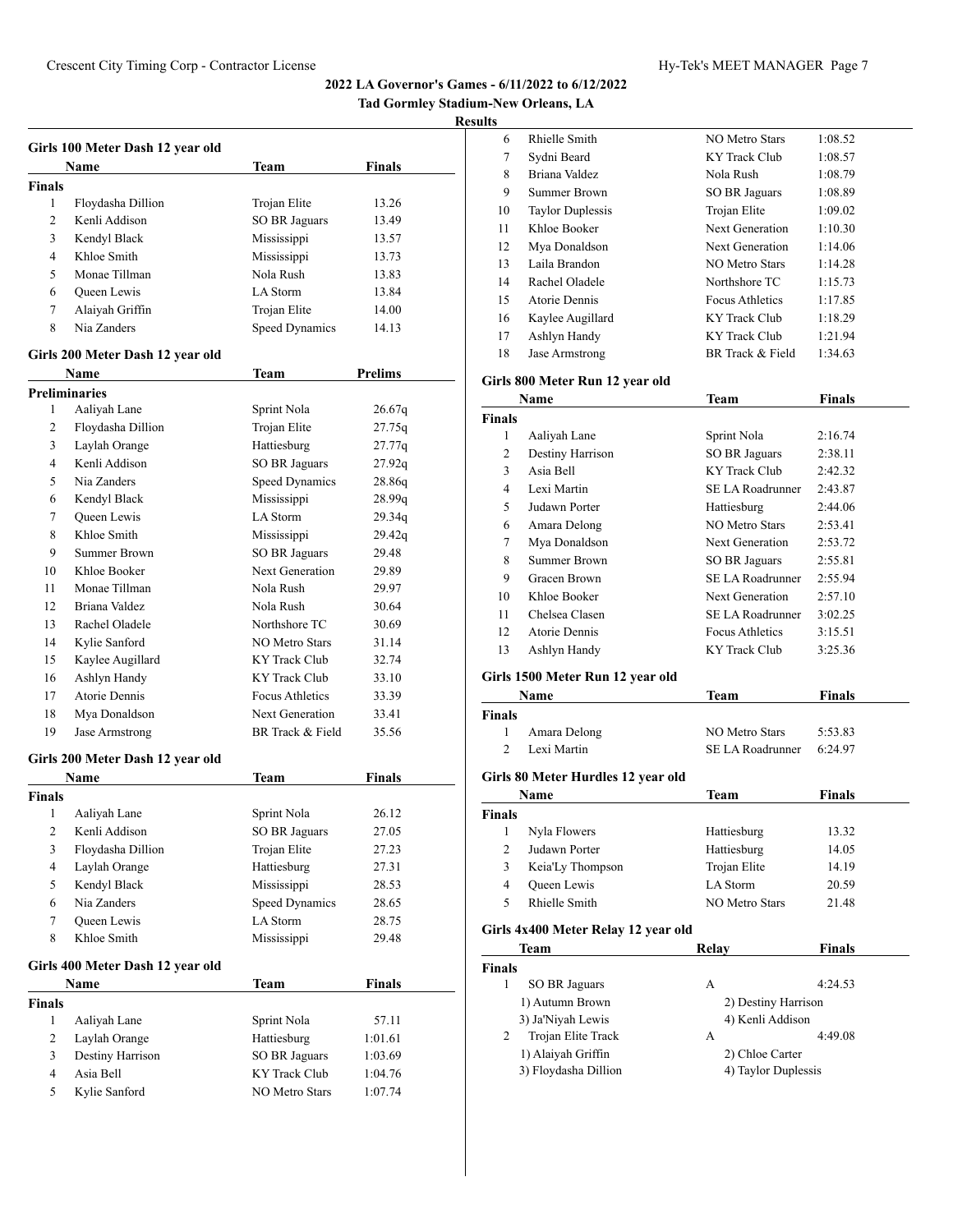**Tad Gormley Stadium-New Orleans, LA**

# **Results**

|                | Finals  (Girls 4x400 Meter Relay 12 year old) |                             |               |  |
|----------------|-----------------------------------------------|-----------------------------|---------------|--|
|                | Team                                          | Relay                       | Finals        |  |
| 3              | Speed Dynamics                                | A                           | 5:27.49       |  |
|                | 1) Nia Zanders                                | 2) Paris Robinson           |               |  |
|                | 3) Skyy Hadrick                               | 4) Ya'Myri Brown            |               |  |
| 4              | <b>NO Metro Stars</b>                         | А                           | 5:27.55       |  |
|                | 1) Amara Delong                               | 2) Ana Rossi                |               |  |
|                | 3) Jaelyn Jackson                             | 4) Nyla Tate                |               |  |
|                | Girls High Jump 12 year old                   |                             |               |  |
|                | Name                                          | <b>Team</b>                 | <b>Finals</b> |  |
| Finals         |                                               |                             |               |  |
| 1              | Nyla Flowers                                  | Hattiesburg                 | 4-04.00       |  |
| ---            | Lynnae Draughn                                | Holmes Speed                | NH            |  |
|                |                                               |                             |               |  |
|                | Girls Long Jump 12 year old                   |                             |               |  |
|                | Name                                          | Team                        | <b>Finals</b> |  |
| Finals         |                                               |                             |               |  |
| 1              | Khloe Smith                                   | Mississippi                 | 15-03.00      |  |
| 2              | Judawn Porter                                 | Hattiesburg                 | 15-01.00      |  |
| 3              | Laylah Orange                                 | Hattiesburg                 | 14-11.00      |  |
| $\overline{4}$ | Nyla Flowers                                  | Hattiesburg                 | 14-08.00      |  |
| 5              | Alaiyah Griffin                               | Trojan Elite                | 14-02.50      |  |
| 6              | Briana Valdez                                 | Nola Rush                   | 14-00.00      |  |
| 7              | Laila Brandon                                 | NO Metro Stars              | 13-01.00      |  |
| 8              | Asia Bell                                     | <b>KY</b> Track Club        | 13-00.00      |  |
| 9              | Keia'Ly Thompson                              | Trojan Elite                | 12-05.00      |  |
| 10             | Sydni Beard                                   | KY Track Club               | 12-02.00      |  |
| 11             | Kylie Sanford                                 | NO Metro Stars              | 11-05.00      |  |
| 12             | Rhielle Smith                                 | <b>NO Metro Stars</b>       | 10-11.00      |  |
| $---$          | Lynnae Draughn                                | Holmes Speed                | FOUL          |  |
| ---            | Kendyl Black                                  | Mississippi                 | FOUL          |  |
| ---            | Monae Tillman                                 | Nola Rush                   | FOUL          |  |
|                |                                               |                             |               |  |
|                | Girls Shot Put 12 year old                    |                             |               |  |
|                | Name                                          | Team                        | <b>Finals</b> |  |
| Finals         |                                               |                             |               |  |
| 1              | Ja'Nyla Drennan                               | Trojan Elite                | 27-02.25      |  |
| 2              | Arielle Bynum                                 | <b>KY</b> Track Club        | 25-08.50      |  |
| 3              | Aria Blue                                     | Nola Rush<br>KY Track Club  | 23-04.25      |  |
| 4              | Arianna Bynum                                 |                             | 23-03.50      |  |
| 5              | Zoe Skidmore                                  | <b>Blackburn Expres</b>     | 17-08.25      |  |
| 6              | Madison Scott                                 | SO BR Jaguars<br>Unattached | 16-02.25      |  |
| 7              | Marleyna Goulas                               |                             | 14-10.00      |  |
|                | <b>Girls Discus Throw 12 year old</b>         |                             |               |  |
|                | Name                                          | Team                        | <b>Finals</b> |  |
| Finals         |                                               |                             |               |  |
| 1              | Arielle Bynum                                 | KY Track Club               | 57-03         |  |
| 1              | Ja'Nyla Drennan                               | Trojan Elite                | 57-03         |  |
| 3              | Arianna Bynum                                 | <b>KY</b> Track Club        | 41-07         |  |
| $\overline{4}$ | Aria Blue                                     | Nola Rush                   | 31-09         |  |
|                |                                               |                             |               |  |
|                | Girls 1500 Meter Race Walk 12 year old        |                             |               |  |
|                | Name                                          | Team                        | <b>Finals</b> |  |
| Finals         |                                               |                             |               |  |
| 1              | Chelsea Clasen                                | SE LA Roadrunner            | 10:46.13      |  |

| Einele         |                                                 |                         |                |
|----------------|-------------------------------------------------|-------------------------|----------------|
|                | Girls 100 Meter Dash 13 year old<br><b>Name</b> | Team                    | <b>Finals</b>  |
|                |                                                 |                         |                |
| 22             | Lauren Breaux                                   | <b>Speed Dynamics</b>   | 21.06          |
| 21             | Lauren Buck                                     | Mississippi             | 17.48          |
| 20             | Maribel Andrade                                 | Holmes Speed            | 16.21          |
| 19             | Mallory Kessler                                 | <b>SE LA Roadrunner</b> | 15.89          |
| 18             | <b>Briley Charles</b>                           | Udp Track               | 15.79          |
| 17             | Mi'Kia Lewis                                    | LA Storm                | 15.33          |
| 16             | Za'Haighla Miller                               | Niprd Bear 2022         | 15.31          |
| 15             | Azaria Jarrell                                  | <b>KY</b> Track Club    | 15.16          |
| 14             | Demi Simon                                      | Metropolitan            | 15.03          |
| 13             | Nia Darensbourg                                 | <b>Speed Dynamics</b>   | 15.01          |
| 12             | Ty'Ke Jones                                     | <b>Speed Dynamics</b>   | 14.87          |
| 11             | Grace Padian                                    | <b>NO Metro Stars</b>   | 14.81          |
| 10             | Nyla Pierre                                     | Run Fast TC             | 14.36          |
| 9              | <b>Brea Evans</b>                               | Nola Rush               | 14.22          |
| 8              | Laiyla Vaughn                                   | Nola Rush               | 14.03q         |
| 7              | <b>Biore Giles</b>                              | Nola Rush               | 14.00q         |
| 6              | Heaven Compton                                  | <b>Speed Dynamics</b>   | 13.99q         |
| 5              | Rasia Williams                                  | <b>Speed Dynamics</b>   | 13.98q         |
| $\overline{4}$ | Kenly Lewis                                     | <b>NO Metro Stars</b>   | 13.61q         |
| 3              | <b>Brooklyn Perkins</b>                         | <b>Speed Dynamics</b>   | 13.60q         |
| $\overline{c}$ | Dominique Cyprian                               | LA Storm                | 13.38q         |
| 1              | Kynnedi Morris                                  | Speed Dynamics          | 13.23q         |
|                | <b>Preliminaries</b>                            |                         |                |
|                | Name                                            | Team                    | <b>Prelims</b> |
|                | Girls 100 Meter Dash 13 year old                |                         |                |
| 3              | Zoe Skidmore                                    | <b>Blackburn Expres</b> | 13:33.52       |
| $\overline{2}$ | <b>Madison Scott</b>                            | <b>SO BR Jaguars</b>    | 12:46.44       |

| <b>Name</b>   |                         | Team                  | Finals |  |
|---------------|-------------------------|-----------------------|--------|--|
| <b>Finals</b> |                         |                       |        |  |
|               | Kynnedi Morris          | Speed Dynamics        | 12.97  |  |
| 2             | Dominique Cyprian       | LA Storm              | 13.33  |  |
| 3             | Kenly Lewis             | NO Metro Stars        | 13.39  |  |
| 4             | <b>Brooklyn Perkins</b> | Speed Dynamics        | 13.40  |  |
| 5             | Laiyla Vaughn           | Nola Rush             | 13.42  |  |
| 6             | Rasia Williams          | Speed Dynamics        | 13.79  |  |
|               | <b>Biore Giles</b>      | Nola Rush             | 13.82  |  |
| 8             | Heaven Compton          | <b>Speed Dynamics</b> | 14.24  |  |
|               |                         |                       |        |  |

# **Girls 200 Meter Dash 13 year old**

|    | Name                    | Team                   | <b>Prelims</b> |  |
|----|-------------------------|------------------------|----------------|--|
|    | <b>Preliminaries</b>    |                        |                |  |
| 1  | Dai'Jah Robertson       | Unattached             | 26.88q         |  |
| 2  | Dominique Cyprian       | LA Storm               | 27.48q         |  |
| 3  | Kenly Lewis             | <b>NO Metro Stars</b>  | 28.16q         |  |
| 4  | <b>Brooklyn Perkins</b> | Speed Dynamics         | 28.18q         |  |
| 5  | Aumni Dillon            | Hattiesburg            | 28.28q         |  |
| 6  | Laiyla Vaughn           | Nola Rush              | 28.88q         |  |
| 7  | Bria James              | LA Storm               | 28.89q         |  |
| 8  | Ja'Nia Zenon            | <b>Focus Athletics</b> | 29.21q         |  |
| 9  | Devyn Hubbard           | <b>SACS</b>            | 29.31          |  |
| 10 | Heaven Compton          | Speed Dynamics         | 29.60          |  |
| 11 | Rasia Williams          | <b>Speed Dynamics</b>  | 29.68          |  |
| 12 | Skylar Baptiste         | Sprint Nola            | 29.73          |  |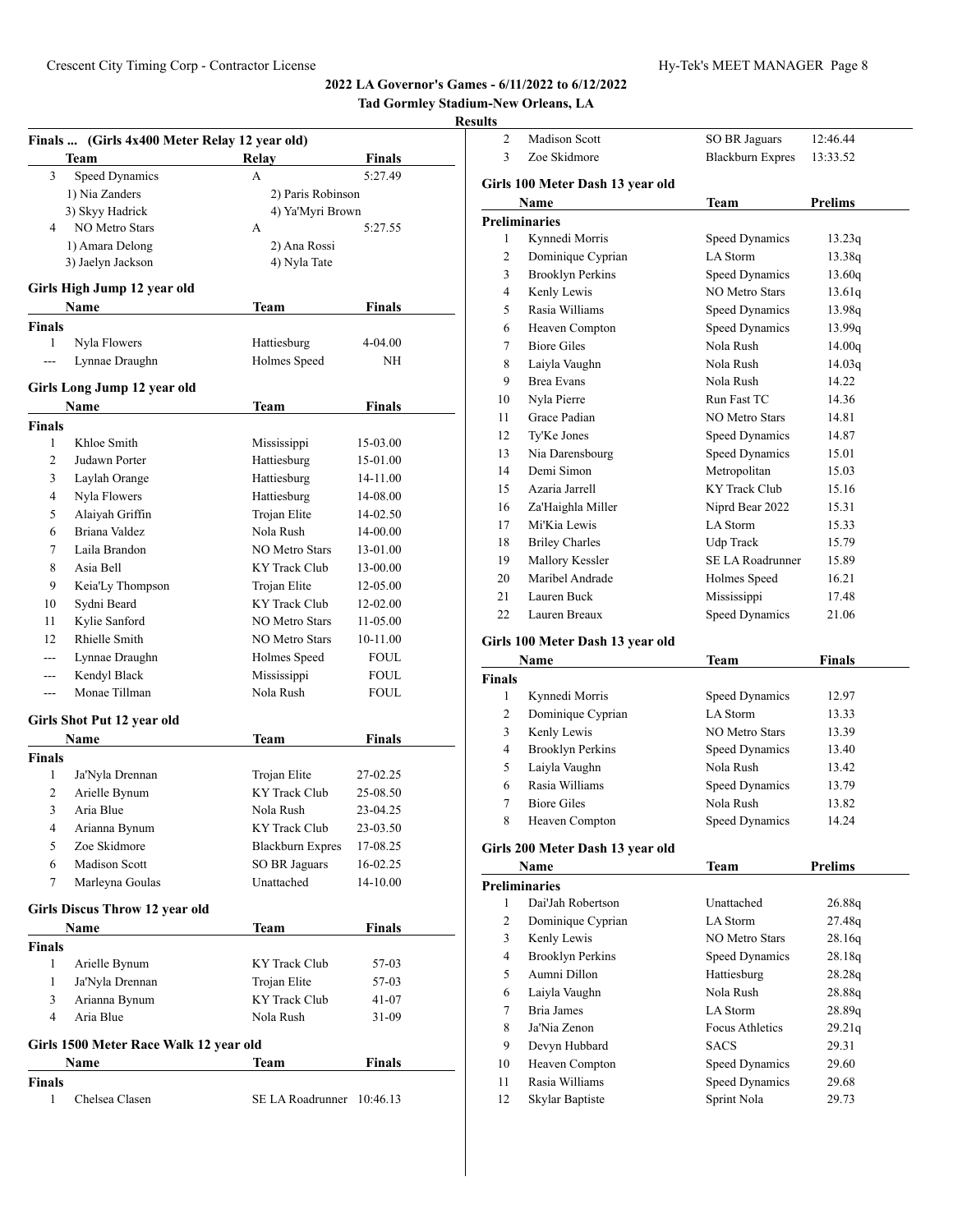**Tad Gormley Stadium-New Orleans, LA**

# **Results**

| Preliminaries  (Girls 200 Meter Dash 13 year old) |                                  |                         |                |
|---------------------------------------------------|----------------------------------|-------------------------|----------------|
|                                                   | <b>Name</b>                      | <b>Team</b>             | <b>Prelims</b> |
| 13                                                | Khloe Shannon                    | Hattiesburg             | 29.86          |
| 14                                                | J'Via Hill                       | Metropolitan            | 30.04          |
| 15                                                | Claire Lesaicherre               | <b>SE LA Roadrunner</b> | 30.21          |
| 16                                                | Lauren Breaux                    | <b>Speed Dynamics</b>   | 30.41          |
| 17                                                | Rileigh Gay                      | <b>KY</b> Track Club    | 30.53          |
| 18                                                | Dizaya Smith                     | <b>KY</b> Track Club    | 30.56          |
| 19                                                | Nia Darensbourg                  | Speed Dynamics          | 31.04          |
| 20                                                | Demi Simon                       | Metropolitan            | 31.70          |
| 21                                                | Amanii Cryer                     | Trojan Elite            | 31.79          |
| 22                                                | Persia Johnson                   | <b>KY Track Club</b>    | 31.91          |
| 23                                                | Grace Padian                     | <b>NO Metro Stars</b>   | 32.04          |
| 24                                                | Mi'Kia Lewis                     | LA Storm                | 32.11          |
| 25                                                | Portlynn Simon                   | Metropolitan            | 32.26          |
| 26                                                | <b>Briley Charles</b>            | Udp Track               | 34.59          |
| 27                                                | Jordyn Daniels                   | No Limit Speed          | 36.97          |
| 28                                                | Azaria Jarrell                   | <b>KY Track Club</b>    | 43.85          |
|                                                   | Girls 200 Meter Dash 13 year old |                         |                |
|                                                   | Name                             | Team                    | <b>Finals</b>  |
| <b>Finals</b>                                     |                                  |                         |                |
| 1                                                 | Dai'Jah Robertson                | Unattached              | 26.03          |
| 2                                                 | Dominique Cyprian                | LA Storm                | 27.21          |
| 3                                                 | Kenly Lewis                      | <b>NO Metro Stars</b>   | 27.51          |
| 4                                                 | Aumni Dillon                     | Hattiesburg             | 27.83          |
| 5                                                 | Laiyla Vaughn                    | Nola Rush               | 28.00          |
| 6                                                 | <b>Brooklyn Perkins</b>          | Speed Dynamics          | 28.62          |
| 7                                                 | Bria James                       | LA Storm                | 28.70          |
| 8                                                 | Ja'Nia Zenon                     | <b>Focus Athletics</b>  | 28.72          |
|                                                   | Girls 400 Meter Dash 13 year old |                         |                |
|                                                   | Name                             | <b>Team</b>             | <b>Finals</b>  |
| <b>Finals</b>                                     |                                  |                         |                |
| 1                                                 | Dai'Jah Robertson                | Unattached              | 59.26          |
| $\overline{c}$                                    | Destinee Wilfred                 | Run Fast TC             | 1:00.27        |
| 3                                                 | Kaitlyn Byrd                     | Sprint Nola             | 1:03.66        |
| $\overline{4}$                                    | Ja'Nia Zenon                     | <b>Focus Athletics</b>  | 1:04.04        |
| 5                                                 | Dizaya Smith                     | <b>KY</b> Track Club    | 1:06.24        |
| 6                                                 | Aumni Dillon                     | Hattiesburg             | 1:08.51        |
| 7                                                 | Bria James                       | LA Storm                | 1:08.64        |
| 8                                                 | Payton Ayo                       | <b>SO BR Jaguars</b>    | 1:08.79        |
| 9                                                 | Persia Johnson                   | <b>KY Track Club</b>    | 1:10.04        |
| 10                                                | Ty'Ke Jones                      | <b>Speed Dynamics</b>   | 1:10.13        |
| 11                                                | Claire Lesaicherre               | <b>SE LA Roadrunner</b> | 1:10.47        |
| 12                                                | Khloe Shannon                    | Hattiesburg             | 1:12.09        |
| 13                                                | Amanii Cryer                     | Trojan Elite            | 1:13.62        |
| 14                                                | Rileigh Gay                      | <b>KY</b> Track Club    | 1:14.43        |
| 15                                                | Za'Haighla Miller                | Niprd Bear 2022         | 1:18.80        |
| 16                                                | Grace Padian                     | <b>NO Metro Stars</b>   | 1:21.37        |
| 17                                                | Portlynn Simon                   | Metropolitan            | 1:26.44        |
| 18                                                | Jordyn Daniels                   | No Limit Speed          | 1:33.25        |
| 19                                                | Azaria Jarrell                   | KY Track Club           | 1:39.22        |

|                               | Girls 800 Meter Run 13 year old     |                                     |                |  |  |
|-------------------------------|-------------------------------------|-------------------------------------|----------------|--|--|
|                               | Name                                | Team                                | Finals         |  |  |
| <b>Finals</b>                 |                                     |                                     |                |  |  |
| 1                             | Destinee Wilfred                    | Run Fast TC                         | 2:23.88        |  |  |
| 2                             | Ja'Nia Zenon                        | <b>Focus Athletics</b>              | 2:35.13        |  |  |
| 3                             | Ashlyn Dillon                       | Hattiesburg                         | 2:39.03        |  |  |
| 4                             | Payton Ayo                          | <b>SO BR Jaguars</b>                | 2:46.31        |  |  |
| 5                             | Amiah Holmes Walker                 | <b>SE LA Roadrunner</b>             | 2:49.89        |  |  |
| 6                             | Peyton Parkinson                    | <b>SE LA Roadrunner</b>             | 2:53.00        |  |  |
| 7                             | Aumni Dillon                        | Hattiesburg                         | 2:56.18        |  |  |
| 8                             | Madison Wright                      | Hattiesburg                         | 2:59.83        |  |  |
| 9                             | Dizaya Smith                        | <b>KY Track Club</b>                | 3:01.14        |  |  |
| 10                            | Persia Johnson                      | KY Track Club                       | 3:09.49        |  |  |
| 11                            | Rileigh Gay                         | KY Track Club                       | 3:22.88        |  |  |
|                               | Girls 1500 Meter Run 13 year old    |                                     |                |  |  |
|                               | Name                                | Team                                | Finals         |  |  |
| <b>Finals</b>                 |                                     |                                     |                |  |  |
| 1                             | Payton Ayo                          | <b>SO BR Jaguars</b>                | 5:57.60        |  |  |
| $\overline{c}$                | Amiah Holmes Walker                 | <b>SE LA Roadrunner</b>             | 6:00.91        |  |  |
| 3                             | Madison Wright                      | Hattiesburg                         | 6:04.07        |  |  |
| 4                             | <b>Bailey Ledet</b>                 | Houma Hurricanes                    | 6:04.85        |  |  |
| 5                             | Ashlyn Dillon                       | Hattiesburg                         | 6:19.66        |  |  |
|                               | Girls 3000 Meter Run 13 year old    |                                     |                |  |  |
|                               | Name                                | Team                                | <b>Finals</b>  |  |  |
| <b>Finals</b>                 |                                     |                                     |                |  |  |
| 1                             | Madison Wright                      | Hattiesburg                         | 13:05.84       |  |  |
|                               | Girls 100 Meter Hurdles 13 year old |                                     |                |  |  |
|                               | Name                                | Team                                | Finals         |  |  |
| <b>Finals</b>                 |                                     |                                     |                |  |  |
| 1                             | Kaitlyn Byrd                        | Sprint Nola                         | 18.75          |  |  |
| 2                             | <b>Biore Giles</b>                  | Nola Rush                           | 19.28          |  |  |
| 3                             | Amiah Holmes Walker                 | <b>SE LA Roadrunner</b>             | 19.43          |  |  |
| 4                             | <b>Brea Evans</b>                   | Nola Rush                           | 19.62          |  |  |
| 5                             | Evan Moller                         | Nola Rush                           | 20.06          |  |  |
| 6                             | Jada Recasner                       | <b>NO Metro Stars</b>               | 20.24          |  |  |
| 7                             | Aspen Dillon                        | Hattiesburg                         | 20.69          |  |  |
| 8                             | Chani Cammon                        | St John Legends                     | 20.95          |  |  |
| 9                             | Portlynn Simon                      | Metropolitan                        | 21.43          |  |  |
| 10                            | Demi Simon                          | Metropolitan                        | 21.99          |  |  |
| 11                            | Kole 2 Johnson                      | Holmes Speed                        | 21.99          |  |  |
|                               |                                     |                                     |                |  |  |
|                               | Girls 200 Meter Hurdles 13 year old |                                     |                |  |  |
|                               | Name                                | Team                                | <b>Finals</b>  |  |  |
| <b>Finals</b><br>$\mathbf{1}$ |                                     |                                     |                |  |  |
| 2                             | Kynnedi Morris<br>Kaitlyn Byrd      | Speed Dynamics                      | 32.20          |  |  |
| 3                             | Devyn Hubbard                       | Sprint Nola<br><b>SACS</b>          | 32.30          |  |  |
| 4                             | Chani Cammon                        |                                     | 34.02          |  |  |
|                               | Amiah Holmes Walker                 | St John Legends<br>SE LA Roadrunner | 34.15          |  |  |
| 5                             |                                     |                                     | 35.17          |  |  |
| 6                             | Aspen Dillon                        | Hattiesburg<br>SE LA Roadrunner     | 35.45          |  |  |
| 7<br>8                        | Kate Duvernay<br>Demi Simon         | Metropolitan                        | 36.70<br>36.81 |  |  |
|                               |                                     |                                     |                |  |  |

Za'Haighla Miller Niprd Bear 2022 37.29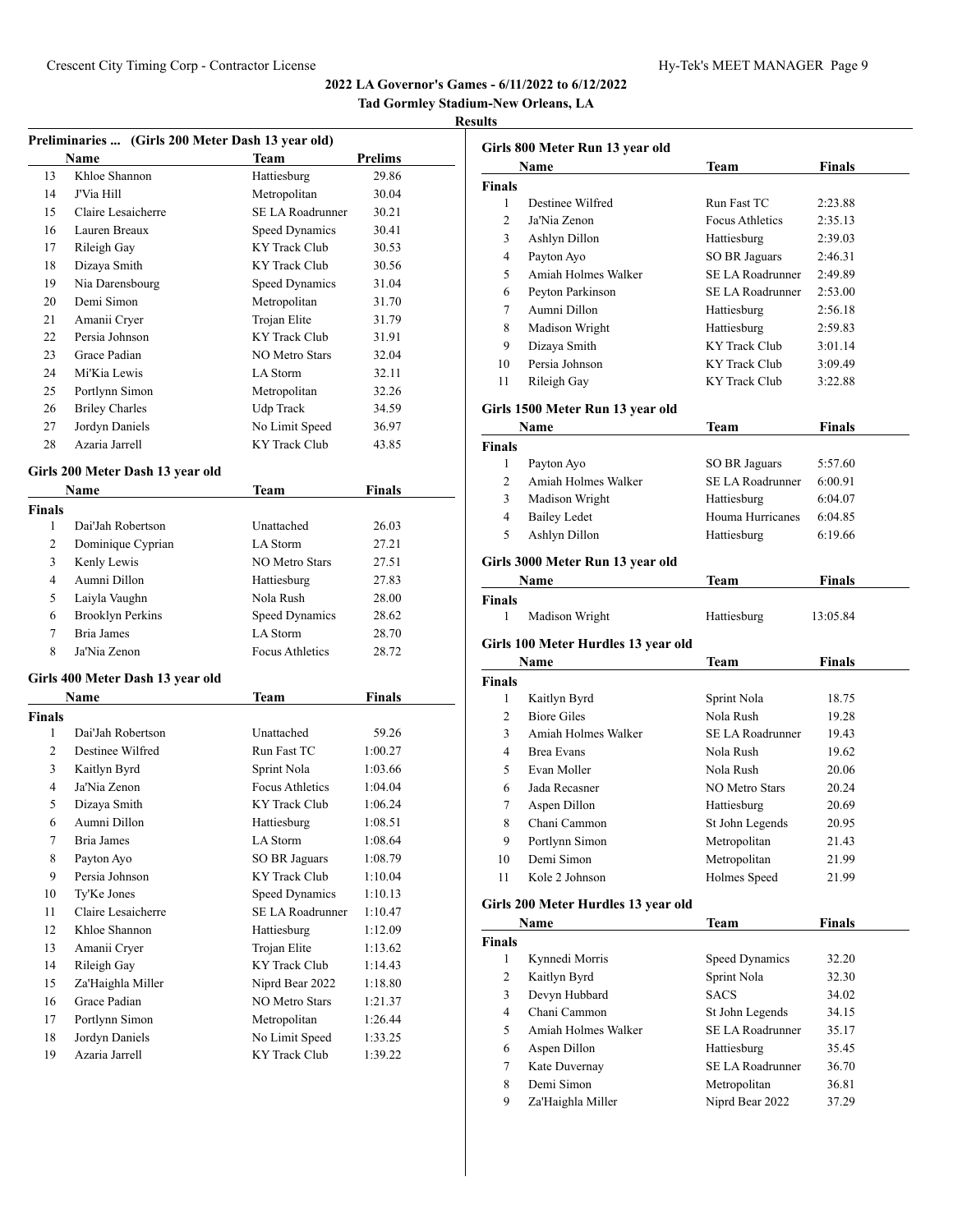**Tad Gormley Stadium-New Orleans, LA**

|               | Finals  (Girls 200 Meter Hurdles 13 year old) |                         |               |  |
|---------------|-----------------------------------------------|-------------------------|---------------|--|
|               | Name                                          | Team                    | Finals        |  |
| 10            | Portlynn Simon                                | Metropolitan            | 38.10         |  |
| 11            | Kole 2 Johnson                                | Holmes Speed            | 40.13         |  |
|               | Girls High Jump 13 year old                   |                         |               |  |
|               | Name                                          | Team                    | Finals        |  |
| <b>Finals</b> |                                               |                         |               |  |
| 1             | Makyla Hiles                                  | Unattached              | 4-06.00       |  |
| ---           | Khloe Shannon                                 | Hattiesburg             | NΗ            |  |
|               | Girls Long Jump 13 year old                   |                         |               |  |
|               | Name                                          | <b>Team</b>             | Finals        |  |
| <b>Finals</b> |                                               |                         |               |  |
| 1             | Rasia Williams                                | Speed Dynamics          | 14-07.00      |  |
| 2             | Makyla Hiles                                  | Unattached              | 13-09.50      |  |
| 3             | Laiyla Vaughn                                 | Nola Rush               | J13-09.00     |  |
| 4             | Ashlyn Dillon                                 | Hattiesburg             | J13-09.00     |  |
| 5             | Chani Cammon                                  | St John Legends         | 13-07.00      |  |
| 6             | Kenly Lewis                                   | <b>NO Metro Stars</b>   | 13-04.00      |  |
| 7             | <b>Biore Giles</b>                            | Nola Rush               | 13-03.00      |  |
| 8             | <b>Brea Evans</b>                             | Nola Rush               | 12-09.00      |  |
| 9             | Aspen Dillon                                  | Hattiesburg             | 12-08.00      |  |
| 10            | Khloe Shannon                                 | Hattiesburg             | 12-07.00      |  |
| 11            | Aumni Dillon                                  | Hattiesburg             | 12-03.00      |  |
| 12            | Lauren Breaux                                 | <b>Speed Dynamics</b>   | 12-02.50      |  |
| 13            | Amanii Cryer                                  | Trojan Elite            | 11-06.00      |  |
| 14            | Kole 2 Johnson                                | Holmes Speed            | 10-11.00      |  |
| 15            | Mallory Kessler                               | <b>SE LA Roadrunner</b> | 9-05.00       |  |
| ---           | Evan Moller                                   | Nola Rush               | FOUL          |  |
| $---$         | Grace Padian                                  | <b>NO Metro Stars</b>   | FOUL          |  |
| ---           | Jada Recasner                                 | <b>NO Metro Stars</b>   | <b>FOUL</b>   |  |
|               | Girls Triple Jump 13 year old                 |                         |               |  |
|               | Name                                          | <b>Team</b>             | <b>Finals</b> |  |
| <b>Finals</b> |                                               |                         |               |  |
| 1             | Makyla Hiles                                  | Unattached              | 30-04.25      |  |
| 2             | Chani Cammon                                  | St John Legends         | 29-11.75      |  |
| 3             | Ashlyn Dillon                                 | Hattiesburg             | 27-09.00      |  |
| 4             | Maribel Andrade                               | Holmes Speed            | 25-01.00      |  |
| 5             | Aspen Dillon                                  | Hattiesburg             | 24-09.00      |  |
|               |                                               |                         |               |  |
|               | Girls Shot Put 13 year old<br>Name            | Team                    | Finals        |  |
| Finals        |                                               |                         |               |  |
| 1             | Malaya Lewis                                  | Nola Rush               | 31-10.75      |  |
| 2             | Jada Recasner                                 | <b>NO Metro Stars</b>   | 28-05.25      |  |
| 3             | Evan Moller                                   | Nola Rush               | 22-08.75      |  |
| 4             | Mckenzi Haralson                              | St John Legends         | 22-06.75      |  |
| 5             | Kinsley Leblanc                               | <b>Focus Athletics</b>  | 22-03.75      |  |
| 6             | Isabella Derouen                              | No Limit Speed          | 16-11.75      |  |
|               |                                               |                         |               |  |
|               | Girls Discus Throw 13 year old<br>Name        | Team                    | <b>Finals</b> |  |
| Finals        |                                               |                         |               |  |
| 1             | Malaya Lewis                                  | Nola Rush               | 61-06         |  |
| 2             | Evan Moller                                   | Nola Rush               | 50-03         |  |
|               |                                               |                         |               |  |

| 3                    | Kinsley Leblanc                        | Focus Athletics             | 46-07          |
|----------------------|----------------------------------------|-----------------------------|----------------|
| $\overline{4}$       | Mckenzi Haralson                       | St John Legends             | 37-07          |
|                      |                                        |                             |                |
|                      | Girls Javelin Throw 13 year old        |                             |                |
|                      | Name                                   | Team                        | Finals         |
| <b>Finals</b><br>1   |                                        |                             |                |
| 2                    | Kaitlyn Byrd<br>Hylece Mitchell        | Sprint Nola<br>Vermilion TC | 77-11          |
|                      |                                        | Nola Rush                   | 72-06          |
| 3                    | Malaya Lewis<br>Jada Recasner          | <b>NO Metro Stars</b>       | $60 - 10$      |
| 4                    |                                        |                             | 56-08          |
| 5                    | J'Via Hill<br>Mckenzi Haralson         | Metropolitan                | 40-03          |
| 6                    |                                        | St John Legends             | 32-01          |
|                      | Girls 3000 Meter Race Walk 13 year old |                             |                |
|                      | Name                                   | Team                        | <b>Finals</b>  |
| <b>Finals</b>        |                                        |                             |                |
| 1                    | Lauren Buck                            | Mississippi                 | 30:39.97       |
|                      | Girls 100 Meter Dash 14 year old       |                             |                |
|                      | Name                                   | Team                        | <b>Prelims</b> |
| <b>Preliminaries</b> |                                        |                             |                |
| 1                    | <b>Aldany Dupree</b>                   | <b>SO BR Jaguars</b>        | 13.17q         |
| 2                    | Charve Gibson                          | R.A.D.L. Track              | 13.25q         |
| 3                    | Jordyn Moody                           | Hattiesburg                 | 13.48q         |
| 4                    | Jaleyia Woods                          | KY Track Club               | 13.52q         |
| 5                    | Ah'Niya Cargo                          | Marrero Trojans             | 13.55q         |
| 6                    | Mi'Leah Harris                         | <b>SACS</b>                 | 13.58q         |
| 7                    | Alana Jones                            | Mississippi                 | 13.85q         |
| 8                    | Nyjae Barnes                           | Nola Rush                   | 13.95q         |
| 9                    | <b>Madison Rogers</b>                  | Sprint Nola                 | 14.07          |
| 10                   | Jayoni Hayes                           | Northshore TC               | 14.16          |
| 11                   | Journey Bowens                         | Mississippi                 | 14.31          |
| 12                   | Nashya Dorsey                          | LA Storm                    | 14.47          |
| 13                   | Elizabeth Harrell                      | <b>SE LA Roadrunner</b>     | 14.49          |
| 14                   | Lakeria Thomas                         | Mississippi                 | 14.70          |
| 15                   | Cailynn Williams                       | Mississippi                 | 14.82          |
| 16                   | Destiny Carter                         | LA Storm                    | 14.97          |
| 17                   | Marcayla Stevenson                     | <b>SACS</b>                 | 15.00          |
| 18                   | Ryhanna Powell                         | LA Storm                    | 15.26          |
| 19                   | Tiana Spencer                          | Udp Track                   | 15.34          |
| 20                   | Kalae Duhe                             | St John Legends             | 16.01          |
| 21                   | Niyko Square                           | <b>Speed Dynamics</b>       | 16.38          |
| 22                   | Ally Collins                           | Holmes Speed                | 16.91          |
| 23                   | Kayla Graves                           | Unattached                  | 17.03          |
| 24                   | Ny'Aysha Knox                          | SO BR Jaguars               | 17.74          |
| 25                   | Brooklyn Babineaux                     | No Limit Speed              | 20.59          |
|                      |                                        |                             |                |
|                      | Girls 100 Meter Dash 14 year old       |                             |                |
|                      | Name                                   | Team                        | <b>Finals</b>  |
| <b>Finals</b>        |                                        |                             |                |
| 1                    | Charve Gibson                          | R.A.D.L. Track              | 12.84          |
| 2                    | <b>Aldany Dupree</b>                   | SO BR Jaguars               | 12.95          |
| 3                    | Jaleyia Woods                          | KY Track Club               | 12.98          |
| 4                    | Jordyn Moody                           | Hattiesburg                 | 13.10          |
| 5                    | Mi'Leah Harris                         | <b>SACS</b>                 | 13.27          |
| 6                    | Alana Jones                            | Mississippi                 | 13.68          |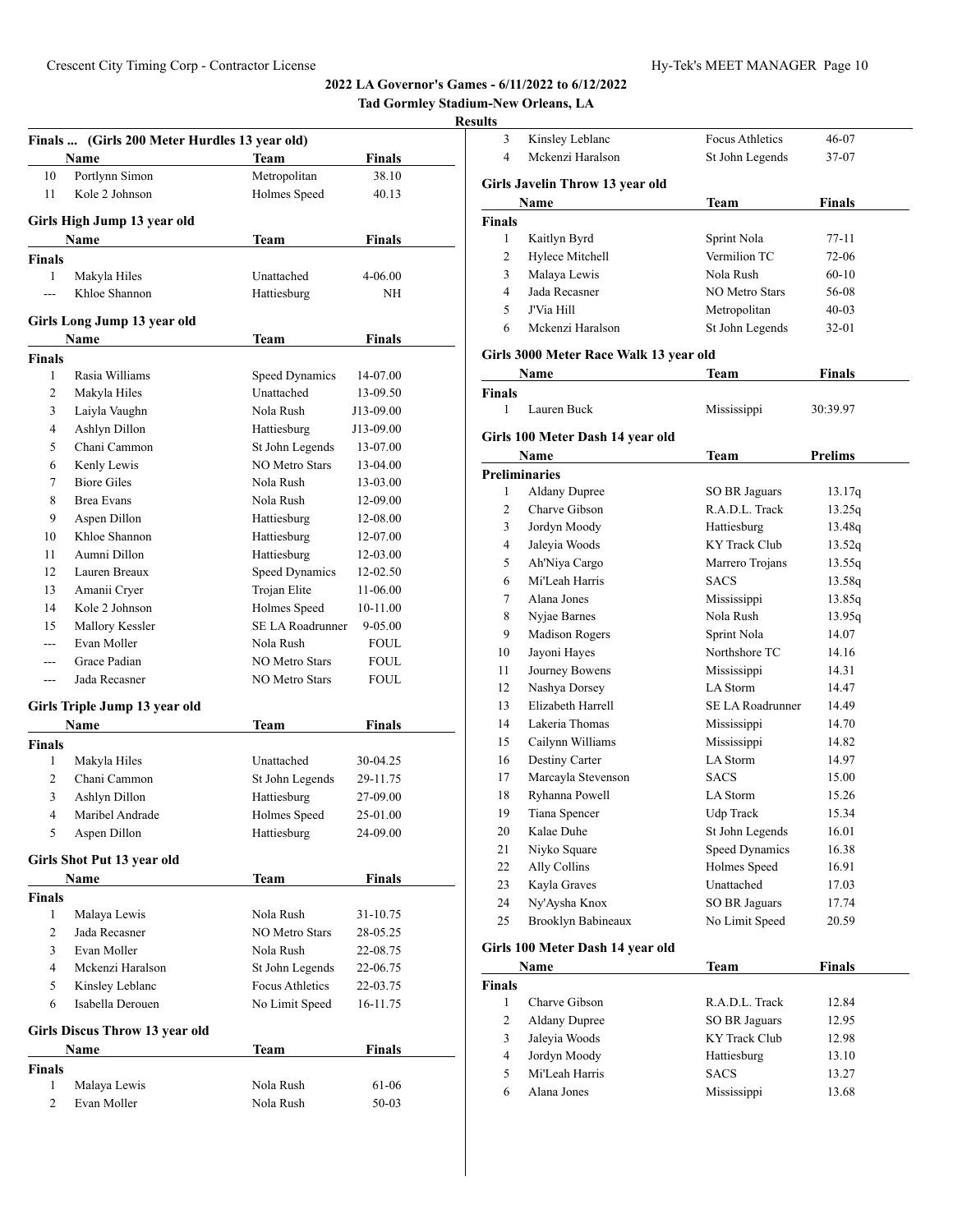**Tad Gormley Stadium-New Orleans, LA**

# **Results**

| Finals  (Girls 100 Meter Dash 14 year old) |                                  |                       |                |  |
|--------------------------------------------|----------------------------------|-----------------------|----------------|--|
|                                            | Name                             | Team                  | <b>Finals</b>  |  |
| 7                                          | Nyjae Barnes                     | Nola Rush             | 13.76          |  |
|                                            | Girls 200 Meter Dash 14 year old |                       |                |  |
|                                            | Name                             | Team                  | <b>Prelims</b> |  |
|                                            | <b>Preliminaries</b>             |                       |                |  |
| 1                                          | Charve Gibson                    | R.A.D.L. Track        | 26.52q         |  |
| 2                                          | <b>Aldany Dupree</b>             | SO BR Jaguars         | 27.21q         |  |
| 3                                          | Jordyn Moody                     | Hattiesburg           | 27.78q         |  |
| 4                                          | Jaleyia Woods                    | <b>KY</b> Track Club  | 27.86q         |  |
| 5                                          | Ah'Niya Cargo                    | Marrero Trojans       | 28.98q         |  |
| 6                                          | Madison Rogers                   | Sprint Nola           | 28.98q         |  |
| 7                                          | Brelynn Odom                     | Port City Rain        | 29.08q         |  |
| 8                                          | Marli Hayes                      | Run Fast TC           | 29.77q         |  |
| 9                                          | Jayoni Hayes                     | Northshore TC         | 30.15          |  |
| 10                                         | Alana Jones                      | Mississippi           | 30.22          |  |
| 11                                         | Cailynn Williams                 | Mississippi           | 30.70          |  |
| 12                                         | Journey Bowens                   | Mississippi           | 30.73          |  |
| 13                                         | A'Mari Blue                      | Nola Rush             | 31.13          |  |
| 14                                         | Destiny Carter                   | LA Storm              | 31.43          |  |
| 15                                         | Ryhanna Powell                   | LA Storm              | 31.45          |  |
| 16                                         | Tiana Spencer                    | Udp Track             | 31.70          |  |
| 17                                         | Lakeria Thomas                   | Mississippi           | 31.76          |  |
| 18                                         | Karlii Leblanc                   | Cypress Longhorn      | 32.64          |  |
| 19                                         | Marcayla Stevenson               | <b>SACS</b>           | 32.83          |  |
| 20                                         | Kailyn Evans                     | KY Track Club         | 32.95          |  |
| 21                                         | Tamia Downs                      | Niprd Bear 2022       | 32.96          |  |
| 22                                         | Niyko Square                     | Speed Dynamics        | 33.13          |  |
| 23                                         | Kalae Duhe                       | St John Legends       | 33.44          |  |
| 24                                         | Ally Collins                     | Holmes Speed          | 35.13          |  |
| 25                                         | Ny'Aysha Knox                    | SO BR Jaguars         | 41.14          |  |
| 26                                         | Gabrielle Anthony                | KY Track Club         | 42.67          |  |
| 27                                         | Brooklyn Babineaux               | No Limit Speed        | 45.66          |  |
|                                            | Girls 200 Meter Dash 14 year old |                       |                |  |
|                                            | Name                             | Team                  | <b>Finals</b>  |  |
| Finals                                     |                                  |                       |                |  |
| $\mathbf{1}$                               | Charve Gibson                    | R.A.D.L. Track        | 26.25          |  |
| 2                                          | Jaleyia Woods                    | KY Track Club         | 26.28          |  |
| 3                                          | Aldany Dupree                    | <b>SO BR Jaguars</b>  | 26.33          |  |
| 4                                          | Jordyn Moody                     | Hattiesburg           | 27.13          |  |
| 5                                          | Madison Rogers                   | Sprint Nola           | 28.37          |  |
| 6                                          | Brelynn Odom                     | Port City Rain        | 28.81          |  |
| 7                                          | Marli Hayes                      | Run Fast TC           | 28.84          |  |
|                                            | Girls 400 Meter Dash 14 year old |                       |                |  |
|                                            | <b>Name</b>                      | Team                  | <b>Finals</b>  |  |
| <b>Finals</b>                              |                                  |                       |                |  |
| 1                                          | Jaleyia Woods                    | KY Track Club         | 58.84          |  |
| $\mathbf{2}$                               | <b>Aldany Dupree</b>             | SO BR Jaguars         | 59.12          |  |
| 3                                          | Charve Gibson                    | R.A.D.L. Track        | 59.18          |  |
| 4                                          | Jordyn Moody                     | Hattiesburg           | 1:04.10        |  |
| 5                                          | Marley Duplessis                 | <b>NO Metro Stars</b> | 1:04.86        |  |
| 6                                          | Rylie Lawrence                   | Sprint Nola           | 1:06.71        |  |
| 7                                          | Brelynn Odom                     | Port City Rain        | 1:07.95        |  |

| uw             |                                     |                         |               |
|----------------|-------------------------------------|-------------------------|---------------|
| 8              | Jayoni Hayes                        | Northshore TC           | 1:08.12       |
| 9              | Unique Warren                       | Run Fast TC             | 1:08.48       |
| 10             | Olivia Crusta                       | <b>SE LA Roadrunner</b> | 1:10.97       |
| 11             | A'Mari Blue                         | Nola Rush               | 1:10.99       |
| 12             | Elizabeth Harrell                   | <b>SE LA Roadrunner</b> | 1:11.07       |
| 13             | Journey Bowens                      | Mississippi             | 1:11.40       |
| 14             | Zi'Riel Johnson                     | <b>SO BR Jaguars</b>    | 1:13.46       |
| 15             | Karlii Leblanc                      | Cypress Longhorn        | 1:13.52       |
| 16             | Lakeria Thomas                      | Mississippi             | 1:13.57       |
| 17             | Alana Jones                         | Mississippi             | 1:15.68       |
| 18             | Kalae Duhe                          | St John Legends         | 1:18.00       |
| 19             | Tamia Downs                         | Niprd Bear 2022         | 1:19.08       |
|                | Girls 800 Meter Run 14 year old     |                         |               |
|                | Name                                | Team                    | Finals        |
| <b>Finals</b>  |                                     |                         |               |
| $\mathbf{1}$   | <b>Aldany Dupree</b>                | <b>SO BR Jaguars</b>    | 2:29.22       |
| $\overline{2}$ | Ava Mistretta                       | <b>SE LA Roadrunner</b> | 2:34.90       |
| 3              | Unique Warren                       | Run Fast TC             | 2:40.30       |
| 4              | Amelia Mistretta                    | SE LA Roadrunner        | 2:41.79       |
| 5              | Meredith Becker                     | <b>NO Metro Stars</b>   | 2:49.30       |
| 6              | Zi'Riel Johnson                     | SO BR Jaguars           | 2:57.71       |
|                | Girls 1500 Meter Run 14 year old    |                         |               |
|                | Name                                | Team                    | <b>Finals</b> |
| <b>Finals</b>  |                                     |                         |               |
| 1              | Ava Mistretta                       | SE LA Roadrunner        | 5:24.29       |
| $\overline{c}$ | Amelia Mistretta                    | <b>SE LA Roadrunner</b> | 5:42.51       |
| 3              | Meredith Becker                     | <b>NO Metro Stars</b>   | 6:06.08       |
| 4              | Zi'Riel Johnson                     | <b>SO BR Jaguars</b>    | 6:17.53       |
|                | Girls 100 Meter Hurdles 14 year old |                         |               |
|                | Name                                | Team                    | <b>Finals</b> |
| <b>Finals</b>  |                                     |                         |               |
| 1              | Dynasty Wilfred                     | Run Fast TC             | 16.84         |
| 2              | Rylie Lawrence                      | Sprint Nola             | 18.29         |
| 3              | Marley Duplessis                    | <b>NO Metro Stars</b>   | 18.34         |
| $\overline{4}$ | Olivia Crusta                       | <b>SE LA Roadrunner</b> | 19.28         |
| 5              | Sophia Briscoe                      | Nola Rush               | 19.39         |
| 6              | <b>Madison Rogers</b>               | Sprint Nola             | 20.57         |

# **Girls 200 Meter Hurdles 14 year old**

|               | Name                                | Team           | <b>Finals</b> |  |
|---------------|-------------------------------------|----------------|---------------|--|
| <b>Finals</b> |                                     |                |               |  |
|               | Dynasty Wilfred                     | Run Fast TC    | 28.55         |  |
| 2             | Nyjae Barnes                        | Nola Rush      | 31.93         |  |
| 3             | Marley Duplessis                    | NO Metro Stars | 32.03         |  |
| 4             | Rylie Lawrence                      | Sprint Nola    | 32.53         |  |
| 5             | Sophia Parnell                      | <b>SACS</b>    | 32.79         |  |
|               | Girls 4x100 Meter Relay 14 year old |                |               |  |
|               | Team                                | Relav          | <b>Finals</b> |  |

Cailynn Williams Mississippi 21.89

| <b>Finals</b>       |                   |                   |
|---------------------|-------------------|-------------------|
| Speed Dynamics      | А                 | 51.56             |
| 1) Brooklyn Perkins |                   | 2) Heaven Compton |
| 3) Kynnedi Morris   | 4) Rasia Williams |                   |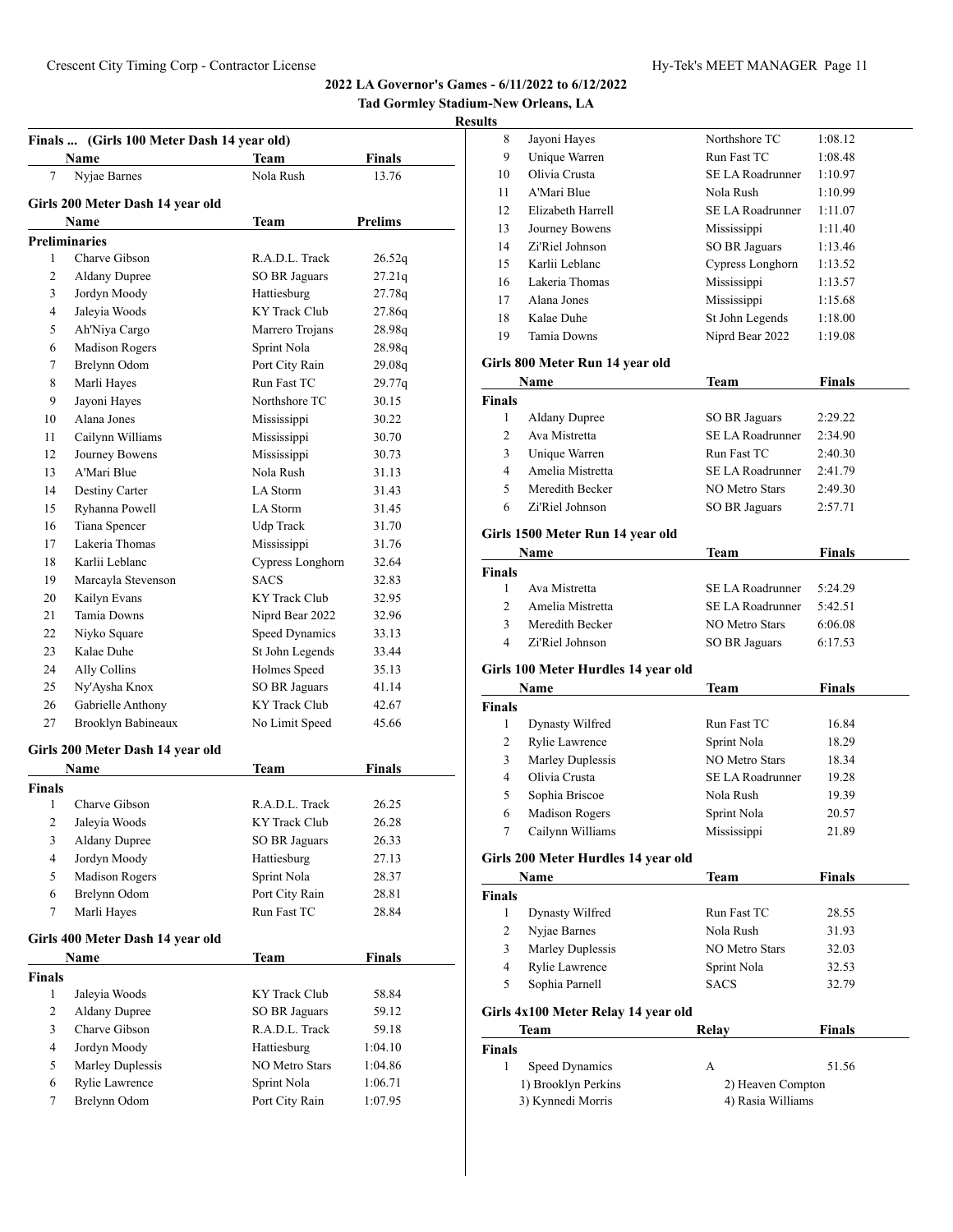**Tad Gormley Stadium-New Orleans, LA**

|                | Finals  (Girls 4x100 Meter Relay 14 year old) |                         |               |
|----------------|-----------------------------------------------|-------------------------|---------------|
|                | Team                                          | Relay                   | Finals        |
| $\overline{2}$ | Nola Rush                                     | A                       | 52.68         |
|                | 1) Biore Giles                                | 2) Brea Evans           |               |
|                | 3) Laiyla Vaughn                              | 4) Nyjae Barnes         |               |
| 3              | LA Storm                                      | А                       | 54.86         |
|                | 1) Bria James                                 | 2) Dominique Cyprian    |               |
|                | 3) Mi'Kia Lewis                               | 4) Nashya Dorsey        |               |
|                | Girls 4x200 Meter Relay 14 year old           |                         |               |
|                | Team                                          | Relay                   | Finals        |
| <b>Finals</b>  |                                               |                         |               |
| 1              | Run Fast TC                                   | A                       | 1:49.95       |
|                | 1) Destinee Wilfred                           | 2) Dynasty Wilfred      |               |
|                | 3) Marli Hayes                                | 4) Nyla Pierre          |               |
| 2              | LA Storm                                      | A                       | 1:55.16       |
|                | 1) Bria James                                 | 2) Dominique Cyprian    |               |
|                | 3) Ryhanna Powell                             | 4) Destiny Carter       |               |
| 3              | Sacs                                          | A                       | 1:55.73       |
|                | 1) Devyn Hubbard                              | 2) Marcayla Stevenson   |               |
|                | 3) Mi'Leah Harris                             | 4) Sophia Parnell       |               |
|                | Girls 4x400 Meter Relay 14 year old           |                         |               |
|                | Team                                          | Relay                   | Finals        |
| Finals         |                                               |                         |               |
| 1              | Run Fast TC                                   | A                       | 4:17.09       |
|                | 1) Destinee Wilfred                           | 2) Dynasty Wilfred      |               |
|                | 3) Nyla Pierre                                | 4) Unique Warren        |               |
| 2              | Sacs                                          | A                       | 4:36.77       |
|                | 1) Devyn Hubbard                              | 2) Marcayla Stevenson   |               |
|                | 3) Mi'Leah Harris                             | 4) Sophia Parnell       |               |
|                | Girls High Jump 14 year old                   |                         |               |
|                | Name                                          | Team                    | Finals        |
| Finals         |                                               |                         |               |
| 1              | Olivia Crusta                                 | SE LA Roadrunner        | 4-08.00       |
| 2              | Mi'Leah Harris                                | <b>SACS</b>             | J4-06.00      |
| 3              | Sophia Briscoe                                | Nola Rush               | J4-06.00      |
| 4              | Sophia Parnell                                | <b>SACS</b>             | 4-04.00       |
| 5              | Jamyria Johnson                               | Trojan Elite            | $4 - 00.00$   |
| 5              | Rylie Lawrence                                | Sprint Nola             | 4-00.00       |
|                | Girls Long Jump 14 year old                   |                         |               |
|                | Name                                          | <b>Team</b>             | <b>Finals</b> |
| <b>Finals</b>  |                                               |                         |               |
| 1              | Charve Gibson                                 | R.A.D.L. Track          | 15-07.75      |
| 2              | Marley Duplessis                              | <b>NO Metro Stars</b>   | 15-01.50      |
| 3              | Brelynn Odom                                  | Port City Rain          | 14-08.50      |
| $\overline{4}$ | Nyjae Barnes                                  | Nola Rush               | 14-02.50      |
| 5              | Marli Hayes                                   | Run Fast TC             | 13-11.00      |
| 6              | Olivia Crusta                                 | <b>SE LA Roadrunner</b> | 12-09.00      |
| 7              | Jordyn Moody                                  |                         |               |
|                |                                               | Hattiesburg             | 12-08.75      |
| 8              | A'Mari Blue                                   | Nola Rush               | 12-03.75      |
| 9              | Zi'Riel Johnson                               | SO BR Jaguars           | 11-10.75      |
| 10             | Journey Bowens                                | Mississippi             | 11-08.75      |
| 11             | Karlii Leblanc                                | Cypress Longhorn        | 11-06.00      |

| шэ                 |                                        |                            |                    |
|--------------------|----------------------------------------|----------------------------|--------------------|
| 12                 | Lakeria Thomas                         | Mississippi                | 10-10.00           |
| $---$              | Tiana Spencer                          | Udp Track                  | ND                 |
|                    |                                        |                            |                    |
|                    | Girls Triple Jump 14 year old<br>Name  | Team                       | <b>Finals</b>      |
| <b>Finals</b>      |                                        |                            |                    |
| 1                  | Brelynn Odom                           | Port City Rain             | 32-07.75           |
| $\overline{2}$     | Sophia Briscoe                         | Nola Rush                  | 30-07.75           |
| $---$              | Ally Collins                           | Holmes Speed               | ND                 |
|                    |                                        |                            |                    |
|                    | Girls Shot Put 14 year old             |                            |                    |
|                    | Name                                   | Team                       | Finals             |
| Finals<br>1        |                                        | KY Track Club              | 41-02.50           |
| $\overline{2}$     | Gabrielle Anthony<br>Kailyn Evans      | KY Track Club              | 27-08.75           |
|                    |                                        | BR Track & Field           |                    |
| 3                  | Karri Mack                             |                            | 27-04.00           |
| 4                  | Courtney Hall                          | Nola Rush                  | 27-01.50           |
| 5                  | M'Kensye King                          | BR Track & Field           | 26-00.00           |
| 6                  | Alana Jones                            | Mississippi                | 25-03.50           |
| 7                  | Hannah Cooper-Okpalobi                 | NO Metro Stars             | 23-04.50           |
| 8                  | Sophia Briscoe                         | Nola Rush                  | 22-09.00           |
| 9                  | Laila Marchand                         | Nola Rush                  | 22-03.00           |
| 10                 | Ny'Aysha Knox                          | <b>SO BR Jaguars</b>       | 12-10.75           |
|                    | Girls Discus Throw 14 year old         |                            |                    |
|                    | Name                                   | Team                       | Finals             |
| Finals             |                                        |                            |                    |
| 1                  | M'Kensye King                          | BR Track & Field           | 73-04              |
| $\overline{2}$     | Karri Mack                             | BR Track & Field           | 68-11              |
| 3                  | Gabrielle Anthony                      | KY Track Club              | 68-10              |
| 4                  | Kailyn Evans                           | KY Track Club              | 60-00              |
| 5                  | Hannah Cooper-Okpalobi                 | <b>NO Metro Stars</b>      | 54-11              |
| 6                  | Courtney Hall                          | Nola Rush                  | 48-07              |
| 7                  | Laila Marchand                         | Nola Rush                  | 42-07              |
|                    |                                        |                            |                    |
|                    | Girls Javelin Throw 14 year old        |                            |                    |
| <b>Finals</b>      | <b>Name</b>                            | Team                       | Finals             |
| 1                  |                                        | Nola Rush                  | 63-06              |
| 2                  | Courtney Hall<br>Gabrielle Anthony     | KY Track Club              | 56-10              |
|                    |                                        |                            | 55-04              |
| 3                  | Hannah Cooper-Okpalobi                 | <b>NO Metro Stars</b>      |                    |
| 4<br>5             | Kailyn Evans<br>Laila Marchand         | KY Track Club<br>Nola Rush | 45-05<br>$33 - 05$ |
|                    |                                        |                            |                    |
|                    |                                        |                            |                    |
|                    | Girls 3000 Meter Race Walk 14 year old |                            |                    |
|                    | Name                                   | Team                       | <b>Finals</b>      |
|                    |                                        |                            |                    |
| 1                  | Ny'Aysha Knox                          | SO BR Jaguars              | 30:34.36           |
|                    | Girls 100 Meter Dash 15-16 year old    |                            |                    |
|                    | Name                                   | Team                       | <b>Prelims</b>     |
|                    | <b>Preliminaries</b>                   |                            |                    |
| 1                  | Darryiale Bardell                      | Northshore TC              | 12.30q             |
| 2                  | Sade Gray                              | SO BR Jaguars              | 12.39q             |
| <b>Finals</b><br>3 | Makeriah Harris                        | Run Fast TC                | 12.40q             |
| 4                  | Je'Lizabeth Samuels                    | Nola Rush                  | 12.94q             |
| 5                  | Jaya Lucas                             | Udp Track                  | 13.04q             |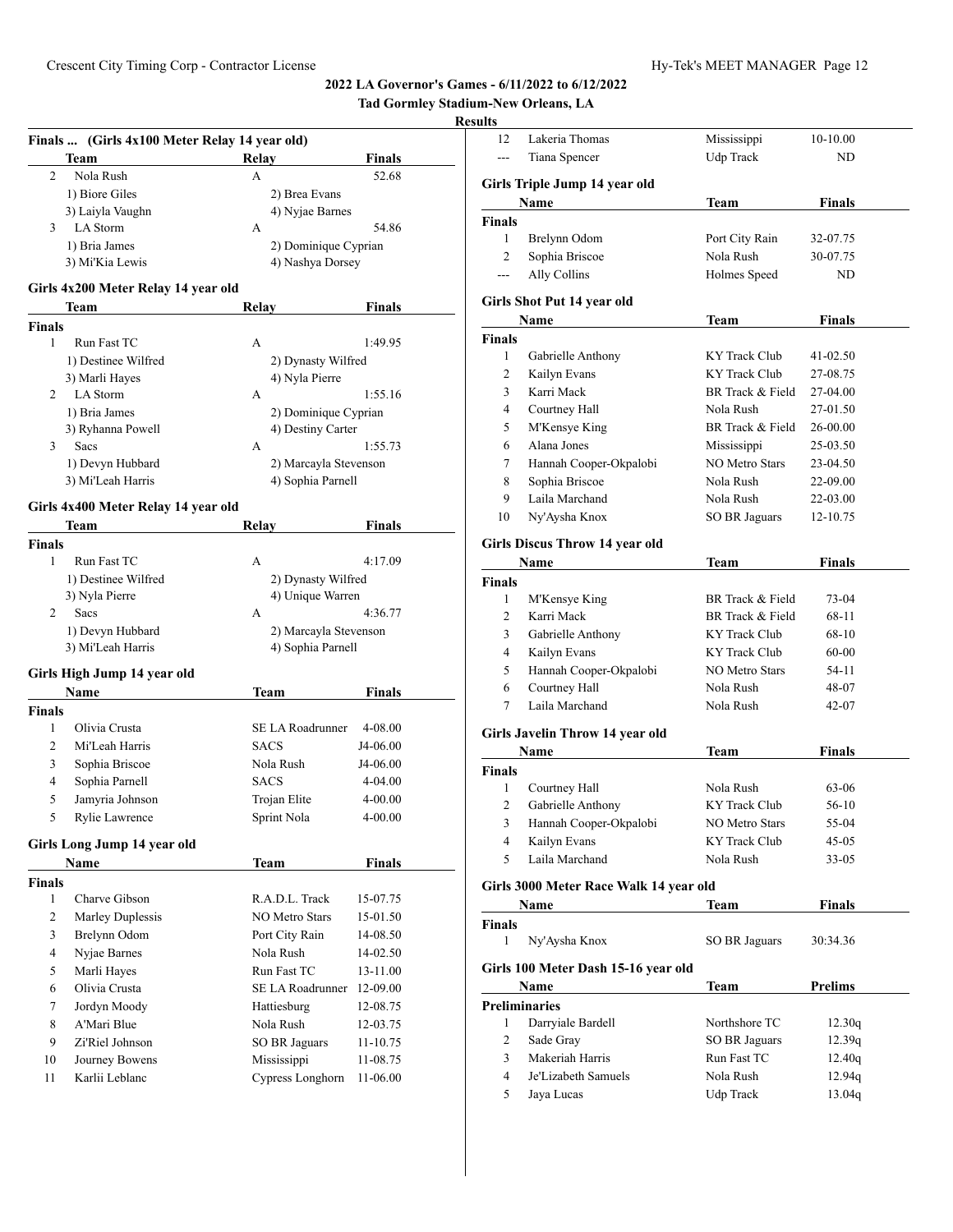**Tad Gormley Stadium-New Orleans, LA Results**

|              | Preliminaries  (Girls 100 Meter Dash 15-16 year old) |                         |                |
|--------------|------------------------------------------------------|-------------------------|----------------|
|              | Name                                                 | Team                    | <b>Prelims</b> |
| 6            | Lazariah Garner                                      | Run Fast TC             | 13.06q         |
| 7            | Zahara Walker                                        | West Georgia            | 13.17q         |
| 8            | Lyric Walker                                         | Run Fast TC             | 13.18q         |
| 9            | Joelle Adegboye                                      | <b>SE LA Roadrunner</b> | 13.29          |
| 10           | Myilaili Crockem                                     | Udp Track               | 13.33          |
| 11           | Re'Yan Gordon                                        | LA Storm                | 13.35          |
| 12           | Olivia Bordes                                        | <b>NO Metro Stars</b>   | 13.41          |
| 13           | Ka'Nyria Cotton                                      | Run Fast TC             | 13.50          |
| 14           | Tenosh Landry                                        | Nola Rush               | 13.53          |
| 15           | Alanah Fitch                                         | Houma Hurricanes        | 13.65          |
| 16           | Savannah Thompson                                    | <b>SACS</b>             | 13.74          |
| 17           | Alexandra Oliveri                                    | <b>NO Metro Stars</b>   | 13.92          |
| 18           | Izzy Wilson                                          | Mississippi             | 13.99          |
| 19           | Kamil Celestin                                       | Nola Rush               | 14.07          |
| 20           | Zoie Farve                                           | <b>SO BR Jaguars</b>    | 14.08          |
| 21           | Aniyah Maiden                                        | SO BR Jaguars           | 14.13          |
| 22           | Maya Mitchell                                        | St John Legends         | 14.14          |
| 23           | Asia Zanders                                         | Trojan Elite            | 14.20          |
| 24           | Kristyn Williams                                     | R.A.D.L. Track          | 14.35          |
| 25           | Madysen Grover                                       | R.A.D.L. Track          | 14.40          |
| 26           | A'Niyah Shelby                                       | LA Storm                | 14.52          |
| 27           | Zakiya Dorsey                                        | St John Legends         | 14.60          |
| 28           | <b>Destiny Botemps</b>                               | LA Storm                | 14.64          |
| 29           | Kaitlyn Poole                                        | Mississippi             | 14.69          |
| 30           | Kimberly Haralson                                    | St John Legends         | 14.92          |
| 31           | Daphenie Delva                                       | LA Storm                | 15.18          |
| 32           | Chantel Hall                                         | BR Track & Field        | 15.21          |
| 33           | Tyliyah Franklin                                     | Niprd Bear 2022         | 15.23          |
| 34           | Alyssa Lawson                                        | <b>NO Metro Stars</b>   | 15.48          |
| 35           | Myracle Harris                                       | Niprd Bear 2022         | 15.55          |
| 36           | Zelline Belizaire                                    | LA Storm                | 15.76          |
| 37           | Gia Barletta                                         | SE LA Roadrunner        | 15.77          |
| 38           | Tenaya Jones                                         | Niprd Bear 2022         | 15.83          |
| 39           | Addison Whittenburg                                  | Holmes Speed            | 16.19          |
| 40           | De'Jah Shelby                                        | LA Storm                | 16.61          |
|              |                                                      |                         |                |
|              | Girls 100 Meter Dash 15-16 year old                  |                         |                |
|              | <b>Name</b>                                          | <b>Team</b>             | <b>Finals</b>  |
| Finals       |                                                      |                         |                |
| 1            | Sade Gray                                            | SO BR Jaguars           | 11.99          |
| $\mathbf{2}$ | Makeriah Harris                                      | Run Fast TC             | 12.24          |
| 3            | Je'Lizabeth Samuels                                  | Nola Rush               | 12.70          |
| 4            | Lyric Walker                                         | Run Fast TC             | 13.01          |
| 5            | Jaya Lucas                                           | Udp Track               | 13.08          |
| 6            | Lazariah Garner                                      | Run Fast TC             | 13.09          |
| 7            | Zahara Walker                                        | West Georgia            | 13.13          |
| 8            | Darryiale Bardell                                    | Northshore TC           | 14.83          |
|              | Girls 200 Meter Dash 15-16 year old                  |                         |                |
|              | Name                                                 | Team                    | <b>Prelims</b> |
|              | <b>Preliminaries</b>                                 |                         |                |
| 1            | Makeriah Harris                                      | Run Fast TC             | 25.14q         |
| 2            | Sade Gray                                            | SO BR Jaguars           | 25.38q         |
| 3            | Jalya Mason                                          | Run Fast TC             | 25.75q         |

| 4     | London Parker         | Run Fast TC             | 26.03q     |
|-------|-----------------------|-------------------------|------------|
| 5     | Lazariah Garner       | Run Fast TC             | 26.49q     |
| 6     | Lauryn Lewis          | St John Legends         | 27.19q     |
| 7     | Jaya Lucas            | Udp Track               | 27.38q     |
| 8     | Zahara Walker         | West Georgia            | 27.41q     |
| 9     | Jaleah Netter         | Run Fast TC             | 27.48      |
| 10    | Camryn Clayton        | <b>SO BR Jaguars</b>    | 27.61      |
| 11    | Tatiana Clay          | Run Fast TC             | 27.65      |
| 12    | Joelle Adegboye       | <b>SE LA Roadrunner</b> | 27.77      |
| 13    | Je'Lizabeth Samuels   | Nola Rush               | 27.84      |
| 14    | Tenosh Landry         | Nola Rush               | 27.93      |
| 15    | Re'Yan Gordon         | LA Storm                | 28.06      |
| 16    | Alanah Fitch          | Houma Hurricanes        | 28.10      |
| 17    | C'Ira Hulbert         | Run Fast TC             | 28.34      |
| 18    | Zoie Farve            | <b>SO BR Jaguars</b>    | 28.54      |
| 19    | Anilah Green          | LA Storm                | 28.59      |
| 20    | Madysen Grover        | R.A.D.L. Track          | 29.03      |
| 21    | Nevaeh Bates          | St John Legends         | 29.17      |
| 22    | Aniyah Maiden         | <b>SO BR Jaguars</b>    | 29.43      |
| 23    | Destiny Botemps       | <b>LA</b> Storm         | 29.98      |
| 24    | Zakiya Dorsey         | St John Legends         | 30.08      |
| 25    | Kamil Celestin        | Nola Rush               | 30.16      |
| 26    | Saniyah Rembert       | Port City Rain          | 30.52      |
| 27    | Kaylen Daniels        | No Limit Speed          | 30.57      |
| 28    | Darryiale Bardell     | Northshore TC           | 30.64      |
| 29    | Izzy Wilson           | Mississippi             | 30.69      |
| 30    | Kristyn Williams      | R.A.D.L. Track          | 31.06      |
| 31    | Maya Mitchell         | St John Legends         | 31.21      |
| 32    | Kimberly Haralson     | St John Legends         | 31.60      |
| 33    | A'Niyah Shelby        | LA Storm                | 31.88      |
| 34    | Xnai Landry           | Nola Rush               | 32.40      |
| 35    | Sophia Agner          | <b>SE LA Roadrunner</b> | 32.42      |
| 36    | Daphenie Delva        | LA Storm                | 32.55      |
| 37    | Asia Zanders          | Trojan Elite            | 32.60      |
| 38    | Addison Whittenburg   | Holmes Speed            | 32.77      |
| 39    | Chantel Hall          | BR Track & Field        | 33.14      |
| 40    | Myracle Harris        | Niprd Bear 2022         | 33.97      |
| 41    | Zelline Belizaire     | <b>LA</b> Storm         | 34.80      |
| 42    | Tenaya Jones          | Niprd Bear 2022         | 36.28      |
| 43    | De'Jah Shelby         | <b>LA</b> Storm         | 36.34      |
| $---$ | <b>Brea Dickerson</b> | LA Storm                | <b>DNF</b> |

# **Girls 200 Meter Dash 15-16 year old**

|               | Name                                | Team         | Finals |  |
|---------------|-------------------------------------|--------------|--------|--|
| <b>Finals</b> |                                     |              |        |  |
|               | Makeriah Harris                     | Run Fast TC  | 24.72  |  |
| 2             | Jalya Mason                         | Run Fast TC  | 25.45  |  |
| 3             | London Parker                       | Run Fast TC  | 25.46  |  |
| 4             | Lazariah Garner                     | Run Fast TC  | 26.56  |  |
| 5             | Jaya Lucas                          | Udp Track    | 26.83  |  |
| 6             | Zahara Walker                       | West Georgia | 27.30  |  |
|               | Girls 400 Meter Dash 15-16 year old |              |        |  |
|               | Name                                | Team         | Finals |  |
| <b>Finals</b> |                                     |              |        |  |
|               | London Parker                       | Run Fast TC  | 56.34  |  |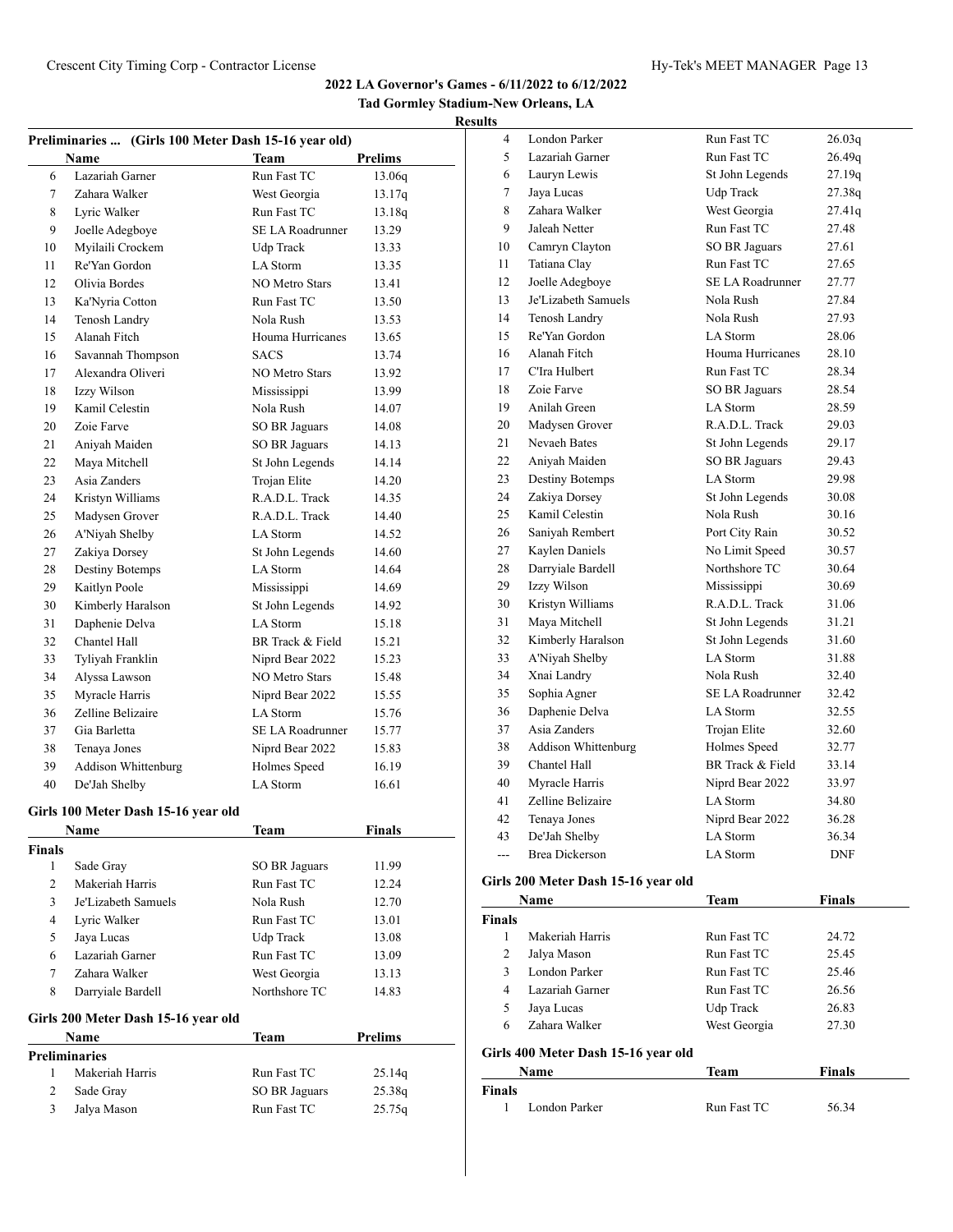**Tad Gormley Stadium-New Orleans, LA**

# **Results**

|               | Finals  (Girls 400 Meter Dash 15-16 year old) |                         |               |
|---------------|-----------------------------------------------|-------------------------|---------------|
|               | Name                                          | Team                    | Finals        |
| 2             | Jalya Mason                                   | Run Fast TC             | 58.87         |
| 3             | Karlise Davison                               | Run Fast TC             | 59.66         |
| 4             | Leah Alexander-Monsegue                       | Nola Rush               | 1:02.77       |
| 5             | Laila Johnson                                 | Run Fast TC             | 1:02.89       |
| 6             | Jaleah Netter                                 | Run Fast TC             | 1:03.22       |
| 7             | Alexi Lewis                                   | Unattached              | 1:03.32       |
| 8             | Camryn Clayton                                | <b>SO BR Jaguars</b>    | 1:03.45       |
| 9             | Zahara Walker                                 | West Georgia            | 1:04.84       |
| 10            | C'Ira Hulbert                                 | Run Fast TC             | 1:05.65       |
| 11            | Kenesi Adkins                                 | Udp Track               | 1:05.96       |
| 12            | Da'Jroin Mccovins                             | Run Fast TC             | 1:05.98       |
| 13            | Savannah Thompson                             | <b>SACS</b>             | 1:06.36       |
| 14            | Dezyer Wilfred                                | Run Fast TC             | 1:06.61       |
| 15            | Sya Bolden                                    | <b>Focus Athletics</b>  | 1:06.95       |
| 16            | Lealani Alexander-Monsegue                    | Nola Rush               | 1:07.51       |
| 17            | Ashanti Buckles                               | Run Fast TC             | 1:07.91       |
| 18            | Kaylen Daniels                                | No Limit Speed          | 1:09.31       |
| 19            | Darryiale Bardell                             | Northshore TC           | 1:09.52       |
| 20            | Saniyah Rembert                               | Port City Rain          | 1:10.12       |
| 21            | Xnai Landry                                   | Nola Rush               | 1:13.21       |
| 22            | Anivah Maiden                                 | <b>SO BR Jaguars</b>    | 1:15.01       |
| 23            | Micah Allen                                   | Speed Dynamics          | 1:16.86       |
| 24            | Izzy Wilson                                   | Mississippi             | 1:22.53       |
|               | Girls 800 Meter Run 15-16 year old            |                         |               |
|               | Name                                          | Team                    | Finals        |
| <b>Finals</b> |                                               |                         |               |
| 1             | Sya Bolden                                    | <b>Focus Athletics</b>  | 2:29.19       |
| 2             | <b>Alexis Pitts</b>                           | SE LA Roadrunner        | 2:35.95       |
| 3             | Skylar Ford                                   | SE LA Roadrunner        | 2:39.35       |
| 4             | Leah Alexander-Monsegue                       | Nola Rush               | 2:41.16       |
| 5             | Lealani Alexander-Monsegue                    | Nola Rush               | 2:47.75       |
| 6             | Olivia Bordes                                 | NO Metro Stars          | 2:52.32       |
| 7             | Kenesi Adkins                                 | Udp Track               | 2:53.34       |
| 8             | Alexandra Oliveri                             | <b>NO Metro Stars</b>   | 3:05.28       |
| 9             | Micah Allen                                   | Speed Dynamics          | 3:25.14       |
| 10            | Alyssa Lawson                                 | <b>NO Metro Stars</b>   | 3:31.55       |
|               |                                               |                         |               |
|               | Girls 1500 Meter Run 15-16 year old           |                         |               |
|               | Name                                          | Team                    | <b>Finals</b> |
| <b>Finals</b> |                                               |                         |               |
| 1             | Sya Bolden                                    | <b>Focus Athletics</b>  | 5:04.23       |
| 2             | Camryn Falgout                                | Houma Hurricanes        | 5:26.69       |
| 3             | Skylar Ford                                   | <b>SE LA Roadrunner</b> | 5:39.82       |
| 4             | <b>Alexis Pitts</b>                           | SE LA Roadrunner        | 5:42.58       |
|               | Girls 3000 Meter Run 15-16 year old           |                         |               |
|               | Name                                          | Team                    | Finals        |
| <b>Finals</b> |                                               |                         |               |
| $\mathbf{1}$  | Camryn Falgout                                | Houma Hurricanes        | 12:07.25      |

|                    | Girls 100 Meter Hurdles 15-16 year old |                                            |                |
|--------------------|----------------------------------------|--------------------------------------------|----------------|
| <b>Finals</b>      | Name                                   | Team                                       | <b>Finals</b>  |
| 1                  | Makeriah Harris                        | Run Fast TC                                | 14.37          |
| $\overline{c}$     | Jen Booker                             |                                            | 17.54          |
| 3                  | Addilyn Dufrene                        | Cypress Longhorn<br>Houma Hurricanes       | 18.53          |
| 4                  | Remi Cousin                            | <b>NO Metro Stars</b>                      |                |
| 5                  | Ciera Cammon                           |                                            | 18.53          |
| 6                  | Nevaeh Bates                           | St John Legends                            | 20.38<br>24.07 |
|                    | Maicie Broussard                       | St John Legends<br><b>SE LA Roadrunner</b> |                |
| ---                |                                        |                                            | DO             |
|                    | Girls 400 Meter Hurdles 15-16 year old |                                            |                |
|                    | <b>Name</b>                            | Team                                       | Finals         |
| <b>Finals</b><br>1 | Laila Johnson                          | Run Fast TC                                |                |
|                    |                                        |                                            | 1:12.50        |
| $\overline{c}$     | Remi Cousin                            | <b>NO Metro Stars</b>                      | 1:15.28        |
| 3                  | Jen Booker                             | Cypress Longhorn                           | 1:15.58        |
| 4                  | Ciera Cammon                           | St John Legends                            | 1:16.55        |
|                    | Girls 4x100 Meter Relay 15-16 year old |                                            |                |
|                    | Team                                   | <b>Relay</b>                               | Finals         |
| <b>Finals</b>      |                                        |                                            |                |
| 1                  | Run Fast TC                            | А                                          | 49.85          |
|                    | 1) Dezyer Wilfred                      | 2) Jaleah Netter                           |                |
|                    | 3) Ka'Nyria Cotton                     | 4) Lyric Walker                            |                |
| $\overline{2}$     | Nola Rush                              | А                                          | 51.74          |
|                    | 1) Kamil Celestin                      | 2) Leah Alexander-Monsegue                 |                |
|                    | 3) Lealani Alexander-Monsegue          | 4) Tenosh Landry                           |                |
| 3                  | Run Fast TC                            | B.                                         | 56.48          |
|                    | 1) Ashanti Buckles                     | 2) Da'Jroin Mccovins                       |                |
|                    | 3) Karlise Davison                     | 4) Lazariah Garner                         |                |
| 4                  | LA Storm                               | А                                          | 56.85          |
|                    | 1) A'Niyah Shelby                      | 2) Brea Dickerson                          |                |
|                    | 3) Daphenie Delva                      | 4) Destiny Botemps                         |                |
|                    | Girls 4x200 Meter Relay 15-16 year old |                                            |                |
|                    | Team                                   | Relay                                      | Finals         |
|                    |                                        |                                            |                |
|                    |                                        |                                            |                |
| 1                  | Run Fast TC                            | А                                          | 1:43.11        |
|                    | 1) Alyssa Major                        | 2) Jalya Mason                             |                |
|                    | 3) Laila Johnson                       | 4) London Parker                           |                |
| 2                  | Run Fast TC                            | B                                          | 1:47.73        |
|                    | 1) Jaleah Netter                       | 2) Ka'Nyria Cotton                         |                |
|                    | 3) Karlise Davison                     | 4) Lyric Walker                            |                |
| 3                  | Run Fast TC                            | C                                          | 1:49.62        |
|                    | 1) Ashanti Buckles                     | 2) C'Ira Hulbert                           |                |
|                    | 3) Da'Jroin Mccovins                   | 4) Dezyer Wilfred                          |                |
| 4                  | St John Legends                        | А                                          | 1:54.37        |
|                    | 1) Lauryn Lewis                        | 2) Maya Mitchell                           |                |
|                    | 3) Nevaeh Bates                        | 4) Zakiya Dorsey                           |                |
| 5                  | LA Storm                               | А                                          | 2:01.01        |
| <b>Finals</b>      | 1) A'Niyah Shelby<br>3) Daphenie Delva | 2) Brea Dickerson<br>4) Destiny Botemps    |                |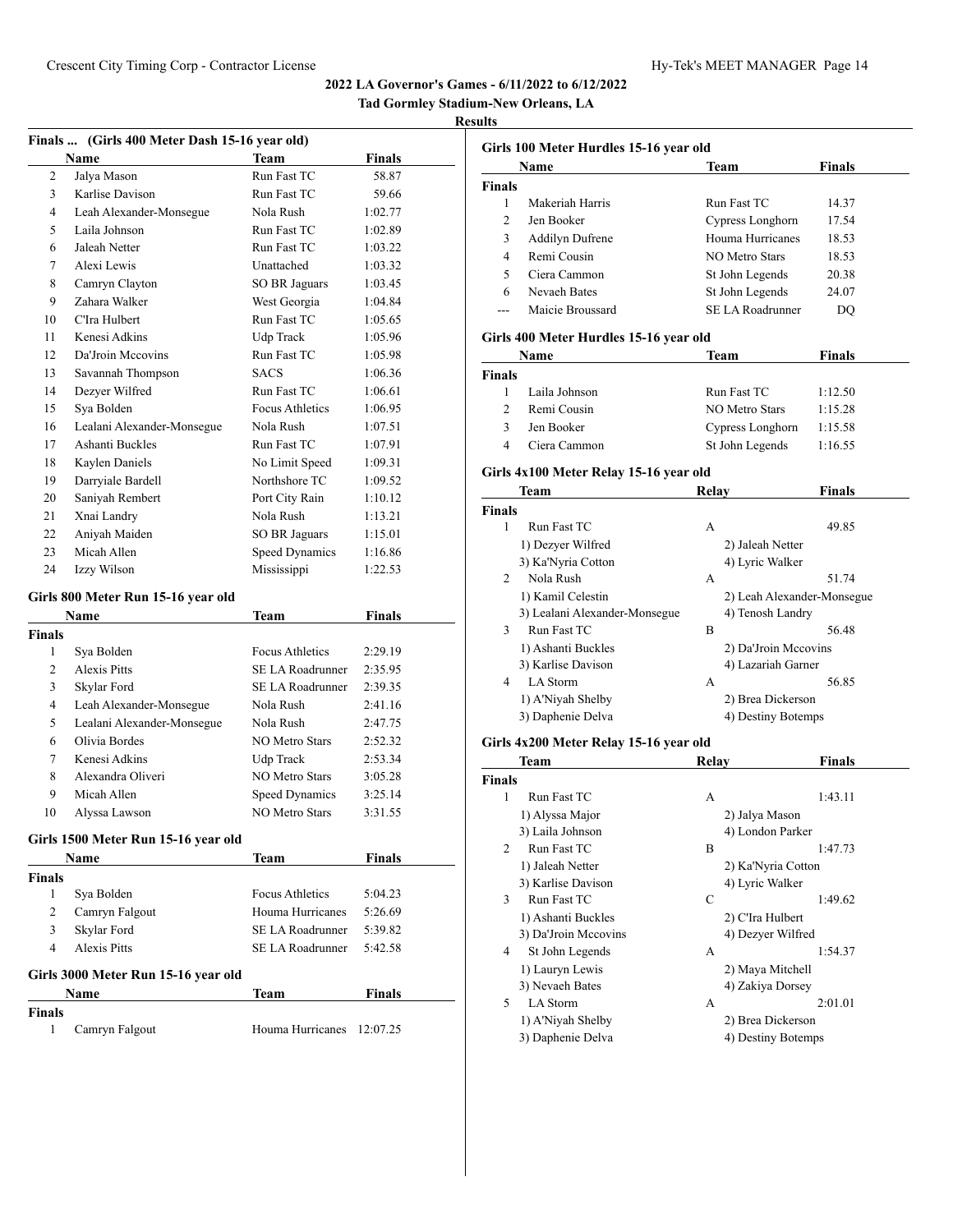# **Tad Gormley Stadium-New Orleans, LA**

|                | Girls 4x400 Meter Relay 15-16 year old |                                          |               |
|----------------|----------------------------------------|------------------------------------------|---------------|
|                | Team                                   | Relay                                    | Finals        |
| <b>Finals</b>  |                                        |                                          |               |
| $\mathbf{1}$   | Run Fast TC                            | А                                        | 3:58.78       |
|                | 1) Jalya Mason                         | 2) Laila Johnson                         |               |
|                | 3) London Parker                       | 4) Makeriah Harris                       |               |
| 2              | Run Fast TC                            | B                                        | 4:12.19       |
|                | 1) Dezyer Wilfred                      | 2) Karlise Davison                       |               |
|                | 3) Lazariah Garner                     | 4) Lyric Walker                          |               |
| 3              | <b>NO Metro Stars</b>                  | А                                        | 4:20.79       |
|                | 1) Alexandra Oliveri                   | 2) Olivia Bordes                         |               |
|                | 3) Remi Cousin                         | 4) Sahara Cooper-Okpalobi                |               |
|                |                                        |                                          |               |
|                | Girls Pole Vault 15-16 year old        |                                          |               |
|                | Name                                   | Team                                     | Finals        |
| Finals         |                                        |                                          |               |
| 1              | Kennedi Mccord                         | Clinton Elite                            | 10-00.00      |
| $\overline{c}$ | Catherine Gueldner                     | High Vaultage                            | 8-00.00       |
| 3              | Maicie Broussard                       | SE LA Roadrunner                         | 7-06.00       |
| $---$          | Alayna Leblanc                         | High Vaultage                            | NH            |
|                | Girls Long Jump 15-16 year old         |                                          |               |
|                | Name                                   | Team                                     | Finals        |
| <b>Finals</b>  |                                        |                                          |               |
| 1              |                                        | <b>NO Metro Stars</b>                    | 16-04.50      |
| $\overline{c}$ | Sahara Cooper-Okpalobi<br>Ciera Cammon |                                          |               |
|                | Olivia Bordes                          | St John Legends<br><b>NO Metro Stars</b> | 15-01.00      |
| 3              |                                        |                                          | 14-10.00      |
| 4              | Tatiana Clay                           | Run Fast TC                              | 14-08.75      |
| 5              | Savannah Thompson                      | <b>SACS</b>                              | 14-08.00      |
| 6              | Madysen Grover                         | R.A.D.L. Track                           | 14-06.00      |
| 6              | Remi Cousin                            | <b>NO Metro Stars</b>                    | 14-06.00      |
| 8              | Sophia Agner                           | SE LA Roadrunner                         | 14-02.00      |
| 9              | Jen Booker                             | Cypress Longhorn                         | 14-00.25      |
| 10             | Kamil Celestin                         | Nola Rush                                | 13-09.00      |
| 11             | Leah Alexander-Monsegue                | Nola Rush                                | 13-06.50      |
| 12             | Zakiya Dorsey                          | St John Legends                          | 13-06.00      |
| 13             | Kristyn Williams                       | R.A.D.L. Track                           | 12-09.50      |
| 14             | Gia Barletta                           | SE LA Roadrunner                         | 12-05.00      |
| 15             | Maicie Broussard                       | SE LA Roadrunner                         | 12-03.50      |
| 16             | Alyssa Lawson                          | <b>NO Metro Stars</b>                    | 11-08.75      |
| 17             | Chantel Hall                           | BR Track & Field                         | 11-08.50      |
| 18             | Myracle Harris                         | Niprd Bear 2022                          | 9-09.50       |
| ---            | Maya Mitchell                          | St John Legends                          | ND            |
| ---            | Xnai Landry                            | Nola Rush                                | ND            |
| ---            | Tenaya Jones                           | Niprd Bear 2022                          | ND            |
| ---            | Tyliyah Franklin                       | Niprd Bear 2022                          | ND            |
|                |                                        |                                          |               |
|                | Girls Triple Jump 15-16 year old       |                                          |               |
|                | <b>Name</b>                            | <b>Team</b>                              | <b>Finals</b> |
| <b>Finals</b>  |                                        |                                          |               |
| $\mathbf{1}$   | Lauryn Lewis                           | St John Legends                          | 32-02.50      |
| 2              | Camryn Clayton                         | SO BR Jaguars                            | 31-05.50      |
| 3              | Ciera Cammon                           | St John Legends                          | 31-04.75      |
|                |                                        |                                          |               |
| $\overline{4}$ | Chantel Hall                           | BR Track & Field                         | 28-09.25      |

|               | Girls Shot Put 15-16 year old       |                       |                |
|---------------|-------------------------------------|-----------------------|----------------|
|               | Name                                | Team                  | Finals         |
| Finals        |                                     |                       |                |
| 1             | Keva Thomas                         | Trojan Elite          | 32-08.50       |
| 2             | Auryona Lomas                       | BR Track & Field      | 31-04.25       |
| 3             | Aja Creecy                          | St John Legends       | 31-03.50       |
| 4             | Amyrie Ivey                         | <b>NO Metro Stars</b> | 29-03.50       |
| 5             | Taylor Wright                       | BR Track & Field      | 27-08.25       |
| 6             | Kennadie Holmes                     | <b>NO Metro Stars</b> | 23-04.00       |
| 7             | Deja Day                            | BR Track & Field      | 22-07.00       |
| 8             | Kierstan Mccord                     | Clinton Elite         | 21-02.50       |
| 9             | <b>Trinity James</b>                | Udp Track             | 20-04.75       |
| 10            | Alivia Bridges                      | NO Metro Stars        | 19-09.00       |
| 11            | Amiya Bullie                        | <b>NO Metro Stars</b> | 19-03.00       |
| 12            | Jolie Dubois                        | Nola Rush             | 19-02.50       |
| 13            | Kaylee Edwards                      | Trojan Elite          | 17-04.50       |
| 14            | Ja'Mya Green                        | BR Track & Field      | 12-07.00       |
|               | Girls Discus Throw 15-16 year old   |                       |                |
|               | Name                                | Team                  | Finals         |
| <b>Finals</b> |                                     |                       |                |
| 1             | Keva Thomas                         | Trojan Elite          | 105-10         |
| 2             | Auryona Lomas                       | BR Track & Field      | 99-08          |
| 3             | Aja Creecy                          | St John Legends       | 87-07          |
| 4             | Amyrie Ivey                         | <b>NO Metro Stars</b> | 84-00          |
| 5             | Kierstan Mccord                     | Clinton Elite         | 61-06          |
| 6             | Jolie Dubois                        | Nola Rush             | 57-11          |
| 7             | Deja Day                            | BR Track & Field      | 56-03          |
| 8             | Kennadie Holmes                     | NO Metro Stars        | 50-06          |
| 9             | Kaylee Edwards                      | Trojan Elite          | 49-08          |
| 10            | Alivia Bridges                      | <b>NO Metro Stars</b> | 45-05          |
| 11            | Amiya Bullie                        | <b>NO Metro Stars</b> | 45-01          |
| 12            | Taylor Wright                       | BR Track & Field      | 41-07          |
| 13            | Ja'Mya Green                        | BR Track & Field      | 32-06          |
|               | Girls Javelin Throw 15-16 year old  |                       |                |
|               | Name                                | Team                  | Finals         |
| <b>Finals</b> |                                     |                       |                |
| 1             | Sahara Cooper-Okpalobi              | <b>NO Metro Stars</b> | 90-11          |
| $\mathbf{2}$  | Aja Creecy                          | St John Legends       | 87-05          |
| 3             | Amyrie Ivey                         | <b>NO Metro Stars</b> | 71-00          |
| 4             | Mylie Hammond                       | Vermilion TC          | 69-07          |
| 5             | Kennadie Holmes                     | <b>NO Metro Stars</b> | 64-00          |
| 6             | Alivia Bridges                      | <b>NO Metro Stars</b> | 58-00          |
| 7             | Addison Whittenburg                 | Holmes Speed          | 42-04          |
| 8             | Kaylee Edwards                      | Trojan Elite          | 36-00          |
| 9             | Amiya Bullie                        | NO Metro Stars        | 33-07          |
| 10            | Jolie Dubois                        | Nola Rush             | 31-02          |
| 11            | Kimberly Haralson                   | St John Legends       | 29-08          |
|               |                                     |                       |                |
|               | Girls 100 Meter Dash 17-18 year old |                       |                |
|               | Name                                | Team                  | <b>Prelims</b> |
|               | <b>Preliminaries</b>                |                       |                |
| 1             | Hailey Ayers                        | Cypress Longhorn      | 12.44q         |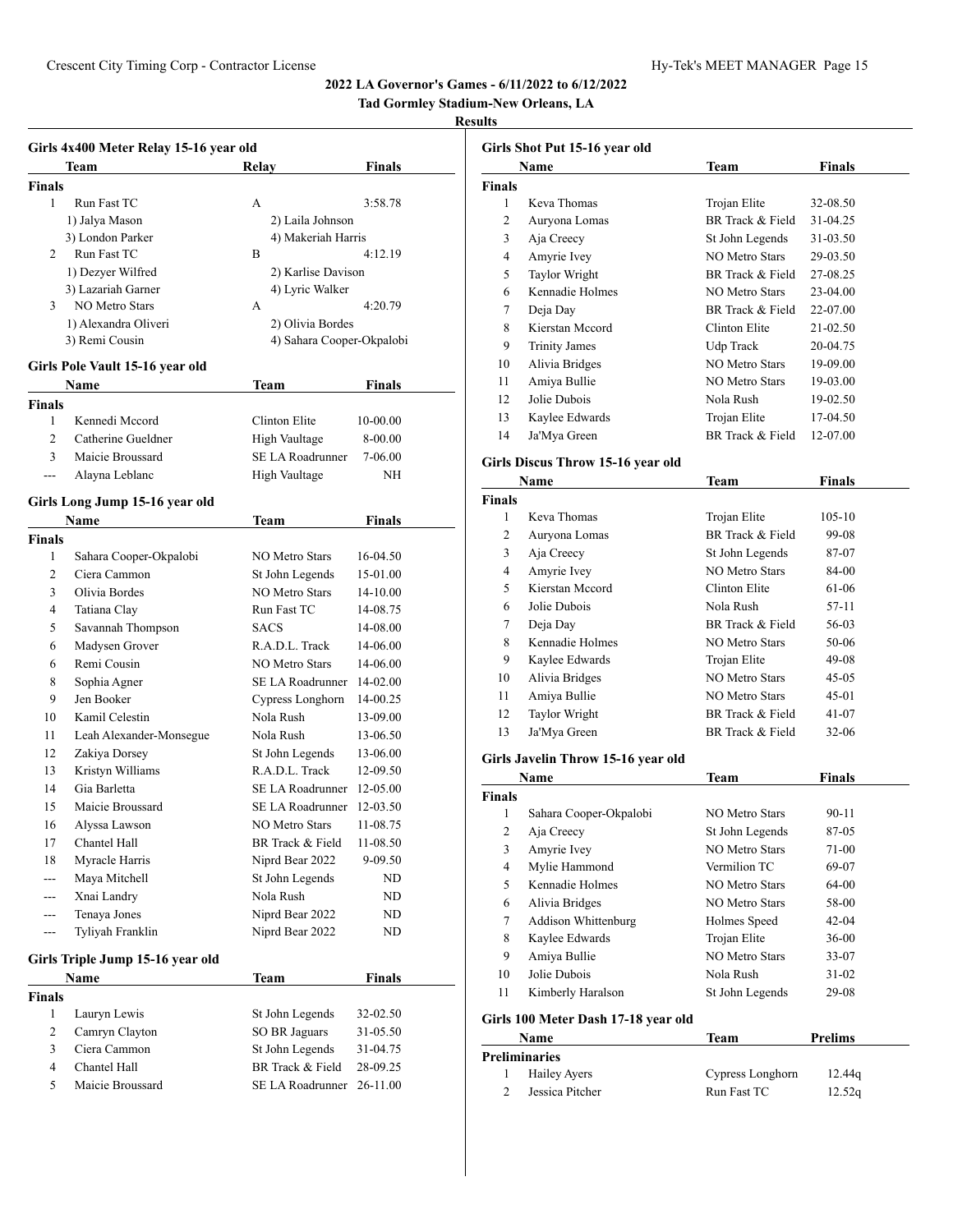|  |  | Tad Gormley Stadium-New Orleans, LA |  |
|--|--|-------------------------------------|--|
|  |  |                                     |  |

#### **Results**

| Preliminaries  (Girls 100 Meter Dash 17-18 year old) |                       |                         |                |
|------------------------------------------------------|-----------------------|-------------------------|----------------|
|                                                      | <b>Name</b>           | Team                    | <b>Prelims</b> |
| 3                                                    | Rondisia Williams     | <b>SACS</b>             | 12.59q         |
| 4                                                    | Simone Castelluccio   | Unattached              | 12.61q         |
| 5                                                    | Reese Johnson         | <b>SE LA Roadrunner</b> | 12.67q         |
| 6                                                    | Lauryn Cador          | Run Fast TC             | 12.70q         |
| 7                                                    | Jada Carter           | Trojan Elite            | 12.88q         |
| 8                                                    | Amairi Ashford        | <b>SACS</b>             | 13.02q         |
| 9                                                    | Madyson Kent          | SO BR Jaguars           | 13.07          |
| 10                                                   | Isabella Bickham      | Cypress Longhorn        | 13.11          |
| 11                                                   | Kennedi Nichols       | <b>SACS</b>             | 13.14          |
| 12                                                   | Renee Meynard         | <b>SE LA Roadrunner</b> | 13.17          |
| 13                                                   | Ayanah Goode-Williams | St John Legends         | 13.36          |
| 14                                                   | Myia' Thomas          | Nola Rush               | 13.65          |
| 15                                                   | Nyah Mitchell         | Vermilion TC            | 13.77          |
| 16                                                   | Deandrea Johnson      | SO BR Jaguars           | 13.90          |
| 17                                                   | Alecya Berry          | Mississippi             | 14.06          |
| 18                                                   | Michaela Spears       | Run Fast TC             | 14.11          |
| 19                                                   | Kandace Conner        | St John Legends         | 14.15          |
| 20                                                   | Tamaya Mcmillian      | <b>Speed Dynamics</b>   | 14.16          |
| 21                                                   | Ja'Kaliah Nellon      | Speed Dynamics          | 14.23          |
| 22                                                   | Jaylah Holmes         | <b>NO Metro Stars</b>   | 14.45          |
| 23                                                   | Jarissa Johnson       | Tri City Flyers         | 14.70          |
| 24                                                   | Divine Celestin       | Nola Rush               | 19.16          |
|                                                      |                       |                         |                |

#### **Girls 100 Meter Dash 17-18 year old**

|        | Name                | Team             | Finals |  |
|--------|---------------------|------------------|--------|--|
| Finals |                     |                  |        |  |
| 1      | Hailey Ayers        | Cypress Longhorn | 12.16  |  |
| 2      | Rondisia Williams   | <b>SACS</b>      | 12.31  |  |
| 3      | Reese Johnson       | SE LA Roadrunner | 12.57  |  |
| 4      | Jessica Pitcher     | Run Fast TC      | 12.60  |  |
| 5      | Amairi Ashford      | <b>SACS</b>      | 12.64  |  |
| 6      | Simone Castelluccio | Unattached       | 12.68  |  |
| 7      | Lauryn Cador        | Run Fast TC      | 12.80  |  |
| 8      | Jada Carter         | Trojan Elite     | 12.94  |  |

# **Girls 200 Meter Dash 17-18 year old**

|    | Name                  | Team                  | <b>Prelims</b> |
|----|-----------------------|-----------------------|----------------|
|    | Preliminaries         |                       |                |
| 1  | Rondisia Williams     | <b>SACS</b>           | 25.31q         |
| 2  | Quincy Simon          | Run Fast TC           | 25.63q         |
| 3  | Reese Johnson         | SE LA Roadrunner      | 25.64q         |
| 4  | Kali Magana           | <b>NO Metro Stars</b> | 25.70q         |
| 5  | Hailey Ayers          | Cypress Longhorn      | 25.77q         |
| 6  | Amairi Ashford        | <b>SACS</b>           | 25.84q         |
| 7  | Ayanah Goode-Williams | St John Legends       | 26.53q         |
| 8  | Madyson Kent          | SO BR Jaguars         | 26.53q         |
| 9  | Renee Meynard         | SE LA Roadrunner      | 26.64          |
| 10 | Sincere Wilson        | Run Fast TC           | 26.79          |
| 11 | Jada Carter           | Trojan Elite          | 26.85          |
| 12 | Mahasin Shakir        | LA Storm              | 27.07          |
| 13 | Najah Gibson          | Sprint Nola           | 27.34          |
| 14 | Isabella Bickham      | Cypress Longhorn      | 27.48          |
| 15 | Kennedi Nichols       | <b>SACS</b>           | 27.78          |
| 16 | Don'Janae Mansion     | Sprint Nola           | 28.18          |

| 17 | Myia' Thomas     | Nola Rush               | 28.50 |
|----|------------------|-------------------------|-------|
| 18 | Madison Reado    | <b>NO Metro Stars</b>   | 28.69 |
| 19 | Taiveri Thomas   | Mississippi             | 28.85 |
| 20 | Deandrea Johnson | <b>SO BR Jaguars</b>    | 29.28 |
| 21 | Kayla Wells      | <b>SE LA Roadrunner</b> | 29.35 |
| 22 | Michaela Spears  | Run Fast TC             | 29.41 |
| 23 | Kandace Conner   | St John Legends         | 30.05 |
| 24 | Jarissa Johnson  | Tri City Flyers         | 30.73 |
| 25 | Alecya Berry     | Mississippi             | 30.80 |
| 26 | Syllia Mccalup   | R.A.D.L. Track          | 30.93 |
| 27 | De'Shall Carr    | LA Storm                | 31.25 |
|    |                  |                         |       |

# **Girls 200 Meter Dash 17-18 year old**

|               | Name                  | Team                 | <b>Finals</b> |  |
|---------------|-----------------------|----------------------|---------------|--|
| <b>Finals</b> |                       |                      |               |  |
|               | Rondisia Williams     | <b>SACS</b>          | 24.99         |  |
| 2             | Quincy Simon          | Run Fast TC          | 25.04         |  |
| 3             | Amairi Ashford        | <b>SACS</b>          | 25.25         |  |
| 4             | <b>Hailey Avers</b>   | Cypress Longhorn     | 25.72         |  |
| 5             | Reese Johnson         | SE LA Roadrunner     | 25.84         |  |
| 6             | Ayanah Goode-Williams | St John Legends      | 26.83         |  |
|               | Madyson Kent          | <b>SO BR Jaguars</b> | 27.41         |  |
|               |                       |                      |               |  |

# **Girls 400 Meter Dash 17-18 year old**

| Name          |                 | Team                  | <b>Finals</b> |  |
|---------------|-----------------|-----------------------|---------------|--|
| <b>Finals</b> |                 |                       |               |  |
| 1             | Quincy Simon    | Run Fast TC           | 58.29         |  |
| 2             | Najah Gibson    | Sprint Nola           | 1:00.73       |  |
| 3             | Asyia Blount    | Sprint Nola           | 1:02.08       |  |
| 4             | Shannen Alack   | SE LA Roadrunner      | 1:02.86       |  |
| 5             | Madison Reado   | <b>NO Metro Stars</b> | 1:02.96       |  |
| 6             | Mahasin Shakir  | LA Storm              | 1:03.00       |  |
| 7             | Sophie Stein    | NO Metro Stars        | 1:03.23       |  |
| 8             | Sophia Freeze   | NO Metro Stars        | 1:04.47       |  |
| 9             | Taiveri Thomas  | Mississippi           | 1:04.77       |  |
| 10            | Valliery Staton | <b>SACS</b>           | 1:05.12       |  |
| 11            | Alecya Berry    | Mississippi           | 1:12.08       |  |
| 12            | Ashley Graziano | SE LA Roadrunner      | 1:13.53       |  |
| 13            | Javlah Holmes   | NO Metro Stars        | 1:13.69       |  |

# **Girls 800 Meter Run 17-18 year old**

| Name          |                                     | Team             | <b>Finals</b> |  |
|---------------|-------------------------------------|------------------|---------------|--|
| <b>Finals</b> |                                     |                  |               |  |
|               | Kali Magana                         | NO Metro Stars   | 2:23.86       |  |
| 2             | Rainey Johnson                      | Cypress Longhorn | 2:31.66       |  |
| 3             | Sophia Freeze                       | NO Metro Stars   | 2:35.43       |  |
| 4             | Madison Reado                       | NO Metro Stars   | 2:41.71       |  |
|               | Girls 1500 Meter Run 17-18 year old |                  |               |  |

# **Name Team Finals Finals**

| iais |                  |                  |         |
|------|------------------|------------------|---------|
|      | 1 Evelyn Herrera | Port City Rain   | 5:23.97 |
|      | Rainey Johnson   | Cypress Longhorn | 5:23.97 |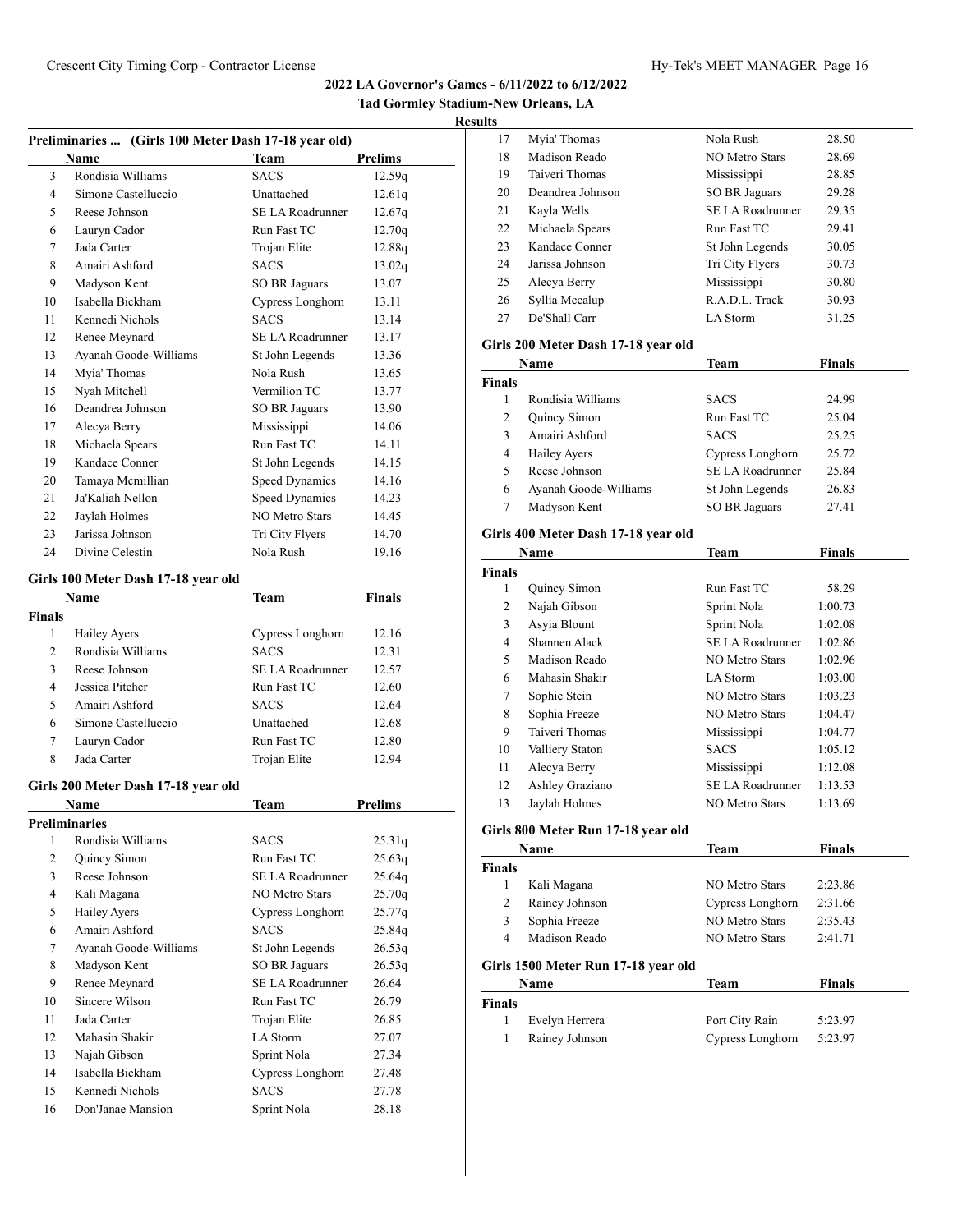# **Tad Gormley Stadium-New Orleans, LA**

#### **Results**

| Girls 100 Meter Hurdles 17-18 year old |                                        |                         |               |
|----------------------------------------|----------------------------------------|-------------------------|---------------|
|                                        | Name                                   | Team                    | <b>Finals</b> |
| <b>Finals</b>                          |                                        |                         |               |
| 1                                      | An'Janae Latchinson                    | Mississippi             | 15.47         |
| $\overline{c}$                         | Don'Janae Mansion                      | Sprint Nola             | 16.75         |
| 3                                      | Kayla Wells                            | <b>SE LA Roadrunner</b> | 17.32         |
| 4                                      | Shannen Alack                          | <b>SE LA Roadrunner</b> | 17.37         |
| 5                                      | Ro'Niya Matthews                       | SE LA Roadrunner        | 17.81         |
| 6                                      | Jakayla Sanders                        | Cypress Longhorn        | 18.07         |
| 7                                      | Sophie Stein                           | <b>NO Metro Stars</b>   | 18.24         |
| 8                                      | Sincere Wilson                         | Run Fast TC             | 20.22         |
|                                        | Girls 400 Meter Hurdles 17-18 year old |                         |               |
|                                        | Name                                   | Team                    | <b>Finals</b> |
| <b>Finals</b>                          |                                        |                         |               |
| 1                                      | Asyia Blount                           | Sprint Nola             | 1:06.84       |
| $\overline{2}$                         | An'Janae Latchinson                    | Mississippi             | 1:11.78       |
| 3                                      | Brooke Hogan                           | <b>SE LA Roadrunner</b> | 1:16.03       |
| 4                                      | Jakayla Sanders                        | Cypress Longhorn        | 1:19.31       |
| 5                                      | Sophie Stein                           | <b>NO Metro Stars</b>   | 1:20.08       |
| 6                                      | Michaela Spears                        | Run Fast TC             | 1:21.51       |
|                                        | Girls 4x100 Meter Relay 17-18 year old |                         |               |
|                                        | Team                                   | Relay                   | <b>Finals</b> |
| <b>Finals</b>                          |                                        |                         |               |
| 1                                      | Run Fast TC                            | A                       | 47.90         |
|                                        | 1) Jessica Pitcher                     | 2) Lauryn Cador         |               |
|                                        | 3) Michaela Spears                     | 4) Quincy Simon         |               |
| 2                                      | Sacs                                   | A                       | 48.85         |
|                                        | 1) Amairi Ashford                      | 2) Kennedi Nichols      |               |
|                                        | 3) Rondisia Williams                   | 4) Valliery Staton      |               |
| 3                                      | LA Storm                               | A                       | 51.25         |
|                                        | 1) De'Shall Carr                       | 2) Earya Young          |               |
|                                        | 3) Mahasin Shakir                      |                         |               |
| 4                                      | BR Track & Field                       | A                       | 54.23         |
|                                        | 1) Alana Pryor                         | 2) Jordan Tate          |               |
|                                        | 3) Paige Henderson                     | 4) Peyton Dunn          |               |

# **Girls 4x200 Meter Relay 17-18 year old**

|        | Team                 | Relav              | <b>Finals</b>      |  |
|--------|----------------------|--------------------|--------------------|--|
| Finals |                      |                    |                    |  |
| 1      | Run Fast TC          | А                  | 1:41.21            |  |
|        | 1) Jessica Pitcher   | 2) Quincy Simon    |                    |  |
|        | 3) Whitney Harris    | 4) Lauryn Cador    |                    |  |
| 2      | Sacs                 | A                  | 1:45.50            |  |
|        | 1) Amairi Ashford    |                    | 2) Kennedi Nichols |  |
|        | 3) Rondisia Williams | 4) Valliery Staton |                    |  |
| 3      | LA Storm             | A                  | 1:48.08            |  |
|        | 1) De'Shall Carr     | 2) Earya Young     |                    |  |
|        | 3) Mahasin Shakir    |                    |                    |  |
| 4      | BR Track & Field     | A                  | 1:56.72            |  |
|        | 1) Alana Pryor       | 2) Jordan Tate     |                    |  |
|        | 3) Paige Henderson   | 4) Peyton Dunn     |                    |  |
|        |                      |                    |                    |  |

|               | Girls High Jump 17-18 year old   |                         |               |  |  |
|---------------|----------------------------------|-------------------------|---------------|--|--|
|               | <b>Name</b>                      | Team                    | <b>Finals</b> |  |  |
| <b>Finals</b> |                                  |                         |               |  |  |
| 1             | Hazel Hymel                      | SE LA Roadrunner        | $J5-02.00$    |  |  |
| 2             | Asyia Blount                     | Sprint Nola             | J5-02.00      |  |  |
| 3             | Genevieve Carmichael             | SE LA Roadrunner        | $4 - 10.00$   |  |  |
| 4             | Madyson Kent                     | SO BR Jaguars           | 4-06.00       |  |  |
| 5             | Brooke Hogan                     | SE LA Roadrunner        | 4-04.00       |  |  |
|               | Girls Long Jump 17-18 year old   |                         |               |  |  |
|               | Name                             | Team                    | Finals        |  |  |
| <b>Finals</b> |                                  |                         |               |  |  |
| 1             | Ke'Yona Gabriel                  | Tri City Flyers         | 18-04.75      |  |  |
| 2             | Simone Castelluccio              | Unattached              | 16-09.75      |  |  |
| 3             | Zoriahn Davis                    | No Limit Speed          | 15-06.00      |  |  |
| 4             | Sincere Wilson                   | Run Fast TC             | 15-01.00      |  |  |
| 5             | Tyaunna Dempsey                  | <b>SO BR Jaguars</b>    | 15-00.75      |  |  |
| 6             | Taiveri Thomas                   | Mississippi             | 14-10.25      |  |  |
| 7             | Isabella Bickham                 | Cypress Longhorn        | 14-06.25      |  |  |
| 8             | Alana Pryor                      | BR Track & Field        | 14-02.00      |  |  |
| 9             | Paige Henderson                  | BR Track & Field        | $14-01.50$    |  |  |
| 10            | Peyton Dunn                      | BR Track & Field        | 14-01.00      |  |  |
| 11            | De'Shall Carr                    | LA Storm                | 14-00.50      |  |  |
| 12            | An'Janae Latchinson              | Mississippi             | 13-10.50      |  |  |
| 13            | Genevieve Carmichael             | <b>SE LA Roadrunner</b> | 13-08.75      |  |  |
| 14            | Jordan Tate                      | BR Track & Field        | 12-05.75      |  |  |
|               |                                  |                         |               |  |  |
|               | Girls Triple Jump 17-18 year old |                         |               |  |  |
|               | Name                             | Team                    | Finals        |  |  |
| Finals        |                                  |                         |               |  |  |
| 1             | Ke'Yona Gabriel                  | Tri City Flyers         | 39-09.00      |  |  |
| 2             | Simone Castelluccio              | Unattached              | 37-04.25      |  |  |
| 3             | Zoriahn Davis                    | No Limit Speed          | 33-11.25      |  |  |
| 4             | Valliery Staton                  | SACS                    | 32-09.00      |  |  |
| 5             | Peyton Dunn                      | BR Track & Field        | 32-05.50      |  |  |
| 6             | Tyaunna Dempsey                  | <b>SO BR Jaguars</b>    | 32-00.75      |  |  |
| 7             | Alana Pryor                      | BR Track & Field        | 31-03.75      |  |  |
| 8             | Sincere Wilson                   | Run Fast TC             | 31-03.25      |  |  |
| 9             | Jordan Tate                      | BR Track & Field        | 27-08.25      |  |  |
|               | Girls Shot Put 17-18 year old    |                         |               |  |  |
|               | Name                             | Team                    | <b>Finals</b> |  |  |
| <b>Finals</b> |                                  |                         |               |  |  |
| $\mathbf{1}$  | Tannar Sims                      | Trojan Elite            | 32-09.50      |  |  |
| 2             | Carriuana Hargro                 | R.A.D.L. Track          | 30-11.75      |  |  |
| 3             | Divine Celestin                  | Nola Rush               |               |  |  |
|               |                                  |                         | 29-03.50      |  |  |
| 4             | Nylah Guidry                     | BR Track & Field        | 27-03.75      |  |  |
| 4             | Triniti Smith                    | BR Track & Field        | 27-03.75      |  |  |
| 6             | Jakayla Sanders                  | Cypress Longhorn        | 26-09.25      |  |  |
| $\tau$        | Aniya Davis                      | BR Track & Field        | 26-08.25      |  |  |

8 Brianna Robertson NO Metro Stars 21-11.75 9 Reina Prosper NO Metro Stars 19-05.00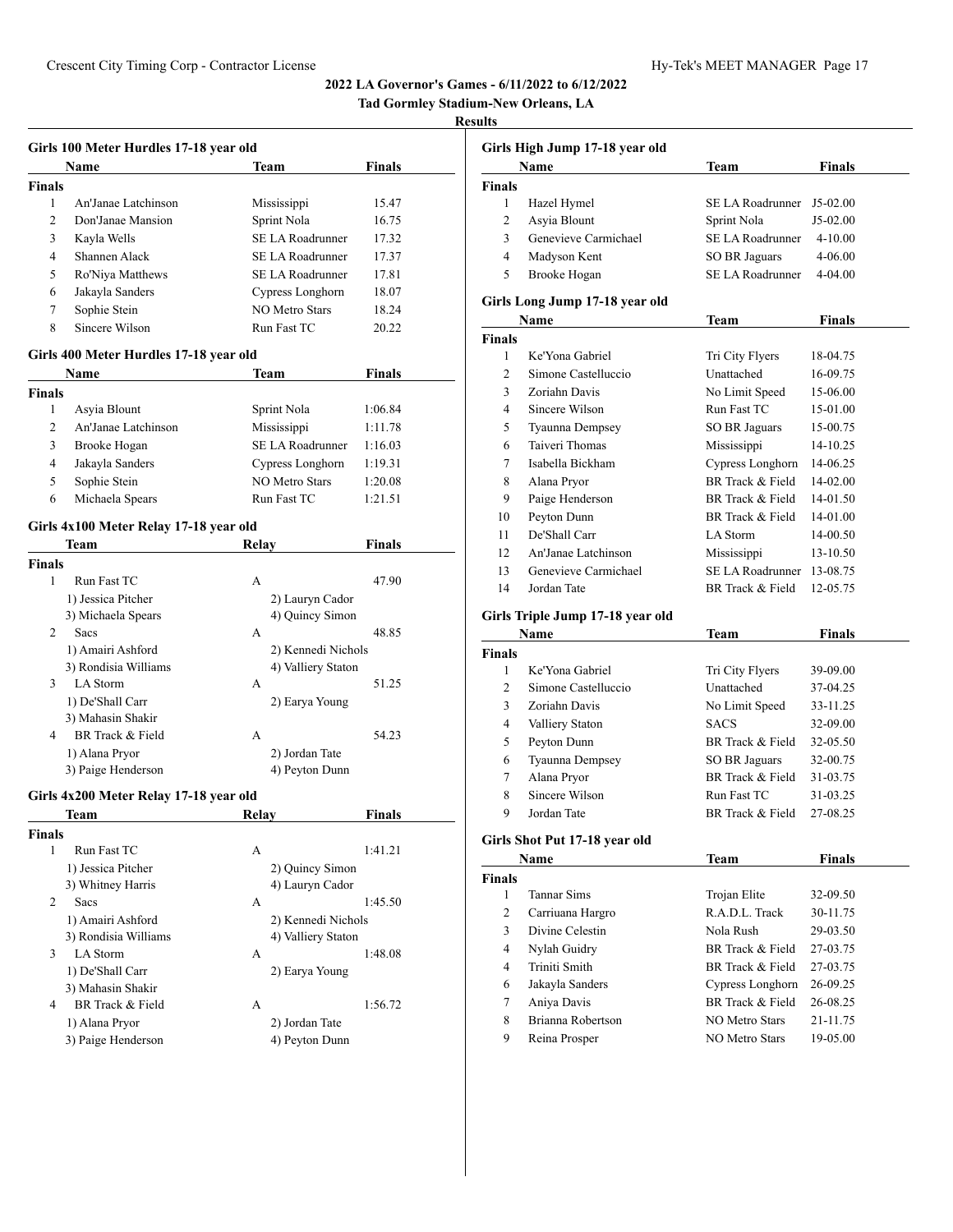**Tad Gormley Stadium-New Orleans, LA**

# **Results**

|                | Girls Discus Throw 17-18 year old  |                       |                |
|----------------|------------------------------------|-----------------------|----------------|
|                | Name                               | Team                  | Finals         |
| Finals         |                                    |                       |                |
| 1              | Ambria Langley                     | Unattached            | 107-04         |
| 2              | Triniti Smith                      | BR Track & Field      | 106-11         |
| 3              | Rayna Jones                        | Trojan Elite          | 99-03          |
| 4              | Aniya Davis                        | BR Track & Field      | 80-02          |
| 5              | <b>Tannar Sims</b>                 | Trojan Elite          | 76-08          |
| 6              | Divine Celestin                    | Nola Rush             | 75-02          |
| 7              | Nylah Guidry                       | BR Track & Field      | 72-09          |
| 8              | Brianna Robertson                  | <b>NO Metro Stars</b> | 44-04          |
| 9              | Reina Prosper                      | NO Metro Stars        | 40-07          |
|                | Girls Javelin Throw 17-18 year old |                       |                |
|                | Name                               | Team                  | Finals         |
| Finals         |                                    |                       |                |
| 1              | Divine Celestin                    | Nola Rush             | 58-10          |
| $\overline{2}$ | Reina Prosper                      | <b>NO Metro Stars</b> | 22-11          |
|                | Women High Jump 15-16 year old     |                       |                |
|                | Name                               | Team                  | Finals         |
| <b>Finals</b>  |                                    |                       |                |
| 1              | <b>Addilyn Dufrene</b>             | Houma Hurricanes      | $5 - 02.00$    |
| 2              | Alanah Fitch                       | Houma Hurricanes      | J4-10.00       |
| 3              | Tenosh Landry                      | Nola Rush             | J4-10.00       |
| 4              | Alexandra Oliveri                  | <b>NO Metro Stars</b> | 4-08.00        |
| 5              | Sophia Agner                       | SE LA Roadrunner      | J4-06.00       |
| 5              | Lealani Alexander-Monsegue         | Nola Rush             | J4-06.00       |
| 7              | Xnai Landry                        | Nola Rush             | J4-04.00       |
| 8              | Kynnedy Hawkins                    | <b>Track Houston</b>  | J4-04.00       |
| 9              | Sahara Cooper-Okpalobi             | <b>NO Metro Stars</b> | $4 - 02.00$    |
|                |                                    |                       |                |
|                | Boys 50 Meter Dash 7 & under       |                       |                |
|                | Name                               | Team                  | <b>Prelims</b> |
|                | Preliminaries                      |                       |                |
| 1              | James Hills Jr                     | <b>SACS</b>           | 7.47q          |
| 2              | Franklin Wilson, Jr.               | BR Track & Field      | 8.55q          |
| 3              | Abe Zanders                        | Trojan Elite          | 8.68q          |
| 4              | Legend Hadrick                     | Speed Dynamics        | 8.75q          |
| 5              | Anthony Clark III                  | M&M Track & Fiel      | 8.76q          |
| 6              | Kameron Banks                      | River Parish          | 8.80q          |
| $\tau$         | Kyrie Mcguffery                    | River Parish          | 8.88q          |
| 8              | Deshawn Lewis                      | Northshore TC         | 8.94q          |
| 9              | Isaiah Smith                       | <b>KY Track Club</b>  | 9.03           |
| 10             | Kye Neal                           | SO BR Jaguars         | 9.10           |
| 11             | Marcus Stevens, Jr.                | BR Track & Field      | 9.20           |
| 12             | Mario Bell                         | LA Storm              | 9.20           |
| 13             | Parkey Causey                      | River Parish          | 9.21           |
| 14             | Braydon Couch                      | Trojan Elite          | 9.25           |
| 15             | Kamerion Green                     | BR Track & Field      | 9.27           |
| 16             | Paxton Willis                      | Nola Rush             | 9.33           |
| 17             | Rahaud Emery                       | Unattached            | 9.33           |
| 18             | <b>Braylon Johnese</b>             | BR Track & Field      | 9.35           |
| 19             | Waylon Martin                      | Northshore TC         | 9.36           |
| 20             | Terrance Davis                     | M&M Track & Fiel      | 9.37           |
|                |                                    |                       |                |

| 21 | Jordan Louis       | M&M Track & Fiel       | 9.38  |
|----|--------------------|------------------------|-------|
| 22 | Savian Morris      | <b>Next Generation</b> | 9.41  |
| 23 | Dru Richardson     | SE LA Roadrunner       | 9.44  |
| 24 | Kensleigh Crosby   | Hattiesburg            | 9.46  |
| 25 | Ethan Johnson      | KY Track Club          | 9.64  |
| 26 | Kaide Washington   | SO BR Jaguars          | 9.69  |
| 27 | Jett Simmions      | Mlkihad                | 9.71  |
| 28 | Tirian Ward        | Udp Track              | 9.72  |
| 29 | Dominique Jones Jr | R.A.D.L. Track         | 9.88  |
| 30 | Vince Compeaux     | Udp Track              | 9.89  |
| 31 | Torian Conner      | St John Legends        | 10.10 |
| 32 | Kayson Turner      | <b>River Parish</b>    | 10.12 |
| 33 | Ethan Anderson     | <b>SACS</b>            | 10.31 |
| 34 | <b>Troy Draten</b> | St John Legends        | 10.32 |
| 35 | Johnel Thompson    | River Parish           | 10.36 |
| 36 | Admire Lee         | No Limit Speed         | 10.40 |
| 37 | Elijah Matthews    | Udp Track              | 10.41 |
| 38 | Kyrie Lane         | Next Generation        | 10.58 |
| 39 | Preston Clark      | M&M Track & Fiel       | 10.76 |
| 40 | Nicholas Lewis     | NO Metro Stars         | 10.98 |
| 41 | Joziah Rivers      | Holmes Speed           | 11.19 |
| 42 | Derron Liggans     | Northshore TC          | 11.46 |
| 43 | Malachi Selders    | SO BR Jaguars          | 11.83 |
| 44 | Bennie Sideboard   | Nola Rush              | 11.99 |
| 45 | Avery Trosclair    | High Vaultage          | 12.05 |
| 46 | Mikal Stepter      | LA Storm               | 12.06 |
| 47 | Kingston Kelly     | <b>SO BR Jaguars</b>   | 12.11 |
| 48 | <b>Forrest Rea</b> | Nola Rush              | 13.92 |

# **Boys 50 Meter Dash 7 & under**

| Name          |                      | Team             | Finals |
|---------------|----------------------|------------------|--------|
| <b>Finals</b> |                      |                  |        |
|               | James Hills Jr       | <b>SACS</b>      | 7.59   |
| 2             | Abe Zanders          | Trojan Elite     | 8.37   |
| 3             | Franklin Wilson, Jr. | BR Track & Field | 8.45   |
| 4             | Kameron Banks        | River Parish     | 8.49   |
| 5             | Legend Hadrick       | Speed Dynamics   | 8.51   |
| 6             | Anthony Clark III    | M&M Track & Fiel | 8.72   |
| 7             | Kyrie Mcguffery      | River Parish     | 8.76   |
| 8             | Deshawn Lewis        | Northshore TC    | 8.97   |

# **Boys 100 Meter Dash 7 & under**

|    | Name                 | <b>Team</b>      | <b>Prelims</b> |
|----|----------------------|------------------|----------------|
|    | <b>Preliminaries</b> |                  |                |
| 1  | James Hills Jr       | <b>SACS</b>      | 14.62q         |
| 2  | Franklin Wilson, Jr. | BR Track & Field | 16.45q         |
| 3  | Kameron Banks        | River Parish     | 16.47q         |
| 4  | Abe Zanders          | Trojan Elite     | 16.54q         |
| 5  | Anthony Clark III    | M&M Track & Fiel | 17.02q         |
| 6  | Deshawn Lewis        | Northshore TC    | 17.07q         |
| 7  | Kyrie Mcguffery      | River Parish     | 17.19q         |
| 8  | Anthony Boudreaux    | KY Track Club    | 17.28q         |
| 9  | Legend Hadrick       | Speed Dynamics   | 17.32          |
| 10 | Braydon Couch        | Trojan Elite     | 17.51          |
| 11 | Israel Richardson    | NO Metro Stars   | 17.57          |
| 12 | Savian Morris        | Next Generation  | 17.58          |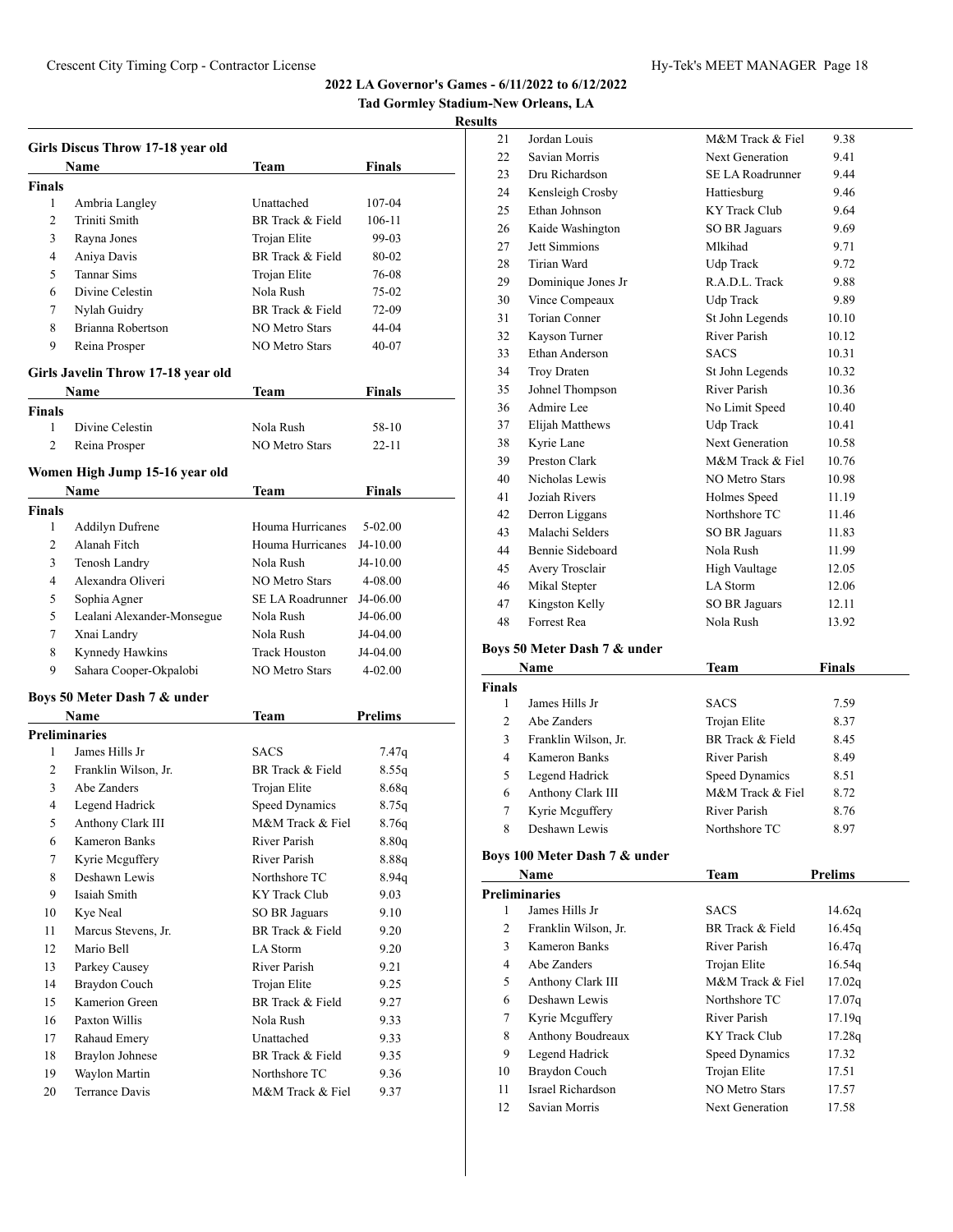**Preliminaries ... (Boys 100 Meter Dash 7 & under)**

# **2022 LA Governor's Games - 6/11/2022 to 6/12/2022**

**Tad Gormley Stadium-New Orleans, LA**

#### **Results**

|                | Name                          | Team                  | <b>Prelims</b> |
|----------------|-------------------------------|-----------------------|----------------|
| 13             | Langston Love                 | <b>NO Metro Stars</b> | 17.62          |
| 14             | Ryan Parker                   | <b>NO Metro Stars</b> | 17.75          |
| 15             | Kye Neal                      | SO BR Jaguars         | 17.80          |
| 16             | Jordan Louis                  | M&M Track & Fiel      | 17.81          |
| 17             | Marcus Stevens, Jr.           | BR Track & Field      | 17.94          |
| 18             | Kaide Washington              | SO BR Jaguars         | 18.00          |
| 19             | Isaiah Smith                  | <b>KY Track Club</b>  | 18.08          |
| 20             | Darious Olalekan III          | <b>KY Track Club</b>  | 18.11          |
| 21             | Waylon Martin                 | Northshore TC         | 18.14          |
| 22             | Paxton Willis                 | Nola Rush             | 18.22          |
| 23             | Parkey Causey                 | River Parish          | 18.43          |
| 24             | Rahaud Emery                  | Unattached            | 18.45          |
| 25             | Dru Richardson                | SE LA Roadrunner      | 18.50          |
| 26             | <b>Terrance Davis</b>         | M&M Track & Fiel      | 18.57          |
| 26             | Tirian Ward                   | <b>Udp Track</b>      | 18.57          |
| 28             | <b>Braylon Johnese</b>        | BR Track & Field      | 18.67          |
| 29             | Kamerion Green                | BR Track & Field      | 18.88          |
| 30             | Kayson Turner                 | River Parish          | 19.03          |
| 31             | Ethan Johnson                 | KY Track Club         | 19.04          |
| 32             | Kensleigh Crosby              | Hattiesburg           | 19.34          |
| 33             | Torian Conner                 | St John Legends       | 19.36          |
| 34             | Vince Compeaux                | Udp Track             | 19.73          |
| 35             | Dominique Jones Jr            | R.A.D.L. Track        | 19.87          |
| 36             | Caiden Phillips               | All Cenla Elite       | 20.10          |
| 37             | Admire Lee                    | No Limit Speed        | 20.11          |
| 38             | Johnel Thompson               | River Parish          | 20.24          |
| 39             | Ethan Anderson                | <b>SACS</b>           | 20.45          |
| 40             | <b>Troy Draten</b>            | St John Legends       | 20.77          |
| 41             | Nicholas Lewis                | <b>NO Metro Stars</b> | 21.31          |
| 42             | Preston Clark                 | M&M Track & Fiel      | 21.37          |
| 43             | Kyrie Lane                    | Next Generation       | 21.62          |
| 44             | Joziah Rivers                 | Holmes Speed          | 22.91          |
| 45             | Mikal Stepter                 | LA Storm              | 23.09          |
| 46             | Derron Liggans                | Northshore TC         | 23.34          |
| 47             | Kingston Kelly                | SO BR Jaguars         | 23.56          |
| 48             | Mario Bell                    | LA Storm              | 23.96          |
| 49             | Bennie Sideboard              | Nola Rush             | 24.13          |
| 50             | Malachi Selders               | <b>SO BR Jaguars</b>  | 24.26          |
| 51             | Forrest Rea                   | Nola Rush             | 26.64          |
|                | Boys 100 Meter Dash 7 & under |                       |                |
|                | Name                          | Team                  | <b>Finals</b>  |
| Finals         |                               |                       |                |
| $\mathbf{1}$   | James Hills Jr                | <b>SACS</b>           | 14.30          |
| $\overline{c}$ | Abe Zanders                   | Trojan Elite          | 15.85          |
| 3              | Franklin Wilson, Jr.          | BR Track & Field      | 16.14          |
| 4              | Kameron Banks                 | River Parish          | 16.32          |
| 5              | Deshawn Lewis                 | Northshore TC         | 16.52          |
| 6              | Anthony Clark III             | M&M Track & Fiel      | 16.73          |
| 7              | Anthony Boudreaux             | <b>KY Track Club</b>  | 16.88          |
| 8              | Kyrie Mcguffery               | River Parish          | 16.93          |
|                |                               |                       |                |

|                | Boys 200 Meter Dash 7 & under |                        |                |
|----------------|-------------------------------|------------------------|----------------|
|                | <b>Name</b>                   | Team                   | <b>Prelims</b> |
|                | <b>Preliminaries</b>          |                        |                |
| 1              | Franklin Wilson, Jr.          | BR Track & Field       | 34.48q         |
| $\overline{c}$ | Deshawn Lewis                 | Northshore TC          | 34.78g         |
| 3              | Legend Hadrick                | <b>Speed Dynamics</b>  | 36.48q         |
| $\overline{4}$ | Kyrie Mcguffery               | River Parish           | 36.64q         |
| 5              | Abe Zanders                   | Trojan Elite           | 36.77q         |
| 6              | Langston Love                 | NO Metro Stars         | 36.83q         |
| 7              | Kye Neal                      | <b>SO BR Jaguars</b>   | 37.07q         |
| 8              | Israel Richardson             | <b>NO Metro Stars</b>  | 37.07q         |
| 9              | Anthony Boudreaux             | <b>KY Track Club</b>   | 37.68q         |
| 10             | Ryan Parker                   | <b>NO Metro Stars</b>  | 37.84          |
| 11             | Isaiah Smith                  | <b>KY Track Club</b>   | 38.11          |
| 12             | Darious Olalekan III          | KY Track Club          | 38.25          |
| 13             | Savian Morris                 | <b>Next Generation</b> | 38.36          |
| 14             | Marcus Stevens, Jr.           | BR Track & Field       | 38.60          |
| 15             | Paxton Willis                 | Nola Rush              | 39.13          |
| 16             | Braydon Couch                 | Trojan Elite           | 39.15          |
| 17             | <b>Terrance Davis</b>         | M&M Track & Fiel       | 39.35          |
| 18             | Ethan Johnson                 | <b>KY</b> Track Club   | 39.46          |
| 19             | Kaide Washington              | <b>SO BR Jaguars</b>   | 40.39          |
| 20             | Torian Conner                 | St John Legends        | 40.58          |
| 21             | Waylon Martin                 | Northshore TC          | 41.15          |
| 22             | <b>Braylon Johnese</b>        | BR Track & Field       | 41.23          |
| 23             | Kamerion Green                | BR Track & Field       | 41.24          |
| 24             | Dominique Jones Jr            | R.A.D.L. Track         | 41.27          |
| 25             | Jett Simmions                 | Mlkihad                | 42.84          |
| 26             | Elijah Matthews               | Udp Track              | 43.78          |
| 27             | Johnel Thompson               | <b>River Parish</b>    | 43.82          |
| 28             | Ethan Anderson                | <b>SACS</b>            | 45.56          |
| 29             | Tirian Ward                   | Udp Track              | 45.76          |
| 30             | Kyrie Lane                    | Next Generation        | 45.82          |
| 31             | Admire Lee                    | No Limit Speed         | 46.04          |
| 32             | Kensleigh Crosby              | Hattiesburg            | 46.58          |
| 33             | <b>Troy Draten</b>            | St John Legends        | 48.96          |
| 34             | Joziah Rivers                 | Holmes Speed           | 50.06          |
| 35             | Vince Compeaux                | <b>Udp Track</b>       | 50.28          |
| 36             | Kingston Kelly                | <b>SO BR Jaguars</b>   | 50.81          |
| 37             | Derron Liggans                | Northshore TC          | 56.30          |
| 38             | Malachi Selders               | <b>SO BR Jaguars</b>   | 56.79          |
| 39             | Forrest Rea                   | Nola Rush              | 1:00.54        |
|                | Boys 200 Meter Dash 7 & under |                        |                |

# **Name Team Finals Finals** Franklin Wilson, Jr. BR Track & Field 33.29 2 Deshawn Lewis Northshore TC 34.06 Legend Hadrick Speed Dynamics 34.65 Abe Zanders Trojan Elite 35.01 5 Langston Love NO Metro Stars 35.81 Kyrie Mcguffery River Parish 36.92 Israel Richardson NO Metro Stars 38.94 8 Troy Draten St John Legends 48.49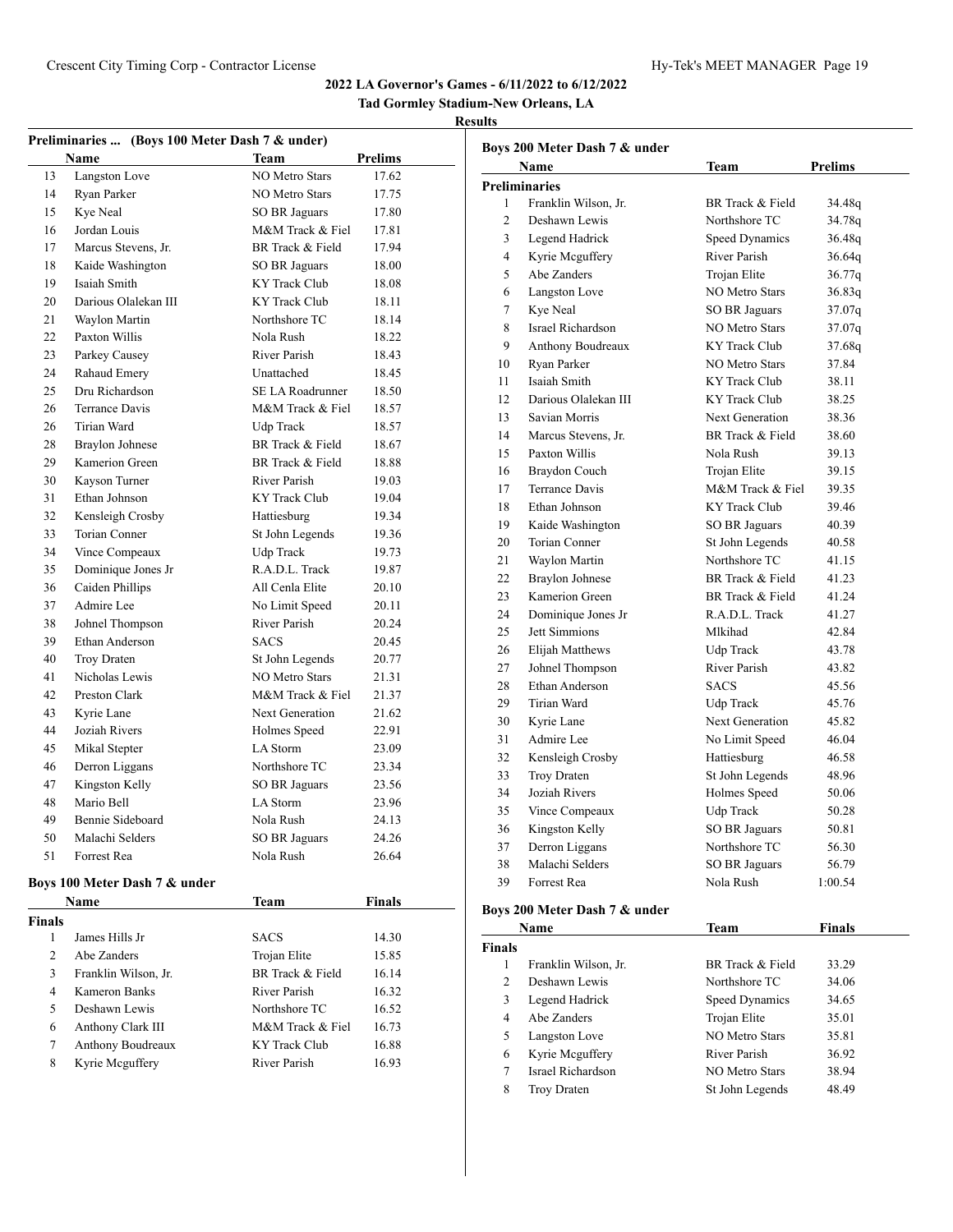# **Results**

|                | Boys 100 Meter Dash 8 year old |                        |                |
|----------------|--------------------------------|------------------------|----------------|
|                | Name                           | Team                   | Prelims        |
|                | <b>Preliminaries</b>           |                        |                |
| 1              | Ty Walker                      | <b>SO BR Jaguars</b>   | 14.52q         |
| 2              | Bradley Sylve Jr               | <b>SACS</b>            | 14.70q         |
| 3              | Jace Hubbert                   | KY Track Club          | 15.16q         |
| 4              | Floyd Blue                     | Unattached             | 15.18q         |
| 5              | Terrell Harris Jr              | <b>SACS</b>            | 15.48q         |
| 6              | Daylen Harvey                  | <b>Next Generation</b> | 15.60q         |
| 7              | Reginald Talbert Jr            | M&M Track & Fiel       | 16.31q         |
| 8              | <b>Brandon Darden</b>          | M&M Track & Fiel       | 16.31q         |
| 9              | Aiden Shelton                  | Run Fast TC            | 16.44          |
| 10             | Marquise Kaigler Jr            | M&M Track & Fiel       | 16.59          |
| 11             | Jaiceon Graham                 | M&M Track & Fiel       | 16.62          |
| 12             | Maison Bowser                  | Unattached             | 16.63          |
| 13             | Aldaray Head Jr.               | Trojan Elite           | 16.65          |
| 14             | Deuce Robertson                | Unattached             | 16.85          |
| 15             | Thailen Walker                 | Run Fast TC            | 16.90          |
| 16             | Cohen Betts                    | SO BR Jaguars          | 16.94          |
| 17             | Christopher Tate Ii            | Run Fast TC            | 16.96          |
| 18             | Karsen Simmons                 | <b>SACS</b>            | 17.05          |
| 19             | Kyelan Lee                     | Niprd Bear 2022        | 18.15          |
| 20             | Darrin Bevley                  | Nola Rush              | 18.25          |
| 21             | Sawyer Lear                    | <b>River Parish</b>    | 18.28          |
| 22             | <b>Bryceton Evans</b>          | Mississippi            | 18.29          |
| 23             | Lance Armstrong                | NO Metro Stars         | 19.64          |
| 24             | Jackson Berry                  | Udp Track              | 20.15          |
| 25             | D'Angelo Thigpen               | Hattiesburg            | 24.04          |
|                | Boys 100 Meter Dash 8 year old |                        |                |
|                | Name                           | Team                   | Finals         |
| <b>Finals</b>  |                                |                        |                |
| 1              | Ty Walker                      | SO BR Jaguars          | 14.34          |
| 2              | Bradley Sylve Jr               | <b>SACS</b>            | 14.81          |
| 3              | Floyd Blue                     | Unattached             | 15.10          |
| $\overline{4}$ | Jace Hubbert                   | KY Track Club          | 15.21          |
| 5              | Terrell Harris Jr              | <b>SACS</b>            | 15.25          |
| 6              | Reginald Talbert Jr            | M&M Track & Fiel       | 15.85          |
| 7              | <b>Brandon Darden</b>          | M&M Track & Fiel       | 16.24          |
|                | Boys 200 Meter Dash 8 year old |                        |                |
|                | Name                           | Team                   | <b>Prelims</b> |

|    | rvame               | ream                 | r renms |  |  |  |
|----|---------------------|----------------------|---------|--|--|--|
|    | Preliminaries       |                      |         |  |  |  |
| 1  | Ty Walker           | <b>SO BR Jaguars</b> | 29.79q  |  |  |  |
| 2  | Bradley Sylve Jr    | <b>SACS</b>          | 31.14q  |  |  |  |
| 3  | Albert Edwards III  | NO Metro Stars       | 31.49q  |  |  |  |
| 4  | Floyd Blue          | Unattached           | 32.35q  |  |  |  |
| 5  | Jace Hubbert        | KY Track Club        | 32.53q  |  |  |  |
| 6  | Daylen Harvey       | Next Generation      | 33.76g  |  |  |  |
| 7  | Aldaray Head Jr.    | Trojan Elite         | 33.97q  |  |  |  |
| 8  | Reginald Talbert Jr | M&M Track & Fiel     | 34.50q  |  |  |  |
| 9  | Ayden Johnese       | BR Track & Field     | 35.07   |  |  |  |
| 10 | Terrell Harris Jr   | <b>SACS</b>          | 35.12   |  |  |  |
| 11 | Lakeith Thomas      | SO BR Jaguars        | 35.68   |  |  |  |
| 12 | Cohen Betts         | SO BR Jaguars        | 35.82   |  |  |  |
|    |                     |                      |         |  |  |  |

| 13 | Jaiceon Graham        | M&M Track & Fiel      | 36.01 |
|----|-----------------------|-----------------------|-------|
| 14 | Ayden Jones           | SO BR Jaguars         | 36.07 |
| 15 | Karsen Simmons        | <b>SACS</b>           | 36.08 |
| 16 | Aiden Shelton         | Run Fast TC           | 36.28 |
| 17 | Ahmad Johnson         | KY Track Club         | 36.29 |
| 18 | <b>Tyron Jones</b>    | SO BR Jaguars         | 36.57 |
| 19 | Brandon Darden        | M&M Track & Fiel      | 36.61 |
| 20 | Simeon Wilson         | Run Fast TC           | 36.70 |
| 21 | Deuce Robertson       | Unattached            | 37.13 |
| 22 | Marquise Kaigler Jr   | M&M Track & Fiel      | 37.46 |
| 23 | Thailen Walker        | Run Fast TC           | 38.36 |
| 24 | Ilon Jackson          | NO Metro Stars        | 39.77 |
| 25 | Kayson Rudesill       | St Charles Strid      | 41.03 |
| 26 | Kyelan Lee            | Niprd Bear 2022       | 41.05 |
| 27 | <b>Bryceton Evans</b> | Mississippi           | 41.35 |
| 28 | Lance Armstrong       | <b>NO Metro Stars</b> | 44.90 |
| 29 | Jackson Berry         | Udp Track             | 50.97 |

# **Boys 200 Meter Dash 8 year old**

|               | Name               | Team                 | <b>Finals</b> |  |
|---------------|--------------------|----------------------|---------------|--|
| <b>Finals</b> |                    |                      |               |  |
|               | Ty Walker          | <b>SO BR Jaguars</b> | 29.18         |  |
| $\mathcal{D}$ | Albert Edwards III | NO Metro Stars       | 30.13         |  |
| 3             | Bradley Sylve Jr   | <b>SACS</b>          | 31.60         |  |
| 4             | Floyd Blue         | Unattached           | 31.62         |  |
| 5             | Jace Hubbert       | KY Track Club        | 31.70         |  |
| 6             | Aldaray Head Jr.   | Trojan Elite         | 32.88         |  |

# **Boys 400 Meter Dash 8 year old**

|               | Name               | Team                 | <b>Finals</b> |
|---------------|--------------------|----------------------|---------------|
| <b>Finals</b> |                    |                      |               |
| 1             | Ty Walker          | <b>SO BR Jaguars</b> | 1:08.07       |
| 2             | Albert Edwards III | NO Metro Stars       | 1:11.64       |
| 3             | Floyd Blue         | Unattached           | 1:14.95       |
| 4             | Aldaray Head Jr.   | Trojan Elite         | 1:15.18       |
| 5             | King Wilson        | Nola Rush            | 1:20.85       |
| 6             | Ahmad Johnson      | KY Track Club        | 1:24.62       |
| 7             | Lakeith Thomas     | SO BR Jaguars        | 1:24.91       |
| 8             | Ayden Johnese      | BR Track & Field     | 1:27.73       |
| 9             | Kyelan Lee         | Niprd Bear 2022      | 1:29.03       |
| 10            | Ayden Jones        | <b>SO BR Jaguars</b> | 1:32.11       |
| 11            | Kyle Williams III  | <b>SO BR Jaguars</b> | 1:39.34       |
| 12            | Darrin Bevley      | Nola Rush            | 1:43.27       |
|               |                    |                      |               |

# **Boys 800 Meter Run 8 year old**

|               | <b>Name</b>        | Team                 | <b>Finals</b> |  |
|---------------|--------------------|----------------------|---------------|--|
| <b>Finals</b> |                    |                      |               |  |
|               | Lakeith Thomas     | SO BR Jaguars        | 3:16.97       |  |
| 2             | King Wilson        | Nola Rush            | 3:25.98       |  |
| 3             | <b>Tyron Jones</b> | <b>SO BR Jaguars</b> | 3:34.79       |  |
| 4             | Ayden Jones        | <b>SO BR Jaguars</b> | 3:35.13       |  |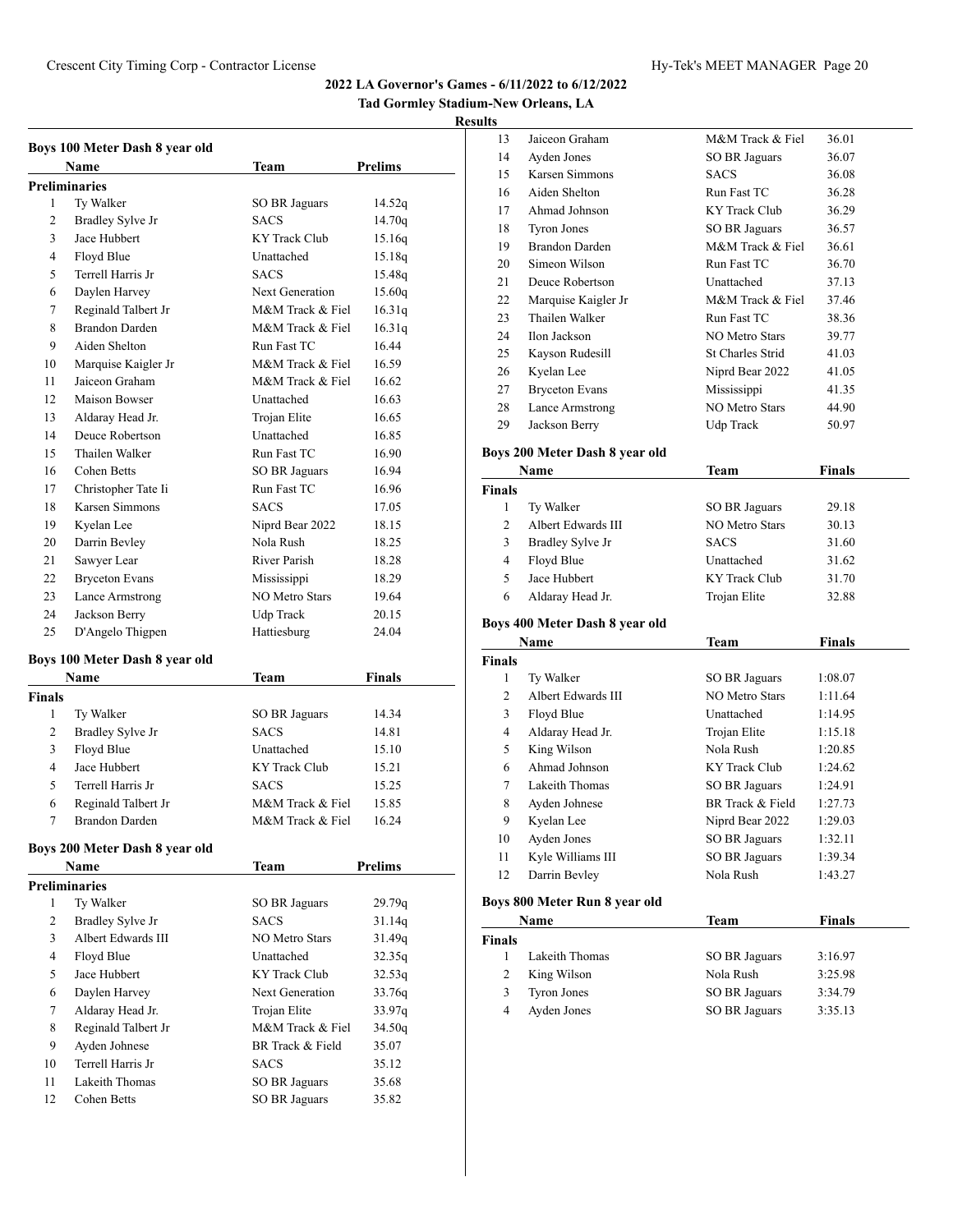# **Tad Gormley Stadium-New Orleans, LA**

|               | Boys 4x100 Meter Relay 8 year old |                        |                |
|---------------|-----------------------------------|------------------------|----------------|
|               | Team                              | Relay                  | <b>Finals</b>  |
| <b>Finals</b> |                                   |                        |                |
| 1             | Sacs                              | A                      | 1:03.08        |
|               | 1) Bradley Sylve Jr               | 2) James Hills Jr      |                |
|               | 3) Karsen Simmons                 | 4) Terrell Harris Jr   |                |
| 2             | M&M Track & Fiel                  | А                      | 1:05.93        |
|               | 1) Anthony Clark III              | 2) Jaiceon Graham      |                |
|               | 3) Marquise Kaigler Jr            | 4) Reginald Talbert Jr |                |
| 3             | <b>KY</b> Track Club              | А                      | 1:06.08        |
|               | 1) Ahmad Johnson                  | 2) Anthony Boudreaux   |                |
|               | 3) Darious Olalekan III           | 4) Jace Hubbert        |                |
| 4             | <b>River Parish Hornets</b>       | А                      | 1:11.92        |
|               | 1) Kameron Banks                  | 2) Kayson Turner       |                |
|               | 3) Parkey Causey                  | 4) Sawyer Lear         |                |
| 5             | NO Metro Stars                    | А                      | 1:12.86        |
|               | 1) Israel Richardson              | 2) Lance Armstrong     |                |
|               | 3) Langston Love                  | 4) Ryan Parker         |                |
| 6             | Run Fast TC                       | A                      | 1:13.01        |
|               | 1) Aiden Shelton                  | 2) Christopher Tate Ii |                |
|               | 3) Simeon Wilson                  | 4) Thailen Walker      |                |
|               | Boys Long Jump 8 year old         |                        |                |
|               | Name                              | Team                   | Finals         |
| <b>Finals</b> |                                   |                        |                |
| 1             | Albert Edwards III                | <b>NO Metro Stars</b>  | 11-01.00       |
| 2             | Ayden Johnese                     | BR Track & Field       | 10-07.50       |
| 3             | Ilon Jackson                      | <b>NO Metro Stars</b>  | 9-08.75        |
| 4             | <b>Brandon Darden</b>             | M&M Track & Fiel       | 8-03.00        |
| 5             | Sawyer Lear                       | River Parish           | $7 - 10.50$    |
| 6             | Jackson Berry                     | Udp Track              | 6-04.00        |
| 7             | <b>Bryceton Evans</b>             | Mississippi            | 4-03.00        |
| $- - -$       | King Wilson                       | Nola Rush              | FOUL           |
| $---$         | Kyle Williams III                 | SO BR Jaguars          | FOUL           |
| ---           | D'Angelo Thigpen                  | Hattiesburg            | FOUL           |
| $- - -$       | Darrin Bevley                     | Nola Rush              | <b>FOUL</b>    |
|               | <b>Boys Shot Put 8 year old</b>   |                        |                |
|               | Name                              | Team                   | Finals         |
| <b>Finals</b> |                                   |                        |                |
|               | 1 Brice Wiltz                     | Metropolitan           | 13-10.00       |
|               |                                   |                        |                |
|               | Boys 100 Meter Dash 9 year old    |                        |                |
|               | Name                              | <b>Team</b>            | <b>Prelims</b> |
|               | <b>Preliminaries</b>              |                        |                |
| 1             | Kyron Bussey                      | SACS                   | 13.77q         |
| 2             | Daniel Taylor                     | Focus Athletics        | 14.08q         |
| 3             | Jamie Rudesill                    | St Charles Strid       | 14.40q         |
| 4             | Tevin Griffin Jr                  | Focus Athletics        | 14.80q         |
| 5             | Kashton Thompson                  | Metropolitan           | 14.84q         |
| 6             | Micah Gibson                      | Run Fast TC            | 15.08q         |
| 7             | Kanen Mott                        | Sprint Nola            | 15.15q         |
| 8             | Kaden Silas                       | LA Storm               | 15.32q         |
| 9             | Raylon Angelle                    | <b>Focus Athletics</b> | 15.54          |
| 10            | Tristan Lane                      | Next Generation        | 15.57          |
|               |                                   |                        |                |

| 11            | Austin Hall                       | <b>Speed Dynamics</b>                   | 15.60          |
|---------------|-----------------------------------|-----------------------------------------|----------------|
| 12            | Elijah Mckinley                   | <b>River Parish</b>                     | 15.91          |
| 13            | Lathan Bolden                     | <b>Udp Track</b>                        | 15.93          |
| 14            | Alpha Wilcox                      | <b>SO BR Jaguars</b>                    | 16.20          |
| 15            | Jose Andrade                      | Holmes Speed                            | 16.43          |
| 16            | Jodi Pierce                       | Northshore TC                           | 16.63          |
| 17            | Ja'Brean Stewart                  | Mlkihad                                 | 16.64          |
| 18            | Julzz Holmes                      | <b>NO Metro Stars</b>                   | 16.66          |
| 19            | Kaleb Clement                     | Unattached                              | 16.92          |
| 20            | Kayden Dunbar                     | <b>Next Generation</b>                  | 16.95          |
| 21            | Cameron Jones                     | LA Storm                                | 18.16          |
| 22            | Isaiah Hawkins                    | <b>SO BR Jaguars</b>                    | 18.83          |
|               |                                   |                                         |                |
|               | Boys 100 Meter Dash 9 year old    |                                         |                |
|               | Name                              | <b>Team</b>                             | <b>Finals</b>  |
| <b>Finals</b> |                                   |                                         |                |
| 1             | Kyron Bussey                      | <b>SACS</b>                             | 13.83          |
| 2             | Daniel Taylor                     | <b>Focus Athletics</b>                  | 14.09          |
| 3             | Jamie Rudesill                    | St Charles Strid                        | 14.13          |
| 4             | Kashton Thompson                  | Metropolitan                            | 14.54          |
| 5             | Tevin Griffin Jr                  | <b>Focus Athletics</b>                  | 14.63          |
| 6             | Micah Gibson                      | Run Fast TC                             | 14.89          |
| 7             | Kanen Mott                        | Sprint Nola                             | 15.05          |
|               | Boys 200 Meter Dash 9 year old    |                                         |                |
|               | Name                              | Team                                    | <b>Prelims</b> |
|               | <b>Preliminaries</b>              |                                         |                |
| 1             | Kyron Bussey                      | <b>SACS</b>                             | 30.58q         |
| 2             | Kashton Thompson                  | Metropolitan                            | 31.08q         |
| 3             | Tevin Griffin Jr                  | <b>Focus Athletics</b>                  | 31.11q         |
| 4             | Trevor Blackwell                  | NO Metro Stars                          | 31.29q         |
| 5             | Kanen Mott                        | Sprint Nola                             | 31.72q         |
| 6             | Micah Gibson                      | Run Fast TC                             | 32.02q         |
| 7             | Raylon Angelle                    | <b>Focus Athletics</b>                  | 32.16q         |
| 8             | Ethan Hill                        | KY Track Club                           | 32.70q         |
| 9             | Jamie Rudesill                    | St Charles Strid                        | 33.08          |
| 10            | Tristan Lane                      | Next Generation                         | 33.61          |
| 11            | <b>Austin Hall</b>                |                                         | 33.62          |
| 12            | <b>Everett Jones</b>              | Speed Dynamics<br><b>Speed Dynamics</b> |                |
| 13            | Kaden Silas                       |                                         | 33.70          |
|               |                                   | LA Storm                                | 33.73          |
| 14            | Kaleb Clement                     | Unattached                              | 34.42          |
| 15            | Major Johnson<br>Tra'Mon Tolliver | BR Track & Field                        | 34.45          |
| 16            |                                   | <b>Next Generation</b>                  | 35.13          |
| 17            | Kairon Hughes                     | <b>SO BR Jaguars</b>                    | 35.70          |
| 18            | Jose Andrade                      | Holmes Speed                            | 35.82          |
| 19            | Julzz Holmes                      | <b>NO Metro Stars</b>                   | 36.73          |
| 20            | Ja'Brean Stewart                  | Mlkihad                                 | 37.31          |
| 21            | Lathan Bolden                     | Udp Track                               | 37.93          |
| 22            | Carvel Stevens                    | BR Track & Field                        | 38.19          |
| 23            | Kayden Dunbar                     | Next Generation                         | 38.82          |
| 24            | <b>Braylon Adams</b>              | KY Track Club                           | 39.86          |
| 25            | Isaiah Hawkins                    | <b>SO BR Jaguars</b>                    | 42.34          |
| 26            | Jodi Pierce                       | Northshore TC                           | 47.30          |
|               |                                   |                                         |                |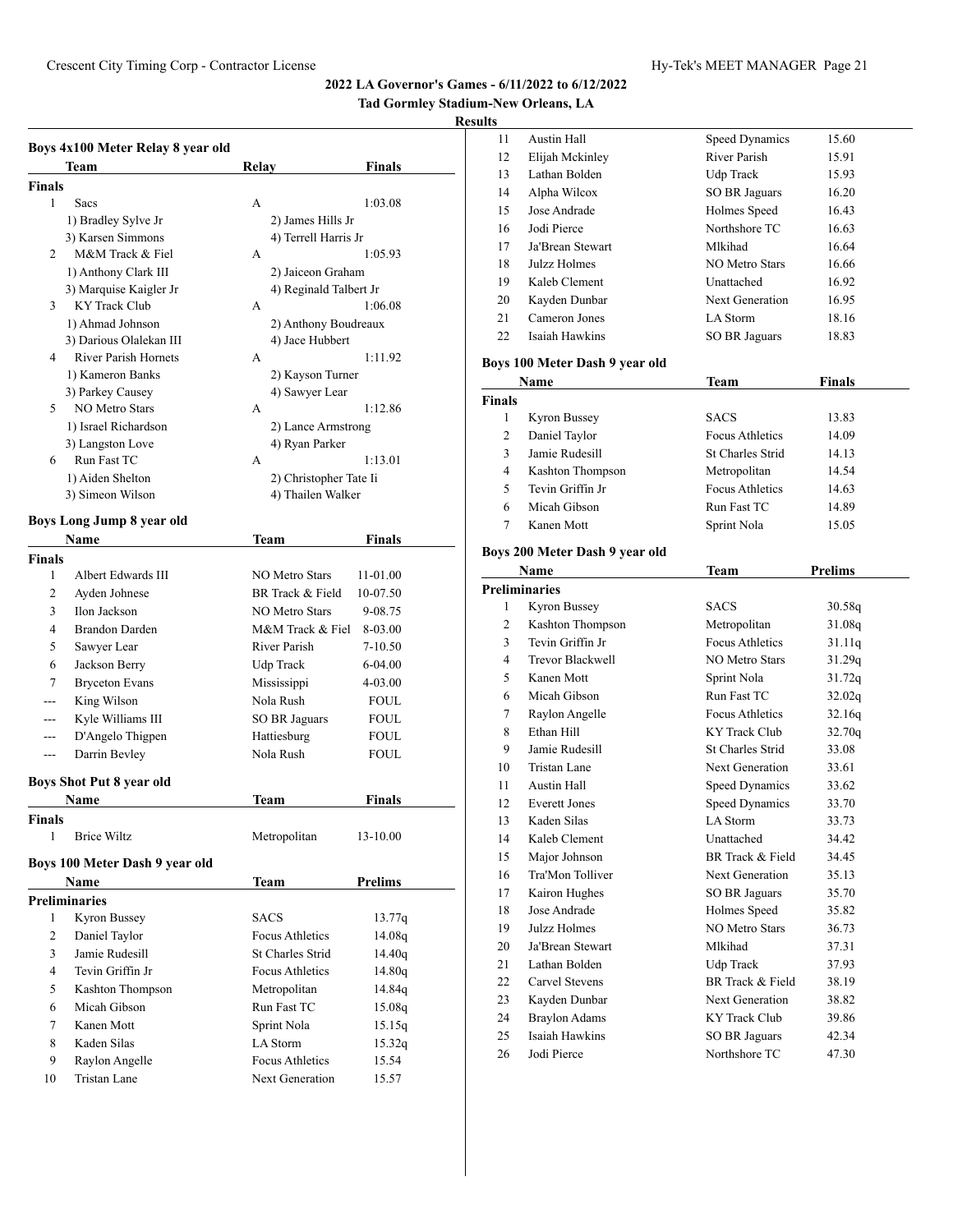# **Tad Gormley Stadium-New Orleans, LA**

|               | Boys 200 Meter Dash 9 year old |                         |               |
|---------------|--------------------------------|-------------------------|---------------|
|               | Name                           | Team                    | Finals        |
| <b>Finals</b> |                                |                         |               |
| 1             | Kyron Bussey                   | SACS                    | 29.56         |
| 2             | Tevin Griffin Jr               | <b>Focus Athletics</b>  | 30.49         |
| 3             | Kashton Thompson               | Metropolitan            | 30.51         |
| 4             | Kanen Mott                     | Sprint Nola             | 31.15         |
| 5             | Trevor Blackwell               | <b>NO Metro Stars</b>   | 31.43         |
| 6             | Raylon Angelle                 | <b>Focus Athletics</b>  | 32.53         |
| 7             | Micah Gibson                   | Run Fast TC             | 32.74         |
| 8             | Ethan Hill                     | <b>KY Track Club</b>    | 33.35         |
|               |                                |                         |               |
|               | Boys 400 Meter Dash 9 year old |                         |               |
|               | Name                           | Team                    | <b>Finals</b> |
| <b>Finals</b> |                                |                         |               |
| 1             | Kashton Thompson               | Metropolitan            | 1:10.55       |
| 2             | Jamie Rudesill                 | <b>St Charles Strid</b> | 1:10.81       |
| 3             | Emory McAllister               | <b>NO Metro Stars</b>   | 1:12.60       |
| 4             | Micah Gibson                   | Run Fast TC             | 1:13.08       |
| 5             | Pedrito Brito                  | Nola Rush               | 1:13.26       |
| 6             | Kaleb Clement                  | Unattached              | 1:14.11       |
| 7             | Kadron Duncan                  | SO BR Jaguars           | 1:16.11       |
| 8             | Raylon Angelle                 | Focus Athletics         | 1:17.55       |
| 9             | Ethan Hill                     | KY Track Club           | 1:18.12       |
| 10            | Major Johnson                  | BR Track & Field        | 1:18.87       |
| 11            | Trevor Blackwell               | <b>NO Metro Stars</b>   | 1:19.29       |
| 12            | Jayden Porter                  | Hattiesburg             | 1:19.74       |
| 13            | Tra'Mon Tolliver               | <b>Next Generation</b>  | 1:24.93       |
| 14            | Carvel Stevens                 | BR Track & Field        | 1:27.02       |
| 15            | Tristan Lane                   | Next Generation         | 1:28.94       |
| 16            | Johnny Rhodes                  | <b>NO Metro Stars</b>   | 1:30.46       |
|               |                                |                         |               |
|               | Boys 800 Meter Run 9 year old  |                         |               |
|               | Name                           | Team                    | <b>Finals</b> |
| <b>Finals</b> |                                |                         |               |
| 1             | Sajan Delong                   | <b>NO Metro Stars</b>   | 2:43.14       |
| 2             | <b>Everett Jones</b>           | Speed Dynamics          | 2:49.96       |
| 3             | Major Johnson                  | BR Track & Field        | 2:59.43       |
| 4             | Kairon Hughes                  | SO BR Jaguars           | 3:00.15       |
| 5             | Pedrito Brito                  | Nola Rush               | 3:01.36       |
| 6             | Kadron Duncan                  | SO BR Jaguars           | 3:03.57       |
| 7             | Roman Iacono                   | <b>NO Metro Stars</b>   | 3:04.24       |
| 8             | Zion Dedeaux                   | SO BR Jaguars           | 3:07.17       |
| 9             | Arlen Thomas                   | Nola Rush               | 3:12.16       |
| 10            | Tra'Mon Tolliver               | <b>Next Generation</b>  | 3:18.69       |
|               | Boys 1500 Meter Run 9 year old |                         |               |
|               | <b>Name</b>                    | <b>Team</b>             | <b>Finals</b> |
| <b>Finals</b> |                                |                         |               |
| $\mathbf{1}$  | Sajan Delong                   | <b>NO Metro Stars</b>   | 5:28.49       |
| 2             | <b>Arlen Thomas</b>            | Nola Rush               | 6:05.18       |
| 3             | Roman Iacono                   | <b>NO Metro Stars</b>   | 6:16.96       |
| 4             | Gavin Pickard                  | Nola Rush               | 6:36.69       |
|               |                                |                         |               |

|                    | Boys High Jump 9 year old            |                         |             |
|--------------------|--------------------------------------|-------------------------|-------------|
|                    | Name                                 | Team                    | Finals      |
| <b>Finals</b>      |                                      |                         |             |
| 1                  | Gavin Pickard                        | Nola Rush               | J3-04.00    |
| 2                  | Arlen Thomas                         | Nola Rush               | J3-04.00    |
| 3                  | Jayden Porter                        | Hattiesburg             | J3-04.00    |
|                    | Boys Long Jump 9 year old            |                         |             |
|                    | Name                                 | Team                    | Finals      |
| Finals             |                                      |                         |             |
| 1                  | Kanen Mott                           | Sprint Nola             | 11-08.75    |
| 2                  | <b>Everett Jones</b>                 | Speed Dynamics          | 11-01.75    |
| 3                  | <b>Emory McAllister</b>              | <b>NO Metro Stars</b>   | 11-00.75    |
| 4                  | Daniel Taylor                        | Focus Athletics         | 10-06.75    |
| 5                  | Roman Iacono                         | <b>NO Metro Stars</b>   | 10-01.75    |
| 6                  | Jayden Porter                        | Hattiesburg             | 10-00.00    |
| 7                  | Julzz Holmes                         | <b>NO Metro Stars</b>   | 9-10.50     |
| 8                  | Trevor Blackwell                     | <b>NO Metro Stars</b>   | 9-08.75     |
| 9                  | Jose Andrade                         | Holmes Speed            | 9-06.75     |
| 10                 | Austin Hall                          | <b>Speed Dynamics</b>   | 9-05.00     |
| 11                 | Cameron Jones                        | LA Storm                | 8-09.00     |
| 12                 | Lathan Bolden                        | Udp Track               | 5-11.00     |
| $---$              | Carvel Stevens                       | BR Track & Field        | <b>FOUL</b> |
|                    | <b>Boys Shot Put 9 year old</b>      |                         |             |
|                    | Name                                 | Team                    | Finals      |
| Finals             |                                      |                         |             |
| 1                  | Ethan Hill                           | KY Track Club           | 18-00.50    |
| 2                  | Isaiah Hawkins                       | SO BR Jaguars           | 17-05.25    |
| 3                  | Vauchon Morris                       | Speed Dynamics          | 15-01.50    |
| 4                  | Gavin Pickard                        | Nola Rush               | 15-00.00    |
|                    | Boys 1500 Meter Race Walk 9 year old |                         |             |
|                    | Name                                 |                         |             |
|                    |                                      | Team                    | Finals      |
| <b>Finals</b><br>1 | Vauchon Morris                       |                         | 14:02.17    |
|                    |                                      | Speed Dynamics          |             |
|                    | Boys 100 Meter Dash 10 year old      |                         |             |
|                    | Name                                 | Team                    | Prelims     |
|                    | <b>Preliminaries</b>                 |                         |             |
|                    | 1 Gerrett Anthony                    | KY Track Club           | 13.98q      |
| 2                  | Durwin Skidmore                      | <b>Blackburn Expres</b> | 14.01q      |
| 3                  | Dave Clark, II                       | <b>SO BR Jaguars</b>    | 14.07q      |
| 4                  | Kylan Diamond                        | KY Track Club           | 14.17q      |
| 5                  | Gavin Rogers                         | <b>SO BR Jaguars</b>    | 14.40q      |
| 6                  | Jahlin Livous                        | M&M Track & Fiel        | 14.54q      |
| 7                  | Ahsan Muhammad                       | Sprint Nola             | 14.89q      |
| 8                  | Jakyrien Benjamin                    | Unattached              | 14.94q      |
| 9                  | <b>Trey Luster</b>                   | Trojan Elite            | 15.08       |
| 10                 | Carlos Emery Jr                      | Next Generation         | 15.08       |
| 11                 | Kobe Angelle                         | <b>Focus Athletics</b>  | 15.18       |
| 12                 | Dwayne Henry Jr                      | <b>Focus Athletics</b>  | 15.31       |
| 13                 | Drake Joseph                         | River Parish            | 15.35       |
| 14                 | Hazen Taylor                         | Vermilion TC            | 15.87       |
| 15                 | Gage Farve                           | <b>SO BR Jaguars</b>    | 15.88       |
| 16                 | Demarcus Thomas                      | KY Track Club           | 15.92       |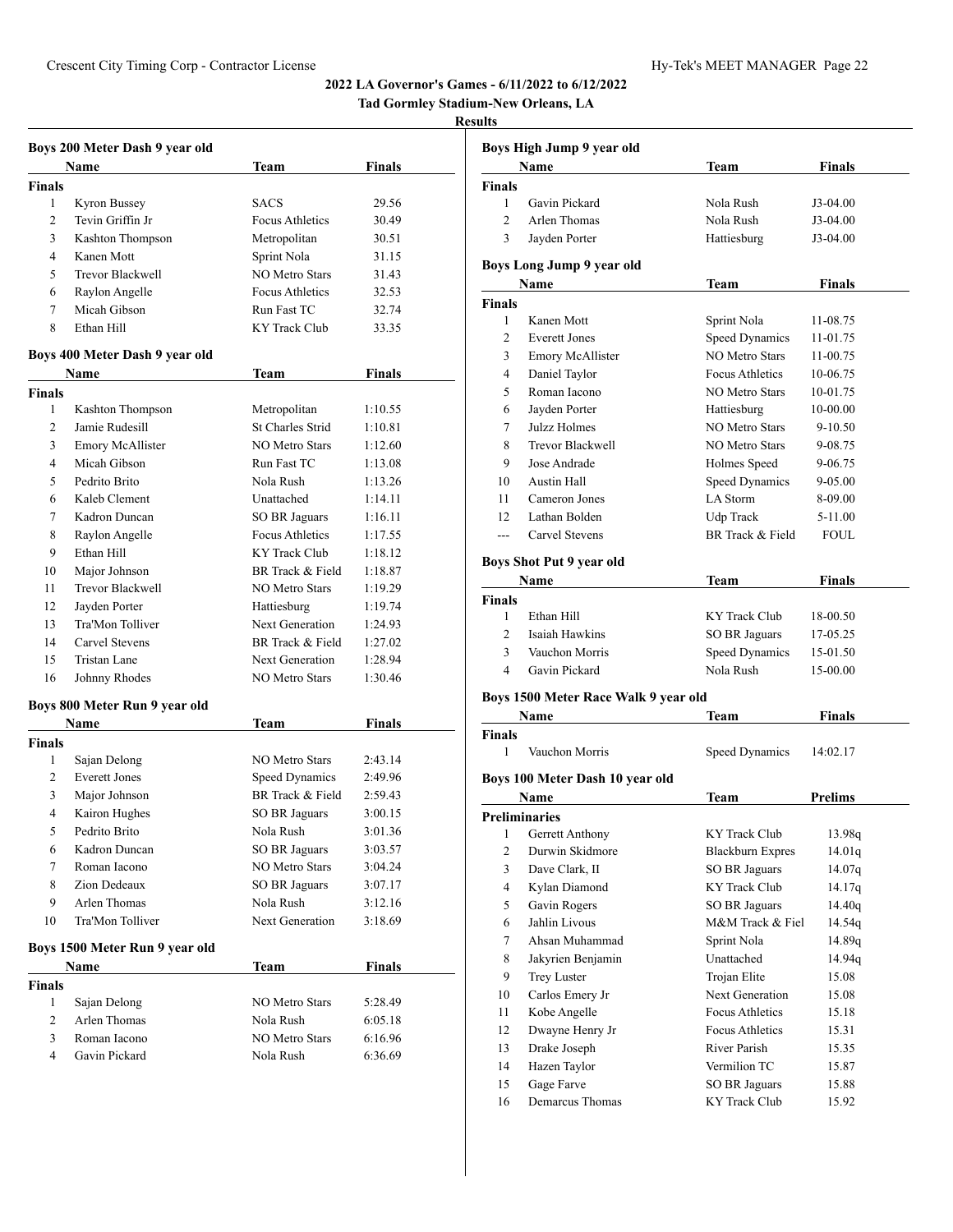**Tad Gormley Stadium-New Orleans, LA**

# **Results**

| Preliminaries  (Boys 100 Meter Dash 10 year old) |                       |                 |                |  |
|--------------------------------------------------|-----------------------|-----------------|----------------|--|
|                                                  | Name                  | <b>Team</b>     | <b>Prelims</b> |  |
| 17                                               | Deandre Carter        | SO BR Jaguars   | 16.03          |  |
| 18                                               | Lucas Taylor Jr       | Focus Athletics | 16.05          |  |
| 19                                               | Chase Alexander       | KY Track Club   | 16.22          |  |
| 20                                               | Aiden Thomas          | Focus Athletics | 16.24          |  |
| 21                                               | David Graves          | Unattached      | 16.32          |  |
| 22                                               | Cory Malveaux Jr      | <b>SACS</b>     | 16.35          |  |
| 23                                               | Logahn Johnson        | R.A.D.L. Track  | 16.36          |  |
| 24                                               | Juelez Blakely        | St John Legends | 16.70          |  |
| 25                                               | Jax Pierce            | Northshore TC   | 16.95          |  |
| 26                                               | Kendall Scott         | LA Storm        | 17.50          |  |
| 27                                               | Zavier Collins II     | KY Track Club   | 17.56          |  |
| 28                                               | <b>Andrew Bennett</b> | Sprint Nola     | 18.51          |  |
| 29                                               | Clyde Marchand        | Nola Rush       | 19.94          |  |
|                                                  |                       |                 |                |  |

# **Boys 100 Meter Dash 10 year old**

|               | Name              | Team                 | Finals |  |
|---------------|-------------------|----------------------|--------|--|
| <b>Finals</b> |                   |                      |        |  |
| 1             | Gerrett Anthony   | KY Track Club        | 13.56  |  |
| 2             | Gavin Rogers      | SO BR Jaguars        | 14.09  |  |
| 3             | Kylan Diamond     | KY Track Club        | 14.11  |  |
| 4             | Durwin Skidmore   | Blackburn Expres     | 14.17  |  |
| 5             | Dave Clark, II    | <b>SO BR Jaguars</b> | 14.20  |  |
| 6             | Jahlin Livous     | M&M Track & Fiel     | 14.46  |  |
| 7             | Jakyrien Benjamin | Unattached           | 14.73  |  |
| 8             | Ahsan Muhammad    | Sprint Nola          | 14.78  |  |

# **Boys 200 Meter Dash 10 year old**

|                | Name                   | Team                    | <b>Prelims</b> |
|----------------|------------------------|-------------------------|----------------|
|                | <b>Preliminaries</b>   |                         |                |
| 1              | Gerrett Anthony        | KY Track Club           | 28.49q         |
| $\overline{c}$ | Durwin Skidmore        | <b>Blackburn Expres</b> | 29.57q         |
| 3              | Dave Clark, II         | SO BR Jaguars           | 29.89q         |
| 4              | Gavin Rogers           | SO BR Jaguars           | 30.18q         |
| 5              | Jahlin Livous          | M&M Track & Fiel        | 30.36q         |
| 6              | Julian Rodgers         | <b>NO Metro Stars</b>   | 30.61q         |
| 7              | Daverris Jeanpierre Jr | KY Track Club           | 30.79q         |
| 8              | Carlos Emery Jr        | Next Generation         | 30.99q         |
| 9              | Dwayne Henry Jr        | Focus Athletics         | 31.14          |
| 10             | Kaz Smith              | BR Track & Field        | 31.90          |
| 11             | Ahsan Muhammad         | Sprint Nola             | 32.17          |
| 12             | Aiden Thomas           | <b>Focus Athletics</b>  | 32.45          |
| 13             | <b>Trey Luster</b>     | Trojan Elite            | 33.00          |
| 14             | Kevin Jones            | Metropolitan            | 34.25          |
| 15             | Jax Pierce             | Northshore TC           | 34.75          |
| 16             | Jakyrien Benjamin      | Unattached              | 34.78          |
| 17             | Joshua Jamison         | <b>SO BR Jaguars</b>    | 34.87          |
| 18             | Jason Ray              | River Parish            | 34.87          |
| 19             | Gage Farve             | SO BR Jaguars           | 35.90          |
| 20             | Logahn Johnson         | R.A.D.L. Track          | 36.89          |
| 21             | Jimmil Reed            | LA Storm                | 37.61          |
| 22             | Juelez Blakely         | St John Legends         | 38.60          |
| 23             | <b>Andrew Bennett</b>  | Sprint Nola             | 43.76          |

|               | Name                   | Team                    | <b>Finals</b> |
|---------------|------------------------|-------------------------|---------------|
| <b>Finals</b> |                        |                         |               |
| 1             | Gerrett Anthony        | KY Track Club           | 27.72         |
| 2             | Durwin Skidmore        | <b>Blackburn Expres</b> | 28.49         |
| 3             | Gavin Rogers           | <b>SO BR Jaguars</b>    | 29.27         |
| 4             | Jahlin Livous          | M&M Track & Fiel        | 29.47         |
| 5             | Dave Clark. II         | <b>SO BR Jaguars</b>    | 29.48         |
| 6             | Julian Rodgers         | NO Metro Stars          | 29.85         |
| $\tau$        | Daverris Jeanpierre Jr | KY Track Club           | 30.12         |
| 8             | Carlos Emery Jr        | Next Generation         | 30.39         |

#### **Boys 400 Meter Dash 10 year old**

| Name          |                    | Team                    | <b>Finals</b> |  |
|---------------|--------------------|-------------------------|---------------|--|
| <b>Finals</b> |                    |                         |               |  |
| 1             | Durwin Skidmore    | <b>Blackburn Expres</b> | 1:04.34       |  |
| 2             | Chase Woods        | SO BR Jaguars           | 1:04.63       |  |
| 3             | Derrius Sims       | KY Track Club           | 1:06.07       |  |
| 4             | Kobe Angelle       | <b>Focus Athletics</b>  | 1:06.60       |  |
| 5             | Kylan Diamond      | KY Track Club           | 1:06.83       |  |
| 6             | Julian Rodgers     | NO Metro Stars          | 1:06.95       |  |
| 7             | Jahlin Livous      | M&M Track & Fiel        | 1:08.86       |  |
| 8             | Aiden Thomas       | <b>Focus Athletics</b>  | 1:09.10       |  |
| 9             | <b>Tyson Wells</b> | SO BR Jaguars           | 1:10.55       |  |
| 10            | Kenyon Conrad      | SO BR Jaguars           | 1:11.23       |  |
| 11            | Carlos Emery Jr    | Next Generation         | 1:11.86       |  |
| 12            | Kevin Jones        | Metropolitan            | 1:12.69       |  |
| 13            | Lucas Taylor Jr    | <b>Focus Athletics</b>  | 1:15.41       |  |
| 14            | James Thompson     | River Parish            | 1:17.79       |  |
| 15            | Irrell Craven      | SO BR Jaguars           | 1:18.20       |  |
| 16            | Joshua Jamison     | SO BR Jaguars           | 1:19.66       |  |
| 17            | Kaz Smith          | BR Track & Field        | 1:20.00       |  |

# **Boys 800 Meter Run 10 year old**

| Name          |                    | Team                    | <b>Finals</b> |  |
|---------------|--------------------|-------------------------|---------------|--|
| <b>Finals</b> |                    |                         |               |  |
| 1             | <b>Tyson Wells</b> | SO BR Jaguars           | 2:42.71       |  |
| $\mathcal{P}$ | Chase Woods        | SO BR Jaguars           | 2:42.79       |  |
| 3             | Kenyon Conrad      | SO BR Jaguars           | 2:54.08       |  |
| 4             | Irrell Craven      | SO BR Jaguars           | 2:55.51       |  |
| 5             | Cole Martin        | <b>SE LA Roadrunner</b> | 2:59.04       |  |
| 6             | Griffin Goudeau    | KY Track Club           | 3:01.94       |  |
| 7             | Kevin Jones        | Metropolitan            | 3:05.75       |  |
| 8             | Kingston Mcknight  | KY Track Club           | 3:09.77       |  |

# **Boys 1500 Meter Run 10 year old**

| Name          |                 | Team          | Finals  |  |
|---------------|-----------------|---------------|---------|--|
| <b>Finals</b> |                 |               |         |  |
|               | Griffin Goudeau | KY Track Club | 5:46.13 |  |
| $\mathcal{D}$ | Irrell Craven   | SO BR Jaguars | 5:58.93 |  |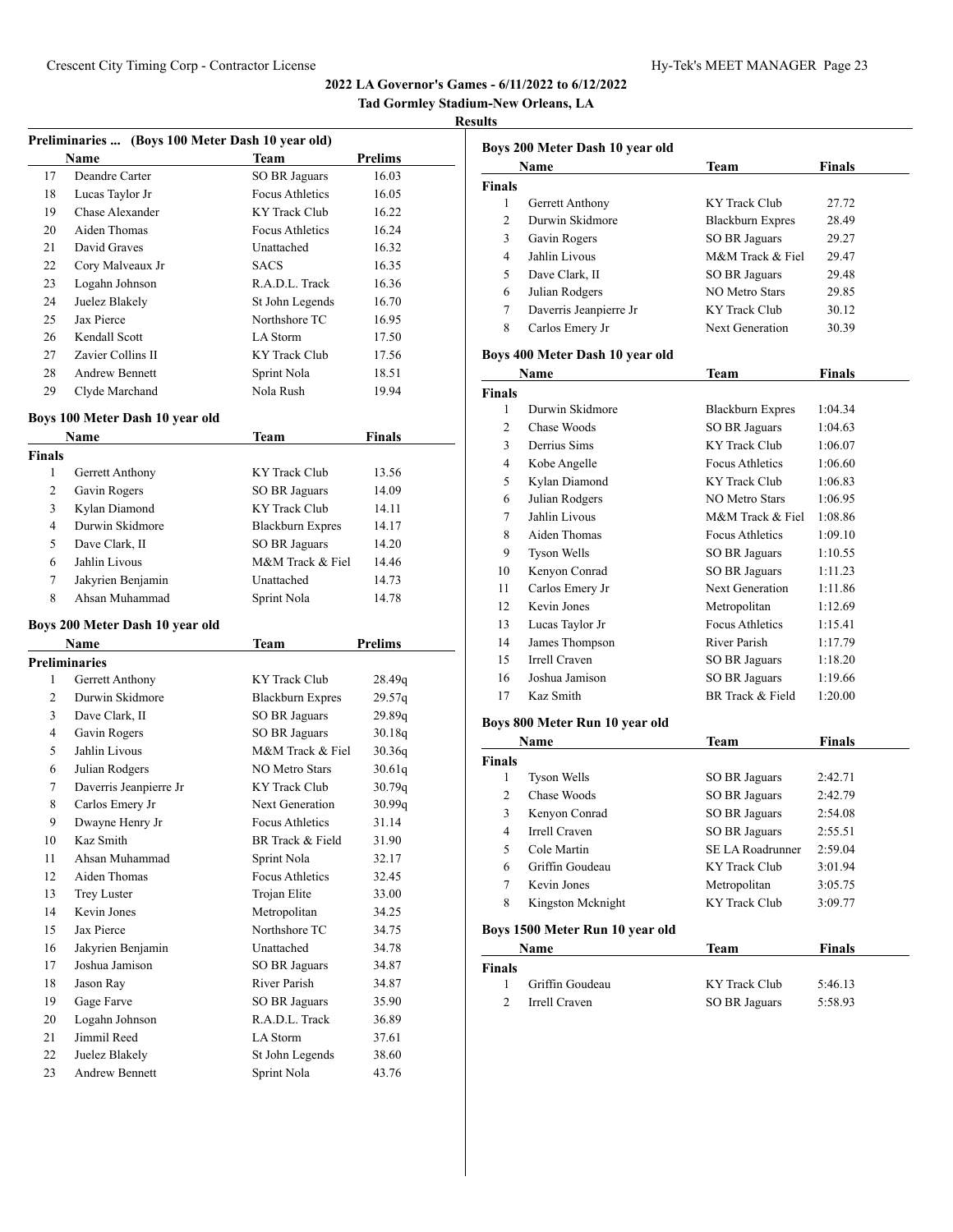**Tad Gormley Stadium-New Orleans, LA**

#### **Results**

|               | Boys 4x100 Meter Relay 10 year old      |                                         |               |
|---------------|-----------------------------------------|-----------------------------------------|---------------|
|               | Team                                    | Relay                                   | <b>Finals</b> |
| <b>Finals</b> |                                         |                                         |               |
| 1             | <b>KY</b> Track Club                    | A                                       | 55.89         |
|               | 1) Daverris Jeanpierre Jr               | 2) Derrius Sims                         |               |
|               | 3) Gerrett Anthony                      | 4) Kylan Diamond                        |               |
| 2             | <b>Focus Athletics</b>                  | А                                       | 55.93         |
|               | 1) Daniel Taylor                        | 2) Dwayne Henry Jr                      |               |
|               | 3) Kobe Angelle                         | 4) Tevin Griffin Jr                     |               |
| 3             | <b>River Parish Hornets</b>             | А                                       | 1:01.64       |
|               | 1) Drake Joseph                         | 2) Elijah Mckinley                      |               |
|               | 3) James Thompson                       | 4) Jason Ray                            |               |
| 4             | KY Track Club                           | B                                       | 1:01.91       |
|               | 1) Demarcus Thomas<br>3) Keigan Russell | 2) Jayden Evans<br>4) Kingston Mcknight |               |
|               |                                         |                                         |               |
|               | Boys 4x400 Meter Relay 10 year old      |                                         |               |
|               | Team                                    | Relay                                   | Finals        |
| <b>Finals</b> |                                         |                                         |               |
| 1             | SO BR Jaguars                           | A                                       | 4:50.84       |
|               | 1) Chase Woods                          | 2) Dave Clark, II                       |               |
|               | 3) Kenyon Conrad                        | 4) Tyson Wells                          |               |
|               | Boys High Jump 10 year old              |                                         |               |
|               | Name                                    | Team                                    | Finals        |
| <b>Finals</b> |                                         |                                         |               |
| 1             | Cory Malveaux Jr                        | <b>SACS</b>                             | 3-08.00       |
|               | Boys Long Jump 10 year old              |                                         |               |
|               | <b>Name</b>                             | Team                                    | Finals        |
| <b>Finals</b> |                                         |                                         |               |
| 1             | Julian Rodgers                          | <b>NO Metro Stars</b>                   | J12-08.50     |
| 2             | Jayden Evans                            | KY Track Club                           | J12-08.50     |
| 3             | Lucas Taylor Jr                         | Focus Athletics                         | 12-06.75      |
| 4             | Trey Luster                             | Trojan Elite                            | 12-00.75      |
| 5             | James Thompson                          | River Parish                            | 12-00.00      |
| 6             | Kendall Scott                           | LA Storm                                | 11-07.75      |
| 7             | Jakyrien Benjamin                       | Unattached                              | 11-06.75      |
| 8             | Drake Joseph                            | River Parish                            | 11-04.50      |
| 9             | Ahsan Muhammad                          | Sprint Nola                             | 11-03.25      |
| 10            | Hazen Taylor                            | Vermilion TC                            | 10-11.25      |
| 11            | Deandre Carter                          | <b>SO BR Jaguars</b>                    | 10-10.75      |
| 12            | Jason Ray                               | River Parish                            | 10-00.75      |
| 13            | Joshua Jamison                          | <b>SO BR Jaguars</b>                    | 9-04.50       |
| 14            | Logahn Johnson                          | R.A.D.L. Track                          | 9-01.25       |
|               | Boys Shot Put 10 year old               |                                         |               |
|               | Name                                    | Team                                    | <b>Finals</b> |
| <b>Finals</b> |                                         |                                         |               |
| 1             | Cory Malveaux Jr                        | <b>SACS</b>                             | 24-03.50      |
| 2             | Kaz Smith                               | BR Track & Field                        | 22-04.50      |
| 3             | Chase Alexander                         | KY Track Club                           | 19-11.75      |
| 4             | Zavier Collins II                       | KY Track Club                           | 18-03.00      |
| 5             | Clyde Marchand                          | Nola Rush                               | 12-11.00      |
|               |                                         |                                         |               |

| Boys 100 Meter Dash 11 year old |                       |                         |                |  |
|---------------------------------|-----------------------|-------------------------|----------------|--|
|                                 | Name                  | Team                    | <b>Prelims</b> |  |
|                                 | <b>Preliminaries</b>  |                         |                |  |
| 1                               | Byron Coleman         | LA Storm                | 13.69q         |  |
| 2                               | Rokyron Wright        | SO BR Jaguars           | 13.71q         |  |
| 3                               | Derwyn Arline         | Speed Dynamics          | 13.83q         |  |
| 4                               | Za'Ben Bolds          | Nola Rush               | 13.83q         |  |
| 5                               | London Johnson        | Unattached              | 14.04q         |  |
| 6                               | Te'Jay Tillman        | Speed Dynamics          | 14.34q         |  |
| 7                               | Kassius Bell          | LA Storm                | 14.59q         |  |
| 8                               | Jamuson Broussard     | <b>Focus Athletics</b>  | 14.85g         |  |
| 9                               | Ryan Harvey           | Tri City Flyers         | 15.13          |  |
| 10                              | Edgard Hill           | Metropolitan            | 15.14          |  |
| 11                              | Jhai Simmions         | Mlkihad                 | 15.46          |  |
| 12                              | Skylar Johnson        | <b>St Charles Strid</b> | 15.49          |  |
| 13                              | Jamal Brooks Jr       | Metropolitan            | 15.72          |  |
| 14                              | Kaleb Perkins         | Hattiesburg             | 15.96          |  |
| 15                              | James Wever Edmondson | NO Metro Stars          | 17.13          |  |
| 16                              | <b>Travion Smith</b>  | Udp Track               | 17.99          |  |
|                                 |                       |                         |                |  |

# **Boys 100 Meter Dash 11 year old**

| Name          |                      | Team                   | <b>Finals</b> |  |
|---------------|----------------------|------------------------|---------------|--|
| <b>Finals</b> |                      |                        |               |  |
|               | Derwyn Arline        | Speed Dynamics         | 13.69         |  |
| 2             | <b>Byron Coleman</b> | LA Storm               | 13.76         |  |
| 3             | Rokyron Wright       | SO BR Jaguars          | 13.78         |  |
| 4             | Za'Ben Bolds         | Nola Rush              | 14.06         |  |
| 5             | Te'Jay Tillman       | Speed Dynamics         | 14.41         |  |
| 6             | Kassius Bell         | <b>LA</b> Storm        | 14.43         |  |
|               | Jamuson Broussard    | <b>Focus Athletics</b> | 14.68         |  |
| 8             | London Johnson       | Unattached             | 14.71         |  |

# **Boys 200 Meter Dash 11 year old**

| Name |                      | Team                    | Prelims |  |  |
|------|----------------------|-------------------------|---------|--|--|
|      | <b>Preliminaries</b> |                         |         |  |  |
| 1    | Derwyn Arline        | Speed Dynamics          | 27.64q  |  |  |
| 2    | Kenneth Lloyd Jr     | Metropolitan            | 28.26q  |  |  |
| 3    | <b>Troy Brooks</b>   | LA Storm                | 28.36q  |  |  |
| 4    | Dominic Harvey       | Next Generation         | 28.56q  |  |  |
| 5    | Julius Hunt Jr       | Metropolitan            | 28.57q  |  |  |
| 6    | Te'Jay Tillman       | Speed Dynamics          | 29.76q  |  |  |
| 7    | Za'Ben Bolds         | Nola Rush               | 29.87q  |  |  |
| 8    | <b>Braylon Coler</b> | Udp Track               | 30.03q  |  |  |
| 9    | Stephen Wells        | <b>SO BR Jaguars</b>    | 30.62   |  |  |
| 10   | Jamuson Broussard    | <b>Focus Athletics</b>  | 30.91   |  |  |
| 11   | London Johnson       | Unattached              | 31.06   |  |  |
| 12   | Trenton Collier Jr   | SO BR Jaguars           | 31.11   |  |  |
| 13   | Bryce Weber          | Nola Rush               | 31.29   |  |  |
| 14   | Carter Duplessis     | NO Metro Stars          | 31.97   |  |  |
| 15   | <b>Edgard Hill</b>   | Metropolitan            | 32.48   |  |  |
| 16   | Skylar Johnson       | <b>St Charles Strid</b> | 32.50   |  |  |
| 17   | Jhai Simmions        | Mlkihad                 | 32.65   |  |  |
| 18   | Ryan Harvey          | Tri City Flyers         | 32.86   |  |  |
| 19   | Kaleb Perkins        | Hattiesburg             | 35.58   |  |  |
| 20   | Jamal Brooks Jr      | Metropolitan            | 35.66   |  |  |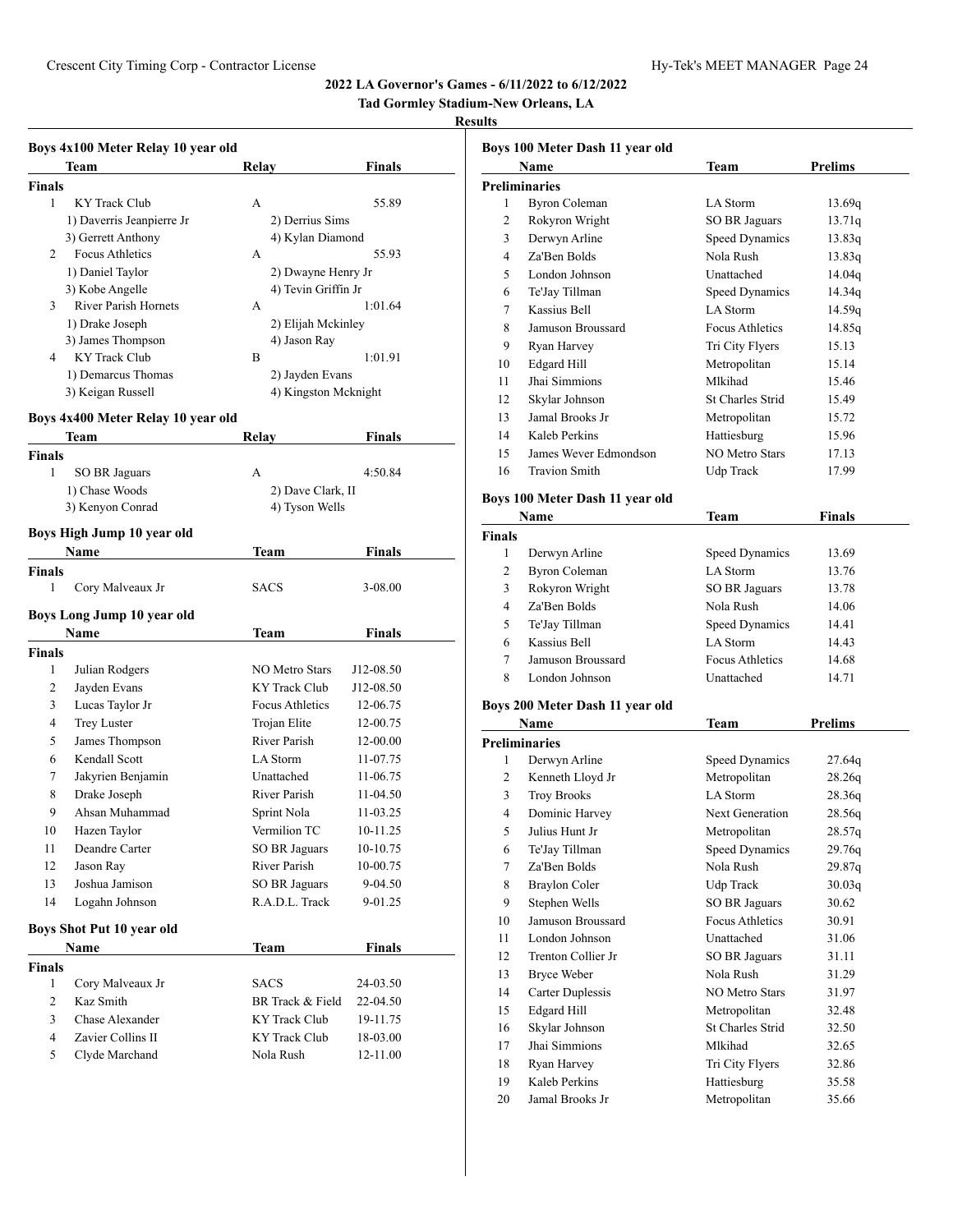|                |                                                  |                           |                | 2022 LA GOVETHOT'S GAMES - 0/11/2022 to 0/12<br><b>Tad Gormley Stadium-New Orleans, LA</b><br><b>Results</b> |                            |
|----------------|--------------------------------------------------|---------------------------|----------------|--------------------------------------------------------------------------------------------------------------|----------------------------|
|                | Preliminaries  (Boys 200 Meter Dash 11 year old) |                           |                |                                                                                                              |                            |
|                | Name                                             | Team                      | <b>Prelims</b> |                                                                                                              | Boys 1500 Meter Ru         |
| 21             | Wilie Montgomery Jr                              | Next Generation           | 37.28          |                                                                                                              | Name                       |
| 22             | Silas Besh                                       | Udp Track                 | 37.79          | <b>Finals</b>                                                                                                |                            |
| 23             | <b>Travion Smith</b>                             | Udp Track                 | 43.10          | $\mathbf{1}$                                                                                                 | Hudson Corm                |
|                |                                                  |                           |                | 2                                                                                                            | Tyler Watts                |
|                | Boys 200 Meter Dash 11 year old                  |                           |                | 3                                                                                                            | Stephen Wells              |
|                | Name                                             | <b>Team</b>               | Finals         | $\overline{4}$                                                                                               | Connor Uzee                |
| <b>Finals</b>  |                                                  |                           |                | 5                                                                                                            | Alec Danos                 |
| 1              | <b>Troy Brooks</b>                               | <b>LA Storm</b>           | 27.24          |                                                                                                              | <b>Boys 3000 Meter Ru</b>  |
| $\overline{c}$ | Kenneth Lloyd Jr                                 | Metropolitan              | 27.56          |                                                                                                              | Name                       |
| $\mathfrak{Z}$ | Derwyn Arline                                    | Speed Dynamics            | 27.83          | <b>Finals</b>                                                                                                |                            |
| $\overline{4}$ | Julius Hunt Jr                                   | Metropolitan              | 28.60          | 1                                                                                                            | Hudson Corm                |
| 5              | Te'Jay Tillman                                   | Speed Dynamics            | 29.59          | $\overline{c}$                                                                                               | Connor Uzee                |
| 6              | <b>Braylon Coler</b>                             | Udp Track                 | 29.63          |                                                                                                              |                            |
| $\tau$         | Za'Ben Bolds                                     | Nola Rush                 | 29.74          |                                                                                                              | <b>Boys 80 Meter Huro</b>  |
|                | Boys 400 Meter Dash 11 year old                  |                           |                |                                                                                                              | Name                       |
|                | Name                                             | Team                      | <b>Finals</b>  | <b>Finals</b>                                                                                                |                            |
| <b>Finals</b>  |                                                  |                           |                | $\mathbf{1}$                                                                                                 | Rokyron Wrig               |
| $\mathbf{1}$   | David West                                       | <b>SO BR Jaguars</b>      | 59.53          | $\overline{2}$                                                                                               | Jamuson Brou               |
| $\overline{2}$ | Collin Woods                                     | SO BR Jaguars             | 1:01.60        | 3                                                                                                            | Kayden Helai               |
| 3              | Khaleb Batiste                                   | <b>Blackburn Expres</b>   | 1:01.64        | 4                                                                                                            | Alec Danos                 |
| 4              | Kenneth Lloyd Jr                                 | Metropolitan              | 1:02.39        |                                                                                                              | <b>Boys High Jump 11</b>   |
| 5              | Dwayne Lee                                       | LA Storm                  | 1:09.06        |                                                                                                              |                            |
| 6              | Julius Hunt Jr                                   |                           |                |                                                                                                              | Name                       |
| 7              | <b>Braylon Coler</b>                             | Metropolitan<br>Udp Track | 1:09.40        | <b>Finals</b>                                                                                                |                            |
| 8              |                                                  | Focus Athletics           | 1:09.49        | 1                                                                                                            | King Kamden                |
| 9              | Kayden Helaire                                   |                           | 1:10.45        | $\overline{2}$                                                                                               | Alec Danos                 |
|                | Carter Duplessis                                 | NO Metro Stars            | 1:12.03        | 3                                                                                                            | Silas Besh                 |
| 10             | Wilie Montgomery Jr                              | Next Generation           | 1:12.04        | ---                                                                                                          | Bevyn St. Jea              |
| 11             | Stephen Wells                                    | SO BR Jaguars             | 1:12.12        |                                                                                                              | <b>Boys Long Jump 11</b>   |
| 12             | King Kamden Penn                                 | Nola Rush                 | 1:12.18        |                                                                                                              | Name                       |
| 13             | <b>Braylon Grayer</b>                            | <b>SO BR Jaguars</b>      | 1:12.52        | <b>Finals</b>                                                                                                |                            |
| 14             | <b>Bryce Weber</b>                               | Nola Rush                 | 1:18.82        | $\mathbf{1}$                                                                                                 | <b>Braylon Coler</b>       |
| 15             | Geremiah Carter                                  | <b>SO BR Jaguars</b>      | 1:25.41        | $\overline{2}$                                                                                               | Za'Ben Bolds               |
| 16             | Jamal Brooks Jr                                  | Metropolitan              | 1:25.41        | 3                                                                                                            | <b>Carter Duples</b>       |
| 17             | Anthony Wiltz                                    | Metropolitan              | 1:34.18        | $\mathfrak{Z}$                                                                                               | Julius Hunt Jr             |
|                | Boys 800 Meter Run 11 year old                   |                           |                | 5                                                                                                            | Emeric Johns               |
|                | Name                                             | <b>Team</b>               | Finals         | 6                                                                                                            | <b>Braylon</b> Gray        |
| <b>Finals</b>  |                                                  |                           |                | 7                                                                                                            | Geremiah Car               |
| 1              | David West                                       | SO BR Jaguars             | 2:18.60        | 8                                                                                                            | Trenton Collio             |
| $\overline{2}$ | Khaleb Batiste                                   | <b>Blackburn Expres</b>   | 2:23.41        | 9                                                                                                            | Ryan Harvey                |
| $\mathfrak{Z}$ | Collin Woods                                     | <b>SO BR Jaguars</b>      | 2:27.37        | 10                                                                                                           | Bryce Weber                |
| 4              | Trenton Collier Jr                               | SO BR Jaguars             | 2:41.60        | 11                                                                                                           | King Kamden                |
| 5              | Kayden Helaire                                   | Focus Athletics           | 2:41.77        | 12                                                                                                           | Silas Besh                 |
| 6              | Hudson Cormier                                   | SE LA Roadrunner          | 2:45.97        | 13                                                                                                           | <b>Travion Smith</b>       |
| $\tau$         | Dominic Harvey                                   | Next Generation           | 2:54.54        | 14                                                                                                           | Tramaine Jam               |
| 8              | Dwayne Lee                                       | LA Storm                  | 2:55.21        | ---                                                                                                          | Kaleb Perkins              |
| 9              | Connor Uzee                                      | SE LA Roadrunner          | 3:14.33        | ---                                                                                                          | Karsen Lejeur              |
| 10             | Wilie Montgomery Jr                              | Next Generation           | 3:20.17        |                                                                                                              |                            |
| 11             | Anthony Wiltz                                    | Metropolitan              | 4:28.14        |                                                                                                              | <b>Boys Shot Put 11 ye</b> |
|                |                                                  |                           |                |                                                                                                              |                            |

| Boys 1500 Meter Run 11 year old |                                           |                         |               |
|---------------------------------|-------------------------------------------|-------------------------|---------------|
|                                 | Name                                      | Team                    | <b>Finals</b> |
| Finals                          |                                           |                         |               |
| 1                               | Hudson Cormier                            | SE LA Roadrunner        | 5:23.78       |
| 2                               | <b>Tyler Watts</b>                        | SE LA Roadrunner        | 5:38.24       |
| 3                               | Stephen Wells                             | <b>SO BR Jaguars</b>    | 5:57.76       |
| 4                               | Connor Uzee                               | <b>SE LA Roadrunner</b> | 6:14.73       |
| 5                               | Alec Danos                                | SE LA Roadrunner        | 6:24.48       |
|                                 | Boys 3000 Meter Run 11 year old           |                         |               |
|                                 | Name                                      | Team                    | <b>Finals</b> |
| <b>Finals</b>                   |                                           |                         |               |
| 1                               | Hudson Cormier                            | SE LA Roadrunner        | 11:48.92      |
| $\overline{2}$                  | Connor Uzee                               | SE LA Roadrunner        | 13:36.50      |
|                                 |                                           |                         |               |
|                                 | Boys 80 Meter Hurdles 11 year old<br>Name |                         | Finals        |
|                                 |                                           | Team                    |               |
| <b>Finals</b><br>1              | Rokyron Wright                            | SO BR Jaguars           | 13.79         |
| 2                               | Jamuson Broussard                         | <b>Focus Athletics</b>  | 15.26         |
| 3                               | Kayden Helaire                            | <b>Focus Athletics</b>  | 16.15         |
| 4                               | Alec Danos                                | SE LA Roadrunner        | 17.80         |
|                                 |                                           |                         |               |
|                                 | Boys High Jump 11 year old                |                         |               |
|                                 | Name                                      | Team                    | Finals        |
| <b>Finals</b>                   |                                           |                         |               |
| 1                               | King Kamden Penn                          | Nola Rush               | 4-00.00       |
| $\overline{2}$                  | Alec Danos                                | SE LA Roadrunner        | 3-08.00       |
| 3                               | Silas Besh                                | Udp Track               | 3-06.00       |
| ---                             | Bevyn St. Jean                            | Nola Rush               | ΝH            |
|                                 | Boys Long Jump 11 year old                |                         |               |
|                                 | Name                                      | Team                    | Finals        |
| <b>Finals</b>                   |                                           |                         |               |
| 1                               | Braylon Coler                             | Udp Track               | 14-00.50      |
| 2                               | Za'Ben Bolds                              | Nola Rush               | 12-09.50      |
| 3                               | <b>Carter Duplessis</b>                   | <b>NO Metro Stars</b>   | 12-08.50      |
| 3                               | Julius Hunt Jr                            | Metropolitan            | 12-08.50      |
| 5                               | Emeric Johnson                            | <b>SO BR Jaguars</b>    | 12-08.00      |
| 6                               | <b>Braylon Grayer</b>                     | SO BR Jaguars           | 12-06.00      |
| 7                               | Geremiah Carter                           | SO BR Jaguars           | 12-04.00      |
| 8                               | Trenton Collier Jr                        | <b>SO BR Jaguars</b>    | 11-09.00      |
| 9                               | Ryan Harvey                               | Tri City Flyers         | 11-00.00      |
| 10                              | <b>Bryce Weber</b>                        | Nola Rush               | 10-11.75      |
| 11                              | King Kamden Penn                          | Nola Rush               | 10-10.50      |
| 12                              | Silas Besh                                | Udp Track               | 10-06.50      |
| 13                              | <b>Travion Smith</b>                      | Udp Track               | 9-07.00       |
| 14                              | Tramaine James                            | Udp Track               | 8-10.00       |
| ---                             | Kaleb Perkins                             | Hattiesburg             | FOUL          |
| ---                             | Karsen Lejeune                            | <b>SO BR Jaguars</b>    | FOUL          |
|                                 |                                           |                         |               |
|                                 | Boys Shot Put 11 year old<br>Name         |                         |               |
| <b>Finals</b>                   |                                           | Team                    | Finals        |
| $\mathbf{1}$                    | Jansen Broussard                          | Focus Athletics         | 22-01.50      |
| 2                               | James Wever Edmondson                     | <b>NO Metro Stars</b>   | 22-00.00      |
|                                 |                                           |                         |               |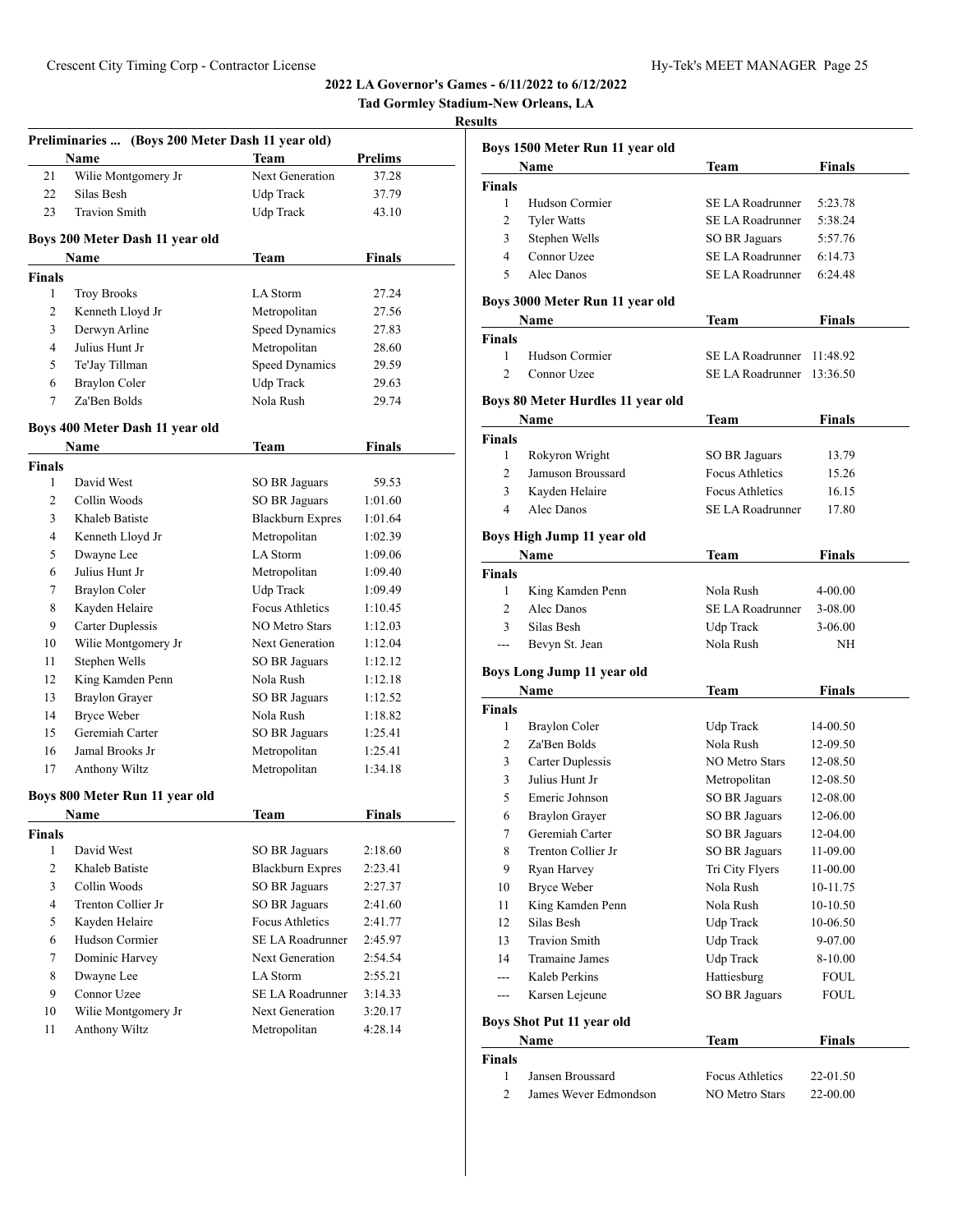# **Results**

|                | Finals  (Boys Shot Put 11 year old)     |                       |                  |
|----------------|-----------------------------------------|-----------------------|------------------|
|                | Name                                    | Team                  | <b>Finals</b>    |
| 3              | <b>Andrew Martin</b>                    | Unattached            | 21-05.50         |
| 4              | Tramaine James                          | Udp Track             | 19-00.00         |
| 5              | Cruz Dubois                             | Nola Rush             | 14-10.00         |
|                | <b>Boys Discus Throw 11 year old</b>    |                       |                  |
|                | <b>Name</b>                             | Team                  | Finals           |
| <b>Finals</b>  |                                         |                       |                  |
| 1              | James Wever Edmondson                   | <b>NO Metro Stars</b> | 50-09            |
| $\overline{c}$ | <b>Andrew Martin</b>                    | Unattached            | 46-09            |
|                | Boys 1500 Meter Race Walk 11 year old   |                       |                  |
|                | Name                                    | Team                  | Finals           |
| <b>Finals</b>  |                                         |                       |                  |
| 1              | Cruz Dubois                             | Nola Rush             | 10:51.55         |
| $\overline{2}$ | Anthony Wiltz                           | Metropolitan          | 14:08.12         |
|                | Boys 100 Meter Dash 12 year old         |                       |                  |
|                | Name                                    | Team                  | <b>Prelims</b>   |
|                | <b>Preliminaries</b>                    |                       |                  |
| 1              | Cayden Lucien                           | Run Fast TC           | 12.90q           |
| $\overline{c}$ | Derrick Bilbo                           | Sprint Nola           | 12.99q           |
| 3              | Jayden Hatch                            | <b>SO BR Jaguars</b>  | 13.06q           |
| 4              | Hovan Jasmine                           | <b>NO Metro Stars</b> | 13.40q           |
| 5              | Mason Boyd                              | <b>SO BR Jaguars</b>  | 13.41q           |
| 6              | Bryant Franklin                         | SO BR Jaguars         | 13.46q           |
| 7              | Jaikari Harris                          | West Georgia          | 13.55q           |
| 8              | Jeremy Kenny                            | LA Storm              | 14.01q           |
| 9              | Terence Connor                          | St John Legends       | 14.12            |
| 10             | Vincent Ippolito                        | Trojan Elite          | 14.77            |
| 11             | James Lee Jr                            | LA Storm              | 14.97            |
| 12             | Evan Anderson                           | <b>SACS</b>           | 15.25            |
| 13             | Jayden Jones                            | Next Generation       | 15.38            |
| 14             | Keidren Perkins                         | <b>KY</b> Track Club  | 17.19            |
| 15             | Alijah Bridges                          | <b>NO Metro Stars</b> | 19.75            |
|                |                                         |                       |                  |
|                | Boys 100 Meter Dash 12 year old<br>Name | Team                  | Finals           |
| <b>Finals</b>  |                                         |                       |                  |
| 1              | Cayden Lucien                           | Run Fast TC           | 12.85            |
| $\mathbf{2}$   | Hovan Jasmine                           | <b>NO Metro Stars</b> | 12.85            |
| 3              | Derrick Bilbo                           | Sprint Nola           | 13.11            |
| 4              | <b>Bryant Franklin</b>                  | SO BR Jaguars         | 13.25            |
| 5              | Jayden Hatch                            | SO BR Jaguars         | 13.27            |
| 6              | Mason Boyd                              | SO BR Jaguars         | 13.29            |
| 7              | Jaikari Harris                          | West Georgia          | 13.61            |
| 8              | Jeremy Kenny                            | LA Storm              | 14.04            |
|                |                                         |                       |                  |
|                | Boys 200 Meter Dash 12 year old         |                       |                  |
|                | Name                                    | <b>Team</b>           | <b>Prelims</b>   |
| 1              | <b>Preliminaries</b><br>Cayden Lucien   | Run Fast TC           | 26.08q           |
| $\overline{2}$ | Terrence Hunter Jr                      | KY Track Club         | 28.34q           |
| 3              | Derrick Bilbo                           | Sprint Nola           | 28.38q           |
| $\overline{4}$ | Landen Williams                         | Sprint Nola           |                  |
| 5              | Terence Connor                          | St John Legends       | 28.70q<br>29.43q |
|                |                                         |                       |                  |

| 6  | Cameron Carter      | <b>SO BR Jaguars</b> | 30.82q |
|----|---------------------|----------------------|--------|
| 7  | Andre' Stevens, Jr. | BR Track & Field     | 30.96q |
| 8  | Jayden Jones        | Next Generation      | 31.53q |
| 9  | James Lee Jr        | LA Storm             | 31.73  |
| 10 | Evan Anderson       | <b>SACS</b>          | 32.04  |
| 11 | Jordan Bowens       | Mississippi          | 32.23  |
| 12 | Kemoni Dominguez    | Metropolitan         | 34.70  |
| 13 | Keidren Perkins     | KY Track Club        | 35.66  |
| 14 | Codie Washington    | KY Track Club        | 35.78  |
|    |                     |                      |        |

# **Boys 200 Meter Dash 12 year old**

|                | Name                | Team                   | Finals |  |
|----------------|---------------------|------------------------|--------|--|
| <b>Finals</b>  |                     |                        |        |  |
|                | Cayden Lucien       | Run Fast TC            | 26.13  |  |
| $\mathfrak{D}$ | Derrick Bilbo       | Sprint Nola            | 27.85  |  |
| 3              | Terence Connor      | St John Legends        | 29.08  |  |
| 4              | Landen Williams     | Sprint Nola            | 29.47  |  |
| 5              | Jayden Jones        | <b>Next Generation</b> | 31.24  |  |
| 6              | Andre' Stevens, Jr. | BR Track & Field       | 31.84  |  |

# **Boys 400 Meter Dash 12 year old**

| Name                | Team                  | <b>Finals</b> |  |
|---------------------|-----------------------|---------------|--|
|                     |                       |               |  |
| Urijah Robillard    | SO BR Jaguars         | 1:00.84       |  |
| Chauncey Anthony    | <b>KY</b> Track Club  | 1:01.35       |  |
| Kayden Craven       | SO BR Jaguars         | 1:04.66       |  |
| Jeremy Kenny        | LA Storm              | 1:04.76       |  |
| Terrence Hunter Jr  | KY Track Club         | 1:06.32       |  |
| Terence Connor      | St John Legends       | 1:06.53       |  |
| Bryant Franklin     | SO BR Jaguars         | 1:06.65       |  |
| Jayden Robiskie     | Nola Rush             | 1:07.31       |  |
| Alexander Green     | Hattiesburg           | 1:09.95       |  |
| Landen Williams     | Sprint Nola           | 1:10.35       |  |
| Jordan Bowens       | Mississippi           | 1:11.34       |  |
| Andre' Stevens, Jr. | BR Track & Field      | 1:11.65       |  |
| Jayden Jones        | Next Generation       | 1:13.12       |  |
| Andres L'Esperance  | NO Metro Stars        | 1:13.42       |  |
| Evan Anderson       | <b>SACS</b>           | 1:18.84       |  |
| Keidren Perkins     | KY Track Club         | 1:21.56       |  |
| Caden Landry        | Nola Rush             | 1:22.42       |  |
| Claiborne Rhodes    | NO Metro Stars        | 1:22.81       |  |
| Kerry Sibley        | <b>NO Metro Stars</b> | 1:26.20       |  |
|                     |                       |               |  |

# **Boys 800 Meter Run 12 year old**

|               | Name                   | Team                 | <b>Finals</b> |  |
|---------------|------------------------|----------------------|---------------|--|
| <b>Finals</b> |                        |                      |               |  |
| 1             | Devin Collins          | <b>SO BR Jaguars</b> | 2:23.22       |  |
| 2             | Chauncey Anthony       | KY Track Club        | 2:25.22       |  |
| 3             | Terrence Hunter Jr     | KY Track Club        | 2:33.24       |  |
| 4             | Kayden Craven          | <b>SO BR Jaguars</b> | 2:33.42       |  |
| 5             | Keith Kornbacher III   | KY Track Club        | 2:38.30       |  |
| 6             | Andre' Stevens, Jr.    | BR Track & Field     | 2:46.63       |  |
| 7             | Brody Wilson           | Udp Track            | 2:48.79       |  |
| 8             | Derquane Sims          | KY Track Club        | 2:54.13       |  |
| 9             | Gregory Handy          | KY Track Club        | 2:56.84       |  |
| 10            | Joseph Gillenwater III | Nola Rush            | 3:13.26       |  |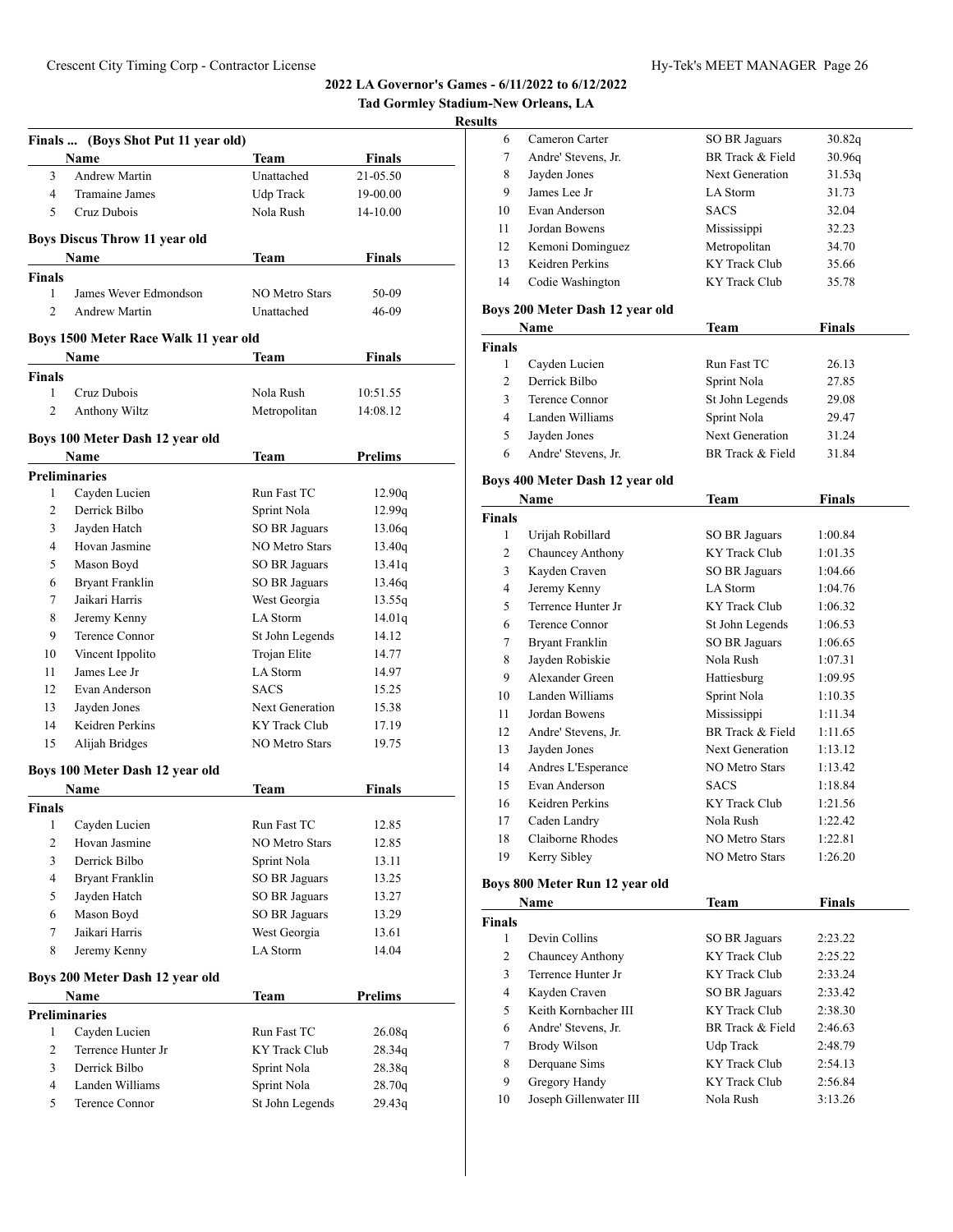**Tad Gormley Stadium-New Orleans, LA**

|                    | Finals  (Boys 800 Meter Run 12 year old) |                                         |                |
|--------------------|------------------------------------------|-----------------------------------------|----------------|
|                    | Name                                     | Team                                    | Finals         |
| 11                 | Daniel Pina                              | Nola Rush                               | 3:20.64        |
|                    | Boys 1500 Meter Run 12 year old          |                                         |                |
|                    | Name                                     | Team                                    | Finals         |
| <b>Finals</b>      |                                          |                                         |                |
| 1                  | Chauncey Anthony                         | KY Track Club                           | 5:10.39        |
| $\overline{c}$     | Brody Wilson                             | Udp Track                               | 5:46.94        |
| 3                  | Gregory Handy                            | <b>KY Track Club</b>                    | 6:03.17        |
| 4                  | Daniel Pina                              | Nola Rush                               | 6:09.68        |
| 5                  | Aiden Simon                              | Trojan Elite                            | 6:46.80        |
|                    |                                          |                                         |                |
|                    | Boys 3000 Meter Run 12 year old          |                                         |                |
|                    | <b>Name</b>                              | Team                                    | Finals         |
| <b>Finals</b><br>1 | Daniel Pina                              | Nola Rush                               | 13:36.01       |
| $\overline{c}$     | Aiden Simon                              | Trojan Elite                            | 14:41.81       |
|                    |                                          |                                         |                |
|                    | Boys 80 Meter Hurdles 12 year old        |                                         |                |
|                    | Name                                     | Team                                    | Finals         |
| <b>Finals</b>      |                                          |                                         |                |
| 1                  | Mason Boyd                               | SO BR Jaguars                           | 13.48          |
| 2                  | Landen Williams                          | Sprint Nola                             | 14.28          |
| 3                  | Vincent Ippolito                         | Trojan Elite                            | 14.32          |
| 4                  | Jaikari Harris                           | West Georgia                            | 14.37          |
| 5                  | Alexander Green                          | Hattiesburg                             | 14.38          |
| 6                  | Kerry Sibley                             | <b>NO Metro Stars</b>                   | 17.07          |
| 7<br>8             | Maximus Cropper<br>Caden Landry          | Unattached<br>Nola Rush                 | 18.52<br>18.63 |
|                    |                                          |                                         |                |
|                    | Boys 4x100 Meter Relay 12 year old       |                                         |                |
|                    | Team                                     | Relay                                   | Finals         |
| <b>Finals</b>      |                                          |                                         |                |
| 1                  | LA Storm                                 | A                                       | 54.88          |
|                    | 1) Byron Coleman                         | 2) Jeremy Kenny                         |                |
|                    | 3) Kassius Bell                          | 4) Troy Brooks                          |                |
|                    | Boys 4x200 Meter Relay 12 year old       |                                         |                |
|                    | Team                                     | Relay                                   | Finals         |
| Finals             |                                          |                                         |                |
| 1                  | SO BR Jaguars                            | А                                       | 1:50.93        |
|                    | 1) Devin Collins                         | 2) Jayden Hatch                         |                |
|                    | 3) Urijah Robillard                      | 4) Rokyron Wright                       |                |
| 2                  | LA Storm                                 | А                                       | 1:59.95        |
|                    | 1) Byron Coleman                         | 2) Dwayne Lee                           |                |
| 3                  | 3) Kassius Bell<br>SO BR Jaguars         | 4) Troy Brooks<br>В                     | 2:08.48        |
|                    | 1) Braylon Grayer                        | 2) Emeric Johnson                       |                |
|                    | 3) Geremiah Carter                       | 4) Karsen Lejeune                       |                |
|                    |                                          |                                         |                |
|                    | Boys 4x400 Meter Relay 12 year old       |                                         |                |
|                    | Team                                     | Relay                                   | Finals         |
| Finals             |                                          |                                         |                |
| 1                  | SO BR Jaguars                            | А                                       | 4:10.00        |
|                    | 1) David West<br>3) Mason Boyd           | 2) Devin Collins<br>4) Urijah Robillard |                |
|                    |                                          |                                         |                |
|                    |                                          |                                         |                |

| sults          |                                       |                       |                |
|----------------|---------------------------------------|-----------------------|----------------|
| 2              | SO BR Jaguars                         | B                     | 4:19.51        |
|                | 1) Bryant Franklin                    | 2) Collin Woods       |                |
|                | 3) Jayden Hatch                       | 4) Kayden Craven      |                |
| 3              | KY Track Club                         | А                     | 5:03.43        |
|                | 1) Derquane Sims                      | 2) Kaden Spears       |                |
|                | 3) Keith Kornbacher III               | 4) Gregory Handy      |                |
|                | Boys High Jump 12 year old            |                       |                |
|                | Name                                  | Team                  | Finals         |
| Finals         |                                       |                       |                |
| 1              | Hovan Jasmine                         | <b>NO Metro Stars</b> | 4-08.00        |
| 2              | Vincent Ippolito                      | Trojan Elite          | 4-04.00        |
| 3              | Maximus Cropper                       | Unattached            | 4-00.00        |
| 3              | Caden Landry                          | Nola Rush             | 4-00.00        |
| 5              | Jayden Robiskie                       | Nola Rush             | $3-10.00$      |
|                | Boys Long Jump 12 year old            |                       |                |
|                | Name                                  | <b>Team</b>           | <b>Finals</b>  |
| <b>Finals</b>  |                                       |                       |                |
| 1              | Jaikari Harris                        | West Georgia          | 15-10.00       |
| 2              | Brody Wilson                          | <b>Udp Track</b>      | 12-09.00       |
| 3              | Alexander Green                       | Hattiesburg           | 12-01.00       |
| 4              | Maximus Cropper                       | Unattached            | 10-02.50       |
| $\overline{a}$ | Jordan Bowens                         | Mississippi           | FOUL           |
| $---$          | Cameron Carter                        | SO BR Jaguars         | FOUL           |
|                | Boys Shot Put 12 year old             |                       |                |
|                | Name                                  | Team                  | <b>Finals</b>  |
| <b>Finals</b>  |                                       |                       |                |
| 1              | Gavin Farve                           | SO BR Jaguars         | 31-00.00       |
| 2              | Kameron White                         | Speed Dynamics        | 25-00.25       |
| 3              | Ryan Felton                           | <b>River Parish</b>   | 25-00.00       |
| 4              | Jayden Robiskie                       | Nola Rush             | 22-05.75       |
| 5              | Codie Washington                      | KY Track Club         | 22-02.50       |
| 6              | Alijah Bridges                        | NO Metro Stars        | 18-09.75       |
|                | <b>Boys Discus Throw 12 year old</b>  |                       |                |
|                | Name                                  | Team                  | Finals         |
| Finals         |                                       |                       |                |
| 1              | Codie Washington                      | <b>KY</b> Track Club  | 57-01          |
| 2              | Kameron White                         | Speed Dynamics        | 50-04          |
| 3              | Alijah Bridges                        | <b>NO Metro Stars</b> | 40-07          |
|                | Boys 1500 Meter Race Walk 12 year old |                       |                |
|                | Name                                  | Team                  | <b>Finals</b>  |
| <b>Finals</b>  |                                       |                       |                |
| 1              | Joseph Gillenwater III                | Nola Rush             | 9:07.82        |
| $\overline{2}$ | Kemoni Dominguez                      | Metropolitan          | 10:47.65       |
|                | Kameron White                         | Speed Dynamics        | 14:20.70       |
| 3              |                                       |                       |                |
|                | Boys 100 Meter Dash 13 year old       |                       |                |
|                | Name                                  | Team                  | <b>Prelims</b> |
|                | <b>Preliminaries</b>                  |                       |                |
| 1              | <b>Braedon Gautier</b>                | <b>NO Metro Stars</b> | 12.47q         |
| $\overline{2}$ | Thomas Brown                          | LA Storm              | 12.92q         |
| 3              | Jacob Scott                           | <b>SO BR Jaguars</b>  | 13.11q         |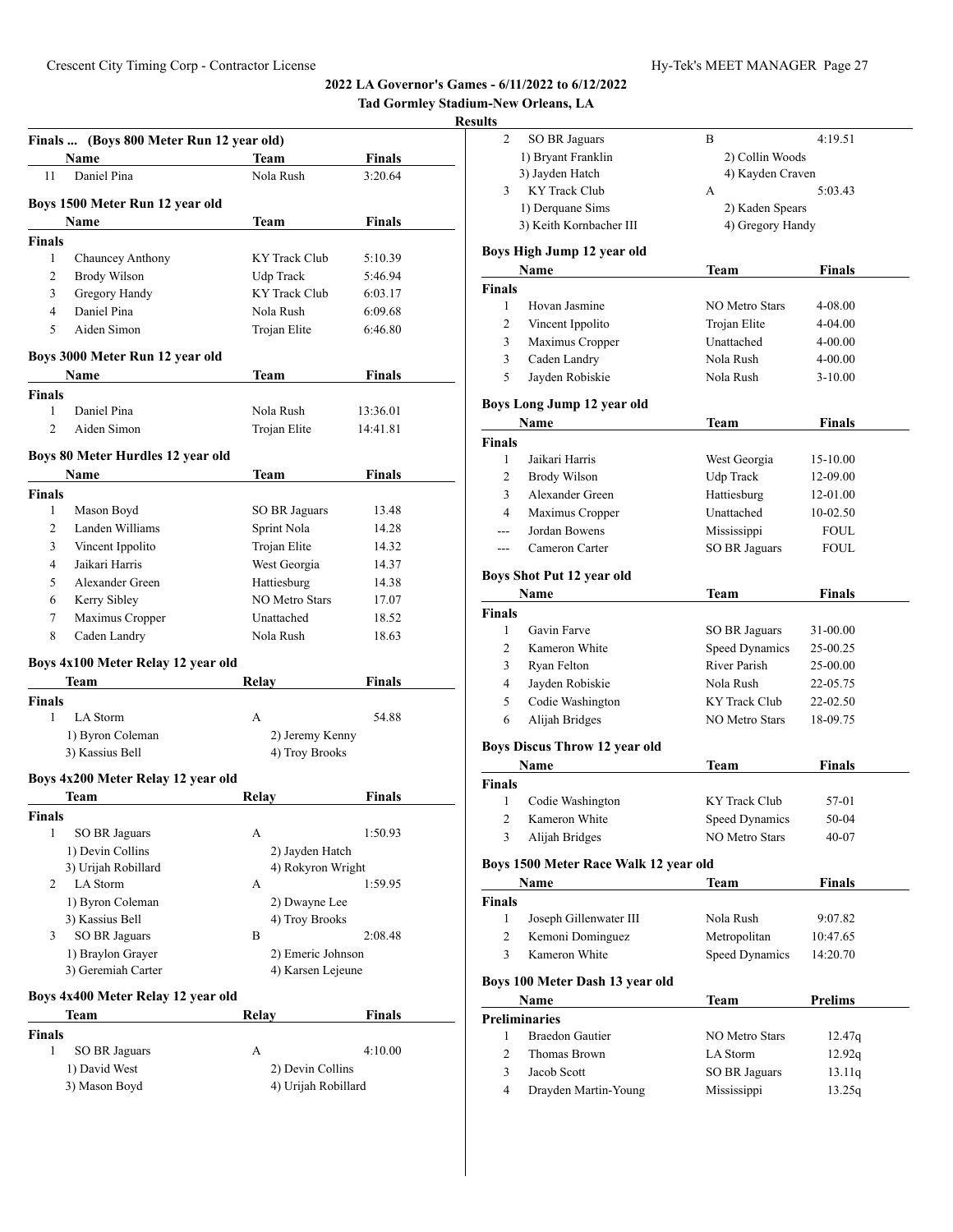**Tad Gormley Stadium-New Orleans, LA**

|               | Preliminaries  (Boys 100 Meter Dash 13 year old) |                          |                |
|---------------|--------------------------------------------------|--------------------------|----------------|
|               | <b>Name</b>                                      | <b>Team</b>              | <b>Prelims</b> |
| 5             | <b>Braylon Handy</b>                             | Metropolitan             | 13.54q         |
| 6             | Carter Hall                                      | Speed Dynamics           | 13.64q         |
| 7             | Matthew Taylor                                   | Mississippi              | 13.67q         |
| 8             | Ky'Ron Clark                                     | SO BR Jaguars            | 13.83q         |
| 9             | genaro Torres                                    | Holmes Speed             | 14.94          |
| 10            | Riley Holman                                     | Mississippi              | 14.96          |
| 11            | Drew Whitmore                                    | LA Storm                 | 15.07          |
| 12            | Keshaun Harrien                                  | Mississippi              | 16.77          |
|               | Boys 100 Meter Dash 13 year old                  |                          |                |
|               | Name                                             | Team                     | Finals         |
| <b>Finals</b> |                                                  |                          |                |
| 1             | <b>Braedon Gautier</b>                           | <b>NO Metro Stars</b>    | 12.35          |
| 2             | Thomas Brown                                     | LA Storm                 | 12.75          |
| 3             | Jacob Scott                                      | SO BR Jaguars            | 12.82          |
| 4             | Drayden Martin-Young                             | Mississippi              | 12.83          |
| 5             | Carter Hall                                      | Speed Dynamics           | 13.35          |
| 6             | <b>Braylon Handy</b>                             | Metropolitan             | 13.56          |
| 7             | Matthew Taylor                                   | Mississippi              | 13.57          |
| 8             | Ky'Ron Clark                                     | <b>SO BR Jaguars</b>     | 13.78          |
|               |                                                  |                          |                |
|               | Boys 200 Meter Dash 13 year old                  |                          | <b>Prelims</b> |
|               | Name                                             | Team                     |                |
| 1             | <b>Preliminaries</b><br>Cameron Florent          | <b>St Charles Strid</b>  |                |
| 2             | <b>Braedon Gautier</b>                           | <b>NO Metro Stars</b>    | 24.36q         |
|               |                                                  |                          | 26.30q         |
| 3             | <b>Brennen Tardy</b>                             | Metropolitan<br>LA Storm | 26.61q         |
| 4<br>5        | Thomas Brown<br>Brendin Hannah                   |                          | 26.79q         |
|               |                                                  | Hattiesburg              | 26.89q         |
| 6             | Jacob Scott                                      | SO BR Jaguars            | 27.10q         |
| 7             | Drayden Martin-Young                             | Mississippi              | 27.29q         |
| 8             | Logan Love                                       | LA Storm                 | 27.77q         |
| 9             | <b>Braylon Handy</b>                             | Metropolitan             | 27.79          |
| 10            | Ky'Ron Clark                                     | <b>SO BR Jaguars</b>     | 27.84          |
| 11            | Jaydon Garnett                                   | KY Track Club            | 28.06          |
| 12            | Matthew Taylor                                   | Mississippi              | 28.21          |
| 13            | Marcus Joseph                                    | Speed Dynamics           | 29.30          |
| 14            | genaro Torres                                    | Holmes Speed             | 30.36          |
| 15            | Otis Granville                                   | BR Track & Field         | 30.38          |
| 16            | Drew Whitmore                                    | LA Storm                 | 31.84          |
| 17            | Riley Holman                                     | Mississippi              | 33.95          |
| 18            | Keshaun Harrien                                  | Mississippi              | 34.65          |
|               | Boys 200 Meter Dash 13 year old                  |                          |                |
|               | Name                                             | Team                     | Finals         |
| Finals        |                                                  |                          |                |
| 1             | Cameron Florent                                  | St Charles Strid         | 23.86          |
| 2             | Braedon Gautier                                  | <b>NO Metro Stars</b>    | 23.90          |
| 3             | <b>Brennen Tardy</b>                             | Metropolitan             | 26.07          |
| 4             | Jacob Scott                                      | SO BR Jaguars            | 26.31          |
| 5             | Thomas Brown                                     | LA Storm                 | 26.65          |
| 6             | Drayden Martin-Young                             | Mississippi              | 26.67          |
| 7             | Logan Love                                       | LA Storm                 | 27.29          |
| 8             | Brendin Hannah                                   | Hattiesburg              | 27.45          |

|                | Boys 400 Meter Dash 13 year old         |                         |               |
|----------------|-----------------------------------------|-------------------------|---------------|
|                | Name                                    | Team                    | Finals        |
| <b>Finals</b>  |                                         |                         |               |
| 1              | Cameron Florent                         | <b>St Charles Strid</b> | 52.90         |
| 2              | Dekai Butler                            | Niprd Bear 2022         | 57.14         |
| 3              | Jamel Brooks                            | NO Metro Stars          | 58.18         |
| 4              | <b>Brennen Tardy</b>                    | Metropolitan            | 59.75         |
| 5              | Brendin Hannah                          | Hattiesburg             | 1:00.29       |
| 6              | Michael Williams                        | <b>NO Metro Stars</b>   | 1:01.65       |
| 7              | Logan Love                              | LA Storm                | 1:02.08       |
| 8              | Marcus Joseph                           | <b>Speed Dynamics</b>   | 1:02.50       |
| 9              | Laron Hadrick                           | Speed Dynamics          | 1:03.45       |
| 10             | Carter Hall                             | Speed Dynamics          | 1:03.49       |
| 11             | <b>Braylon Handy</b>                    | Metropolitan            | 1:03.51       |
| 12             | <b>Braylon Christmas</b>                | Niprd Bear 2022         | 1:03.88       |
| 13             | Ky'Ron Clark                            | <b>SO BR Jaguars</b>    | 1:04.35       |
| 14             | Timothy Allen Jr                        | <b>NO Metro Stars</b>   | 1:07.81       |
| 15             | Jacob Scott                             | <b>SO BR Jaguars</b>    | 1:09.14       |
|                | Boys 800 Meter Run 13 year old          |                         |               |
|                | Name                                    | Team                    | Finals        |
| <b>Finals</b>  |                                         |                         |               |
| 1              | Jamel Brooks                            | <b>NO Metro Stars</b>   | 2:15.40       |
| 2              | Dekai Butler                            | Niprd Bear 2022         | 2:19.28       |
| 3              | Michael Williams                        | <b>NO Metro Stars</b>   | 2:24.88       |
| 4              | <b>Grant Forrest</b>                    | SE LA Roadrunner        | 2:44.71       |
| 5              | Matthew-Paul Sawyer                     | SE LA Roadrunner        | 2:46.42       |
| 6              | Jacob Young                             | Unattached              | 2:47.42       |
| 7              | Otis Granville                          | BR Track & Field        | 2:49.44       |
|                |                                         |                         |               |
|                | Boys 1500 Meter Run 13 year old<br>Name | Team                    | Finals        |
| <b>Finals</b>  |                                         |                         |               |
| 1              | <b>Toshan Delong</b>                    | <b>NO Metro Stars</b>   | 4:49.26       |
| 2              | Jamel Brooks                            | <b>NO Metro Stars</b>   | 4:59.65       |
| 3              | Jacob Young                             | Unattached              | 5:56.40       |
| 4              | Ahmaad Karim                            | Metropolitan            | 6:10.09       |
| 5              | <b>Blake Bordelon</b>                   | Trojan Elite            | 6:11.72       |
|                |                                         |                         |               |
|                | Boys 3000 Meter Run 13 year old         |                         |               |
|                | Name                                    | <b>Team</b>             | <b>Finals</b> |
| <b>Finals</b>  |                                         |                         |               |
| 1              | Ahmaad Karim                            | Metropolitan            | 13:50.59      |
| 2              | Blake Bordelon                          | Trojan Elite            | 14:08.22      |
|                | Boys 100 Meter Hurdles 13 year old      |                         |               |
|                | Name                                    | Team                    | <b>Finals</b> |
| Finals         |                                         |                         |               |
| 1              | Matthew Taylor                          | Mississippi             | 19.16         |
| $\overline{c}$ | Ahmaad Karim                            | Metropolitan            | 21.27         |
|                | Boys 200 Meter Hurdles 13 year old      |                         |               |
|                | Name                                    | Team                    | Finals        |
| Finals         |                                         |                         |               |
| 1              | Dekai Butler                            | Niprd Bear 2022         | 28.20         |
| 2              | <b>Braylon Christmas</b>                | Niprd Bear 2022         | 31.93         |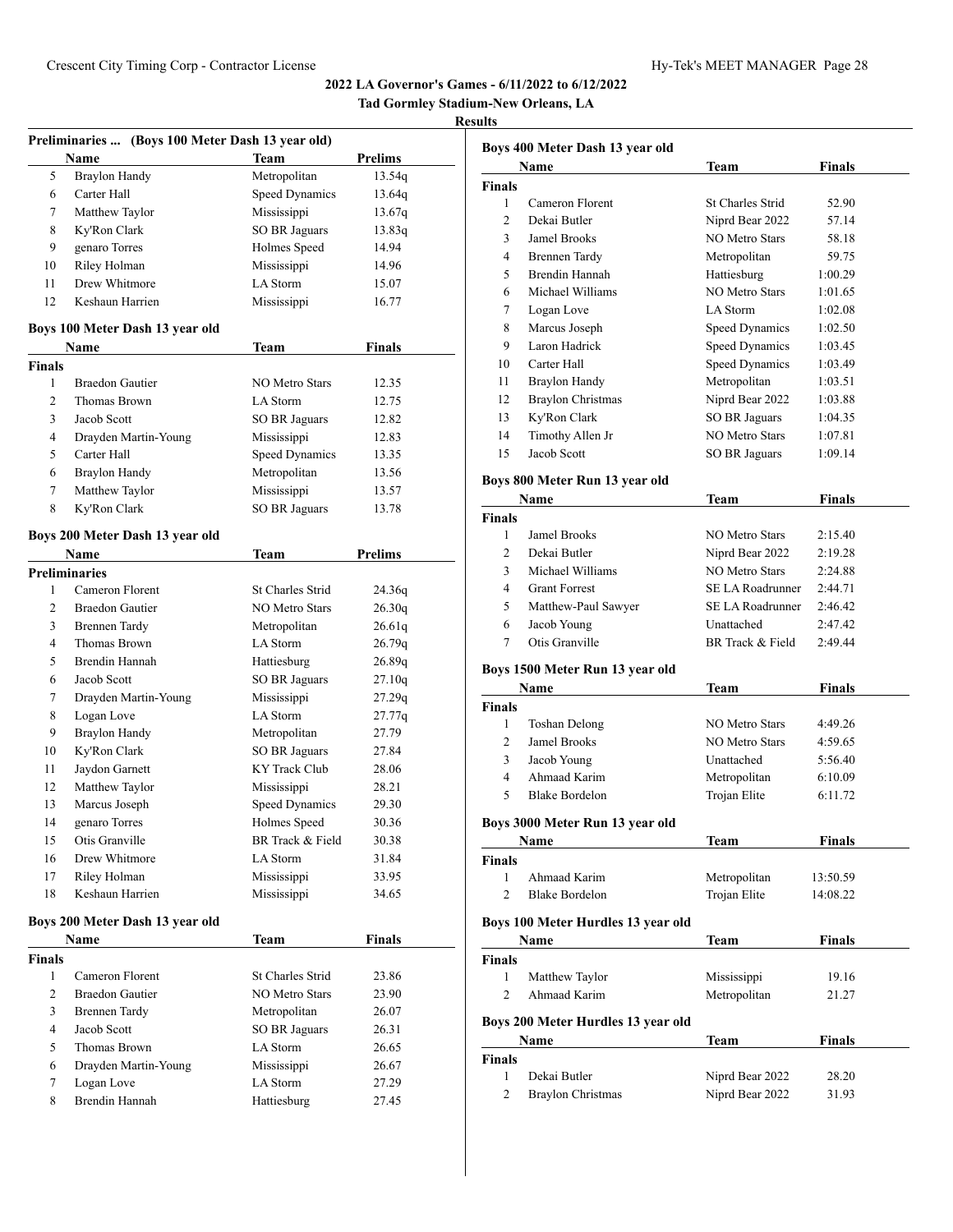|                | Finals  (Boys 200 Meter Hurdles 13 year old) |                         |               |
|----------------|----------------------------------------------|-------------------------|---------------|
|                | Name                                         | Team                    | <b>Finals</b> |
| 3              | Nate Sweeney                                 | <b>SE LA Roadrunner</b> | 32.35         |
| $\overline{4}$ | Cash Plaisance                               | <b>SE LA Roadrunner</b> | 34.04         |
|                | Boys High Jump 13 year old                   |                         |               |
|                | Name                                         | Team                    | Finals        |
| Finals         |                                              |                         |               |
| 1              | <b>Grant Forrest</b>                         | SE LA Roadrunner        | 4-10.00       |
| 2              | Matthew-Paul Sawyer                          | SE LA Roadrunner        | 4-08.00       |
| 3              | <b>Brennen Tardy</b>                         | Metropolitan            | 4-04.00       |
| 4              | Ahmaad Karim                                 | Metropolitan            | J4-02.00      |
| 5              | <b>Braylon Handy</b>                         | Metropolitan            | J4-02.00      |
|                | Boys Long Jump 13 year old                   |                         |               |
|                | Name                                         | Team                    | <b>Finals</b> |
| Finals         |                                              |                         |               |
| 1              | <b>Braedon Gautier</b>                       | <b>NO Metro Stars</b>   | 18-07.50      |
| 2              | <b>Brennen Tardy</b>                         | Metropolitan            | 16-11.25      |
| 3              | Ky'Ron Clark                                 | SO BR Jaguars           | 16-02.00      |
| $\overline{4}$ | <b>Grant Forrest</b>                         | <b>SE LA Roadrunner</b> | 16-00.25      |
| 5              | Brendin Hannah                               | Hattiesburg             | 15-04.50      |
| 6              | Laron Hadrick                                | Speed Dynamics          | 14-06.75      |
| 7              | Cash Plaisance                               | SE LA Roadrunner        | 14-03.00      |
| ---            | <b>Braylon Christmas</b>                     | Niprd Bear 2022         | FOUL          |
|                | Boys Triple Jump 13 year old                 |                         |               |
|                | Name                                         | Team                    | <b>Finals</b> |
| <b>Finals</b>  |                                              |                         |               |
| 1              | Brendin Hannah                               | Hattiesburg             | 30-07.00      |
|                | Boys Shot Put 13 year old                    |                         |               |
|                | Name                                         | Team                    | Finals        |
| Finals         |                                              |                         |               |
| 1              | Jaydon Garnett                               | KY Track Club           | 33-10.25      |
| 2              | Zyaire Shephard                              | <b>NO Metro Stars</b>   | 31-00.00      |
| 3              | Mickey Hewitt                                | St John Legends         | 27-01.00      |
| 4              | Gerald Anthony                               | <b>KY Track Club</b>    | 24-01.50      |
| 5              | Kevin Edwards                                | St John Legends         | 23-04.50      |
| 6              | Jacobe Williams                              | LA Storm                | 22-03.75      |
| 7              | Michael Williams                             | <b>NO Metro Stars</b>   | 20-09.00      |
|                | <b>Boys Discus Throw 13 year old</b>         |                         |               |
|                | Name                                         | Team                    | Finals        |
| <b>Finals</b>  |                                              |                         |               |
| 1              | Jaydon Garnett                               | KY Track Club           | 93-05         |
| 2              | Gerald Anthony                               | <b>KY</b> Track Club    | 74-11         |
| 3              | Zyaire Shephard                              | <b>NO Metro Stars</b>   | 69-09         |
| $\overline{4}$ | Mickey Hewitt                                | St John Legends         | 66-11         |
| 5              | Jacobe Williams                              | LA Storm                | $65-10$       |
| 6              | Kevin Edwards                                | St John Legends         | $60 - 11$     |
|                | Boys Javelin Throw 13 year old               |                         |               |
|                | Name                                         | Team                    | <b>Finals</b> |
| Finals         |                                              |                         |               |
| 1              | Zyaire Shephard                              | NO Metro Stars          | $103 - 10$    |
| 2              | Nate Sweeney                                 | SE LA Roadrunner        | 98-09         |
|                |                                              |                         |               |

| 3             | Jaydon Garnett                  | KY Track Club           | 88-04          |
|---------------|---------------------------------|-------------------------|----------------|
| 4             | Gerald Anthony                  | KY Track Club           | 80-00          |
| 5             | Aiden Brown                     | <b>SE LA Roadrunner</b> | 72-04          |
| 6             | Jacobe Williams                 | LA Storm                | 53-05          |
| 7             | Mickey Hewitt                   | St John Legends         | 51-08          |
|               |                                 |                         |                |
|               | Boys 100 Meter Dash 14 year old |                         |                |
|               | Name                            | Team                    | <b>Prelims</b> |
|               | <b>Preliminaries</b>            |                         |                |
| 1             | Micah Green                     | SACS                    | 11.92q         |
| 2             | Rayquan Williams                | LA Storm                | 12.14q         |
| 3             | Jaivyn Washington               | <b>SO BR Jaguars</b>    | 12.22q         |
| 4             | Galen Conrad                    | SO BR Jaguars           | 12.33q         |
| 5             | Trezman Richardson              | Trojan Elite            | 12.35q         |
| 6             | Major Baker                     | Trojan Elite            | 12.38q         |
| 7             | Jamahad Robinson                | R.A.D.L. Track          | 12.46q         |
| 8             | Landyn House                    | Mississippi             | 12.47q         |
| 9             | Kevin Martin                    | LA Storm                | 12.83          |
| 10            | Derrick Pierce                  | Run Fast TC             | 12.84          |
| 11            | Jordan Brooks                   | Nola Rush               | 13.09          |
| 12            | Jaden Deruisa                   | Marrero Trojans         | 13.20          |
| 13            | <b>Timothy Harris</b>           | Niprd Bear 2022         | 13.36          |
| 14            | Ja'Quel Drennan                 | Trojan Elite            | 14.19          |
| 15            | Louis Mckinley                  | River Parish            | 14.97          |
| 16            | Raheem Gray                     | <b>SO BR Jaguars</b>    | 17.33          |
|               | Boys 100 Meter Dash 14 year old |                         |                |
|               | Name                            | Team                    | Finals         |
| <b>Finals</b> |                                 |                         |                |
| 1             | Micah Green                     | SACS                    | 11.85          |
| 2             | Rayquan Williams                | LA Storm                | 11.99          |
| 3             | Jaivyn Washington               | SO BR Jaguars           | 12.16          |
| 4             | Jamahad Robinson                | R.A.D.L. Track          | 12.23          |
| 5             | Trezman Richardson              | Trojan Elite            | 12.32          |
| 6             | Major Baker                     | Trojan Elite            | 12.35          |
| 7             | Galen Conrad                    | <b>SO BR Jaguars</b>    | 12.39          |
| 8             | Landyn House                    | Mississippi             | 12.51          |
|               |                                 |                         |                |
|               |                                 |                         |                |
|               | Boys 200 Meter Dash 14 year old |                         |                |
|               | Name                            | Team                    | Prelims        |
|               | <b>Preliminaries</b>            |                         |                |
| 1             | Dillan Carter                   | LA Storm                | 23.91q         |
| 2             | Micah Green                     | <b>SACS</b>             | 24.29q         |
| 3             | Amonte Reed                     | LA Storm                | 24.73q         |
| 4             | Galen Conrad                    | SO BR Jaguars           | 24.93g         |
| 5             | Landyn House                    | Mississippi             | 25.00q         |
| 6             | Major Baker                     | Trojan Elite            | 25.01q         |
| 7             | Jamahad Robinson                | R.A.D.L. Track          | 25.19q         |
| 8             | Trezman Richardson              | Trojan Elite            | 25.49q         |
| 9             | Kodi Clement                    | Unattached              | 25.59          |
| 10            | Derrick Pierce                  | Run Fast TC             | 25.88          |
| 11            | Jaden Deruisa                   | Marrero Trojans         | 26.41          |
| 12            | Jordan Brooks                   | Nola Rush               | 26.60          |
| 13            | <b>Theron Batiste</b>           | KY Track Club           | 27.51          |
| 14            | Jaylen Morris                   | River Parish            | 27.71          |
| 15            | Darrell Jackson III             | KY Track Club           | 27.76          |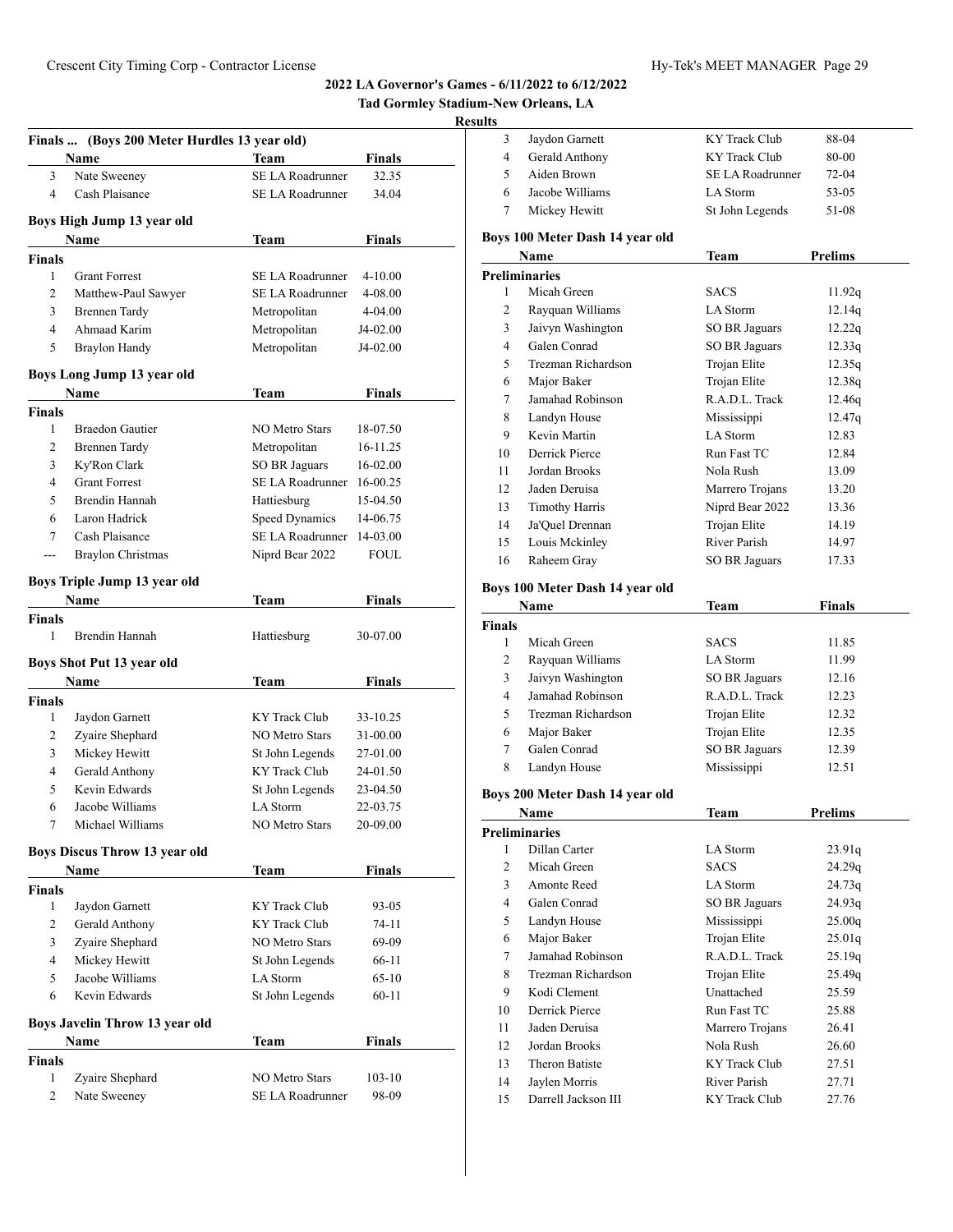**Tad Gormley Stadium-New Orleans, LA**

|                | Preliminaries  (Boys 200 Meter Dash 14 year old) |                         |                |
|----------------|--------------------------------------------------|-------------------------|----------------|
|                | Name                                             | Team                    | <b>Prelims</b> |
| 16             | Gavin Sinegal                                    | <b>Focus Athletics</b>  | 29.48          |
| 17             | Desmond Allen                                    | River Parish            | 29.83          |
| 18             | Shamar Broussard                                 | <b>Focus Athletics</b>  | 29.86          |
| 19             | Kayden Long                                      | <b>NO Metro Stars</b>   | 30.08          |
| 20             | <b>Thaland Roller</b>                            | Holmes Speed            | 35.10          |
|                | Boys 200 Meter Dash 14 year old                  |                         |                |
|                | Name                                             | Team                    | Finals         |
| Finals         |                                                  |                         |                |
| 1              | Dillan Carter                                    | LA Storm                | 23.50          |
| $\overline{c}$ | Micah Green                                      | <b>SACS</b>             | 23.58          |
| 3              | Amonte Reed                                      | LA Storm                | 24.64          |
| 4              | Jamahad Robinson                                 | R.A.D.L. Track          | 24.78          |
| 5              | Landyn House                                     | Mississippi             | 25.00          |
| 6              | Trezman Richardson                               | Trojan Elite            | 25.19          |
| 7              | Galen Conrad                                     | <b>SO BR Jaguars</b>    | 37.14          |
|                | Boys 400 Meter Dash 14 year old                  |                         |                |
|                | Name                                             | Team                    | Finals         |
| <b>Finals</b>  |                                                  |                         |                |
| 1              | Kodi Clement                                     | Unattached              | 54.78          |
| 2              | Galen Conrad                                     | <b>SO BR Jaguars</b>    | 55.08          |
| 3              | Major Baker                                      | Trojan Elite            | 57.73          |
| 4              | Jaden Deruisa                                    | Marrero Trojans         | 58.23          |
| 5              | Lionel Jordan Jr                                 | LA Storm                | 59.00          |
| 6              | <b>Theron Batiste</b>                            | KY Track Club           | 59.33          |
| 7              | Braden Kelly                                     | SO BR Jaguars           | 59.57          |
| 8              | Marley Mcknight                                  | <b>NO Metro Stars</b>   | 59.91          |
| 9              | Denzel Maryland                                  | SE LA Roadrunner        | 1:00.33        |
| 10             | Robert Clark                                     | Udp Track               | 1:00.98        |
| 11             | Jordan Brooks                                    | Nola Rush               | 1:01.08        |
| 12             | Cobey Jones                                      | LA Storm                | 1:01.62        |
| 13             | Jaylen Morris                                    | River Parish            | 1:02.36        |
| 14             | Tonyun Tackno                                    | Run Fast TC             | 1:02.71        |
| 15             | Ja'Quel Drennan                                  | Trojan Elite            | 1:04.98        |
| 16             | Gavin Sinegal                                    | <b>Focus Athletics</b>  | 1:06.27        |
| 17             | Kayden Long                                      | <b>NO Metro Stars</b>   | 1:07.00        |
| 18             | <b>Timothy Harris</b>                            | Niprd Bear 2022         | 1:09.09        |
| 19             | Micah Garnett                                    | NO Metro Stars          | 1:17.88        |
| 20             | <b>Thaland Roller</b>                            | Holmes Speed            | 1:19.40        |
|                | Boys 800 Meter Run 14 year old                   |                         |                |
|                | Name                                             | Team                    | Finals         |
| Finals         |                                                  |                         |                |
| 1              | Kodi Clement                                     | Unattached              | 2:12.55        |
| 2              | Denzel Maryland                                  | <b>SE LA Roadrunner</b> | 2:19.51        |
| 3              | <b>Braden Kelly</b>                              | SO BR Jaguars           | 2:20.04        |
| 4              | Levi Martin                                      | Houma Hurricanes        | 2:20.11        |
| 5              | Jacob Ruiz                                       | <b>SE LA Roadrunner</b> | 2:24.87        |
| 6              | <b>Theron Batiste</b>                            | KY Track Club           | 2:26.30        |
| 7              | Tonyun Tackno                                    | Run Fast TC             | 2:27.25        |
| 8              | Marley Mcknight                                  | <b>NO Metro Stars</b>   | 2:28.47        |
|                | Amarre Dennis                                    | Focus Athletics         | DNF            |
| .              | Jaylen Robinson                                  | R.A.D.L. Track          | DQ             |
|                |                                                  |                         |                |

|                | Boys 1500 Meter Run 14 year old    |                           |                      |
|----------------|------------------------------------|---------------------------|----------------------|
|                | Name                               | Team                      | Finals               |
| Finals<br>1    |                                    | Run Fast TC               | 5:41.16              |
|                | Tonyun Tackno                      |                           |                      |
|                | Boys 3000 Meter Run 14 year old    |                           |                      |
|                | Name                               | Team                      | Finals               |
| Finals         |                                    |                           |                      |
| 1              | Jacob Ruiz                         | SE LA Roadrunner 10:58.49 |                      |
|                | Boys 100 Meter Hurdles 14 year old |                           |                      |
|                | Name                               | Team                      | Finals               |
| Finals         |                                    |                           |                      |
| 1              | Jaivyn Washington                  | SO BR Jaguars             | 14.56                |
| $\overline{2}$ | <b>Ayden Gonzales</b>              | Holmes Speed              | 17.26                |
| 3              | Landyn House                       | Mississippi               | 17.62                |
| 4              | Wendell Riggins III                | LA Storm                  | 22.02                |
|                |                                    |                           |                      |
|                | Boys 200 Meter Hurdles 14 year old |                           |                      |
|                | Name                               | Team                      | Finals               |
| Finals         |                                    |                           |                      |
| 1              | Jaivyn Washington                  | SO BR Jaguars             | 26.75                |
| 2              | <b>Ayden Gonzales</b>              | Holmes Speed              | 29.63                |
| 3              | Ja'Quel Drennan                    | Trojan Elite              | 30.26                |
| 4              | Lionel Jordan Jr                   | LA Storm                  | 30.45                |
| 5              | <b>Timothy Harris</b>              | Niprd Bear 2022           | 30.65                |
| 6              | Landyn House                       | Mississippi               | 30.68                |
|                | Boys 4x100 Meter Relay 14 year old |                           |                      |
|                | Team                               | <b>Relay</b>              | <b>Finals</b>        |
| Finals         |                                    |                           |                      |
| 1              | <b>LA</b> Storm                    | А                         | 47.96                |
|                | 1) Amonte Reed                     | 2) Dillan Carter          |                      |
|                | 3) Rayquan Williams                | 4) Wendell Riggins III    |                      |
| 2              | LA Storm                           | B                         | 50.42                |
|                | 1) Cobey Jones                     | 2) Kevin Martin           |                      |
|                | 3) Logan Love                      | 4) Thomas Brown           |                      |
|                | Boys 4x200 Meter Relay 14 year old |                           |                      |
|                | Team                               |                           | Finals               |
|                |                                    | Relay                     |                      |
| Finals<br>1    | LA Storm                           | А                         | 1:38.01              |
|                | 1) Amonte Reed                     | 2) Dillan Carter          |                      |
|                | 3) Rayquan Williams                | 4) Wendell Riggins III    |                      |
|                |                                    |                           | 2:48.32              |
|                |                                    |                           |                      |
| 2              | LA Storm                           | B                         |                      |
|                | 1) Cobey Jones                     | 2) Lionel Jordan Jr       |                      |
|                | 3) Logan Love                      | 4) Thomas Brown           |                      |
|                | Boys High Jump 14 year old         |                           |                      |
|                | <b>Name</b>                        | Team                      | <b>Finals</b>        |
| Finals         |                                    |                           |                      |
| 1              | Marley Mcknight                    | <b>NO Metro Stars</b>     | 5-04.00              |
| 2              | Amonte Reed                        | LA Storm                  | J5-00.00             |
| 3              | <b>Ayden Gonzales</b>              | Holmes Speed              | J5-00.00             |
| 4<br>5         | Lionel Jordan Jr<br>Jordan Brooks  | LA Storm<br>Nola Rush     | J4-08.00<br>J4-08.00 |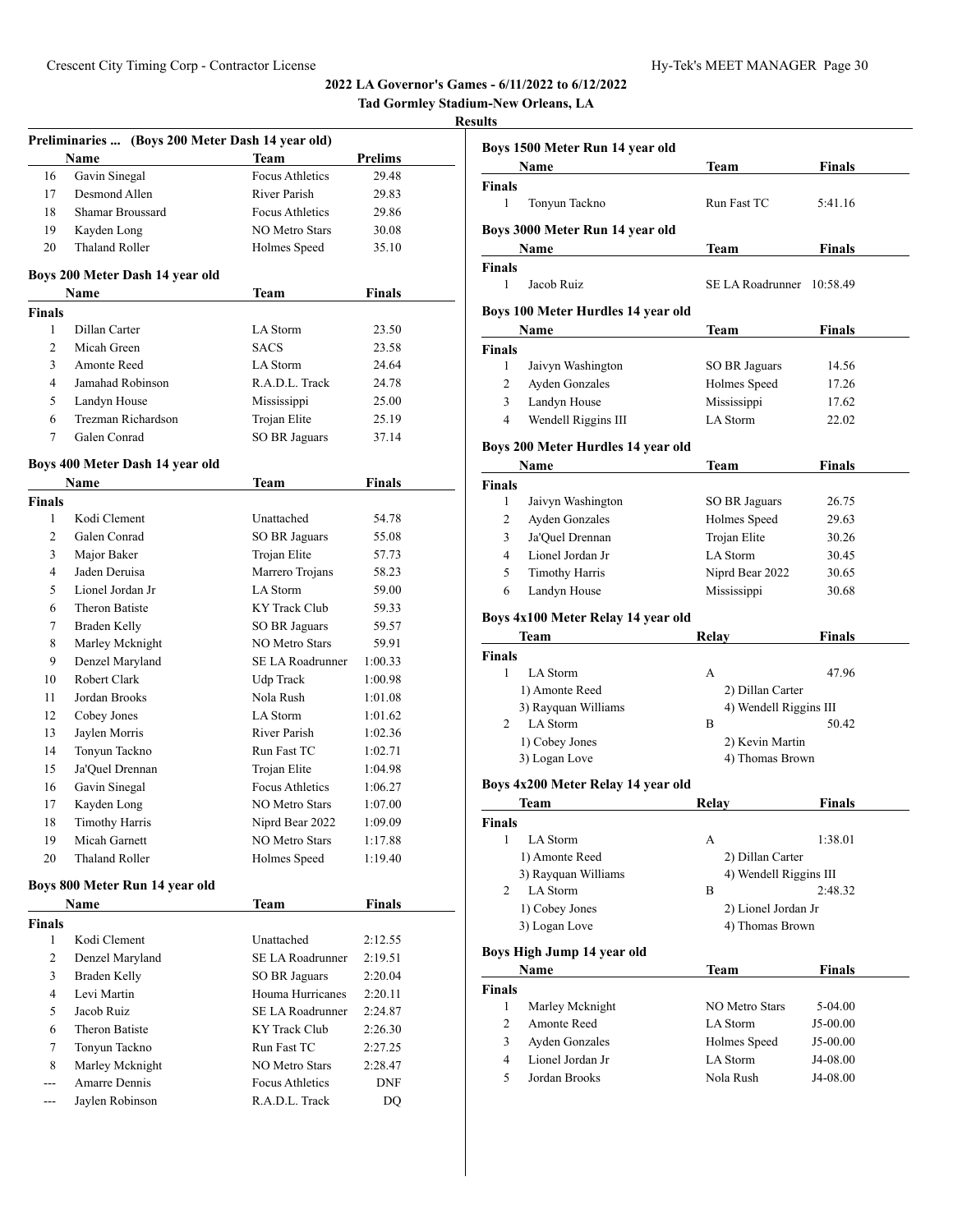**Tad Gormley Stadium-New Orleans, LA**

# **Results**

|  |  | Hy-Tek's MEET MANAGER Page 3 |  |  |
|--|--|------------------------------|--|--|
|--|--|------------------------------|--|--|

|                | Finals  (Boys High Jump 14 year old) |                           |                     |
|----------------|--------------------------------------|---------------------------|---------------------|
| ---            | Name                                 | Team<br>LA Storm          | <b>Finals</b><br>NH |
|                | Rayquan Williams                     |                           |                     |
|                | Boys Long Jump 14 year old           |                           |                     |
|                | <b>Name</b>                          | Team                      | <b>Finals</b>       |
| <b>Finals</b>  |                                      |                           |                     |
| 1              | Marley Mcknight                      | <b>NO Metro Stars</b>     | 17-02.25            |
| 2              | Patrick Robinson Jr                  | Speed Dynamics            | 16-11.50            |
| 3              | Galen Conrad                         | <b>SO BR Jaguars</b>      | 16-02.00            |
| 4              | Dillan Carter                        | LA Storm                  | 16-00.75            |
| 5              | Micah Green                          | <b>SACS</b>               | 15-11.00            |
| 6              | Jamahad Robinson                     | R.A.D.L. Track            | 15-07.00            |
| 7              | Robert Clark                         | Udp Track                 | 14-11.75            |
| 8              | Jaylen Morris                        | River Parish              | 14-04.00            |
| 9              | Derrick Pierce                       | Run Fast TC               | 14-03.50            |
| 10             | Gavin Sinegal                        | <b>Focus Athletics</b>    | 13-10.50            |
| 11             | Kayden Long                          | <b>NO Metro Stars</b>     | 13-09.00            |
| 12             | <b>Timothy Harris</b>                | Niprd Bear 2022           | 13-02.00            |
| 13             | Louis Mckinley                       | River Parish              | 12-08.75            |
| 14             | Cobey Jones                          | LA Storm                  | 12-08.00            |
| 15             | Shamar Broussard                     | <b>Focus Athletics</b>    | 12-00.75            |
| 16             | Desmond Allen                        | River Parish              | 10-10.25            |
| $\overline{a}$ | Trezman Richardson                   | Trojan Elite              | FOUL                |
|                | Boys Triple Jump 14 year old         |                           |                     |
|                | Name                                 | Team                      | Finals              |
| <b>Finals</b>  |                                      |                           |                     |
| 1              | Jaivyn Washington                    | SO BR Jaguars             | 37-06.00            |
| 2              | Gavin Sinegal                        | <b>Focus Athletics</b>    | 31-11.50            |
| 3              | Tonyun Tackno                        | Run Fast TC               | 29-03.00            |
| $\overline{4}$ | Wendell Riggins III                  | LA Storm                  | 27-08.00            |
|                | Boys Shot Put 14 year old            |                           |                     |
|                | <b>Name</b>                          | Team                      | <b>Finals</b>       |
| Finals         |                                      |                           |                     |
| 1              | Raheem Gray                          | <b>SO BR Jaguars</b>      | 39-06.50            |
| 2              | Aden Rhiver                          | Holmes Speed              | 37-04.75            |
| 3              | Cole Wilder                          | SE LA Roadrunner 35-08.00 |                     |
| 4              | Thaddeus Prosper                     | NO Metro Stars            | 35-01.00            |
| 5              | Jacob Darville                       | KY Track Club             | 31-03.00            |
| 6              | Shamar Broussard                     | Focus Athletics           | 30-00.50            |
| 7              | Darrell Jackson III                  | <b>KY Track Club</b>      | 28-08.50            |
| 8              | Cristen Carabajal                    | Holmes Speed              | 28-05.50            |
| 9              | William Hall                         | BR Track & Field          | 26-05.50            |
| 10             | Timothy Mcmillan III                 | Speed Dynamics            | 26-05.00            |
| 11             | Jacob Alexie                         | Nola Rush                 | 26-01.50            |
| 12             | Hayden Williams                      | Trojan Elite              | 25-03.50            |
| 13             | Jonathan Kremp                       | Holmes Speed              | 23-05.50            |
| 14             | Princeton Gilyard                    | West Georgia              | 22-04.00            |
|                | <b>Boys Discus Throw 14 year old</b> |                           |                     |
|                | Name                                 | Team                      | <b>Finals</b>       |
| <b>Finals</b>  |                                      |                           |                     |
| 1              | Aden Rhiver                          | Holmes Speed              | 120-00              |
| $\overline{c}$ | Thaddeus Prosper                     | NO Metro Stars            | 110-07              |

| s  |                      |                      |           |  |
|----|----------------------|----------------------|-----------|--|
| 3  | Cole Wilder          | SE LA Roadrunner     | $100-10$  |  |
| 4  | Raheem Gray          | <b>SO BR Jaguars</b> | 97-11     |  |
| 5  | Jacob Darville       | KY Track Club        | 78-04     |  |
| 6  | Darrell Jackson III  | KY Track Club        | 76-04     |  |
| 7  | William Hall         | BR Track & Field     | 70-01     |  |
| 8  | Hayden Williams      | Trojan Elite         | 69-09     |  |
| 9  | Cristen Carabajal    | Holmes Speed         | 67-06     |  |
| 10 | Jacob Alexie         | Nola Rush            | 65-11     |  |
| 11 | Princeton Gilyard    | West Georgia         | 61-04     |  |
| 12 | Beau Manno           | Houma Hurricanes     | 48-09     |  |
| 13 | Timothy Memillan III | Speed Dynamics       | $47 - 11$ |  |
| 14 | Jonathan Kremp       | Holmes Speed         | 47-07     |  |
|    |                      |                      |           |  |

# **Boys Javelin Throw 14 year old**

|               | Name                  | <b>Team</b>           | <b>Finals</b> |  |
|---------------|-----------------------|-----------------------|---------------|--|
| <b>Finals</b> |                       |                       |               |  |
| 1             | Aden Rhiver           | Holmes Speed          | 131-01        |  |
| 2             | Thaddeus Prosper      | <b>NO Metro Stars</b> | 104-09        |  |
| 3             | Robert Clark          | Udp Track             | 101-07        |  |
| 4             | Cole Wilder           | SE LA Roadrunner      | $92 - 05$     |  |
| 5             | Hayden Williams       | Trojan Elite          | 91-04         |  |
| 6             | <b>Ayden Gonzales</b> | Holmes Speed          | 71-05         |  |
| 7             | Jacob Darville        | KY Track Club         | 66-03         |  |
| 8             | Jonathan Kremp        | Holmes Speed          | 59-10         |  |
| 9             | Jacob Alexie          | Nola Rush             | 58-05         |  |
| 10            | Timothy Mcmillan III  | Speed Dynamics        | 57-03         |  |
| 11            | Cristen Carabajal     | Holmes Speed          | 54-09         |  |
| 12            | <b>Thaland Roller</b> | Holmes Speed          | 54-01         |  |

# **Boys 100 Meter Dash 15-16 year old**

|    | Name                 | Team                    | <b>Prelims</b> |
|----|----------------------|-------------------------|----------------|
|    | <b>Preliminaries</b> |                         |                |
| 1  | Jermaine Brown       | Trojan Elite            | 11.06q         |
| 2  | Rahji Dennis         | Trojan Elite            | 11.11q         |
| 3  | Xayden Hunt          | West Georgia            | 11.70q         |
| 4  | Jermal Callio        | Trojan Elite            | 11.70q         |
| 5  | <b>Tanner Spears</b> | <b>SE LA Roadrunner</b> | 11.73q         |
| 6  | Alvin Celestine      | Udp Track               | 11.86q         |
| 7  | Mekhi Snipes         | Metropolitan            | 11.90q         |
| 8  | Santana Jolla        | Marrero Trojans         | 12.06q         |
| 9  | Jody Barber          | Marrero Trojans         | 12.08          |
| 10 | Jamaaj Nellon        | <b>Speed Dynamics</b>   | 12.14          |
| 11 | Dernell Arline       | <b>Speed Dynamics</b>   | 12.22          |
| 12 | Robert Vaughn Jr     | <b>NO Metro Stars</b>   | 12.26          |
| 13 | Christopher Green    | Mississippi             | 12.30          |
| 14 | Landon Bolds         | Nola Rush               | 12.46          |
| 15 | Remaj Nixon          | <b>SO BR Jaguars</b>    | 12.54          |
| 16 | Leroy Gaddis         | Nola Rush               | 12.57          |
| 17 | Jabaree Monday       | Northshore TC           | 12.57          |
| 18 | Owen Hankins         | Holmes Speed            | 12.58          |
| 19 | Jamyron Fazande      | Marrero Trojans         | 12.64          |
| 20 | Tristen Alexander    | Mississippi             | 12.72          |
| 21 | Garry Lee            | Mississippi             | 12.73          |
| 22 | Jayden Sullivan      | Port City Rain          | 12.87          |
| 23 | Javarion Landry      | Vermilion TC            | 12.87          |
| 24 | Jerome Harris Jr     | <b>KY</b> Track Club    | 12.93          |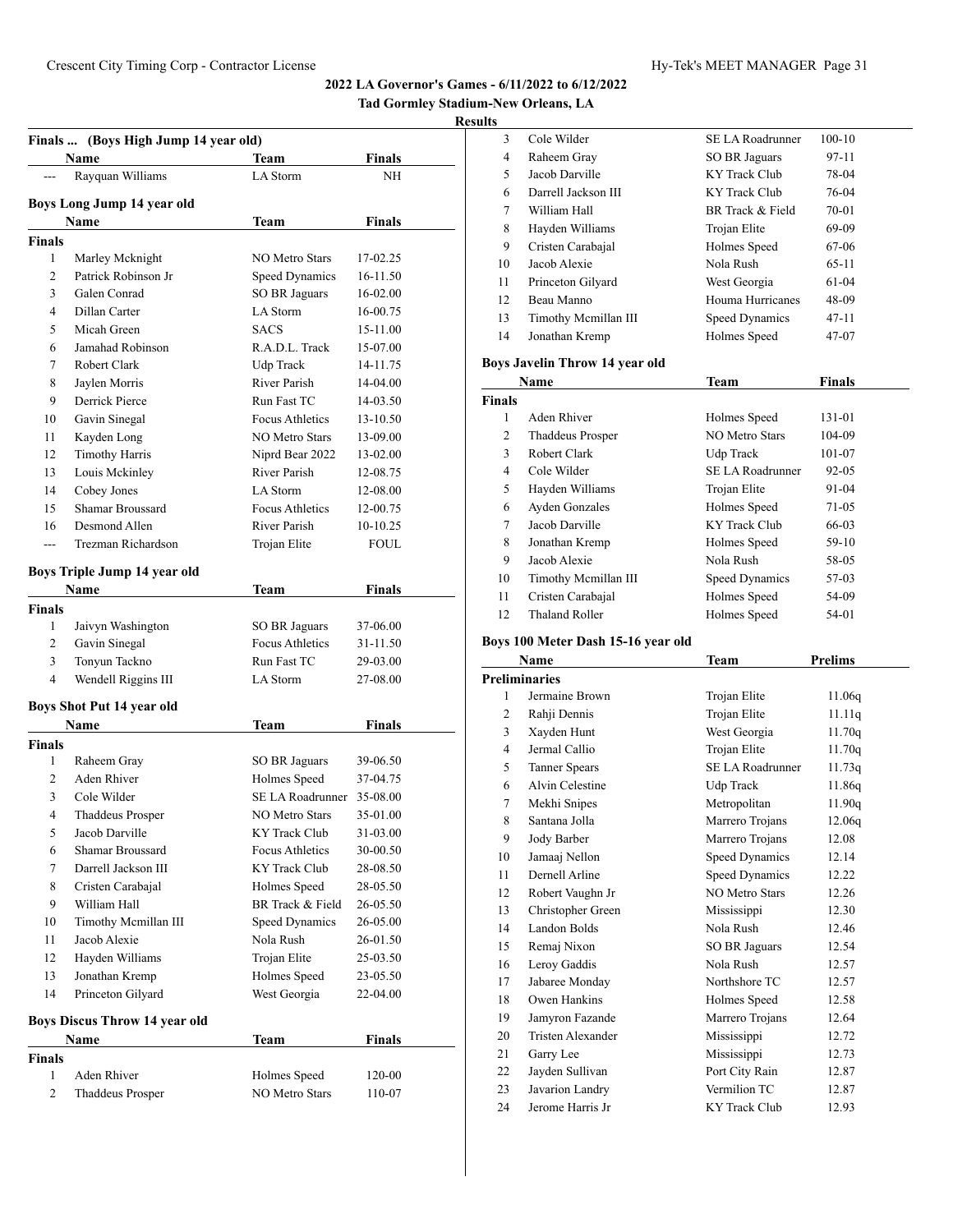|  | Tad Gormley Stadium-New Orleans, LA |  |  |
|--|-------------------------------------|--|--|
|--|-------------------------------------|--|--|

# **Results**

| Preliminaries  (Boys 100 Meter Dash 15-16 year old) |                                    |                         |                |  |
|-----------------------------------------------------|------------------------------------|-------------------------|----------------|--|
|                                                     | Name                               | Team                    | <b>Prelims</b> |  |
| 25                                                  | Juan Andrade                       | Holmes Speed            | 13.05          |  |
| 26                                                  | <b>Taron Curry</b>                 | Marrero Trojans         | 13.12          |  |
| 27                                                  | Matthew Castelluccio               | Unattached              | 13.24          |  |
| 28                                                  | Dominic Cryer                      | Trojan Elite            | 13.28          |  |
| 29                                                  | Eric Anderson Jr                   | <b>SACS</b>             | 13.41          |  |
| 30                                                  | Chadwick Weatherspoon Jr           | <b>KY Track Club</b>    | 13.43          |  |
| 31                                                  | Kristopher Coleman                 | Marrero Trojans         | 13.45          |  |
| 32                                                  | Nicholas Johnson                   | BR Track & Field        | 13.64          |  |
| 33                                                  | James Trotter III                  | <b>KY</b> Track Club    | 14.68          |  |
| 34                                                  | Joshua Bigham                      | St John Legends         | 14.84          |  |
| 35                                                  | Jackson Riche                      | Tri City Flyers         | 15.04          |  |
|                                                     | Boys 100 Meter Dash 15-16 year old |                         |                |  |
|                                                     | Name                               | <b>Team</b>             | <b>Finals</b>  |  |
| <b>Finals</b>                                       |                                    |                         |                |  |
| 1                                                   | Rahji Dennis                       | Trojan Elite            | 10.93          |  |
| 2                                                   | Jermaine Brown                     | Trojan Elite            | 10.93          |  |
| 3                                                   | <b>Tanner Spears</b>               | <b>SE LA Roadrunner</b> | 11.46          |  |
| 4                                                   | Jermal Callio                      | Trojan Elite            | 11.46          |  |
| 5                                                   | Xayden Hunt                        | West Georgia            | 11.49          |  |
| 6                                                   | Alvin Celestine                    | <b>Udp Track</b>        | 11.58          |  |
| 7                                                   | Santana Jolla                      | Marrero Trojans         |                |  |
| 8                                                   | Mekhi Snipes                       | Metropolitan            | 11.79<br>13.42 |  |
|                                                     |                                    |                         |                |  |
|                                                     | Boys 200 Meter Dash 15-16 year old |                         |                |  |
|                                                     | Name                               | <b>Team</b>             | <b>Prelims</b> |  |
| <b>Preliminaries</b>                                |                                    |                         |                |  |
| 1                                                   | Alvin Celestine                    | Udp Track               | 22.48q         |  |
| 2                                                   | Jermaine Brown                     | Trojan Elite            | 22.50q         |  |
| 3                                                   | Xayden Hunt                        | West Georgia            | 23.70q         |  |
| 4                                                   | Rahji Dennis                       | Trojan Elite            | 23.86q         |  |
| 5                                                   | Mekhi Snipes                       | Metropolitan            | 24.19q         |  |
| 6                                                   | Callahan Leahy                     | <b>SE LA Roadrunner</b> | 24.27q         |  |
| 7                                                   | Dernell Arline                     | Speed Dynamics          | 24.40q         |  |
| 8                                                   | Ramon Williams Jr                  | Speed Dynamics          | 24.45q         |  |
| 9                                                   | Kendrick Wilkerson                 | <b>LA</b> Storm         | 24.49          |  |
| 10                                                  | Kwali Bickham                      | Run Fast TC             | 24.77          |  |
| 11                                                  | Owen Hankins                       | Holmes Speed            | 24.96          |  |
| 12                                                  | Landon Bolds                       | Nola Rush               | 25.11          |  |
| 13                                                  | Garry Lee                          | Mississippi             | 25.14          |  |
| 14                                                  | Kurtis Milburn                     | Marrero Trojans         | 25.20          |  |
| 15                                                  | Joshua Johnson                     | Marrero Trojans         | 25.31          |  |
| 16                                                  | Kelwynn Napoleon Jr                | Metropolitan            | 25.33          |  |
| 17                                                  | Leroy Gaddis                       | Nola Rush               | 25.34          |  |
| 18                                                  | Jayden Kawayne                     | <b>SACS</b>             | 25.38          |  |
| 19                                                  | Josha Hamilton                     | Marrero Trojans         | 25.66          |  |
| 20                                                  | Jaiden Hunter                      | LA Storm                | 25.77          |  |
| 21                                                  | Jabaree Monday                     | Northshore TC           | 25.81          |  |
| 22                                                  | Jayden Sullivan                    | Port City Rain          | 25.84          |  |
| 23                                                  | Sam Richardson III                 | LA Storm                | 25.86          |  |
| 24                                                  | Holdyn Sparkman                    | Speed Dynamics          | 25.99          |  |
| 25                                                  | Gabriel Gonzalez                   | Trojan Elite            | 26.00          |  |
| 26                                                  | Christopher Green                  | Mississippi             | 26.08          |  |
| 27                                                  | Willie Bell                        | KY Track Club           | 26.10          |  |
|                                                     |                                    |                         |                |  |

| 28 | Jaden Richardson | Marrero Trojans        | 26.47 |
|----|------------------|------------------------|-------|
| 29 | Kaegan Leblanc   | <b>Focus Athletics</b> | 26.57 |
| 30 | Juan Andrade     | Holmes Speed           | 27.07 |
| 31 | Dominic Cryer    | Trojan Elite           | 27.21 |
| 32 | Eric Anderson Jr | <b>SACS</b>            | 27.33 |
| 33 | Nicholas Johnson | BR Track & Field       | 28.38 |
| 34 | Brennan Coffman  | Udp Track              | 28.46 |
| 35 | Michael Lewis    | Udp Track              | 29.07 |
| 36 | Joshua Bigham    | St John Legends        | 32.03 |
|    |                  |                        |       |

# **Boys 200 Meter Dash 15-16 year old**

| Name              | Team                  | <b>Finals</b> |  |
|-------------------|-----------------------|---------------|--|
|                   |                       |               |  |
| Jermaine Brown    | Trojan Elite          | 21.92         |  |
| Rahji Dennis      | Trojan Elite          | 22.68         |  |
| Xayden Hunt       | West Georgia          | 23.52         |  |
| Alvin Celestine   | Udp Track             | 23.53         |  |
| Callahan Leahy    | SE LA Roadrunner      | 24.07         |  |
| Dernell Arline    | Speed Dynamics        | 24.65         |  |
| Ramon Williams Jr | <b>Speed Dynamics</b> | 24.94         |  |
|                   |                       |               |  |

# **Boys 400 Meter Dash 15-16 year old**

|               | Name                              | Team                   | <b>Finals</b> |
|---------------|-----------------------------------|------------------------|---------------|
| <b>Finals</b> |                                   |                        |               |
| 1             | <b>Matthew Perkins</b>            | KY Track Club          | 50.64         |
| 2             | Roy Vance                         | Run Fast TC            | 52.61         |
| 3             | Corbe Bell                        | Run Fast TC            | 53.92         |
| 4             | Ronard Williams Jr                | Run Fast TC            | 54.48         |
| 5             | Kendrick Wilkerson                | LA Storm               | 54.55         |
| 6             | Christopher Williams              | Run Fast TC            | 55.74         |
| 7             | Ramon Williams Jr                 | <b>Speed Dynamics</b>  | 56.17         |
| 8             | Sam Richardson III                | LA Storm               | 56.35         |
| 9             | Karim Elliot                      | LA Storm               | 56.78         |
| 10            | Kaegan Leblanc                    | <b>Focus Athletics</b> | 57.04         |
| 11            | Eliseo Pina                       | <b>SACS</b>            | 57.10         |
| 12            | Jaheim johnson                    | LA Storm               | 57.35         |
| 13            | Kelwynn Napoleon Jr               | Metropolitan           | 57.43         |
| 14            | Jayden Kawayne                    | <b>SACS</b>            | 57.58         |
| 15            | Jaiden Hunter                     | LA Storm               | 57.63         |
| 16            | Holdyn Sparkman                   | Speed Dynamics         | 58.07         |
| 17            | Leroy Gaddis                      | Nola Rush              | 58.62         |
| 18            | Gabriel Gonzalez                  | Trojan Elite           | 58.66         |
| 19            | Eric Anderson Jr                  | <b>SACS</b>            | 58.81         |
| 20            | Zachary Maple                     | <b>NO Metro Stars</b>  | 58.93         |
| 21            | Dominic Cryer                     | Trojan Elite           | 59.69         |
| 22            | Dallas Henderson                  | BR Track & Field       | 1:02.09       |
| 23            | Nicholas Johnson                  | BR Track & Field       | 1:04.95       |
|               | Boys 800 Meter Run 15-16 year old |                        |               |

|               | Name           | <b>Team</b>      | <b>Finals</b> |  |
|---------------|----------------|------------------|---------------|--|
| <b>Finals</b> |                |                  |               |  |
|               | Corbe Bell     | Run Fast TC      | 2:07.13       |  |
| 2             | Dylan Evans    | Run Fast TC      | 2:09.02       |  |
| 3             | Jaylon Wilson  | Marrero Trojans  | 2:10.04       |  |
| 4             | Trevin Lebouef | Houma Hurricanes | 2:11.05       |  |
|               | Alden Dupree   | Run Fast TC      | 2:14.31       |  |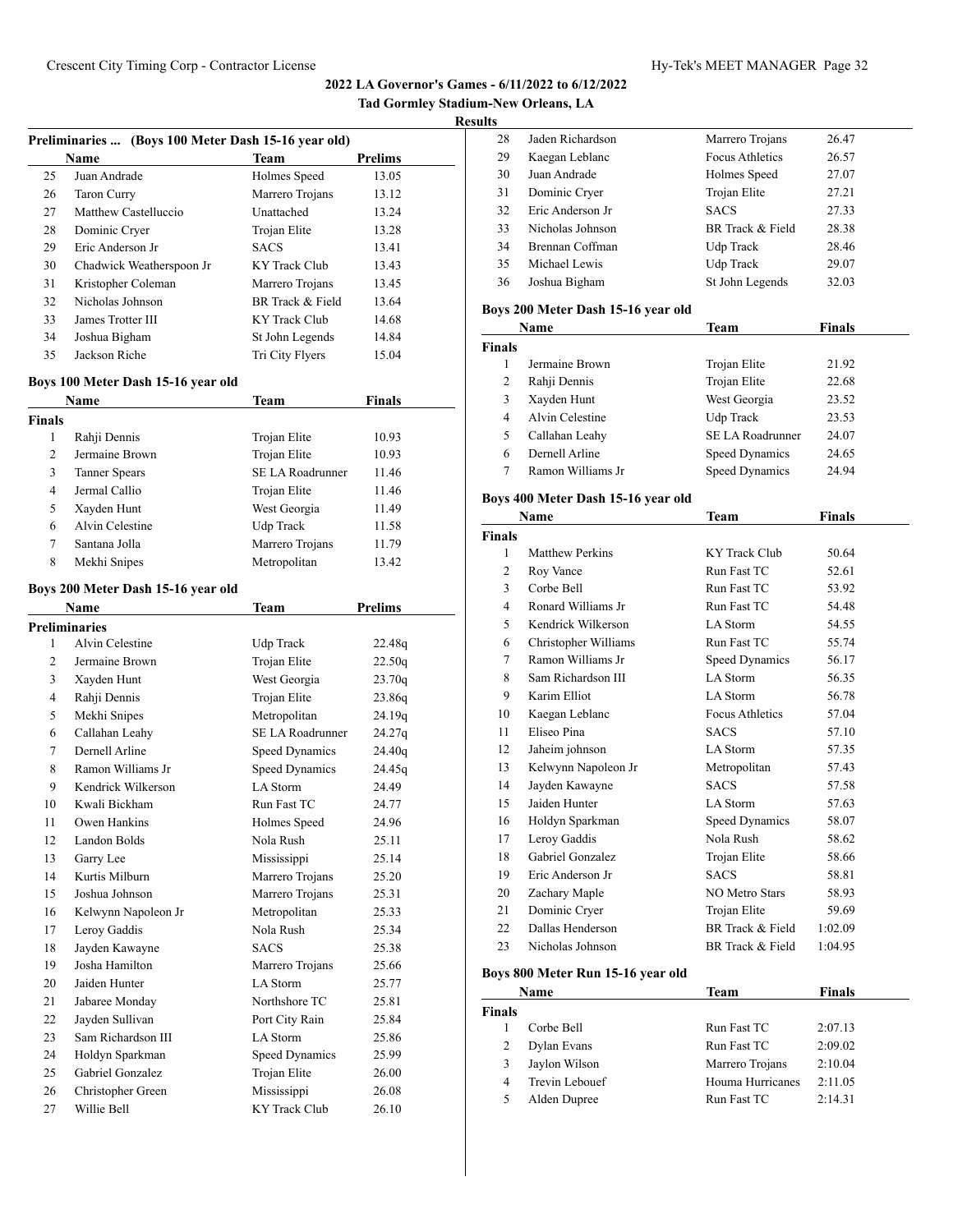**Tad Gormley Stadium-New Orleans, LA**

#### **Results**

|                | Finals  (Boys 800 Meter Run 15-16 year old) |                         |               |
|----------------|---------------------------------------------|-------------------------|---------------|
|                | Name                                        | <b>Team</b>             | <b>Finals</b> |
| 6              | Eliseo Pina                                 | <b>SACS</b>             | 2:15.54       |
| 7              | Dallas Henderson                            | BR Track & Field        | 2:18.17       |
| 8              | Mekhi Snipes                                | Metropolitan            | 2:21.50       |
| 9              | Noah Lange                                  | Houma Hurricanes        | 2:22.45       |
| 10             | Ronard Williams Jr                          | Run Fast TC             | 2:27.66       |
| 11             | Kaegan Leblanc                              | <b>Focus Athletics</b>  | 2:29.53       |
| 12             | Jackson White                               | Mississippi             | 2:30.48       |
| 13             | Zachary Maple                               | <b>NO Metro Stars</b>   | 2:32.66       |
| 14             | Zachary Choate                              | No Limit Speed          | 2:39.78       |
| 15             | <b>Walter Morrow</b>                        | LA Storm                | 2:44.69       |
| ---            | Andrew Jordan                               | Trojan Elite            | <b>DNF</b>    |
|                | Boys 1500 Meter Run 15-16 year old          |                         |               |
|                | Name                                        | Team                    | <b>Finals</b> |
| <b>Finals</b>  |                                             |                         |               |
| 1              | Noah Lange                                  | Houma Hurricanes        | 4:48.78       |
| 2              | Trevin Lebouef                              | Houma Hurricanes        | 4:54.31       |
| 3              | Adian Hurst-Vasquez                         | <b>Blues City Blaze</b> | 4:58.82       |
| 4              | Anthony Johnson                             | Trojan Elite            | 5:01.35       |
| 5              | Conan Buchanan                              | Trojan Elite            | 5:08.79       |
| 6              | Jackson White                               | Mississippi             | 5:08.98       |
| 7              | Dallas Henderson                            | BR Track & Field        | 5:13.46       |
| 8              | Zachary Choate                              | No Limit Speed          | 5:34.74       |
|                | Boys 3000 Meter Run 15-16 year old          |                         |               |
|                | Name                                        | Team                    | <b>Finals</b> |
| <b>Finals</b>  |                                             |                         |               |
| 1              | Trevin Lebouef                              | Houma Hurricanes        | 10:46.00      |
| 2              | Conan Buchanan                              | Trojan Elite            | 11:23.62      |
| 3              | Dallas Henderson                            | BR Track & Field        | 11:34.25      |
| $\overline{4}$ | Anthony Johnson                             | Trojan Elite            | 11:51.79      |
| 5              | Jackson White                               | Mississippi             | 12:23.54      |
|                | Boys 110 Meter Hurdles 15-16 year old       |                         |               |
|                | Name                                        | Team                    | Finals        |
| Finals         |                                             |                         |               |
| 1              | Jermal Callio                               | Trojan Elite            | 16.14         |
| 2              | Lance Williams                              | Sprint Nola             | 18.26         |
| $\mathfrak{Z}$ | Antwaine Fain                               | Hattiesburg             | 19.78         |
| $\overline{4}$ | Tristen Alexander                           | Mississippi             | 20.29         |
| 5              | Kylan White                                 | LA Storm                | 24.23         |
|                | Boys 400 Meter Hurdles 15-16 year old       |                         |               |
|                | Name                                        | Team                    | <b>Finals</b> |
| <b>Finals</b>  |                                             |                         |               |
| 1              | <b>Matthew Perkins</b>                      | KY Track Club           | 56.90         |
| 2              | Jermal Callio                               | Trojan Elite            | 1:01.72       |
| 3              | Dylan Evans                                 | Run Fast TC             | 1:03.55       |
| 4              | Gregory Jackson                             | SE LA Roadrunner        | 1:03.99       |
| 5              | Jayden Hiles                                | Unattached              | 1:04.47       |
| 6              | Lance Williams                              | Sprint Nola             | 1:06.41       |
| 7              | Alden Dupree                                | Run Fast TC             | 1:07.47       |
| 8              | Tristen Alexander                           | Mississippi             | 1:09.69       |

|                          | Team                    | Relay | <b>Finals</b>         |
|--------------------------|-------------------------|-------|-----------------------|
| <b>Finals</b>            |                         |       |                       |
| 1                        | Marrero Trojans         | A     | 45.30                 |
|                          | 1) Jaylon Wilson        |       | 2) Josha Hamilton     |
|                          | 3) Joshua Johnson       |       | 4) Kurtis Milburn     |
| $\mathfrak{D}$           | Run Fast TC             | A     | 46.18                 |
|                          | 1) Christopher Williams |       | 2) D'Adario Conway    |
|                          | 3) Kwali Bickham        |       | 4) Roy Vance          |
| 3                        | KY Track Club           | A     | 46.25                 |
|                          | 1) Jerome Harris Jr     |       | 2) Matthew Perkins    |
|                          | 3) Tyran Anthony        |       | 4) Willie Bell        |
| 4                        | Marrero Trojans         | B     | 48.76                 |
|                          | 1) Jaden Richardson     |       | 2) Jamyron Fazande    |
|                          | 3) Jody Barber          |       | 4) Kristopher Coleman |
| $\overline{\phantom{1}}$ | LA Storm                | A     | 49.77                 |
|                          | 1) Jaheim johnson       |       | 2) Karim Elliot       |
|                          | 3) Kendrick Wilkerson   |       | 4) Sam Richardson III |
| ---                      | LA Storm                | B     | DO                    |
|                          | 1) Jaiden Hunter        |       | 2) Kylan White        |
|                          | 3) Micheal Allen        |       | 4) Walter Morrow      |

# **Boys 4x200 Meter Relay 15-16 year old**

|                | Team                    | Relay           | Finals                |
|----------------|-------------------------|-----------------|-----------------------|
| <b>Finals</b>  |                         |                 |                       |
| 1              | Run Fast TC             | A               | 1:37.73               |
|                | 1) Christopher Williams |                 | 2) D'Adario Conway    |
|                | 3) Kwali Bickham        | 4) Roy Vance    |                       |
| $\mathfrak{D}$ | LA Storm                | A               | 1:38.51               |
|                | 1) Jaheim johnson       | 2) Karim Elliot |                       |
|                | 3) Kendrick Wilkerson   |                 | 4) Sam Richardson III |
| 3              | Run Fast TC             | R               | 1:39.65               |
|                | 1) Alden Dupree         | 2) Corbe Bell   |                       |
|                | 3) Dylan Evans          |                 | 4) Ronard Williams Jr |
| 4              | Marrero Trojans         | R               | 1:40.58               |
|                | 1) Jaylon Wilson        | 2) Jody Barber  |                       |
|                | 3) Josha Hamilton       |                 | 4) Joshua Johnson     |
| 5              | Marrero Trojans         | A               | 1:44.97               |
|                | 1) Jaden Richardson     |                 | 2) Jamyron Fazande    |
|                | 3) Kristopher Coleman   |                 | 4) Nathaniel Dunbar   |
| 6              | LA Storm                | B               | 1:50.12               |
|                | 1) Jaiden Hunter        | 2) Kylan White  |                       |
|                | 3) Micheal Allen        |                 | 4) Walter Morrow      |

# **Boys 4x400 Meter Relay 15-16 year old**

| Team              | Relay             | <b>Finals</b> |
|-------------------|-------------------|---------------|
| <b>Finals</b>     |                   |               |
| Run Fast TC       | А                 | 3:34.27       |
| 1) Alden Dupree   | 2) Corbe Bell     |               |
| 3) Dylan Evans    | 4) Roy Vance      |               |
| Marrero Trojans   | А                 | 3:55.64       |
| 1) Jaylon Wilson  | 2) Joshua Johnson |               |
| 3) Kurtis Milburn | 4) Santana Jolla  |               |
|                   |                   |               |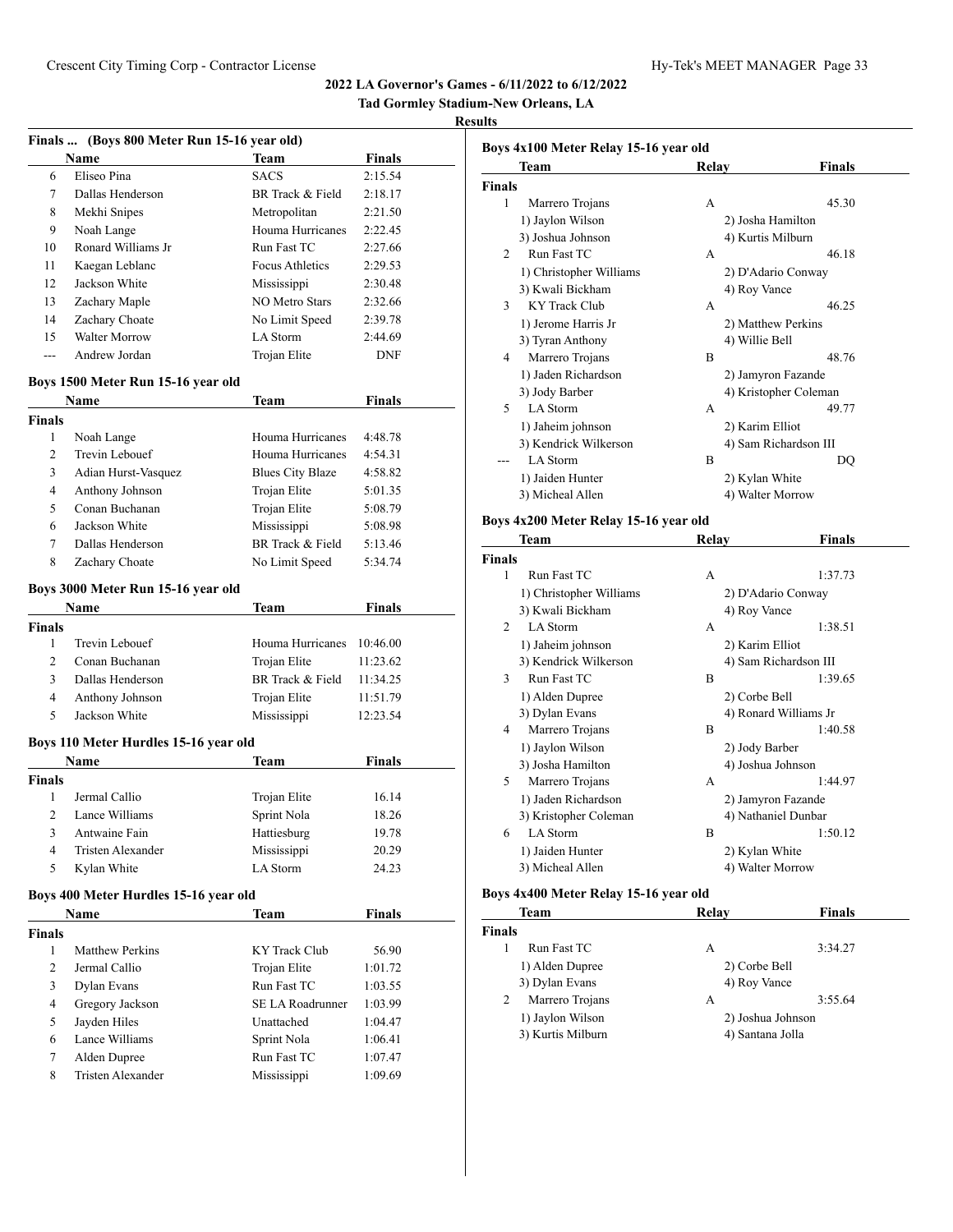**Tad Gormley Stadium-New Orleans, LA**

#### **Results**

|                | Finals  (Boys 4x400 Meter Relay 15-16 year old) |                       |               |
|----------------|-------------------------------------------------|-----------------------|---------------|
|                | <b>Team</b>                                     | Relay                 | <b>Finals</b> |
| 3              | Marrero Trojans                                 | B                     | 4:09.55       |
|                | 1) Jaden Richardson                             | 2) Josha Hamilton     |               |
|                | 3) Kristopher Coleman                           | 4) Nathaniel Dunbar   |               |
|                | Boys High Jump 15-16 year old                   |                       |               |
|                | Name                                            | Team                  | <b>Finals</b> |
| <b>Finals</b>  |                                                 |                       |               |
| 1              | Kyron Sumler                                    | Trojan Elite          | 6-06.00       |
| 2              | Nathaniel Dunbar                                | Marrero Trojans       | J5-02.00      |
| 3              | Tyran Anthony                                   | <b>KY Track Club</b>  | J5-02.00      |
| $\overline{4}$ | Antwaine Fain                                   | Hattiesburg           | J5-02.00      |
| 5              | Michael Lewis                                   | Udp Track             | 4-02.00       |
|                | Boys Long Jump 15-16 year old                   |                       |               |
|                | Name                                            | Team                  | Finals        |
| <b>Finals</b>  |                                                 |                       |               |
| 1              | Jermaine Brown                                  | Trojan Elite          | 21-03.25      |
| 2              | Xayden Hunt                                     | West Georgia          | 20-02.50      |
| 3              | Jayden Hiles                                    | Unattached            | 19-06.00      |
| 4              | Ramon Williams Jr                               | Speed Dynamics        | 19-03.50      |
| 5              | Jayden Sullivan                                 | Port City Rain        | 18-07.50      |
| 6              | <b>Tyran Anthony</b>                            | KY Track Club         | 18-04.00      |
| 7              | Antwaine Fain                                   | Hattiesburg           | 17-03.50      |
| 8              | Karim Elliot                                    | LA Storm              | 17-01.00      |
| 9              | Kelwynn Napoleon Jr                             | Metropolitan          | 16-07.25      |
| 10             | Remaj Nixon                                     | <b>SO BR Jaguars</b>  | 16-05.00      |
| 11             | Alvin Celestine                                 | Udp Track             | 16-04.25      |
| 12             | Owen Hankins                                    | Holmes Speed          | 16-02.25      |
| 13             | Jody Barber                                     | Marrero Trojans       | 15-10.50      |
| 14             | Jerome Harris Jr                                | KY Track Club         | 15-10.00      |
| 15             | Javarion Landry                                 | Vermilion TC          | 15-04.25      |
|                | Boys Triple Jump 15-16 year old                 |                       |               |
|                | <b>Name</b>                                     | Team                  | <b>Finals</b> |
| Finals         |                                                 |                       |               |
| 1              | Jermaine Brown                                  | Trojan Elite          | 41-04.50      |
| 2              | Kyron Sumler                                    | Trojan Elite          | 40-01.00      |
| 3              | Jayden Hiles                                    | Unattached            | 38-07.00      |
| 4              | Jamyron Fazande                                 | Marrero Trojans       | 37-09.50      |
| 5              | Xayden Hunt                                     | West Georgia          | 37-00.00      |
| 6              | Jamaaj Nellon                                   | Speed Dynamics        | 36-10.00      |
| 7              | Remaj Nixon                                     | SO BR Jaguars         | 36-05.50      |
| 8              | Owen Hankins                                    | Holmes Speed          | 34-06.75      |
|                | Boys Shot Put 15-16 year old                    |                       |               |
|                | Name                                            | <b>Team</b>           | Finals        |
| <b>Finals</b>  |                                                 |                       |               |
| 1              | Kaden Adams                                     | Houma Hurricanes      | 45-00.50      |
| 2              | Evan Allen                                      | SE LA Roadrunner      | 38-07.50      |
| 3              | Willie Bell                                     | <b>KY Track Club</b>  | 37-03.00      |
| $\overline{4}$ | Robert Vaughn Jr                                | <b>NO Metro Stars</b> | 37-01.00      |
| 5              | Landon Bolds                                    | Nola Rush             | 35-00.50      |
| 6              | <b>Branon Mitchell</b>                          | Vermilion TC          | 33-01.50      |
| 7              | James Trotter III                               | KY Track Club         | 31-01.50      |
|                |                                                 |                       |               |

| 8                    | Vernon Robiskie                         | Nola Rush               | 30-04.50       |
|----------------------|-----------------------------------------|-------------------------|----------------|
| 9                    | Kaegan Leblanc                          | Focus Athletics         | 23-04.25       |
|                      | <b>Boys Discus Throw 15-16 year old</b> |                         |                |
|                      | Name                                    | Team                    | Finals         |
| Finals               |                                         |                         |                |
| 1                    | Evan Allen                              | <b>SE LA Roadrunner</b> | 101-00         |
| $\overline{c}$       | Robert Vaughn Jr                        | <b>NO Metro Stars</b>   | 92-00          |
| 3                    | Landon Bolds                            | Nola Rush               | 89-01          |
| 4                    | James Trotter III                       | <b>KY</b> Track Club    | 88-07          |
| 5                    | Vernon Robiskie                         | Nola Rush               | 75-03          |
| 6                    | Micheal Allen                           | LA Storm                | 55-04          |
|                      | Boys Javelin Throw 15-16 year old       |                         |                |
|                      | Name                                    | Team                    | Finals         |
| <b>Finals</b>        |                                         |                         |                |
| 1                    | <b>Branon Mitchell</b>                  | Vermilion TC            | 142-06         |
| 2                    | Caleb Richard                           | SE LA Roadrunner        | 123-09         |
| 3                    | Robert Vaughn Jr                        | <b>NO Metro Stars</b>   |                |
|                      | Justin Melancon                         |                         | 121-04         |
| 4                    |                                         | SE LA Roadrunner        | 105-05         |
| 5                    | Matthew Castelluccio                    | Unattached              | 99-01          |
| 6                    | Juan Andrade                            | Holmes Speed            | 94-05          |
| 7                    | James Trotter III                       | <b>KY</b> Track Club    | 88-02          |
| 8                    | Vernon Robiskie                         | Nola Rush               | 87-00          |
| 9                    | Nicholas Johnson                        | BR Track & Field        | 81-08          |
|                      | Boys 100 Meter Dash 17-18 year old      |                         |                |
|                      |                                         |                         |                |
|                      | <b>Name</b>                             | Team                    | <b>Prelims</b> |
| <b>Preliminaries</b> |                                         |                         |                |
| 1                    | Amiri Franklin                          | <b>SACS</b>             | 10.96q         |
| 2                    | <b>J'Marcus Sewell</b>                  | SO BR Jaguars           | 11.15q         |
| 3                    | Kaden Lewis                             | <b>SACS</b>             | 11.17q         |
| 4                    | Justin Horne                            | Trojan Elite            | 11.18q         |
| 5                    | Koen Beavers                            | Unattached              | 11.21q         |
| 6                    | Darryl George                           | Run Fast TC             | 11.29q         |
| 7                    | Lonnie Tankersley                       | SE LA Roadrunner        | 11.37q         |
| 8                    | Gabriel Clement II                      | Unattached              | 11.38q         |
| 9                    | Kalen Beavers                           | Unattached              | 11.42          |
| 10                   | Derek Cunningham Jr.                    | West Georgia            | 11.45          |
| 11                   | <b>Bryson Osborne</b>                   | <b>Speed Dynamics</b>   | 11.46          |
| 12                   | Everett Alberty                         | SO BR Jaguars           | 11.63          |
| 13                   | Larry Singleton                         | BR Track & Field        | 11.65          |
| 14                   | <b>Tyler Hayes</b>                      | Trojan Elite            | 11.75          |
| 15                   | Jer'Myiah Stuckey                       | Mississippi             | 11.77          |
| 16                   | Tyren Brown                             | <b>Speed Dynamics</b>   | 11.81          |
| 17                   | Samuel Jenkins                          | West Georgia            | 11.86          |
| 18                   | Crandell Turner                         | Trojan Elite            | 12.01          |
| 19                   | Maxwell Warren                          | <b>SO BR Jaguars</b>    | 12.20          |
| 20                   | Dale Albert Jr                          | Run Fast TC             | 12.26          |
| 21                   | Nick Franklin                           | LA Storm                | 12.31          |
| 22                   | Jamie Brown                             | Trojan Elite            | 12.32          |
| 23                   | Colby Porche                            | <b>Udp Track</b>        | 12.41          |

 Jeremiah Wells SE LA Roadrunner 12.87 Jayden Garner West Georgia 13.06 27 Quinnton Marshall Jr NO Metro Stars 13.42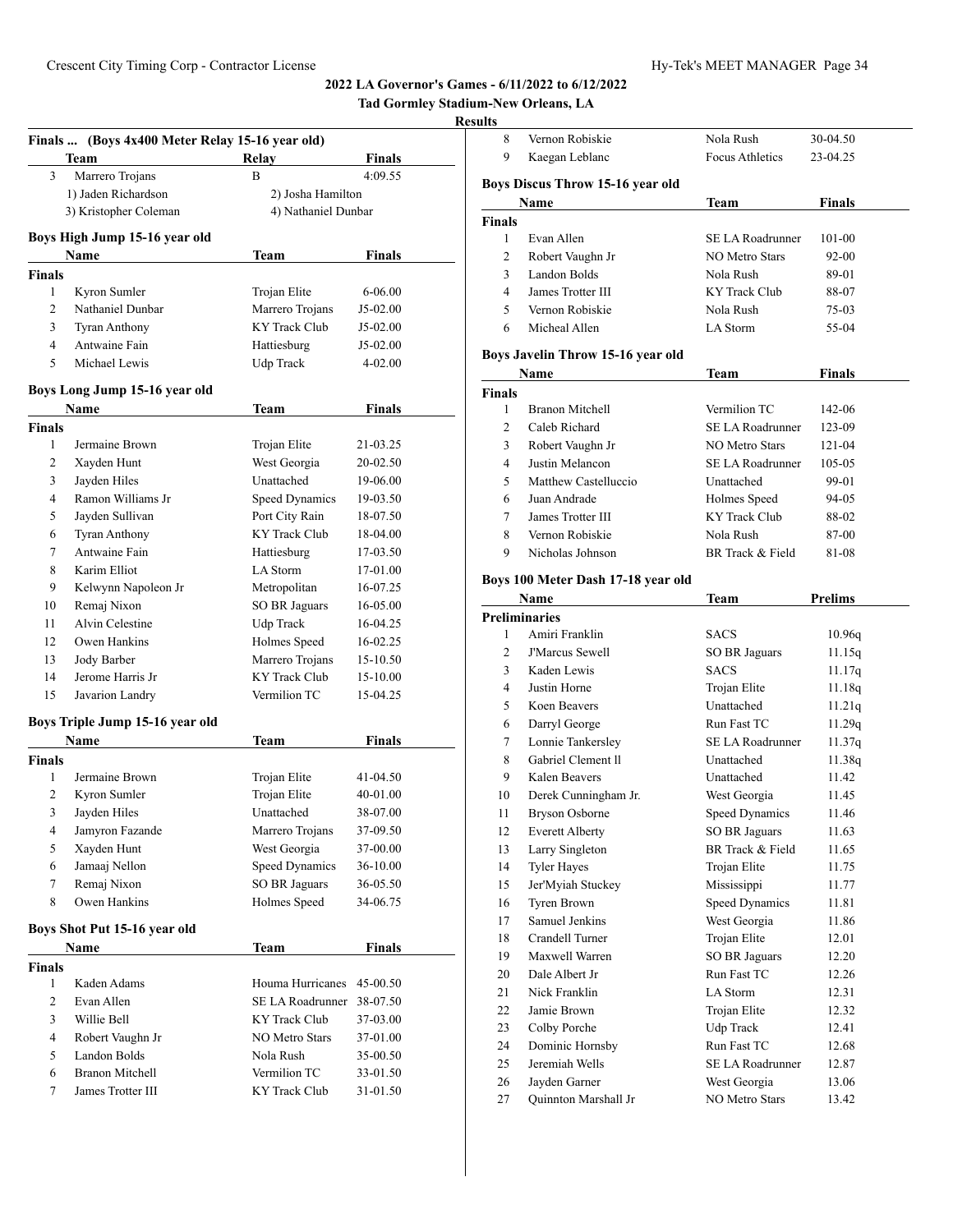**Tad Gormley Stadium-New Orleans, LA**

# **Results**

|                      | Boys 100 Meter Dash 17-18 year old |                              |                |
|----------------------|------------------------------------|------------------------------|----------------|
|                      | Name                               | Team                         | Finals         |
| <b>Finals</b><br>1   |                                    | Run Fast TC                  |                |
| 2                    | Darryl George<br>Kaden Lewis       | <b>SACS</b>                  | 10.90<br>11.00 |
| 3                    | Justin Horne                       |                              |                |
| 4                    | Gabriel Clement II                 | Trojan Elite<br>Unattached   | 11.03          |
|                      |                                    | <b>SE LA Roadrunner</b>      | 11.07          |
| 5<br>6               | Lonnie Tankersley<br>Koen Beavers  | Unattached                   | 11.15<br>11.16 |
| 7                    | <b>FMarcus Sewell</b>              |                              | 11.31          |
| 8                    | Amiri Franklin                     | SO BR Jaguars<br><b>SACS</b> | 12.10          |
|                      |                                    |                              |                |
|                      | Boys 200 Meter Dash 17-18 year old |                              |                |
|                      | Name                               | Team                         | Prelims        |
| <b>Preliminaries</b> |                                    |                              |                |
| 1                    | Marquez Stevenson                  | <b>SACS</b>                  | 22.01q         |
| $\overline{2}$       | Krosse Johnson                     | <b>SACS</b>                  | 22.12q         |
| 3                    | Amiri Franklin                     | <b>SACS</b>                  | 22.43q         |
| 4                    | Darryl George                      | Run Fast TC                  | 22.44q         |
| 5                    | Kaden Lewis                        | <b>SACS</b>                  | 22.48q         |
| 6                    | Derek Cunningham Jr.               | West Georgia                 | 22.60q         |
| 7                    | Gabriel Clement II                 | Unattached                   | 22.61q         |
| 8                    | J'Marcus Sewell                    | SO BR Jaguars                | 22.71q         |
| 9                    | Lonnie Tankersley                  | <b>SE LA Roadrunner</b>      | 22.75          |
| 10                   | Koen Beavers                       | Unattached                   | 22.79          |
| 11                   | Bryson Osborne                     | Speed Dynamics               | 22.81          |
| 12                   | Javarius Molden                    | Hattiesburg                  | 22.99          |
| 13                   | Kalen Beavers                      | Unattached                   | 23.06          |
| 14                   | Camren Hardy                       | Sprint Nola                  | 23.13          |
| 15                   | Tyren Brown                        | Speed Dynamics               | 23.19          |
| 16                   | Tywane Ransom                      | Run Fast TC                  | 23.34          |
| 17                   | <b>Everett Alberty</b>             | <b>SO BR Jaguars</b>         | 23.39          |
| 18                   | Jeremy Geary                       | Sprint Nola                  | 23.49          |
| 19                   | Ayden Brown                        | Mississippi                  | 23.67          |
| 20                   | Akeeve Bryant                      | LA Storm                     | 24.05          |
| 21                   | Samuel Jenkins                     | West Georgia                 | 24.11          |
| 22                   | Markel Myles                       | Sprint Nola                  | 24.15          |
| 23                   | Crandell Turner                    | Trojan Elite                 | 24.23          |
| 24                   | Larry Singleton                    | BR Track & Field             | 24.33          |
| 25                   | Jaiden Hill                        | Hattiesburg                  | 24.37          |
| 26                   | Cameren Doris                      | Speed Dynamics               | 24.40          |
| 27                   | Nick Franklin                      | LA Storm                     | 24.89          |
| 28                   | Dominic Hornsby                    | Run Fast TC                  | 25.51          |
| 29                   | Jeremiah Wells                     | SE LA Roadrunner             | 26.20          |
| 30                   | Joshua Hampton                     | Mississippi                  | 26.57          |
| 31                   | Jayden Garner                      | West Georgia                 | 26.64          |
| 32                   | Dylan Wills                        | <b>NO Metro Stars</b>        | 28.43          |
| ---                  | Maxwell Warren                     | SO BR Jaguars                | DNF            |
|                      | Boys 200 Meter Dash 17-18 year old |                              |                |
|                      | Name                               | Team                         | <b>Finals</b>  |
| <b>Finals</b>        |                                    |                              |                |
| 1                    | Marquez Stevenson                  | SACS                         | 21.55          |
| $\overline{2}$       | Krosse Johnson                     | SACS                         | 21.69          |
| 3                    | Darryl George                      | Run Fast TC                  | 22.13          |

| $\overline{4}$ | Gabriel Clement II                 | Unattached                                     | 22.31         |
|----------------|------------------------------------|------------------------------------------------|---------------|
| 5              | <b>J'Marcus Sewell</b>             | <b>SO BR Jaguars</b>                           | 22.47         |
| 6              | Derek Cunningham Jr.               | West Georgia                                   | 22.74         |
|                | Boys 400 Meter Dash 17-18 year old |                                                |               |
|                | Name                               | <b>Team</b>                                    | <b>Finals</b> |
| <b>Finals</b>  |                                    |                                                |               |
| 1              | Marquez Stevenson                  | <b>SACS</b>                                    | 48.48         |
| $\overline{c}$ | Gabriel Clement II                 | Unattached                                     | 49.53         |
| 3              | Markel Myles                       | Sprint Nola                                    | 51.15         |
| $\overline{4}$ | <b>Tristen Pugmire</b>             | <b>NO Metro Stars</b>                          | 51.57         |
| 5              | Armani Cargo                       | Marrero Trojans                                | 51.62         |
| 6              | Camren Hardy                       | Sprint Nola                                    | 51.66         |
| 7              | Jeremy Geary                       | Sprint Nola                                    | 51.90         |
|                | Larrell Hadrick                    |                                                |               |
| 8              |                                    | <b>Speed Dynamics</b><br><b>NO Metro Stars</b> | 52.09         |
| 9              | Darian Chestnut                    |                                                | 52.60         |
| 10             | <b>Bryce Darensbourg</b>           | <b>Speed Dynamics</b>                          | 52.63         |
| 11             | Devon Washington                   | <b>SACS</b>                                    | 52.85         |
| 12             | <b>Everett Alberty</b>             | <b>SO BR Jaguars</b>                           | 52.96         |
| 13             | Ayden Brown                        | Mississippi                                    | 53.44         |
| 14             | Corithian Walker                   | Run Fast TC                                    | 53.86         |
| 15             | Crandell Turner                    | Trojan Elite                                   | 53.88         |
| 16             | Marquis Trainer                    | Port City Rain                                 | 54.80         |
| 17             | Joshua Lawrence                    | Sprint Nola                                    | 55.50         |
| 18             | <b>Bernard Robertson IV</b>        | <b>NO Metro Stars</b>                          | 57.45         |
| 19             | Joshua Hampton                     | Mississippi                                    | 57.48         |
| 20             | Jeremiah Wells                     | <b>SE LA Roadrunner</b>                        | 58.97         |
| 21             | Carter Martin                      | Houma Hurricanes                               | 1:02.22       |
| 22             | Dylan Wills                        | <b>NO Metro Stars</b>                          | 1:02.29       |
| 23             | <b>Timothy Reed</b>                | KY Track Club                                  | 1:07.43       |
|                |                                    |                                                |               |

# **Boys 800 Meter Run 17-18 year old**

|               | Name                     | Team                  | Finals  |
|---------------|--------------------------|-----------------------|---------|
| <b>Finals</b> |                          |                       |         |
| 1             | <b>Tristen Pugmire</b>   | <b>NO Metro Stars</b> | 1:58.76 |
| 2             | Darian Chestnut          | NO Metro Stars        | 2:01.33 |
| 3             | Corithian Walker         | Run Fast TC           | 2:06.12 |
| 4             | <b>Bryce Darensbourg</b> | Speed Dynamics        | 2:06.16 |
| 5             | Jordan Winder            | Run Fast TC           | 2:12.37 |
| 6             | Ryan Buckner II          | West Georgia          | 2:13.48 |
| 7             | Landen Schillage         | SE LA Roadrunner      | 2:14.59 |
| 8             | Joshua Hampton           | Mississippi           | 2:17.48 |
| 9             | Jack Collins             | Holmes Speed          | 2:19.18 |
| 10            | Kmon Washington          | LA Storm              | 2:30.78 |
| 11            | Dylan Wills              | NO Metro Stars        | 2:31.26 |
| 12            | Jeremiah Wells           | SE LA Roadrunner      | 2:33.89 |
| 13            | Timothy Reed             | KY Track Club         | 2:46.76 |

# **Boys 1500 Meter Run 17-18 year old**

|               | Name             | Team                  | <b>Finals</b> |  |
|---------------|------------------|-----------------------|---------------|--|
| <b>Finals</b> |                  |                       |               |  |
|               | Darian Chestnut  | <b>NO Metro Stars</b> | 4:24.98       |  |
| 2             | Jack Collins     | Holmes Speed          | 4:34.10       |  |
| 3             | Landen Schillage | SE LA Roadrunner      | 4:42.04       |  |
| 4             | Joshua Hampton   | Mississippi           | 5:07.88       |  |
| 5             | Emile Haelan Vii | Trojan Elite          | 5:10.10       |  |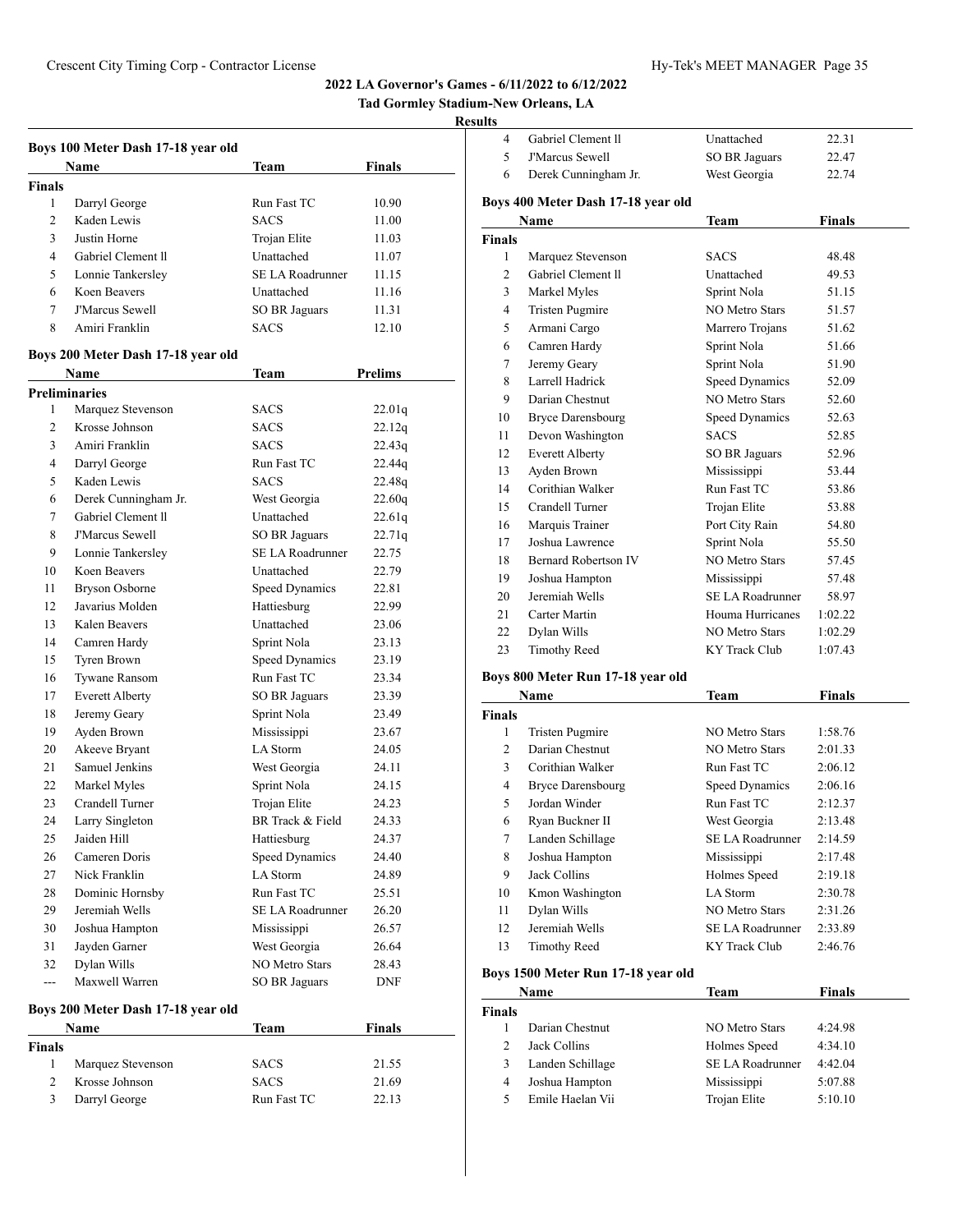# **2022 LA Governor's Games - 6/11/2022 to 6/12/2022 Tad Gormley Stadium-New Orleans, LA Resul Finals ... (Boys 1500 Meter Run 17-18 year old) Name Team Finals** 6 Ryan Buckner II West Georgia 5:18.03 7 Timothy Reed KY Track Club 6:06.32 **Boys 3000 Meter Run 17-18 year old Name Team Finals Finals** 1 Jack Collins Holmes Speed 10:09.86 2 Emile Haelan Vii Trojan Elite 11:45.43 **Boys 110 Meter Hurdles 17-18 year old Name Team Finals Finals** 1 Justin Horne Trojan Elite 14.05 2 Javarius Molden Hattiesburg 15.21 3 Ayden Brown Mississippi 16.28 4 Dakyren Sullivan Port City Rain 16.53 5 Jaiden Hill Hattiesburg 17.48 6 John Dekle Port City Rain 17.68 **Boys 400 Meter Hurdles 17-18 year old Name Team Finals Finals** 1 Justin Horne Trojan Elite 54.89 2 Markel Myles Sprint Nola 54.94 3 Dakyren Sullivan Port City Rain 59.05 4 Javarius Molden Hattiesburg 1:00.15 5 Ayden Brown Mississippi 1:02.55 6 Jaiden Hill Hattiesburg 1:04.62 7 Marquis Trainer Port City Rain 1:05.34 8 John Dekle Port City Rain 1:07.43 9 Earyn Young LA Storm 1:14.42 **Boys 4x100 Meter Relay 17-18 year old Team Relay Finals Finals** 1 Sacs A 42.62 1) Amiri Franklin 2) Kaden Lewis 3) Krosse Johnson 4) Marquez Stevenson 2 Run Fast TC A 44.50 1) Dale Albert Jr 2) Jordan Winder 3) Tywane Ransom 4) Dominic Hornsby 3 West Georgia Jets A 45.24 1) Derek Cunningham Jr. 2) Jayden Garner 3) Ryan Buckner II 4) Samuel Jenkins 4 LA Storm A 46.93 1) Akeeve Bryant 2) Earyn Young 3) Nick Franklin 4) Tyrin Newman **Boys 4x200 Meter Relay 17-18 year old Team Relay Finals Finals** 1 Run Fast TC A 1:33.91 1) Corithian Walker 2) Darryl George 3) Jordan Winder 4) Tywane Ransom

| lts                     |                                       |                         |               |  |
|-------------------------|---------------------------------------|-------------------------|---------------|--|
| 2                       | LA Storm                              | А                       | 1:38.67       |  |
|                         | 1) Akeeve Bryant                      | 2) Earyn Young          |               |  |
|                         | 3) Kmon Washington                    | 4) Nick Franklin        |               |  |
|                         | Boys 4x400 Meter Relay 17-18 year old |                         |               |  |
|                         | Team                                  | Relay                   | <b>Finals</b> |  |
| Finals                  |                                       |                         |               |  |
| 1                       | Sprint Nola                           | A                       | 3:28.75       |  |
|                         | 1) Camren Hardy                       | 2) Jeremy Geary         |               |  |
|                         | 3) Joshua Lawrence                    | 4) Markel Myles         |               |  |
| 2                       | Run Fast TC                           | А                       | 3:31.06       |  |
|                         | 1) Corithian Walker                   | 2) Darryl George        |               |  |
|                         | 3) Jordan Winder                      | 4) Tywane Ransom        |               |  |
|                         | Boys High Jump 17-18 year old         |                         |               |  |
|                         | Name                                  | Team                    | Finals        |  |
| Finals                  |                                       |                         |               |  |
| 1                       | <b>Falon Short</b>                    | Unattached              | $6 - 00.00$   |  |
|                         | Boys Pole Vault 17-18 year old        |                         |               |  |
|                         | Name                                  | Team                    | <b>Finals</b> |  |
| Finals                  |                                       |                         |               |  |
| 1                       | Jake Agosta                           | High Vaultage           | 11-06.00      |  |
| $\overline{c}$          | Cooper Roberts                        | <b>High Vaultage</b>    | 10-00.00      |  |
| 3                       | Paul Dekle                            | Port City Rain          | 9-00.00       |  |
| 4                       | <b>Robert Watkins</b>                 | LA Storm                | 8-06.00       |  |
| ---                     | Ren Mattei                            | <b>SE LA Roadrunner</b> | NH            |  |
|                         | Boys Long Jump 17-18 year old         |                         |               |  |
|                         | Name                                  | Team                    | Finals        |  |
| Finals                  |                                       |                         |               |  |
| 1                       | Dakyren Sullivan                      | Port City Rain          | 21-10.00      |  |
| 2                       | Falon Short                           | Unattached              | 20-08.75      |  |
| 3                       | Tyler Hayes                           | Trojan Elite            | 20-01.75      |  |
| 4                       | Marquis Trainer                       | Port City Rain          | 19-06.00      |  |
| 5                       | Dale Albert Jr                        | Run Fast TC             | 19-04.25      |  |
| 6                       | <b>August Berner</b>                  | <b>Speed Dynamics</b>   | 19-03.50      |  |
| 7                       | Larry Singleton                       | BR Track & Field        | 18-07.75      |  |
| 8                       | Daniel Dartez                         | Vermilion TC            | 18-04.00      |  |
| 9                       | Jaiden Hill                           | Hattiesburg             | 16-10.50      |  |
| 10                      | Jamie Brown                           | Trojan Elite            | 15-10.50      |  |
| 11                      | Sterling Jefferson                    | Port City Rain          | 15-07.50      |  |
| ---                     | Justin Taylor                         | Nola Rush               | ND            |  |
|                         | Boys Triple Jump 17-18 year old       |                         |               |  |
|                         | Name                                  | <b>Team</b>             | <b>Finals</b> |  |
| Finals                  |                                       |                         |               |  |
| 1                       | <b>Tyler Hayes</b>                    | Trojan Elite            | 42-06.00      |  |
| $\mathbf{2}$            | Dakyren Sullivan                      | Port City Rain          | 41-10.50      |  |
| 3                       | Falon Short                           | Unattached              | 41-10.00      |  |
| $\overline{\mathbf{4}}$ | Dale Albert Jr                        | Run Fast TC             | 41-02.00      |  |
| 5                       | Larrell Hadrick                       | Speed Dynamics          | 41-01.00      |  |
| 6                       | Devon Washington                      | <b>SACS</b>             | 40-06.00      |  |
| 7                       | <b>August Berner</b>                  | Speed Dynamics          | 40-03.00      |  |
| 8                       | Marquis Trainer                       | Port City Rain          | 38-02.75      |  |
| 9                       | Larry Singleton                       | BR Track & Field        | 36-02.00      |  |
| ---                     | Jamie Brown                           | Trojan Elite            | ND            |  |
|                         |                                       |                         |               |  |